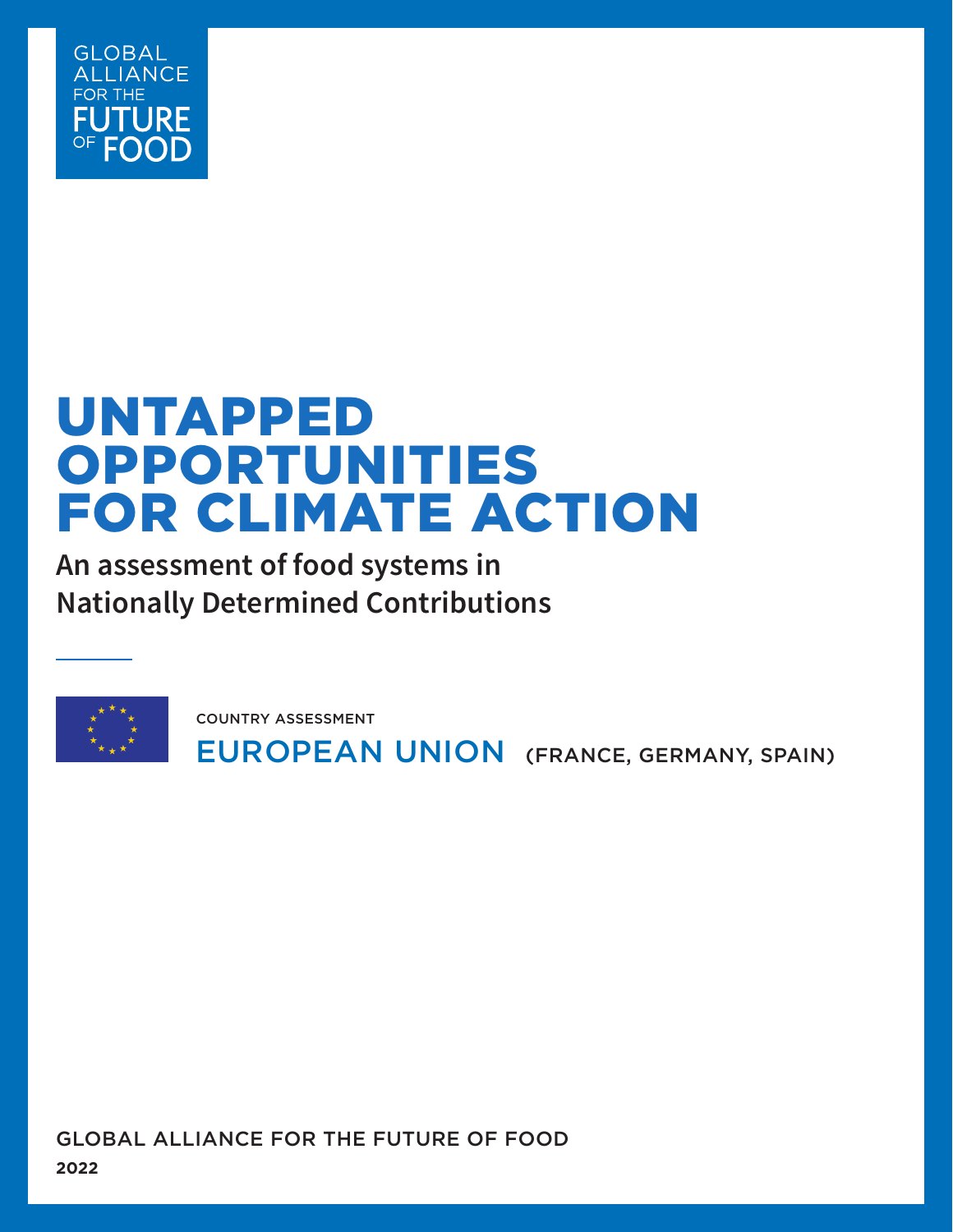

#### **DISCLAIMER**

This document was commissioned from Climate Focus and Solidaridad by the Global Alliance for the Future of Food, for use by Global Alliance members and partners to stimulate discussion about critical issues related to food systems transformation and climate change, and to help guide collective action. The Global Alliance has chosen to make it available to the broader community to contribute to the discussion about sustainable food systems reform. It constitutes the work of independent authors, any views expressed in this document do not necessarily represent the views of the Global Alliance and any of its members.

Copyright © 2022 Global Alliance for the Future of Food. This work is licensed under a Creative Commons Attribution–Non-Commercial 4.0 International License.

Suggestion for Referencing: Global Alliance for the Future of Food. *Untapped opportunities for climate action: an assessment of food systems in Nationally Determined Contributions*. n.p.: Global Alliance for the Future of Food, 2022.

Commissioned by the Global Alliance for the Future of Food.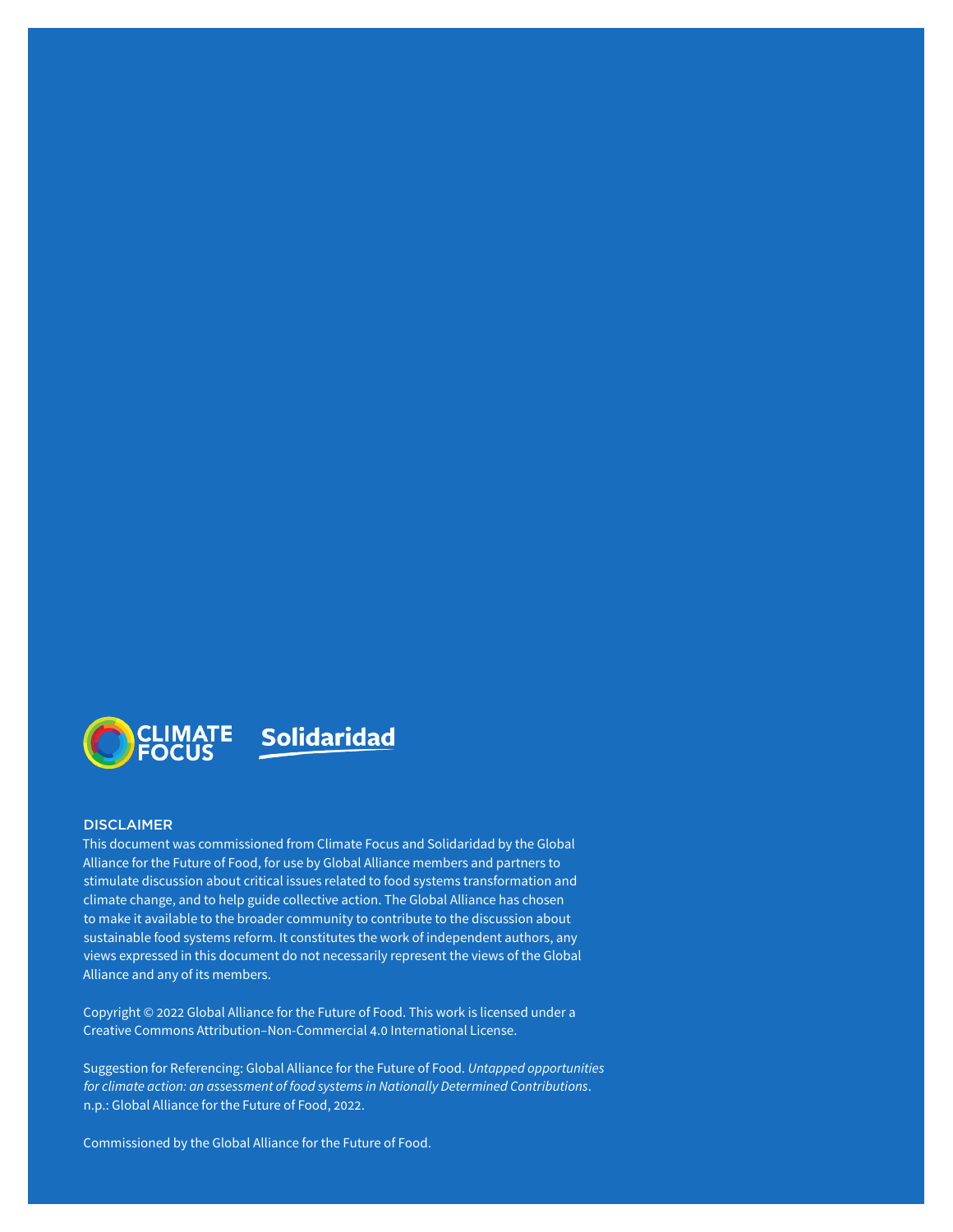# **CONTENTS**

| <b>PREFACE</b>                                                | 1              |
|---------------------------------------------------------------|----------------|
| <b>OVERVIEW OF THE EUROPEAN UNION'S FOOD SYSTEMS</b>          | $\overline{2}$ |
| <b>NDC OF THE EUROPEAN UNION</b>                              | 4              |
| <b>NDC development process</b>                                | 5              |
| <b>Key findings</b>                                           | 5              |
| <b>Content of the NDC</b>                                     | 6              |
| <b>Key findings</b>                                           | 6              |
| <b>Implementation of the NDC</b>                              | 7              |
| <b>Key findings</b>                                           | $\overline{7}$ |
| <b>OVERVIEW OF FRANCE'S FOOD SYSTEMS</b>                      | 8              |
| <b>FRANCE'S CONTRIBUTION TO THE E.U.'S NDC</b>                | 10             |
| <b>KEY FINDINGS FROM FRANCE</b>                               | 11             |
| <b>NDC development process</b>                                | 11             |
| Table 1: France NECP Development: Key Findings at a Glance    |                |
| <b>Key findings</b>                                           | 11             |
| <b>Areas for improvement</b>                                  | 13             |
| <b>Content of the NDC</b>                                     | 15             |
| Table 2: France NECPContent: Key Findings at a Glance         |                |
| <b>Key findings</b>                                           | 15             |
| <b>Areas for improvement</b>                                  | 18             |
| <b>Implementation of the NDC</b>                              | 20             |
| Table 3: France NECP Implementation: Key Findings at a Glance |                |
| <b>Key findings</b>                                           | 20             |
| <b>Areas for improvement</b>                                  | 21             |
| <b>CASE STUDY SUMMARY (FRANCE)</b>                            | 23             |
| <b>OVERVIEW OF GERMANY'S FOOD SYSTEMS</b>                     | 24             |
| <b>GERMANY'S CONTRIBUTION TO THE E.U.'S NDC</b>               | 26             |
| <b>KEY FINDINGS FROM GERMANY</b>                              | 27             |
| <b>NDC development process</b>                                | 11             |
| Table 1: Germany NECP Development: Key Findings at a Glance   |                |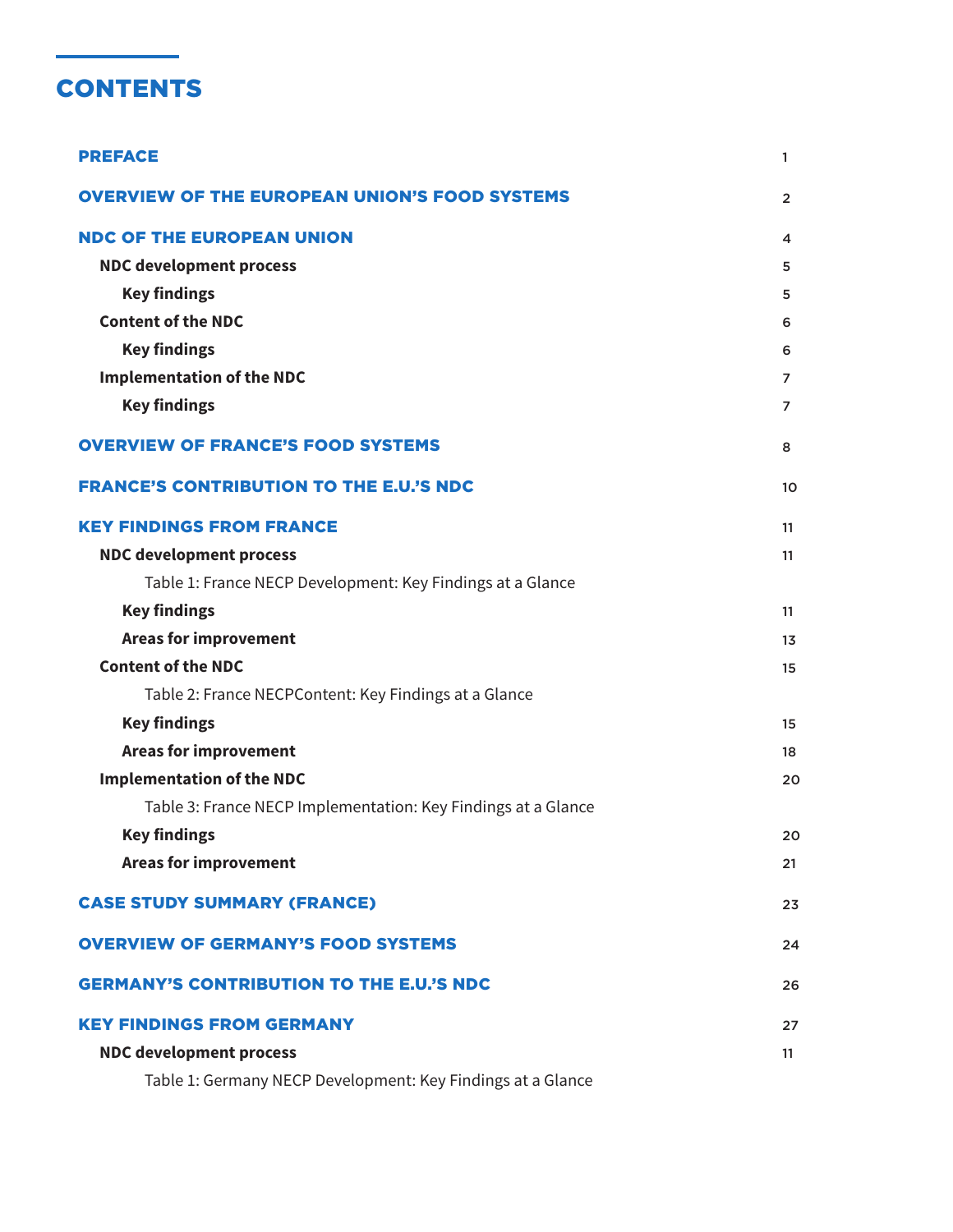| <b>Key findings</b>                                            | 27 |
|----------------------------------------------------------------|----|
| <b>Areas for improvement</b>                                   | 28 |
| <b>Content of the NDC</b>                                      | 30 |
| Table 2: Germany NECPContent: Key Findings at a Glance         |    |
| <b>Key findings</b>                                            | 30 |
| <b>Areas for improvement</b>                                   | 31 |
| <b>Implementation of the NDC</b>                               | 34 |
| Table 3: Germany NECP Implementation: Key Findings at a Glance |    |
| <b>Key findings</b>                                            | 34 |
| <b>Areas for improvement</b>                                   | 35 |
| <b>CASE STUDY SUMMARY (GERMANY)</b>                            | 37 |
| <b>OVERVIEW OF SPAIN'S FOOD SYSTEMS</b>                        | 38 |
| <b>SPAIN'S CONTRIBUTION TO THE E.U.'S NDC</b>                  | 40 |
| <b>KEY FINDINGS FROM SPAIN</b>                                 | 41 |
| <b>NDC development process</b>                                 | 41 |
| Table 1: Spain NECP Development: Key Findings at a Glance      |    |
| <b>Key findings</b>                                            | 42 |
| <b>Areas for improvement</b>                                   | 43 |
| <b>Content of the NDC</b>                                      | 45 |
| Table 2: Spain NECPContent: Key Findings at a Glance           |    |
| <b>Key findings</b>                                            | 46 |
| <b>Areas for improvement</b>                                   | 48 |
| <b>Implementation of the NDC</b>                               | 51 |
| Table 3: Spain NECP Implementation: Key Findings at a Glance   |    |
| <b>Key findings</b>                                            | 51 |
| <b>Areas for improvement</b>                                   | 53 |
| <b>CASE STUDY SUMMARY (SPAIN)</b>                              | 54 |
| <b>ENDNOTES</b>                                                | 55 |
| <b>ACKNOWLEDGEMENTS</b>                                        | 66 |
| ABOUT THE GLOBAL ALLIANCE FOR THE FUTURE OF FOOD               | 67 |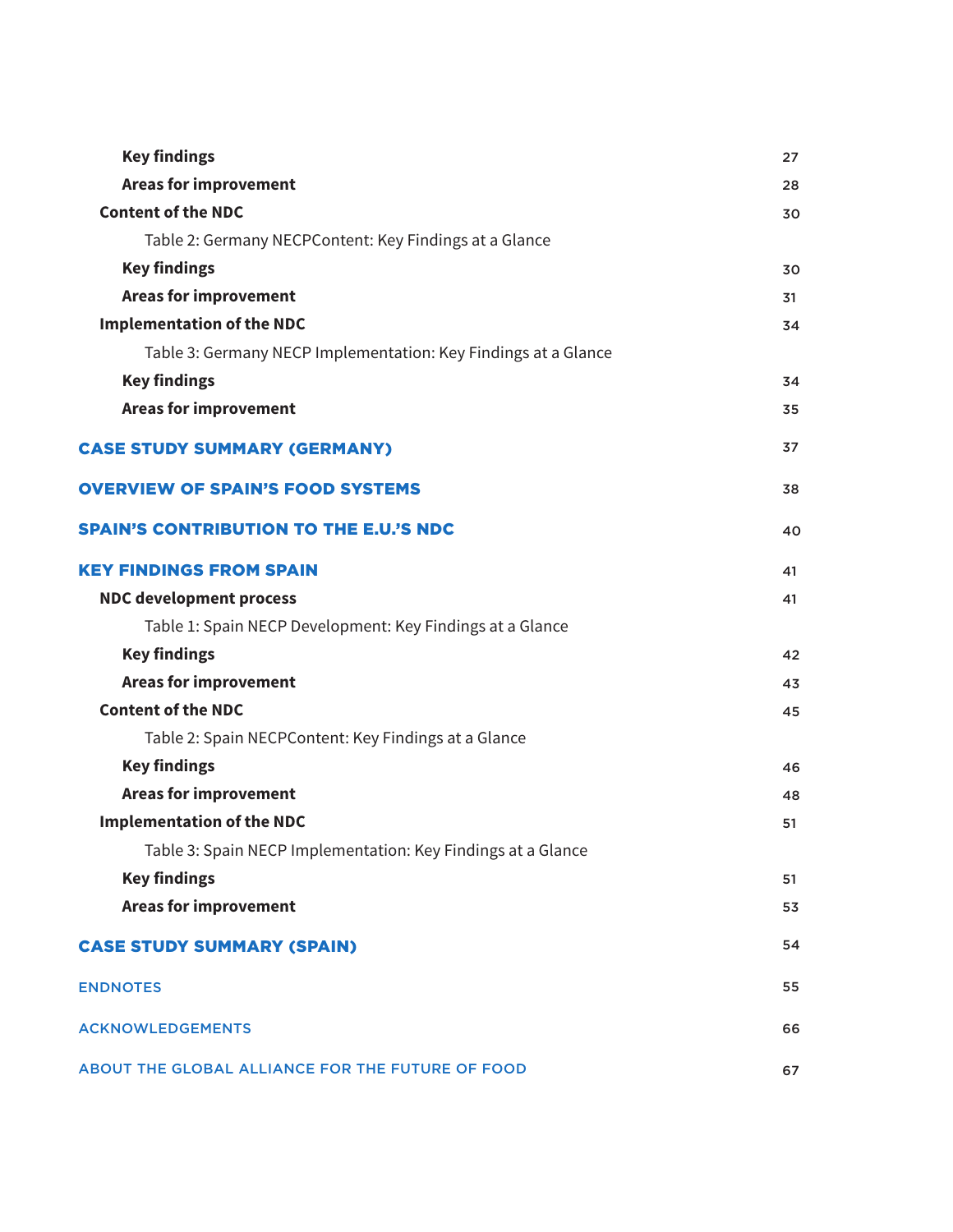

Integrating food systems transformation into the Nationally Determined Contributions (NDCs) – the national climate actions at the heart of the Paris Agreement, is critical to delivering on interconnected ecological, biodiversity, health, economic, social, and cultural goals. Taking a food systems approach builds climate resilience and results in a diversity of context-specific solutions for food production, distribution, consumption, and waste. Yet, food systems are rarely prioritized in climate policy.

This country assessment is part of a suite of publications that are designed to centre food systems transformation in future climate policy:

- **1. [Untapped Opportunities for Climate Action: An Assessment of Food Systems in Nationally](http://futureoffood.org/wp-content/uploads/2022/03/assessment-of-food-systems-in-ndcs.pdf)  [Determined Contributions](http://futureoffood.org/wp-content/uploads/2022/03/assessment-of-food-systems-in-ndcs.pdf)**: A summary report providing a synthesis of the 14 country assessments with recommendations and priority actions for policymakers and climate policy advisors
- **2. [A Practical Guide to Assessing Food Systems in Nationally Determined Contributions \(NDCs\)](http://futureoffood.org/wp-content/uploads/2022/03/practical-guide-to-assessing-food-systems-in-ndcs.pdf)**: A guide with a framework designed to enable users to take a food systems approach to developing future NDCs and implementing climate policies.
- **3.** A set of **[14 country assessments](https://futureoffood.org/insights/nationally-determined-contributions-country-assessments)** examining the latest NDCs of 14 countries from around the world, outlining areas of improvement and opportunity

Users are also encouraged to read *[Confronting the climate crisis with food systems transformation:](http://futureoffood.org/wp-content/uploads/2022/03/stories-of-action-from-14-countries.pdf)*  **[Stories of action from 14 countries,](http://futureoffood.org/wp-content/uploads/2022/03/stories-of-action-from-14-countries.pdf)** which provides a catalogue of global case studies that complement the suite of materials for policymakers, advisors, and advocates of climate action.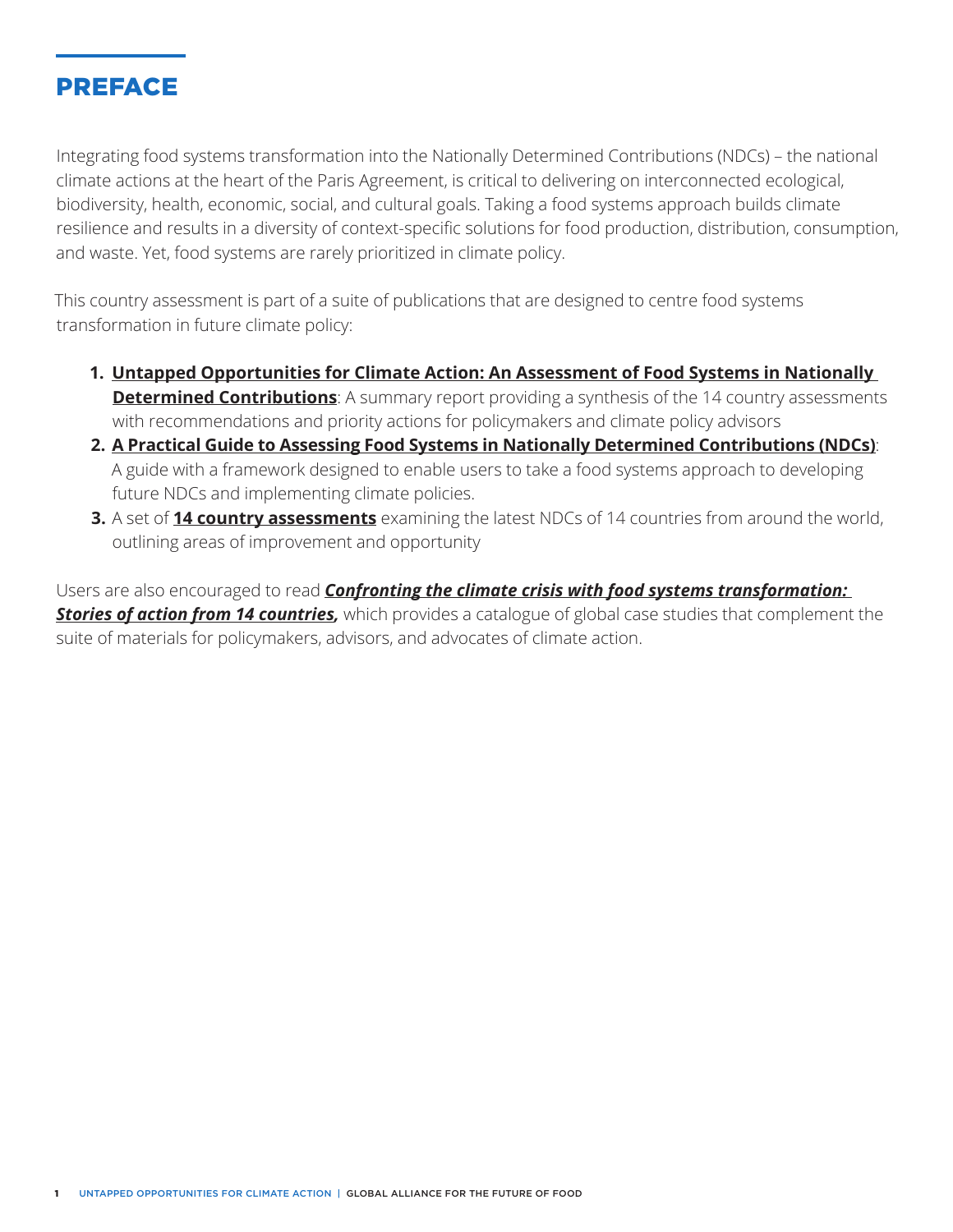# OVERVIEW OF THE EUROPEAN UNION'S FOOD SYSTEMS

The food sector of the European Union (E.U.) contributes to economic production and employment but is also associated with negative impacts on human health and the environment. Agriculture accounts for 1.3% of the E.U's collective GDP,<sup>1</sup> while the food and drinks sector accounts for an additional 7%.<sup>2</sup> In 2018, the food sector accounted for nearly 33% of total professional employment across the E.U.<sup>34</sup> Notwithstanding its economic importance, the E.U.'s food system is also linked to various health and environmental challenges. In 2019, 53% of adults in the E.U. were considered to be overweight or obese.<sup>5</sup> This is a risk factor for various non-communicable diseases, increases healthcare expenditure, and reduces productivity across the population.6 In turn, agriculture and food production are major drivers of environmental degradation in the E.U., with 970 million tons of soil lost annually, and more than 11% of the E.U.'s territory affected by moderate to high soil erosion.7 Moreover, agriculture accounted for more than 10% of the E.U.'s greenhouse gas (GHG) emissions in 2018.<sup>8</sup> A 2021 report also finds that the E.U. was responsible for 16% of global deforestation in 2017 — totalling 116 million tons of CO $_{\rm 2}$  — associated with the consumption of imported goods, most notably food such as soy, palm oil, and beef.<sup>9</sup>

The Common Agricultural Policy (CAP) — the main longstanding E.U. policy in the food sector — has important implications for the E.U.'s food systems. The CAP was originally developed in 1962 to address issues of nutrition, food accessibility, and agricultural productivity in Europe. The current CAP provides incentives that are more likely to hamper rather than encourage a transition to healthy and sustainable food systems. More specifically, subsidies provided through the CAP disproportionately (and indirectly) incentivize the production of (food containing) beef, sugar, and milk, while fruits and vegetables receive the least support through the CAP.\* As a result, foods with high saturated fat content are relatively more affordable in Member States than healthier foods,<sup>10</sup> and some studies suggest that the CAP has indirectly contributed to an increase in non-communicable and cardiovascular diseases across Europe.11 In addition, CAP subsidies are associated with negative environmental externalities by providing incentives for the wasteful management of natural resources, increased water use, over-intensification of agriculture, and increased use of chemicals and pesticides.12 The latest calls for reforms have been formalized into new objectives for the 2021–2027 CAP to be more strongly aligned with the global agenda on sustainable development, in which food systems transformation is considered as one of the necessary transformations for achieving the Sustainable Development Goals.<sup>13</sup> For example, 20 to 25% of CAP expenditure will go toward so-called "eco-schemes" which encourage the adoption of sustainable farming practices such as organic agriculture, agroforestry, and precision farming.14 However, interviewed experts argue that it is questionable how effective these measures will be designed and implemented.<sup>15</sup>

Nevertheless, the E.U. takes action to shift to sustainable agriculture production and promote consumer demand for sustainable products. As part of the E.U. Green Deal, which seeks to make Europe climate neutral by 2050, the "farm to fork" strategy has been developed to address food production, transport, and waste and make food systems across the E.U. fair, healthy, and environmentally friendly. One of the primary targets of this strategy is to increase agricultural land used for organic farming from 7.5 to 25% in 2030, which is

<sup>\*</sup> This is because subsidies are determined on a per hectare basis.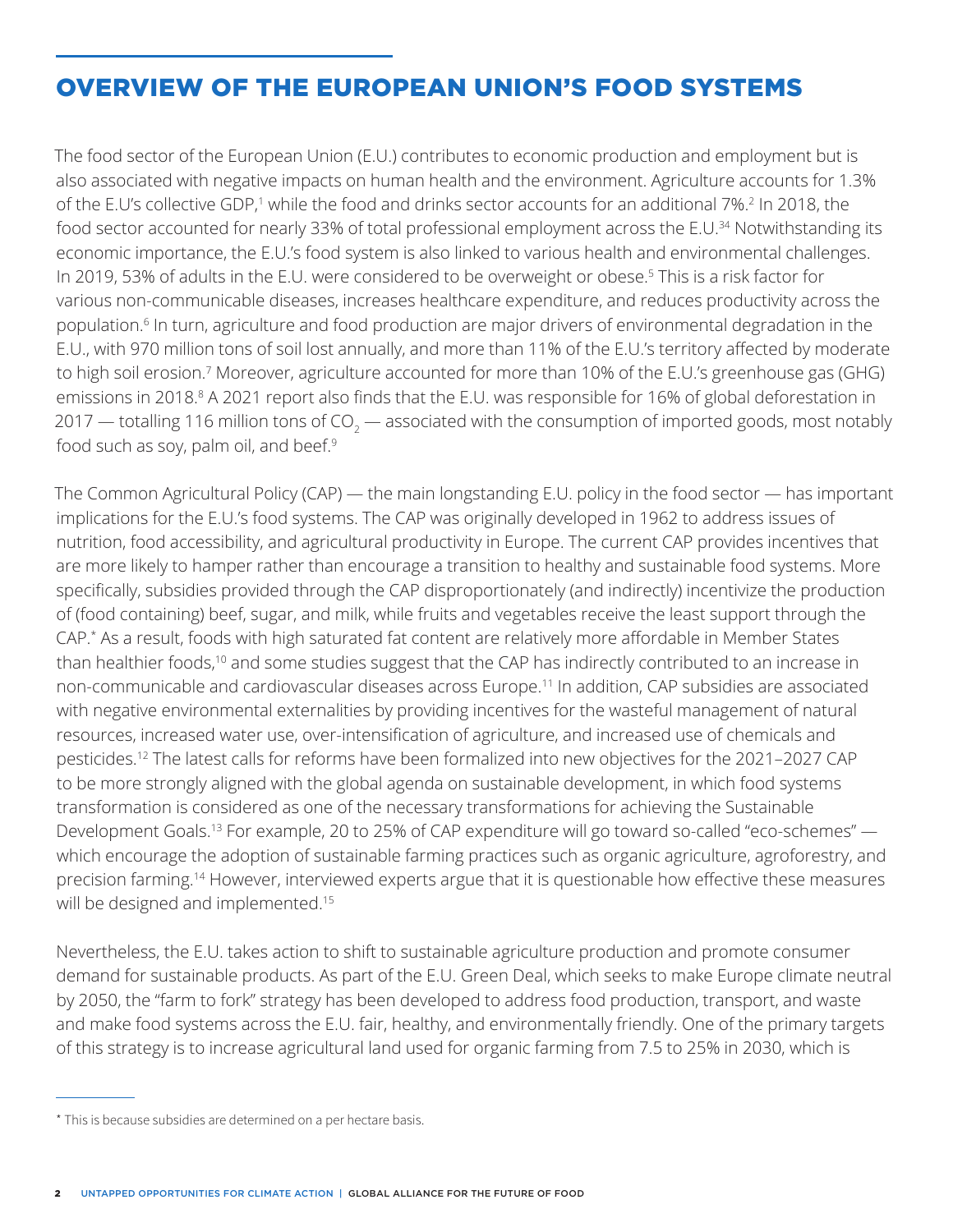supported by new E.U. legislation that should support farmers transitioning from conventional to organic agricultural practices. Another aspect of the strategy is to support global transitions toward sustainable food production and consumption through trade policies and international cooperation instruments.<sup>16</sup> Furthermore, it also seeks to improve the availability and price of sustainable foods and to promote healthy diets and sustainable consumption across the E.U.17

In November 2021, the European Commission adopted a legislative proposal preventing the import of commodities linked to deforestation.18 Under the proposed legislation, soy, beef, palm oil, wood, cocoa, and coffee can only be imported if they are deforestation-free and accompanied by a due diligence statement from the importing company. If the proposed bill becomes law, it could have a significant impact on the sourcing of commodities with a high deforestation risk. However, the scope of this regulation does not cover other key ecosystems such as peatlands and savannahs — ecosystems particularly impacted by conversion driven by palm oil and soy production.

The E.U. shows effort in building policy coherence between climate change, food consumption, and health. Exemplary here is the previously adopted "Europe's Beating Cancer Plan."19 This sets out a new E.U.-wide approach for cancer prevention, which includes a campaign for promoting healthy diets and physical activity.<sup>20</sup> Furthermore, the adoption of the plan has also initiated internal discussion on how action on climate change under the E.U. Green Deal that addresses air pollution can further contribute to the prevention of cancer.<sup>21</sup>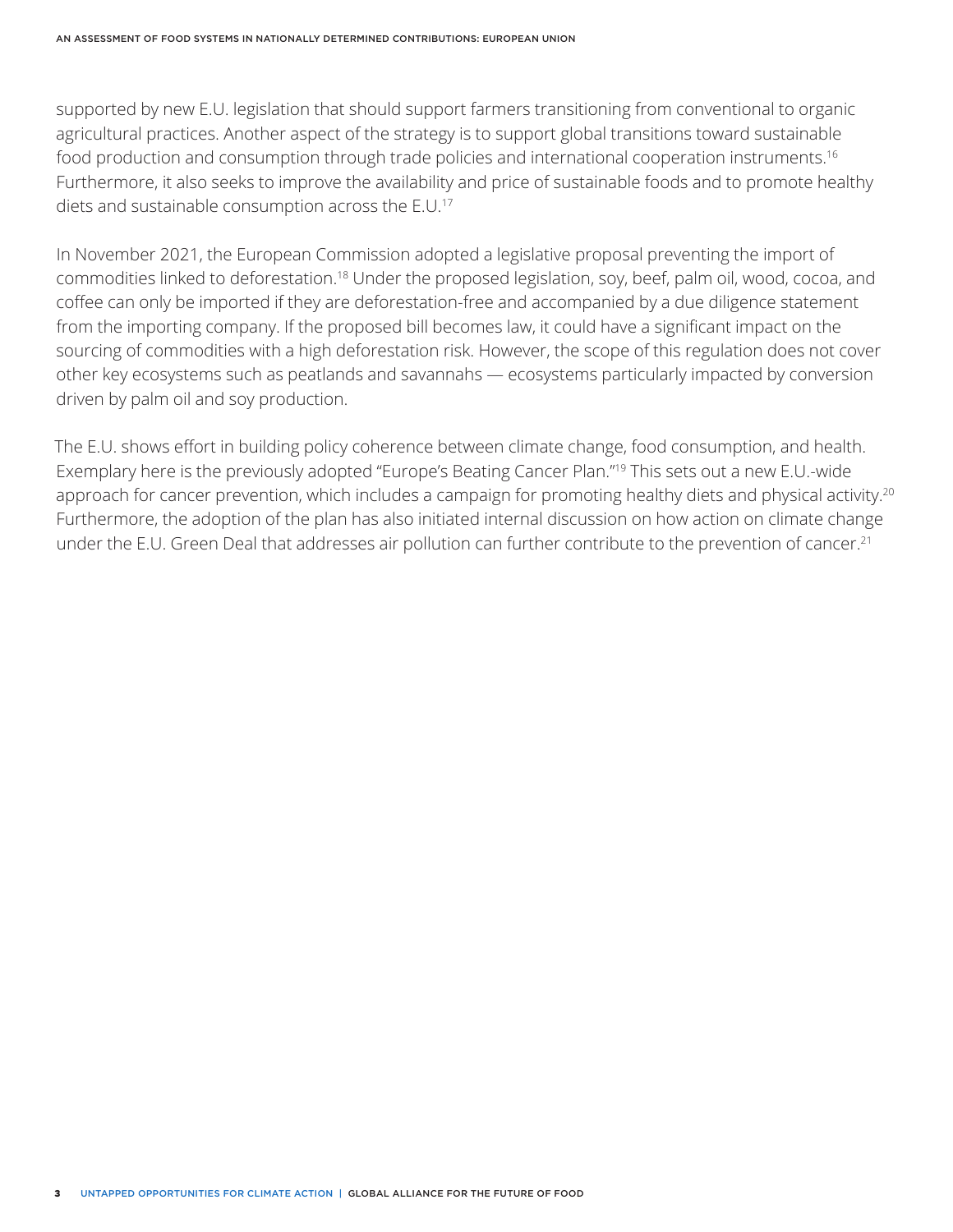# NDC OF THE EUROPEAN UNION

The E.U.'s NDC puts forward an economy-wide emissions reduction target of 55% that has complete sectoral and GHG coverage. The NDC's overarching target is a E.U.-wide emission reduction of 55% by 2030 compared to 1990. Agriculture and Land Use Change and Forestry (LULUCF) are both covered by the NDC target, as are other sectors. In turn, the E.U.'s NDC covers carbon dioxide (CO<sub>2</sub>), methane (CH<sub>4</sub>), nitrous oxide (N<sub>2</sub>O), hydrofluorocarbons (HFCs), perfluorocarbons (PFCs), sulphur hexafluoride (SF $_{\rm 6}$ ), and nitrogen trifluoride (NF $_{\rm 3}$ ).

The E.U.'s NDC requires Member States to develop integrated National Energy and Climate Plans (NECPs) and National Long-Term Strategies (LTSs) to implement the NDC at national level.<sup>22</sup> Regulation (E.U.) 2018/1999<sup>23</sup> under the E.U.'s NDC sets out most of the governance arrangements for climate change policy in the E.U. that adheres to the Paris Agreement, and requires Member States to develop NECPs and LTSs. These describe, respectively, the short- and long-term national measures that countries envision to take to contribute to the E.U.'s climate targets and NDC. The NECPs, in particular, describe Member States' climate and energy objectives, targets, policies, and measures to be implemented and achieved between 2021 and 2030 — and are required to deliver on a minimum ambition level. Both the NECPs and the LTSs must be submitted to the European Commission for review. The NECPs have to be updated on a 10-year basis from 30 June 2024 onward,<sup>24</sup> with a progress report to be submitted every 2 years.<sup>25</sup> The same requirement is set for the LTS, with January 2020 as baseline, and update every 5 years, if necessary.<sup>26</sup>

In the following we present a high-level assessment of the E.U.'s NDC. The updated version of the E.U.'s first NDC was submitted to the UNFCCC by Germany and the European Commission (EC) on behalf of all Member States in December 2020. The NDC sets a joint target to reduce GHG emissions by at least 55% by 2030 compared to 1990 levels. This represents an increase in ambition from the previous version submitted in 2015, which advanced a collective emission reduction target of 40% by 2030.

**Subsequent sections provide a more granular assessment of the climate policies that France, Germany, and Spain have developed to contribute to the delivery of the E.U.'s NDC. For this, the focus is largely on the NECPs and LTSs — climate policies that Member States develop and implement to contribute to E.U.-wide climate targets — which are described in further detail below.**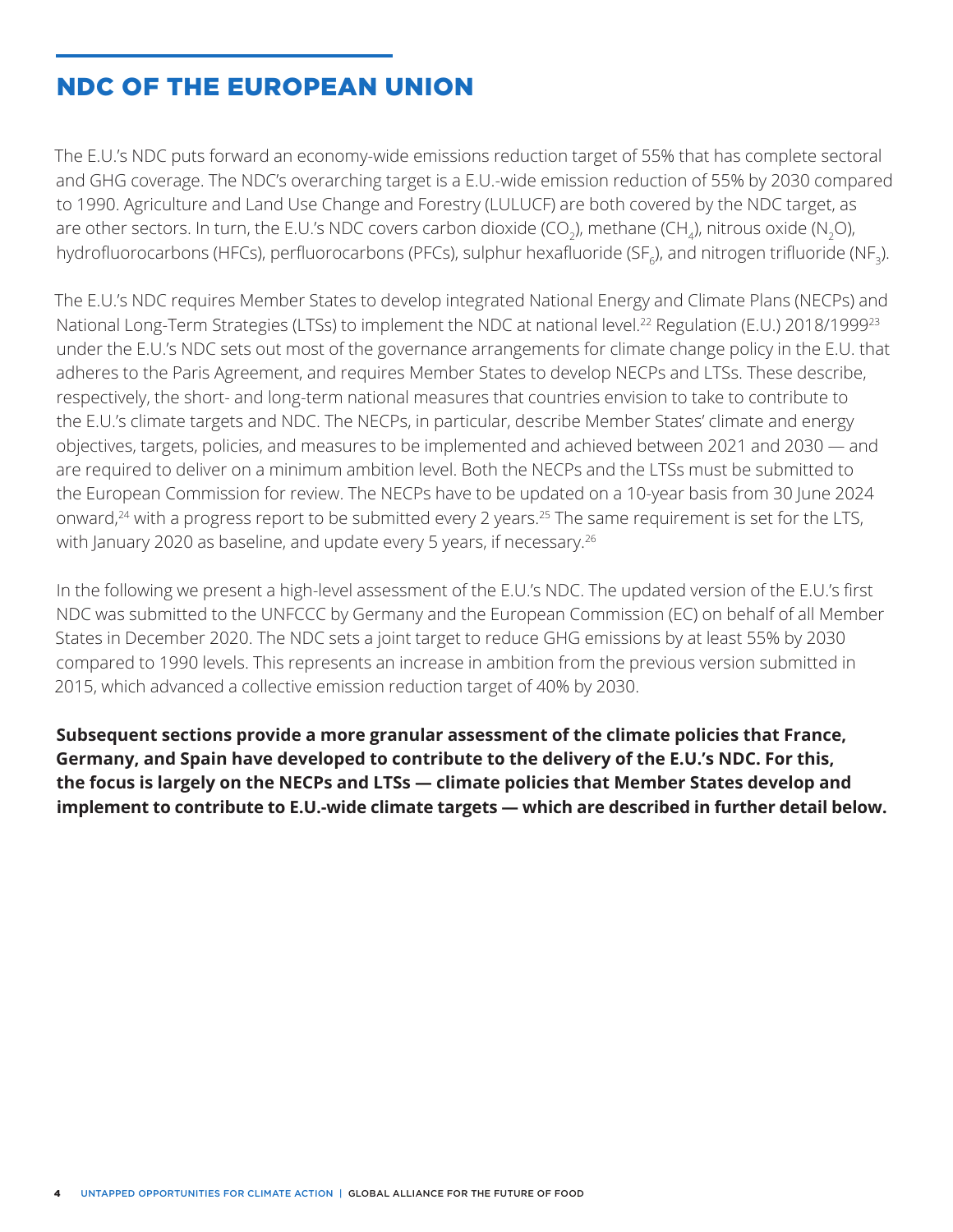#### NDC DEVELOPMENT PROCESS

#### **KEY FINDINGS**

**While not stated in the E.U.'s NDC, the European Commission coordinated the Union's NDC development process.** The Directorate-General for Climate Action (DG CLIMA) of the European Commission leads the E.U.'s efforts to fight climate change and, as such, is responsible for formulating and implementing E.U. climate policies, including efforts to meet the goals of the Paris Agreement.27, 28 For the E.U.'s NDC, the European Commission — and in particular DG CLIMA — appears to have led the process of developing feasible economy-wide emission reduction targets.29

**The E.U.'s updated NDC target is based on an extensive impact assessment.30** In December 2019, after the submission of the E.U.'s first NDC, the European Council endorsed a target to become carbon neutral by 2050. The initial emissions reduction target of 40% by 2030 put forward in the first NDC was not aligned with a gradual transition toward carbon neutrality by 2050, and would have required relatively more ambitious efforts to reduce emissions in the two decades following 2030. To address this incongruence, an extensive impact assessment was conducted to analyze policy options that would enable the E.U. to increase its climate ambition over the period between 2020 and 2030. This assessment put forward an emissions reduction target of 55% by 2030, which after consultation was ultimately included in the E.U.'s updated NDC.

**Submitted NECPs and LTSs are reviewed and centrally coordinated by the European Commission, with support from the Climate Change Committee, to ensure policy coherence among climate plans of Member States**. The Commission reviews the NECPs and LTSs that are developed and submitted by Member States, with an eye to ensure that targets and contributions of Member States are sufficient for the collective achievement of the E.U.'s climate change mitigation goals. If needed, the European Commission issues country-specific recommendations for improving the NECPs and the LTSs. The Climate Change Committee, which is composed of Member States' representatives, assists the European Commission in the submission and review process.

**The development of the E.U.'s NDC, as well as the NECPs and LTSs, are underpinned by widespread public participation and consultation.** This is because E.U. legislative procedures require all legislation to be subject to public consultation before adoption. As a result, the level of the emission reduction target ultimately included in the NDC was consulted on between March and June 2020, with a total of 4,032 responses received predominantly from E.U. citizens.<sup>31</sup> The NECPs and LTSs are also required to undergo multilevel public participation and consultations before adoption. This includes providing early and effective opportunities for the public to participate in the policy cycle of the NECPs and LTSs; consulting the public on the draft versions; including a summary of the public's views as an attachment when submitting these documents; and generally maintaining the public informed while allowing reasonable timeframes for their participation.

**The E.U.'s NDC states that it has been developed in accordance with the E.U.'s commitment to gender equality and other cross-cutting priorities.** This includes commitments made under the European Pact on Gender Equality<sup>32</sup> and the U.N. Declaration on the Rights of Indigenous Peoples.<sup>33</sup> The NDC also highlights that the E.U. is committed to maximizing synergies between social, environmental, and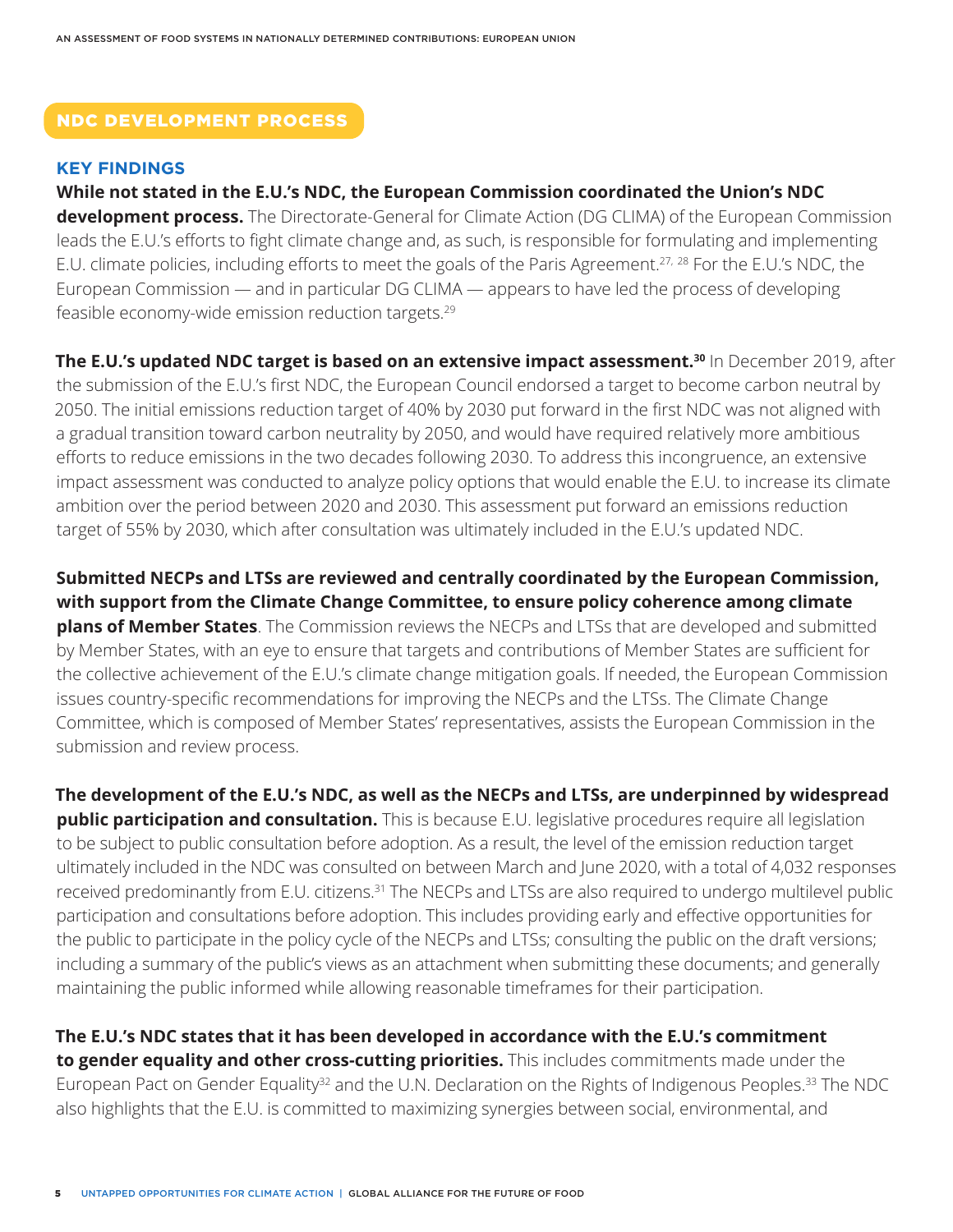economic co-benefits through its NDC. In addition, it also states that human rights and gender equality dimensions should also be integrated into the national plans of Member States. Finally, the NECPs are required to highlight how their implementation will contribute to the promotion of human rights and gender equality.

### CONTENT OF THE NDC

#### **KEY FINDINGS**

**The E.U. has adopted three main pieces of legally binding legislation for achieving the E.U.'s initial NDC emission reduction target of 40%, and the NDC mentions that further legislation will be required to meet the updated 55% target.** More specifically, the following three pieces of legislation have been adopted to deliver the initial 40% emission reduction target:

- **The E.U. Emission Trading System (ETS) Directive**, or Directive (E.U.) 2018/410,<sup>34</sup> which puts forward an emissions reduction target of 43% for the sectors covered under the E.U. ETS. These sectors include energy-intensive industries and commercial aviation within the European Economic Area;
- **The Land Use, Land Use Change, and Forestry (LULUCF) Regulation**, or Regulation (E.U.) 2018/841,<sup>35</sup> which specifies the mitigation efforts and accounting approach Member States are required to adopt for the LULUCF sector — including that LULUCF emissions should not exceed removals for any Member State; and
- **The Effort Sharing Regulation**, or Regulation (E.U.) 2018/842,<sup>36</sup> which advances national emission reduction targets for sectors such as buildings, agriculture, waste, and transport (excluding aviation and international shipping) that are not covered under the E.U. ETS. To achieve the initial 40% E.U. emission reduction target, each Member State was assigned an emission reduction goal that, in line with effort sharing, ranged from 0% in Bulgaria and 2% in Romania, to 40% in Luxembourg and Sweden. The emission reduction targets for the Member States considered in this assessment are: 37% for France, 38% for Germany, and 26% for Spain.

**In addition to the above-mentioned legislation, the E.U. has revised and strengthened existing regulation toward achieving the initial NDC target.** The following legislation is particularly relevant to food systems, as they may address food waste, storage, and transport:

- Directive (E.U.) 2018/851 covers waste management, including food and packaging waste from households, offices, restaurants, wholesalers, canteens, caterers, and retail premises. The Directive requires Member States to ensure that biowaste (including household food waste) is disposed of and collected separately, recognizing their biodegradability and composting-ability.37
- Directive (E.U.) 2018/852 covers packaging and packaging waste, including packaging for food products. The Directive requires Member States to take measures to increase the share in reusable packaging and sets minimum targets for recycling specific materials in packaging (for example, plastic, aluminum, paper).<sup>38</sup>
- Regulation (E.U.) 2019/631 specifies performance standards for new passenger cars and light commercial vehicles but does not make specific references to food systems elements.39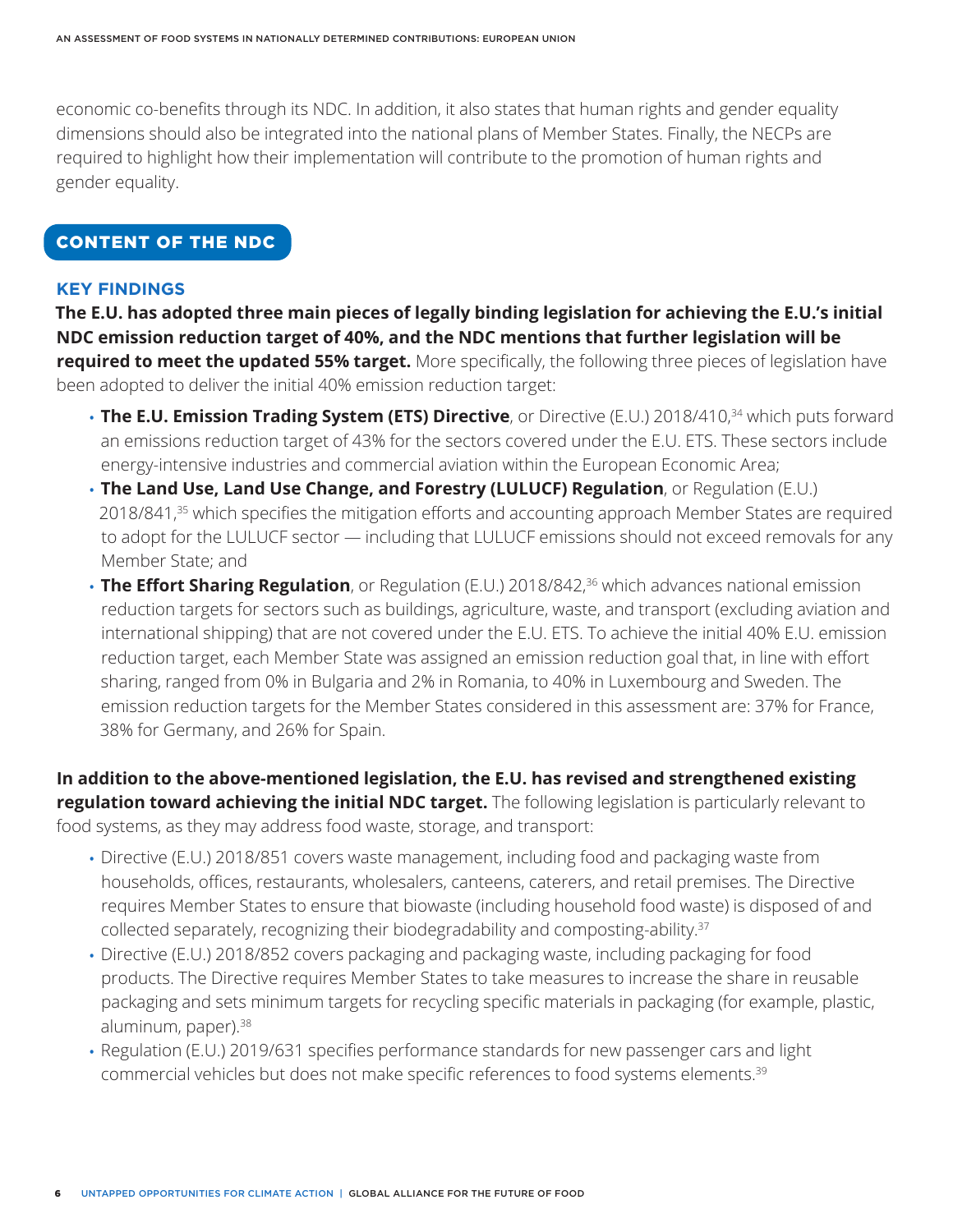- Regulation (E.U.) 2019/1242 specifies CO $_{\textrm{\tiny{2}}}$  emission performance standards for new heavy-duty vehicles, including tractors. 40
- Regulation (E.U.) 517/ 2014 covers fluorinated GHG emissions, including hydrofluorocarbons (HFCs) that may be used for refrigerators and cool storage of foods.<sup>41</sup>

**While the E.U.'s NDC explicitly mentions the agricultural and LULUCF sectors, it does not include any explicit mention of food, diets, or food loss and waste.** Rather, the NDC refers to the above mentioned biowaste legislation, which covers food waste, transportation, and refrigeration — although no explicit links between the legislation and food systems are identified in the E.U.'s NDC. This may be reflective of the fact that E.U.-level legislation is not intended to be very prescriptive about actions and measures, rather allowing space for Member States to develop policies that are suited to their national circumstances to implement E.U.-level targets.

**The E.U.'s NDC describes the method that will be applied to account for emission reductions and removals under the LULUCF sector — which includes agricultural production — but does not seem to holistically account for food systems.** The NDC pays particular attention to the accounting methodology applied to the LULUCF sector. In contrast, the NDC does not specify how it will account for other food systems emissions, such as emissions associated with the transport, processing, consumption, and disposal of food.

#### IMPLEMENTATION OF THE NDC

#### **KEY FINDINGS**

**Member States take the lead on the implementation of the E.U.'s NDC and must report regularly to the European Commission, who monitors their progress.** With binding E.U. legislation prescribing the level of climate ambition required, Member States have the responsibility of delivering on this ambition through their own climate policies, notably their NECPs. As mentioned earlier, Member States must submit progress reports to the European Commission every 2 years. Progress on the E.U.'s NDC is thereafter monitored by the European Commission — with assistance of the Energy Union Committee — who, in turn, reports to the European Council and the European Parliament on the implementation status of these plans. In this way, the European Parliament and Council maintain oversight on the overall progress on the achievement of the E.U.'s collective goals. Similar to the Climate Change Committee, the Energy Union Committee consists of representatives of Member States.

**The E.U.'s NDC states that climate policies and programs are to be financed under the Multinational Financial Framework (MFF).** A climate target has been applied to the expenditure of the MFF for the 2021–2027 period to earmark 30% of expenditure to climate action. In addition, the NDC highlights that all E.U. expenditure should be aligned with the goals of the Paris Agreement as well as the "do no harm" principle put forward in the European Green Deal. The E.U.'s NDC also makes mention of the commitment to create a Just Transition Fund as part of efforts to become climate neutral by 2050. Finally, the E.U.'s NDC mentions an intention to apply an effective financial monitoring methodology, with the European Commission providing annual expenditure reports on climate finance.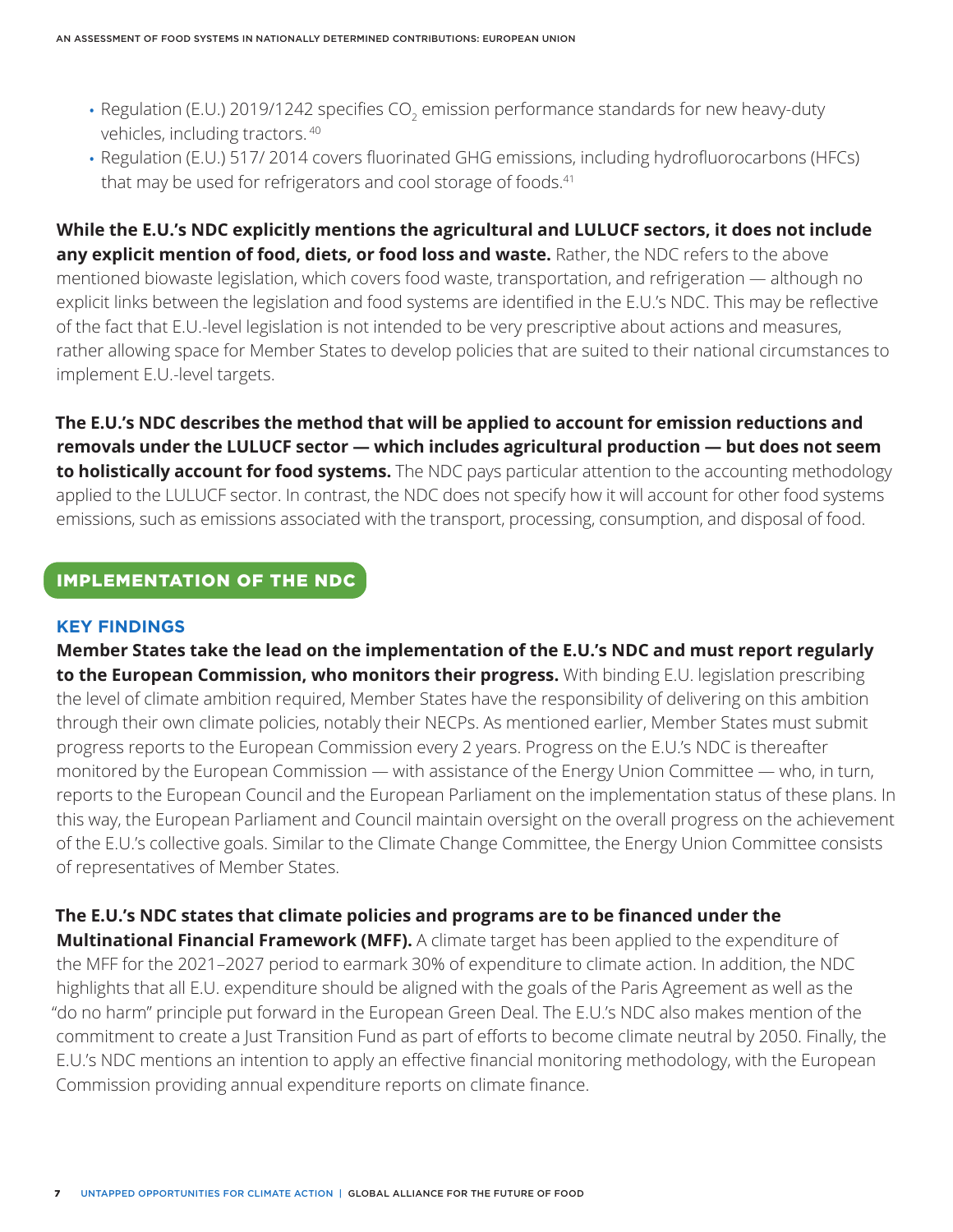# OVERVIEW OF FRANCE'S FOOD SYSTEMS

The food sector is an important component of the French economy. More than 50% of France's land area was used for agricultural production in 2018.<sup>42</sup> In the same year, agriculture accounted for 1.7% of GDP<sup>43</sup> and 2.5% of employment.<sup>44</sup> In turn, France's agri-food industries, craft commerce, and wholesale commerce in foodstuffs accounted for 2.2% of France's GDP, and 2.8% of employment.45

While France imports some of its food needs, the country is a net exporter of food. The majority of food imports are from Spain, followed by Morocco, Belgium, and The Netherlands. Imports are particularly important for fruits and vegetables, exceeding 40% for tomatoes, cucumbers, peaches, and grapes, while fruits such as citrus and bananas are fully imported. France also imports large quantities of fish, meat, and animal feed. In turn, France is a major exporter of food, exporting 50% of domestically produced cereal and 33% of domestically produced dairy, respectively. As a net exporter of food, France has a positive GHG emissions balance from food trade\* of 9.3 MtCO2e.46

Despite considerable effort to make the French food system more sustainable, it still generates significant health and environmental impacts. According to France's 2019 Country Health Profile, obesity is prevalent among 15% of adults and 14% of children.<sup>47</sup> This is predominantly due to poor nutrition: 40% of adults report not eating fruit on a daily basis, while 30% report not eating any vegetables on some days.<sup>48</sup> Consequently, as many as 13% of all deaths in France may be attributable to dietary risk, here understood as high consumption of fat and salt saturated foods compared to low intake of fruits and vegetables.<sup>49</sup>

Overall meat consumption is slightly decreasing, but consumption of particular meats is growing. Consumption of red meat is mainly in decline, however, there is an increase in demand and consumption of poultry and processed meat, which is associated with significantly increased risk of cardiovascular disease. Domestic consumption patterns, however, are not merely a result of domestic production, but are also influenced by France's meat imports.<sup>50</sup>

Land use contributes significantly to France's carbon footprint. In 2016, France's agricultural sector emitted 75 MtCO<sub>2</sub>e, or 17% of the country's total emissions.<sup>51</sup> Food processing and food transport contributed an additional 9 MtCO<sub>2</sub> and 22 MtCO<sub>2</sub>, respectively.<sup>52</sup> The consumption of meat and dairy products is an important driver of these emissions. While animal products account for only one-third of the food consumed in France, their production utilizes more than 80% of the country's agricultural land area and is responsible for 85% of agricultural GHG emissions.<sup>53</sup> Moreover, the agricultural sector is responsible for 48% of water consumption in France.54

Over the coming decades, the French food system must address a number of challenges. In its Long-Term Strategy for low-carbon development, the French government identifies key issues for the agricultural sector

<sup>\*</sup> A country's GHG emissions balance from food trade is calculated by subtracting the carbon content of imported food products from the carbon content of exported food products. A positive balance of GHG emissions from food trade thus suggests that the GHG impact of exported food is larger than that of imported food. For the metric cited here, emissions from land-use change and forestry are not included.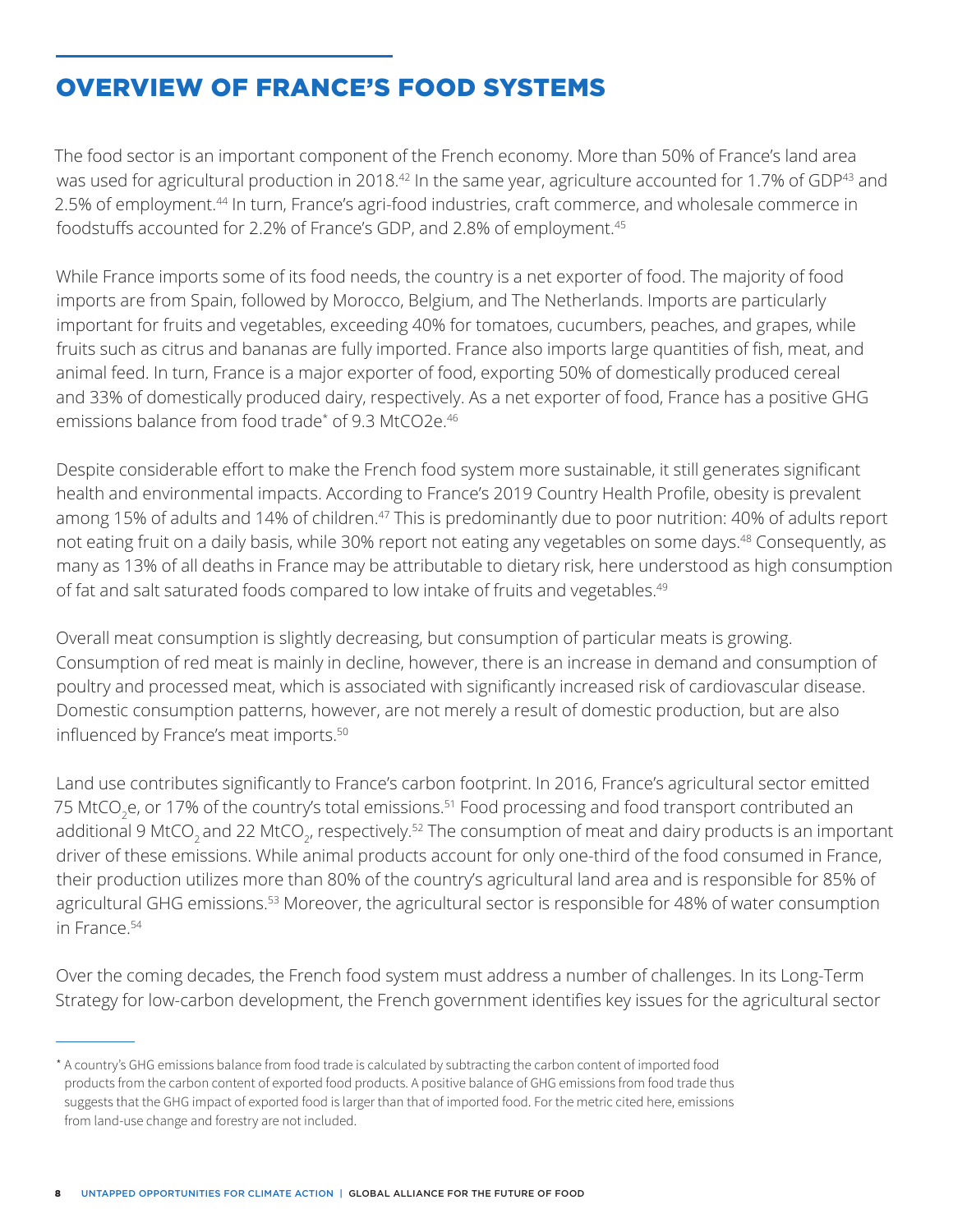that include securing sufficient domestic production, ensuring sustainable land management and biodiversity conservation, meeting economic demand, and coping with increased pressures on the land.55 In addition, the country's food systems must manage its climatic vulnerabilities, which include increases in extreme weather events — such as heat waves and droughts — as well as a decreased water budget in the summer and more precipitation in the winter.56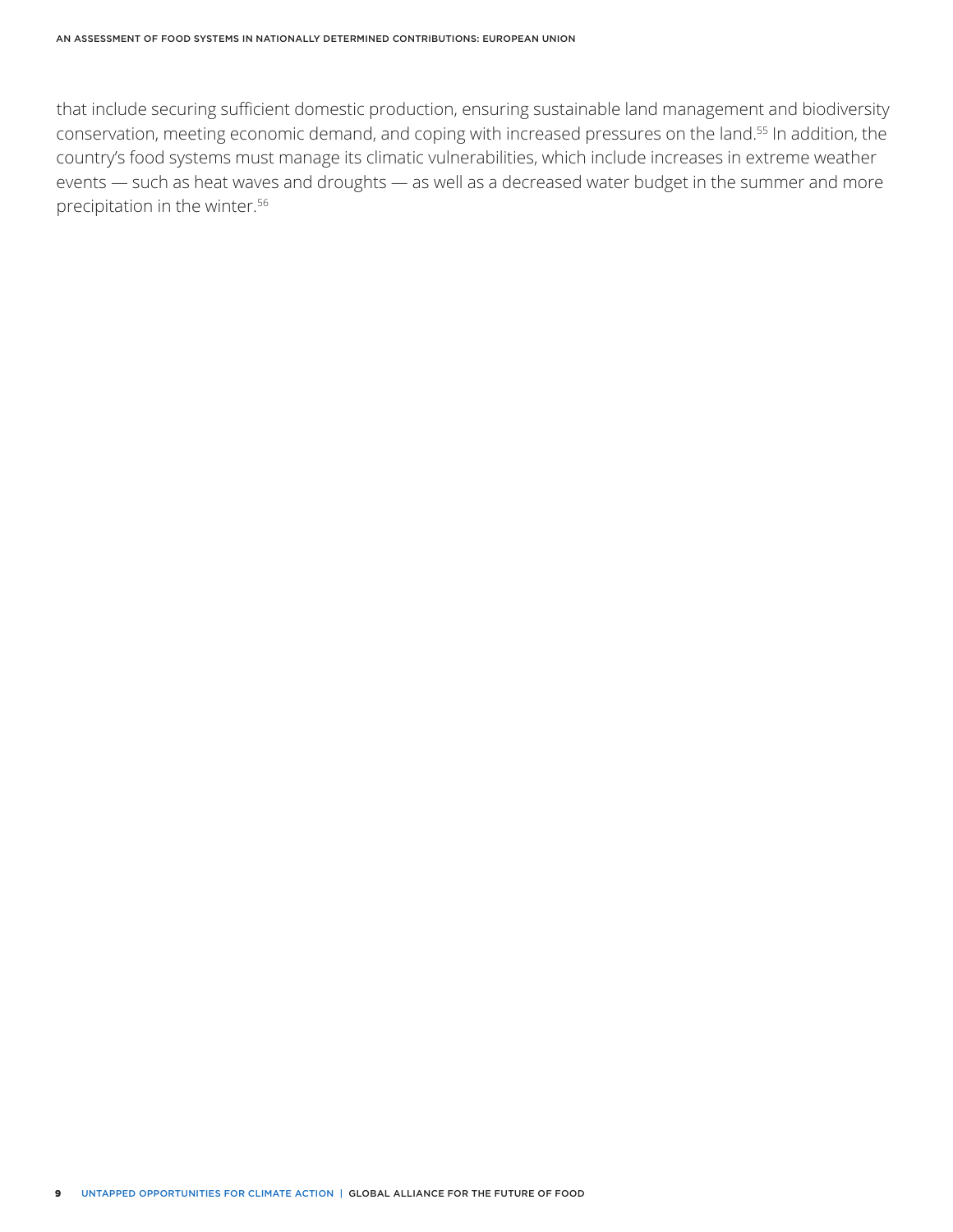# FRANCE'S CONTRIBUTION TO THE E.U.'S NDC

France's contributions to global climate action are covered by the E.U.'s NDC. As part of its commitments under the E.U.'s NDC, France prepared an integrated National Energy and Climate Plan (NECPs) as well as a Long-Term Strategy (LTS), both of which were submitted to the European Commission in March 2020. In addition, France has prepared an addendum to the E.U.'s NDC,<sup>57</sup> in which it presents emission reduction targets for a number of its overseas countries and territories (OCTs) that are not covered by the E.U.'s NDC. The following assessment is largely based on France's NECP, with supplemental information from the LTS, the addendum covering France's OCTs, and interviews with key stakeholders.

**The following assessment was conducted between June and November 2021, and is mainly based on France's NECP, including the Multiannual Energy Plan (MEP) and the Stratégie National Bas-Carbonne (SNBC), and LTS, as well as interviews with four key stakeholders.**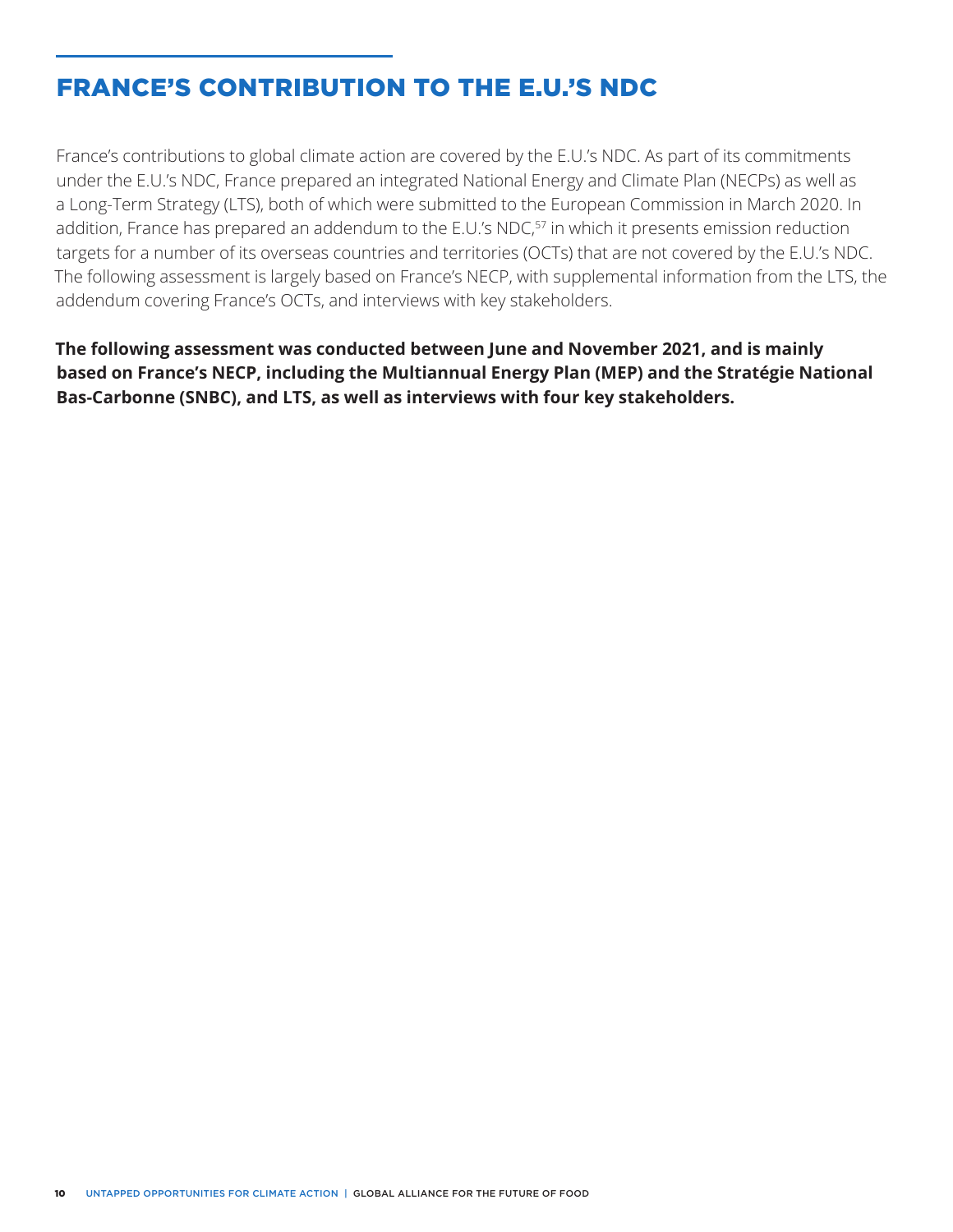# KEY FINDINGS FROM FRANCE

### NDC DEVELOPMENT PROCESS

TABLE 1: FRANCE NECP DEVELOPMENT: KEY FINDINGS AT A GLANCE

### **Key Findings**

- The National Energy and Climate Plan (NECP) of France consists of the National Low-Carbon Strategy (statégie nationale bas-carbone, SNBC) and the Multiannual Energy Plan (MEP).
- The development process of the NECP was led by the Ministry of Ecological Transition.
- The development of the NECP included participation from diverse stakeholders from within and outside government, covering different sectors and parts of society.
- The consultation process benefited from multiple platforms for public engagement, including sectoral working groups, workshops, public debates, and online questionnaires.
- The NECP includes an impact analysis that took account of several food system elements.
- France developed an addendum for its overseas countries and territories that are not covered by the NDC of the European Union.

### **Areas of improvement**

- Clarify how France's NECP and the addendum were developed, aiming to enhance transparency and access to information by third parties.
- Foster a more inclusive and participatory development process by promoting crossministerial collaboration and by making technical discussions more accessible to nonspecialized audiences.
- Strengthen the impact of citizens assemblies in policy-making and limit the influence of lobby groups in agriculture and food industries.
- Carry out a holistic assessment of the national food system — in a manner that accounts for positive and negative externalities — to inform the next review of the NECP.

**The NECP of France consists of the National Low-Carbon Strategy (statégie nationale bas-carbone, SNBC) and the Multiannual Energy Plan (MEP).** The SNCB is France's climate change mitigation roadmap and provides guidelines for a low-carbon transition over the short and medium term, with the aim of facilitating the achievement of carbon neutrality by 2050. In turn, the MEP establishes France's energy priorities over the period between 2019 and 2028. Interviews suggest that the targets of the E.U.'s NDC were not strongly considered in the development of the NECP, as the latter aspired to having more ambitious targets and measures than required by the former.<sup>58</sup> In the following, we focus on the SNBC as the most relevant policy in relation to food systems.

# **While the NECP does not specify the exact process by which it was developed, interviews reveal that the development process was led by the Ministry of Ecological and Inclusive Transition.59**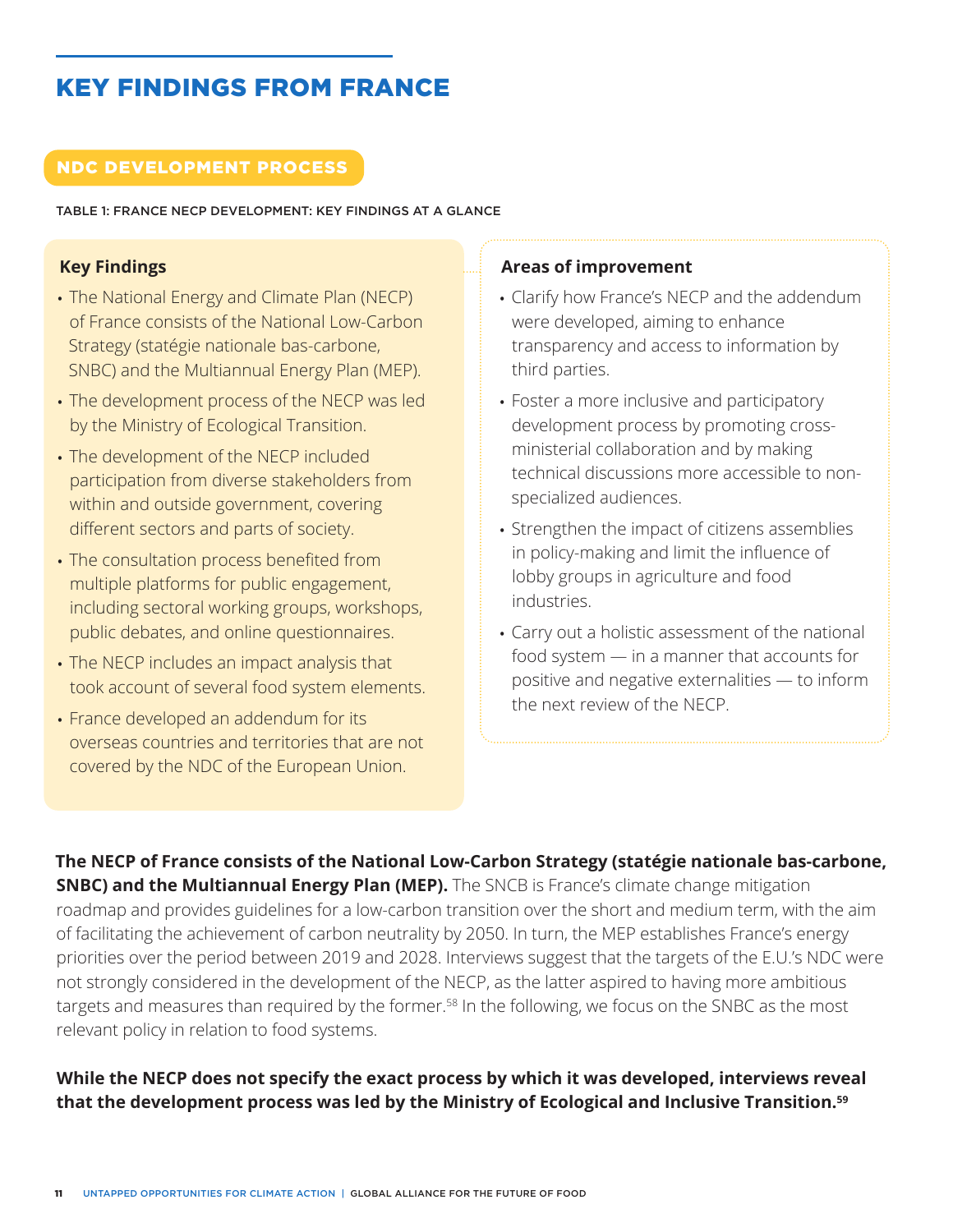The NECP states that the drafting and implementation of energy and climate change policies is the responsibility of the Directorate-General for Energy and Climate (DGEC), operating under the Ministry for Ecological and Inclusive Transition. Rather than providing detail on the development processes, the NECP describes how the SNBC and MEP were updated. The updating process of the SNBC was led by the Steering Committee, which is comprised of representatives of business, civil society, and trade unions, as well as Members of Parliament. It appears, however, from both the NECP, SNBC, and interviews, that, while some external communication informed the progress of drafting the SNBC and NECP,<sup>60</sup> other ministries were not formally part of the development process.

**The development of the NECP included participation from diverse stakeholders from within and outside government, covering different sectors and parts of society.** Agricultural and forestry experts, civil society representatives, and members of the general public were offered opportunities to participate in the revision process of the SNBC as part of the development process of the NECP. For maintaining a level of policy coherence across the E.U., Member States were consulted in 2019 to inform on policy development and exchange ideas. In addition, the NECP draft was subjected to review from different governmental bodies, including the Environmental Authority and the National Council for Ecological Transition. Scientists, among which were food systems experts, were engaged in the NECP development process, especially in developing the initial scenarios that guided the development of policies.<sup>61</sup> It is unclear, however, if any health experts were consulted.<sup>62</sup> Furthermore, interviews indicate that the consultation process lacked adequate representation from downstream food industries, such as food processors and retailers.<sup>63</sup>

**The consultation process benefited from multiple platforms for public engagement, including sectoral working groups, workshops, public debates, and online questionnaires.** The NECP was developed through a series of sectoral stakeholder workshops, which were attended by the Steering Committees for both the MEP and SNBC. After these workshops, separate consultations took place for the MEP and SNBC. As a diverse group of stakeholders was able to exchange ideas and express their views during the development of the NECP and associated policies, it is likely that local knowledge was considered and accommodated during the process. In fact, interviews indicate that the NECP consultation process for external stakeholders was open and accessible, and that there was good communication with the Ministry of Ecological Transition.<sup>64</sup> Notwithstanding, interviews also indicate that some stakeholders, including NGOs, could not participate actively in the consultation process due to their limited capacities to attend and adequately understand the rather technical meetings — which may indicate that the process was not broadly accessible.<sup>65</sup> Interviewees do further indicate, however, that the Ministry of Ecological Transition was genuinely interested in the inputs received from participating stakeholders, with stakeholders feeling that their inputs were reflected in the final document.<sup>66</sup>

#### **The NECP includes an impact analysis that took account of several food systems elements.**

The impact analysis involved modelling projections and considered the economic, social, and environmental impacts of planned policies and measures. To start, the impact analysis estimated the projected emission reductions and removals of the measures under the SNBC and MEP by comparing them with a businessas-usual scenario. These estimates were computed on a sectoral basis. For the agricultural sector, the projections considered the impact of improving production practices, promoting alternative production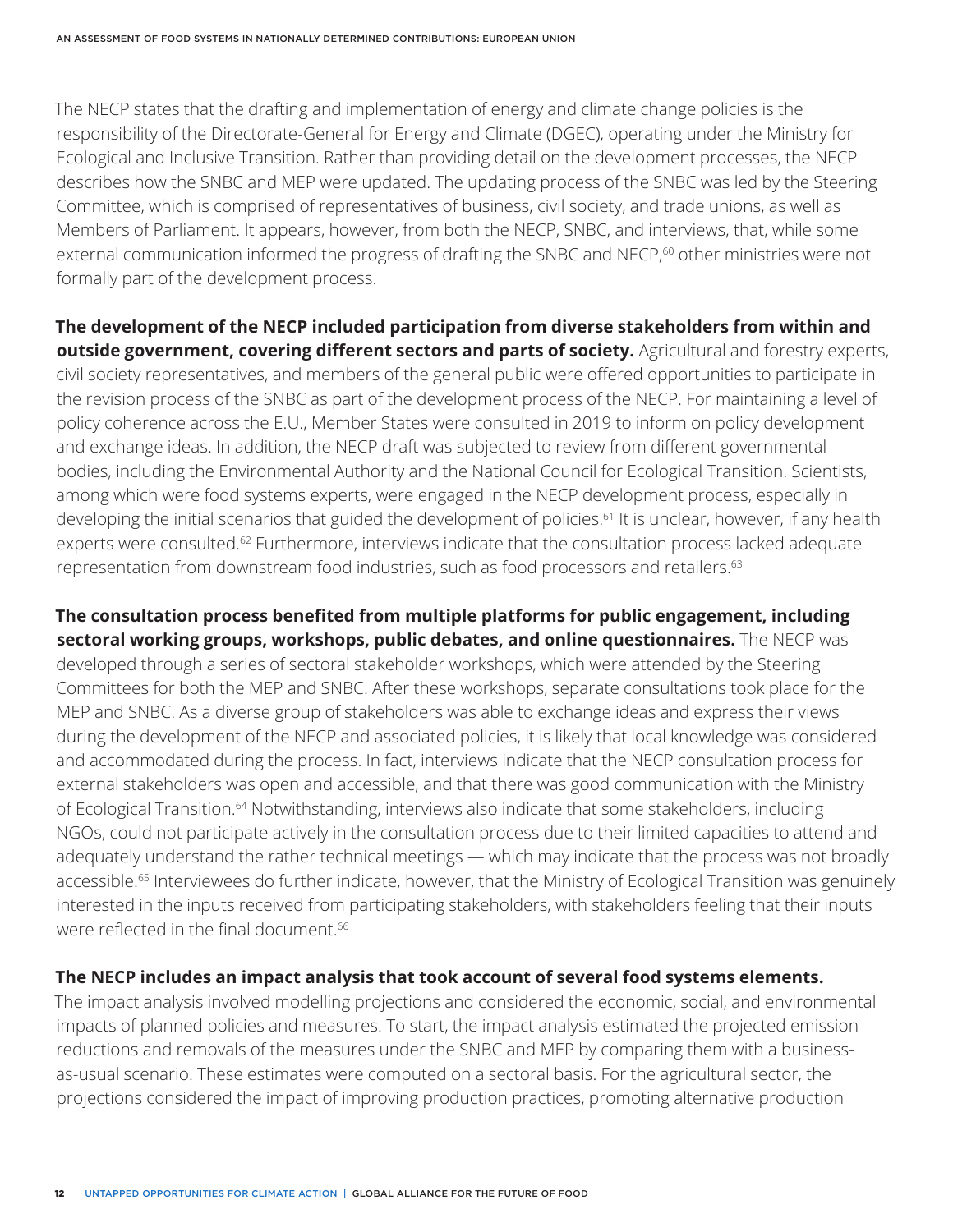methods, shifting diets, and promoting bio-based energy. For the forestry sector, the projections considered the role of standing forests as carbon sinks, the replacement of high-emission materials with bio-based materials from forests, and the use of biomass for wood energy. In addition, a strategic environmental evaluation of the SNBC revealed that its measures will likely have the following environmental benefits: reduced GHG emissions, increased resilience to climate change, reduced resource depletion, the development of the circular economy, and the preservation of soil and water quality. The latter benefit is especially due to measures in the agricultural and forestry sectors. At the same time, however, the environmental evaluation also revealed that special attention must be paid to biodiversity conservation as agricultural and forest production systems extend and intensify, which is addressed in the Biodiversity Plan mentioned below.

#### **France developed an addendum for its overseas countries and territories that are not covered by**

**the E.U.'s NDC.** The addendum covers New Caledonia, French Polynesia, Saint Barthelemy, Saint Pierre and Miquelon, and Wallis and Futuna\* — which together represent 1.55% of France's total GHG emissions. It was developed by aggregating the individual contributions of these respective overseas countries and territories. While the addendum does not specify the exact process by which it was developed, the existence of the addendum indicates that France took an inclusive approach in determining its national climate contribution. Notably, other European Member States with overseas countries and territories — such as The Netherlands and previously the United Kingdom — have not put forward such contributions.<sup>67</sup>

#### **AREAS FOR IMPROVEMENT**

**Clarify how France's NECP was developed, aiming to enhance transparency and access to** 

**information by third parties.** The NECP does not include many details about its own development and consultation process, and instead describes the processes whereby the policies that underpin it were developed. While stakeholder interviews reveal that the process was largely participatory and inclusive, it is difficult to assess to what degree the requirements put forward in E.U. legislation regarding the development process were met. It would therefore be important to specify in future iterations of the NECP whether there was a coordination mechanism involved, which actors bore final responsibility for the decision on what to include in the NECP and how the NDC targets and measures informed the development of the NECP.

**Clarify how the addendum was developed.** Similar to the NECP, the French addendum does not provide information about the process by which it was developed and whether this process was participatory and inclusive. While the existence of the addendum may indicate a level of inclusivity, this could be strengthened if local communities in the French OCTs were given an active participation role in the development of the addendum.

# **Foster a more inclusive and participatory development process by promoting cross-ministerial collaboration and by making technical discussions more accessible to non-specialized audiences.**

As indicated above, the development of the SNBC did not generate broad support from participating ministries. Some interviews indicate that more communication and a strong collaboration between ministries

<sup>\*</sup> The E.U.'s NDC covers the emissions of the E.U. outermost region that are part of France: Guadeloupe, French Guyana, Martinique, Mayotte, Reunion, and Saint Martin.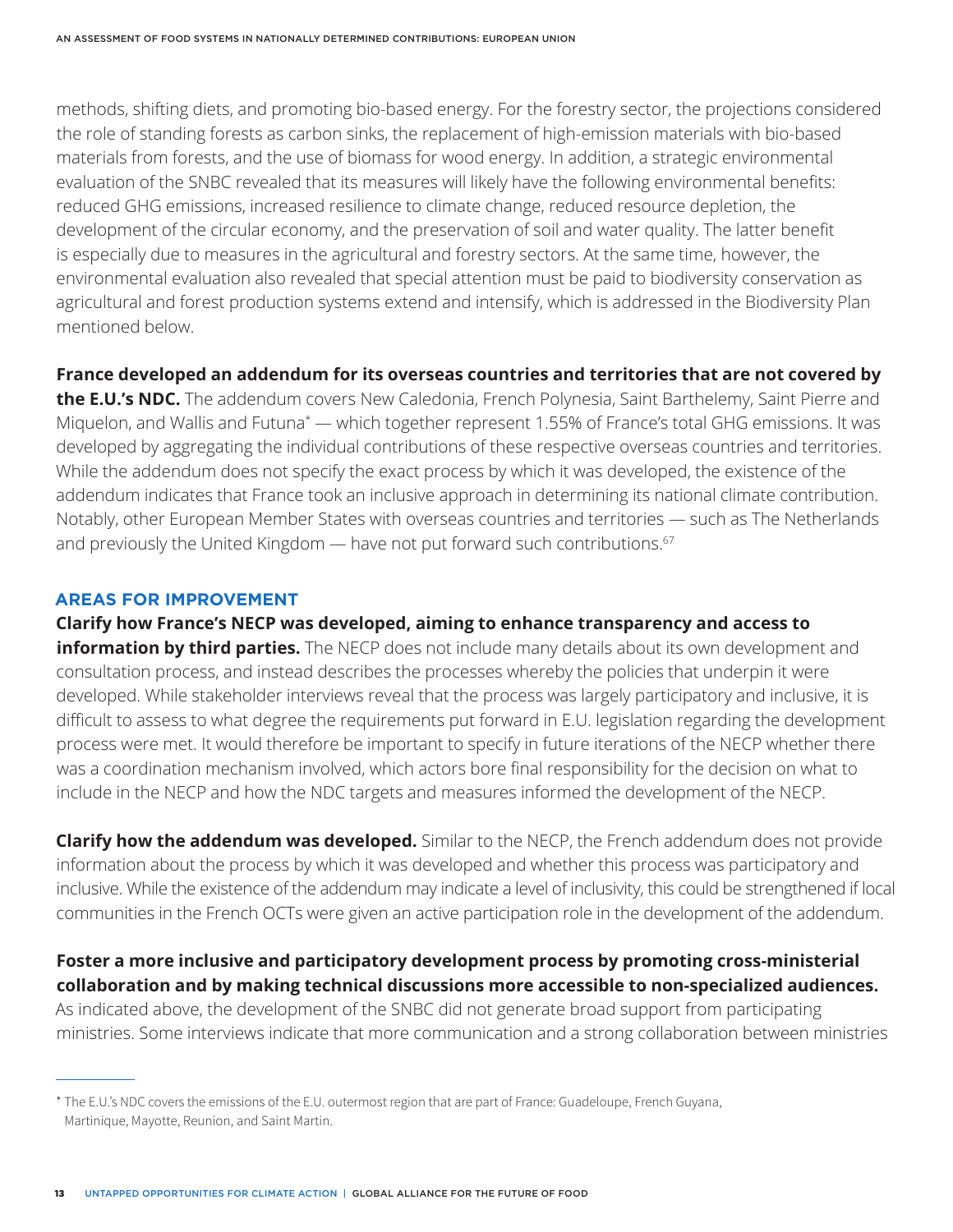in the development process would have been beneficial for building support.<sup>68</sup> This should be addressed in future updates of the SNBC through efforts to build consensus and promote wide sectoral support. For instance, through a Climate and Food Taskforce that should at the very least comprise members of the Ministry of Agriculture and Food, the Ministry of Health, and the Ministry for Ecological Transition. In addition, technical consultations should be organized in a way that guarantees the meaningful participation of all relevant stakeholders, but especially those that will be tasked with implementing the policy, such as ministries and farmers. This may involve the development and dissemination of factsheets or other media material to brief less specialized audiences on the topics being discussed.

**Strengthen the impact of citizens assemblies in policy-making and limit the influence of lobby groups in agriculture and food industries**. The recommendations developed by the citizens assembly\* that took place in France in 2019 and 2020 included ambitious targets and measures to transition to more sustainable diets, signalling a growing interest from the wider public for more climate-friendly and healthy diets. However, the recommendations developed by the citizens assembly were largely watered down in parliament and not fully taken on board in the Climate Change Law (2021).<sup>69</sup> The powerful lobby of large agrifood should also be restricted by limiting their participation in policy-making (or at least balancing the playing field for other, less powerful stakeholders).

**Carry out a holistic assessment of the national food system in a manner that accounts for positive**  and negative externalities, to inform the next review of the NECP. While the NECP is underpinned by a thorough impact assessment, this does not include a holistic and systematic assessment of the French food system. As food systems consist of many interdependent elements, efforts to reduce emissions in one place in the system are likely to have spill over effects in other places in the food system. It is therefore important to assess the expected impacts of measures using a food systems perspective that seeks to minimize trade-offs and maximize synergies. This food systems assessment could well be an extension of the current modelling and scenario analyses that have been used for the NECP. Importantly, external stakeholders should either be involved in or be presented the different scenarios, also as a means to further build public support for measures that address climate change and food systems in particular. Such an assessment would align well with the commitment put forward in the E.U.'s NDC to maximizing social, environmental, economic, and health co-benefits and would form a welcome complement to the impact analysis of the next revision of the NECP.

<sup>\*</sup> The French citizen climate assembly was established in response to the Yellow Vests protest. The assembly gathered 150 randomly picked citizens from various backgrounds who were then tasked with setting the country's climate agenda. See, for instance, <https://www.dw.com/en/frances-citizen-climate-assembly-a-failed-experiment/a-56528234>.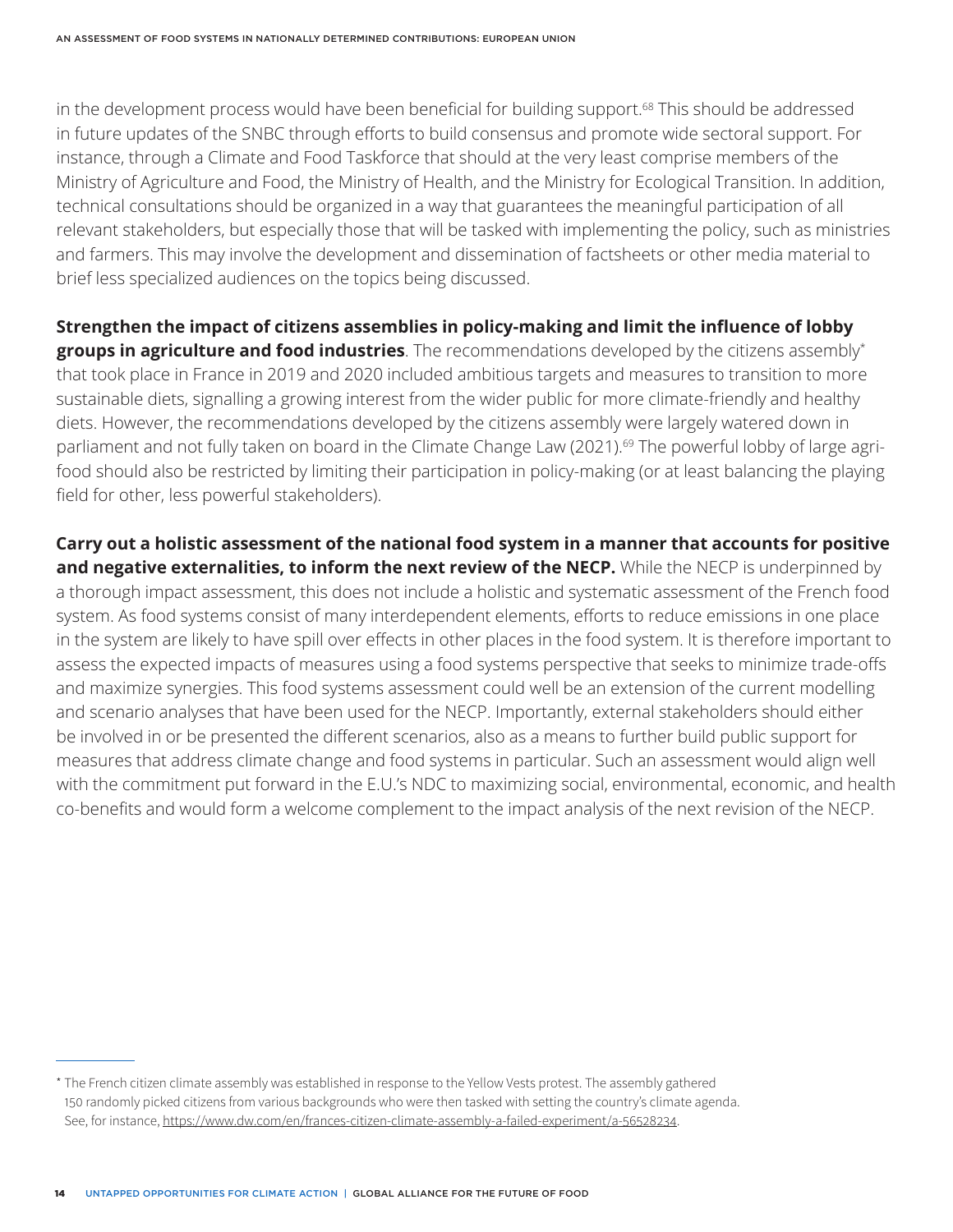### CONTENT OF THE NDC

#### TABLE 2: FRANCE NECP CONTENT: KEY FINDINGS AT A GLANCE

#### **Key findings**

- The NECP makes direct reference to efforts to promote a healthy, sustainable, and accessible food system.
- The NECP promotes a transition toward more sustainable food production, mainly through the Agri-Environmental Plan.
- The NECP includes measures aimed at reducing food loss and waste and producing biofuel from food waste.
- The NECP includes measures to address refrigerant HFCs through taxation.
- The NECP refers to the Biodiversity Plan, which includes several policies and measures to increase conservation practices within forestry and agriculture.
- The NECP mentions that it will seek to influence food demand and consumption through the National Food Nutrition Program.
- The SNBC sets targets for livestock production as a means to limit GHG emissions.
- The NECP recognizes the importance of imported emissions.
- The NECP recognizes that its measures are not sufficient for achieving France's 2030 climate target, which at the time of its development required emission reductions of 37%.

#### **Areas for improvement**

- Put forward more ambitious food system measures in future iterations of the NECP to strengthen alignment with the increased level of ambition in recent European Union (E.U.) targets.
- Expand the measures that aim to influence diets to also raise awareness about the environmental and health risks of excessive meat consumption.
- Develop comprehensive measures and targets for degrowth in livestock and agriculture, integrating the commitments made in the context of the Global Methane Pledge and the Glasgow Leader's Declaration on Forests and Land Use.
- Introduce actionable measures that aim to reduce emissions from livestock production.
- Beyond HFCs, introduce legislation to tax industrial and conventional agricultural inputs.
- Introduce efforts to increase supply chain efficiencies to address food loss and waste.
- Consider imported food system emissions, particularly those linked to deforestation.
- Strengthen public procurement measures by improving the stringency of certification programs.

#### **The NECP makes direct reference to efforts to promote a healthy, sustainable, and accessible food**

**system.** In 2017, the French government held a National Foodstuff Meeting, whose recommendations were incorporated into Law No 2018-93870 in 2018, also known as EGALim. The law is included in the NECP and has three overarching objectives: 1) ensuring fair prices are paid to food producers to allow them to have a decent living; 2) reinforcing the health, environmental, and nutritional quality of food products; and 3) promoting healthy, safe, and sustainable food for all.<sup>71</sup> It includes measures that link different food system actors; for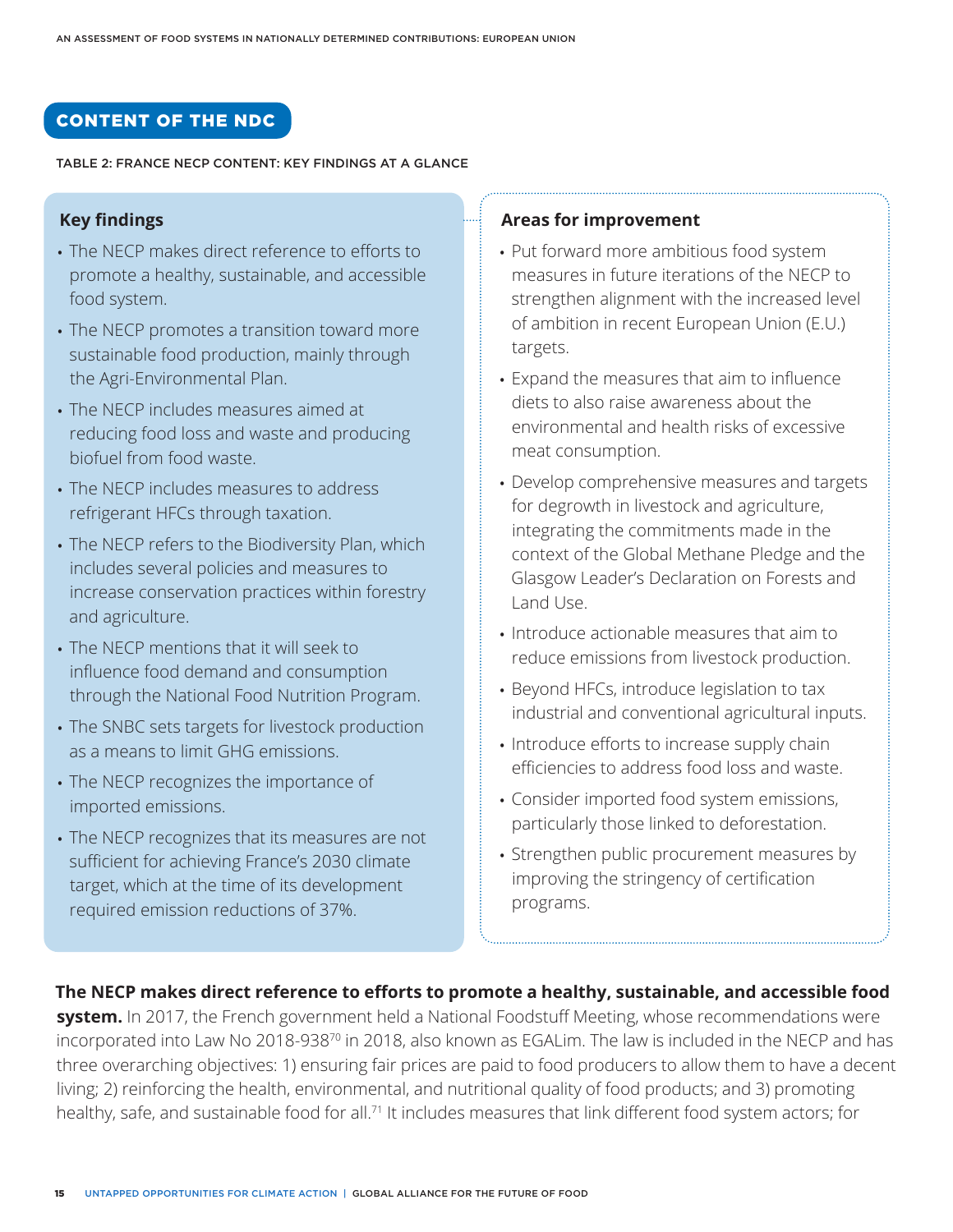example, by requiring food service operators to use at least 50% of locally sourced or organic products from January 2022 onward. In addition, the law introduces mandatory food waste assessments for all food service operators. Interviews suggest, however, that procurement policies developed under this law to promote the consumption of more sustainable foods are generally weak. The criteria applied that should ensure foods are produced sustainably are not sufficiently stringent, with the result that some procured food products may not have actually been produced in a sustainable manner. Moreover, the law fails to consider the food-processing industry as part of the solution for making the French food system healthier and more sustainable.<sup>72</sup>

# **The NECP promotes a transition toward more sustainable food production mainly through the**

Agri-Environmental Plan. The Agri-Environmental Plan<sup>73</sup> aims to improve the economic and environmental efficiency of agricultural production systems based on agroecological approaches and incorporates the Vegetable Protein Plan, the Organic Plan, and the Teaching to Produce Alternatives Plan. The Vegetable Protein Plan mentioned in the NECP ran until 2020 and had the objective of promoting pulse crops. A new Plant Protein Strategy,<sup>74</sup> not mentioned in the NECP, was launched in December 2020. While the strategy includes a target of dedicating 40% of agricultural land to the production of protein-rich crops by 2022, critics point to the fact that much of this protein is actually intended to feed animals and may therefore have adverse impacts on the climate and human nutrition.<sup>75</sup> The Organic Plan 2022,<sup>76</sup> in turn, has the objective of ensuring that 15% of agricultural land is used for organic production by 2022. The plan has a budget of 1.1 billion euros (EUR) (1.26 billion USD),\* with additional funding from the Major Investment Plan, which is discussed further below. Finally, the Teaching to Produce Alternatives Plan,<sup>77</sup> which was under revision during the drafting of the NECP, focuses on agricultural education and was published in January 2020.

### **The NECP includes measures aimed at reducing food loss and waste and producing biofuel from**

**food waste.** This includes the earlier mentioned measure introducing mandatory preliminary food waste assessments adopted at the National Foodstuffs Meeting. In addition, the NECP mentions the Roadmap for the Circular Economy,78 published in 2018, which also seeks to reduce food waste. Finally, the NECP considers that approximately half of the country's food waste resources could be used for anaerobic digestion to produce biofuels. While not included in the NECP, it is notable that France is the first country in the world to pass legislation that forbids supermarkets from throwing away unsold food, instead requiring them to redistribute it to charities serving low-income communities.<sup>79</sup> In addition, companies that generate organic waste are required to recycle it, or risk fines of up to EUR 75,000, and consumers are encouraged to recycle food waste through various local initiatives.<sup>80</sup> Notwithstanding, there is scope to do more to address food loss and waste in France: the current law sets a requirement for food retailers to have a connection to a charity but does not set requirements for a minimum proportion of unsold food to be donated.81 In fact, food retailers that donate as little as 1% of surplus food to charities, while still wasting substantial amounts of food, are formally in compliance with the anti-food waste law.82

**The NECP includes measures to address refrigerant HFCs through taxation.** The HFC tax is provided for in the 2019 Finance Bill and will be progressive, ranging from 15 to 30 EUR (17 to 34 USD) per ton equivalent of CO $_2$ . The implementation of the tax has continually been delayed, however, and is now expected in 2023. $^{\rm 83}$ 

<sup>\*</sup> Conversions based on February 8, 2022, exchange rates.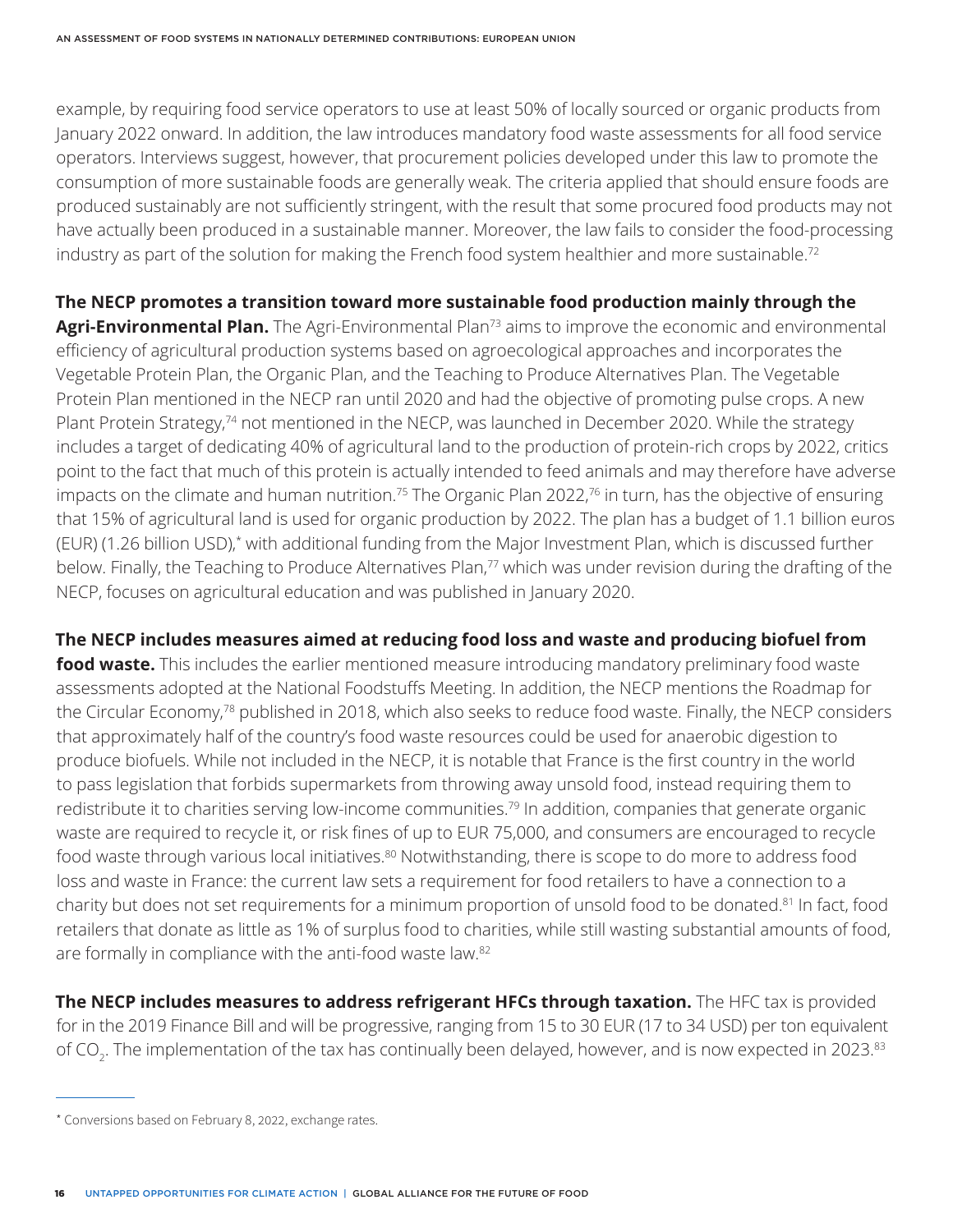**The NECP refers to the Biodiversity Plan, which includes several policies and measures to increase conservation practices within forestry and agriculture.** While the Biodiversity Plan has broader goals beyond agriculture and food production, it also seeks to promote and reinforce plans promoting agroecology and organic farming, and also includes measures to improve knowledge and management of soil biodiversity for agriculture. These plans also contribute to France's long-term commitment to expand agroforestry and develop more agroecological cultivation practices in agriculture, as included in the LTS.

**While the NECP mentions that it will seek to influence food demand and consumption through the National Food Nutrition Program, no concrete action points are included to this end.** This may be because diets are a sensitive issue in France, and freedom in food choices is strongly embedded in French culture.<sup>84</sup> Although not mentioned in the NECP, France recently adopted the Climate and Resilience Law, which requires school canteens to offer a vegetarian meal option every day.<sup>85, 86</sup> The law does not put forward a meat-free day, however, and interviews indicate that this and similar campaigns do not promote plantbased diets but rather the consumption of more vegetables in addition to meat.<sup>87</sup> A move in February 2021 to temporarily stop serving meat in school canteens due to supply chain disruptions caused by the pandemic proved to be controversial among different layers of the French government.<sup>88</sup>

**While the SNBC sets targets for livestock production as a means to limit GHG emissions, the NECP only mentions livestock in relation to measures for producing biogas from manure.** The omission of measures that would require more profound changes to livestock production in the NECP is notable given the SNBC target to reduce emissions from livestock production but may be driven by political sensitivities around meat production and consumption in France, as well as strong livestock lobby groups in the country.89 The French government has attempted to prevent any external communication that suggests that the number of livestock in France has to decrease, and has suggested that the current level of livestock farming will be maintained for the next NECP and SNBC as well. In addition, recent large-scale investments have been made by downstream industries to improve production efficiency, operating under the expectation of further growth in livestock and agricultural production.90

**The NECP recognizes the importance of imported emissions but does not include measures or targets to this end**. More specifically, the NECP mentions that the SNBC includes guidelines for controlling the carbon content in imported products. The NECP does not further specify what these guidelines are, however. In 2018, France adopted a National Strategy to Combat Imported Deforestation, not mentioned in the NECP, which aims to end deforestation caused by importing forestry and agricultural products into France by improving traceability, corporate action, public information, and public procurement in these supply chains.91 In implementing this strategy, in November 2020 the government launched and distributed the "zero deforestation public purchasing guide" to public purchasers across deforestation risk sectors to help them choose from sustainably sourced products.\*

### **The NECP recognizes that its measures are not sufficient for achieving France's 2030 climate target, which at the time of its development required emission reductions of 37%**. In that light, the NECP

<sup>\*</sup> See 'S'engager dans une politique d'achat public <zéro déforestation>': [https://www.ecologie.gouv.fr/sites/default/files/](https://www.ecologie.gouv.fr/sites/default/files/Guide_politique_achat_public_zero_deforestation_18nov2020.pdf) [Guide\\_politique\\_achat\\_public\\_zero\\_deforestation\\_18nov2020.pdf](https://www.ecologie.gouv.fr/sites/default/files/Guide_politique_achat_public_zero_deforestation_18nov2020.pdf).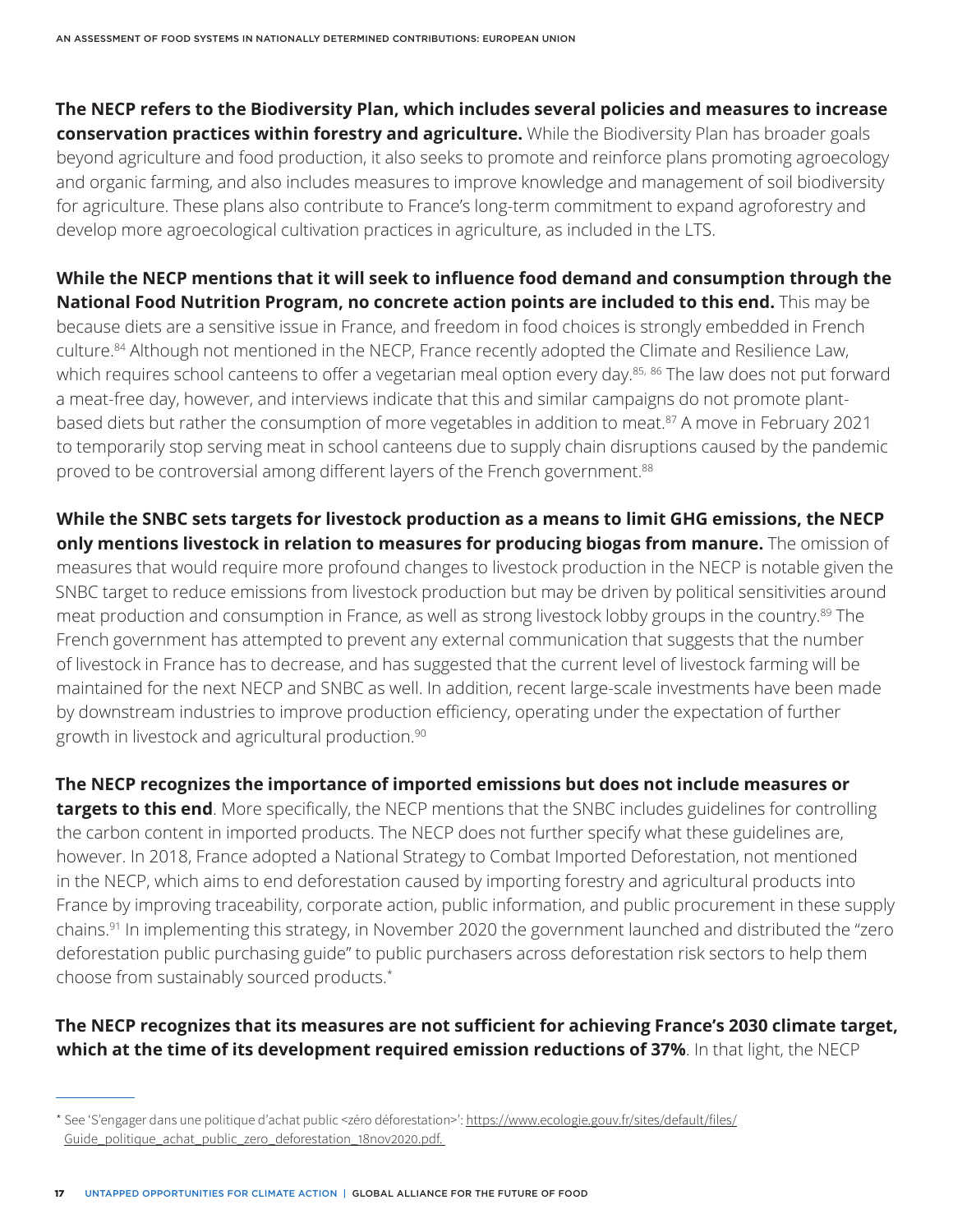highlights the need to develop additional measures. However, if France aims to meet the recent E.U.-wide mitigation targets of reducing emissions by 55% by 2030, more ambitious policies will need to be adopted in the near future.92

#### **AREAS FOR IMPROVEMENT**

**Put forward more ambitious food systems measures in future iterations of the NECP to strengthen alignment with the increased level of ambition in recent E.U. targets.** While France was a big proponent of increasing the ambition of E.U.-wide targets,<sup>93</sup> the measures put forward in France's current NECP fall short of the climate action required to deliver on these ambitions. This ambition gap can be filled with more ambitious food systems measures and targets, such as those recommended below. Such measures should be developed in a manner that seeks to maximize economic, environmental, and social synergies; for example, by promoting the creation of green food systems jobs and improving public health.

#### **Expand the measures that aim to influence diets by promoting healthy and sustainable diets.**

The NECP currently includes efforts to promote the consumption of organic products as well as vegetable protein. These can be extended into broader campaigns that promote sustainable, whole-food, and plantbased diets and increase awareness about how legumes can replace animal protein for some meals to reduce the risks associated with meat consumption. For instance, current marketing material by the public health agency in France that aims to improve diets suggests that a side dish of potatoes should be replaced by vegetables, but meat quantities remain the same. There is a missed opportunity here to display images of meals that slightly reduce the portion of potatoes but also that of meat, partially replacing both with vegetables and legumes. In addition, promotional material could highlight more creative, diverse, and locally grown vegetables, raising awareness on the diversity in flavour and texture that vegetables offer and that can inspire changes in food consumption.

**Develop comprehensive measures and targets for degrowth in livestock and agriculture, integrating the commitments made in the context of the Global Methane Pledge and the Glasgow Leader's Declaration on Forests and Land Use.** France endorsed key pledges and initiatives that were announced during COP26 in Glasgow (but outside the official UNFCCC regime). These pledges, if fully and adequately implemented, have the potential to accelerate France's shift toward sustainable food systems. Moreover, measures could be developed building on past experience with wine production. France experienced the downsizing of domestic vineyards and wine production, mainly prioritizing production quality over quantity, which ultimately led to higher prices for fewer goods.<sup>94</sup> This experience could have valuable lessons for reducing livestock production, while making production more sustainable, focusing on the quality of meat, and raising prices. Developing measures to reduce livestock production also requires efforts to ensure a just transition for all stakeholders involved in the livestock industry. Addressing trade-offs, such as retiring farmers who will not be able to sell their land when production size is shrinking, is important.<sup>95</sup>

**Introduce actionable measures that aim to reduce emissions from livestock production.** This could involve, for example, reducing the subsidies for conventional livestock farming that are provided under the E.U. Common Agricultural Policy (CAP), while increasing the subsidies for sustainable (livestock) farming provided under the same policy.96 Additionally, the French government can collaborate with the French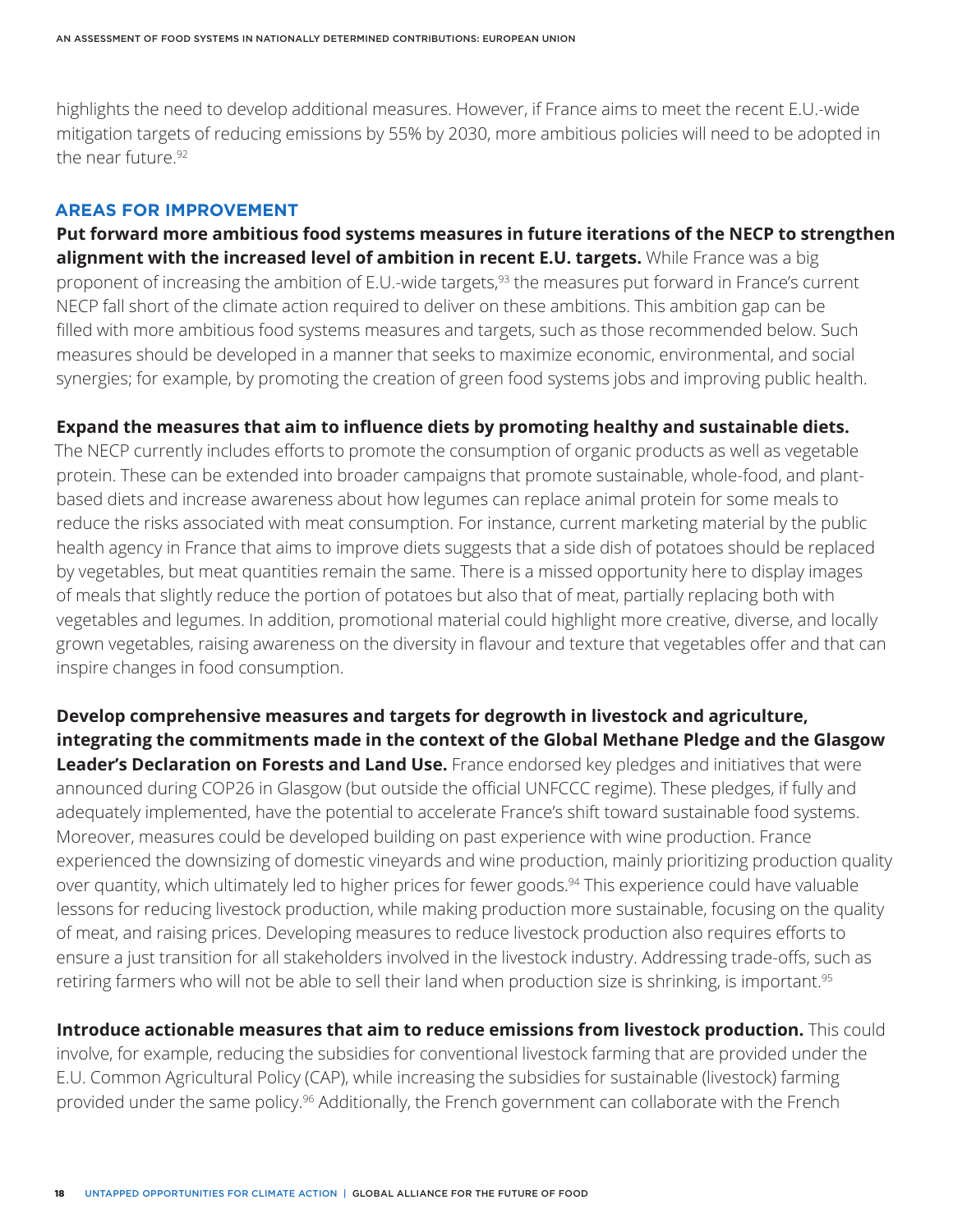farmer's association (FNAB) to encourage and support livestock farmers to transition to the production of other, more sustainable food products.<sup>97</sup> Such an approach would also reduce the amount of land needed to produce animal feed in France, and could therefore allow space for the Plant Protein Strategy to be updated to focus more on the benefits of plant protein for human nutrition rather than animal feed.

**Beyond HFCs, introduce legislation to tax industrial and conventional agricultural inputs.** While the NECP takes a first step in using taxation on HFCs as a means to address CO $_{\rm 2}$  emissions within the food system, this should be extended further to agricultural inputs such as synthetic fertilizers, pesticides, herbicides, and fungicides. While these inputs are essential for agricultural production, they are rarely regulated. A tax could be a crucial instrument to incentivize a shift to more sustainable practices in conventional agriculture if accompanied by public support and incentives for adopting sustainable farming practices.<sup>98</sup>

**Introduce efforts to increase supply chain efficiencies to address food loss and waste.** While the NECP includes several measures that aim to reduce food waste at the end of food supply chains, no efforts are put forward to systematically reduce food loss. Potential measures could include awareness-raising campaigns to incentivize consumers to purchase food that may be visually unappealing but otherwise healthy and nutritious,<sup>99</sup> or improvements to guidelines that result in unnecessary loss of edible food, including exaggerated expiration dates.<sup>100</sup> In addition, current efforts to address food waste should be strengthened. For example, the law requiring supermarkets to establish relationships with charities can be extended to actually include a specification of the minimum proportion of unsold foods that should be donated to charities.

**Consider imported food system emissions, particularly those linked to deforestation.** While the NECP recognizes the importance of imported emissions, it does not include measures or targets to this end. In fact, while research indicates that France has a positive emissions balance from its food trade, this does not consider deforestation associated with imported products, and is therefore an underestimate of the actual climate impact of France's food imports.*101* There is, however, indication of the government being willing to address imported deforestation. Recently, the French government opposed the signing of the E.U.-Mercosur trade agreement, criticizing it for lacking more stringent safeguards against environmental degradation and deforestation. Moreover, as part of the Global Methane Pledge and the Glasgow Leader's Declaration on Forests and Land Use, France commits to promote sustainable trade and address embedded methane emissions and deforestation in food imports.<sup>102</sup>

**Strengthen public procurement measures.** As indicated earlier, interviews suggest that recently adopted procurement policies are rather weak due to the limited stringency.<sup>103</sup> It is important to strengthen these procurement policies such that they can be applied as a tool to catalyze a transition toward a healthier and more sustainable food system. This should mainly be pursued by developing more stringent and comprehensive criteria for sustainable and climate-friendly products that include actual assessments of sourcing and cultivation practices of food producers, processors, and retailers. Alternatively, France could also adopt the E.U.'s Green Public Procurement Guidelines for food and catering<sup>104</sup> to harmonize its approach according to E.U. standards and contribute to policy coherence across Member States.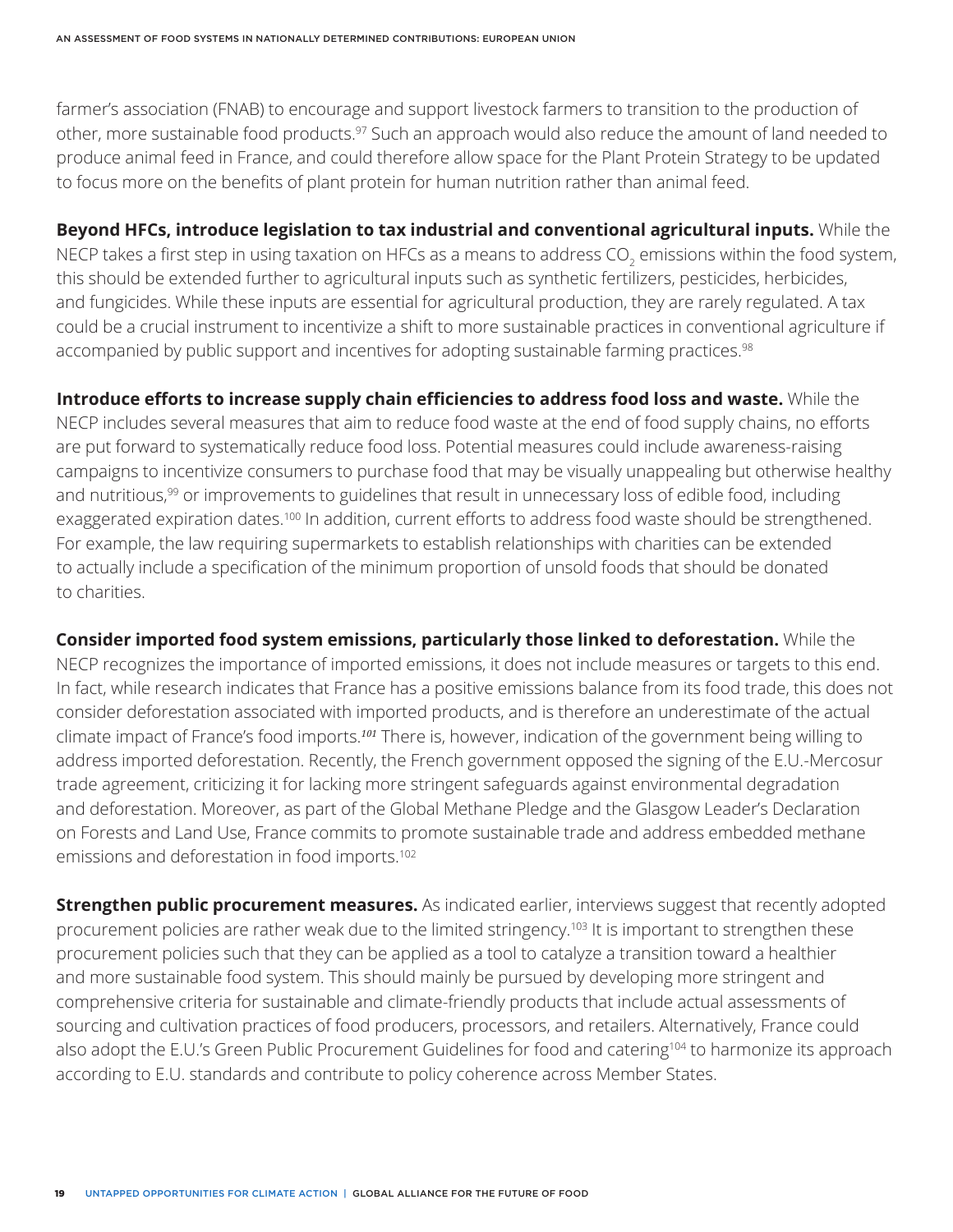# IMPLEMENTATION OF THE NDC

TABLE 3: FRANCE NECP IMPLEMENTATION: KEY FINDINGS AT A GLANCE

#### **Key findings**

- Indicators to track progress during implementation of the NECP have been developed.
- Efforts to transition toward a more sustainable food system are financed under the agricultural pillar of the government's Major Investment Plan.
- Under the NECP, farmers will participate directly in the implementation of agricultural measures through a training program to improve their practices.

#### **Areas for improvement**

- Further clarify how the SNBC will be implemented and how progress toward its targets will be monitored.
- Recognize the importance of and detail specific roles for key stakeholders under agroecology and regenerative measures.
- Include a holistic financing approach in the Major Investment Plan and mobilize additional investments to catalyze a transition to a healthy and sustainable food system, including for measures to address food waste and dietary changes.
- Make the food system targets and measures included in the NECP more actionable through enforceable legislation.
- Include in the NECP, specific actions that directly address smallholder farmers, women, or other marginalized groups engaged in the French food system.

**While indicators have been developed to track progress during implementation, a detailed approach on how the measures outlined in the NECP will be implemented and monitored is missing.** According to E.U. legislation, Member States have to provide annual or bi-annual reporting to the European Commission on the progress toward achieving the targets of their NECP. The SNBC outlines national, regional, and local indicators covering different targets and sectors to track progress on implementation. Moreover, the policy indicates that these indicators are to be reviewed annually in cooperation with the High Council on Climate (HCC). However, further information is not provided on implementation and adaptation plans. For instance, it is unclear whether a coordination mechanism is in place, or which actors have responsibilities to support the process of implementation and monitoring.

**It is unclear to what extent ministries intend to meet the targets and implement the measures outlined in the NECP, in particular the SNBC**. According to interviews, communication with ministries did not sufficiently emphasize the significance of the SNBC, unintentionally downplaying it as merely a set of suggested policies.<sup>105</sup> This has had the direct result that many ministries — including the Ministry of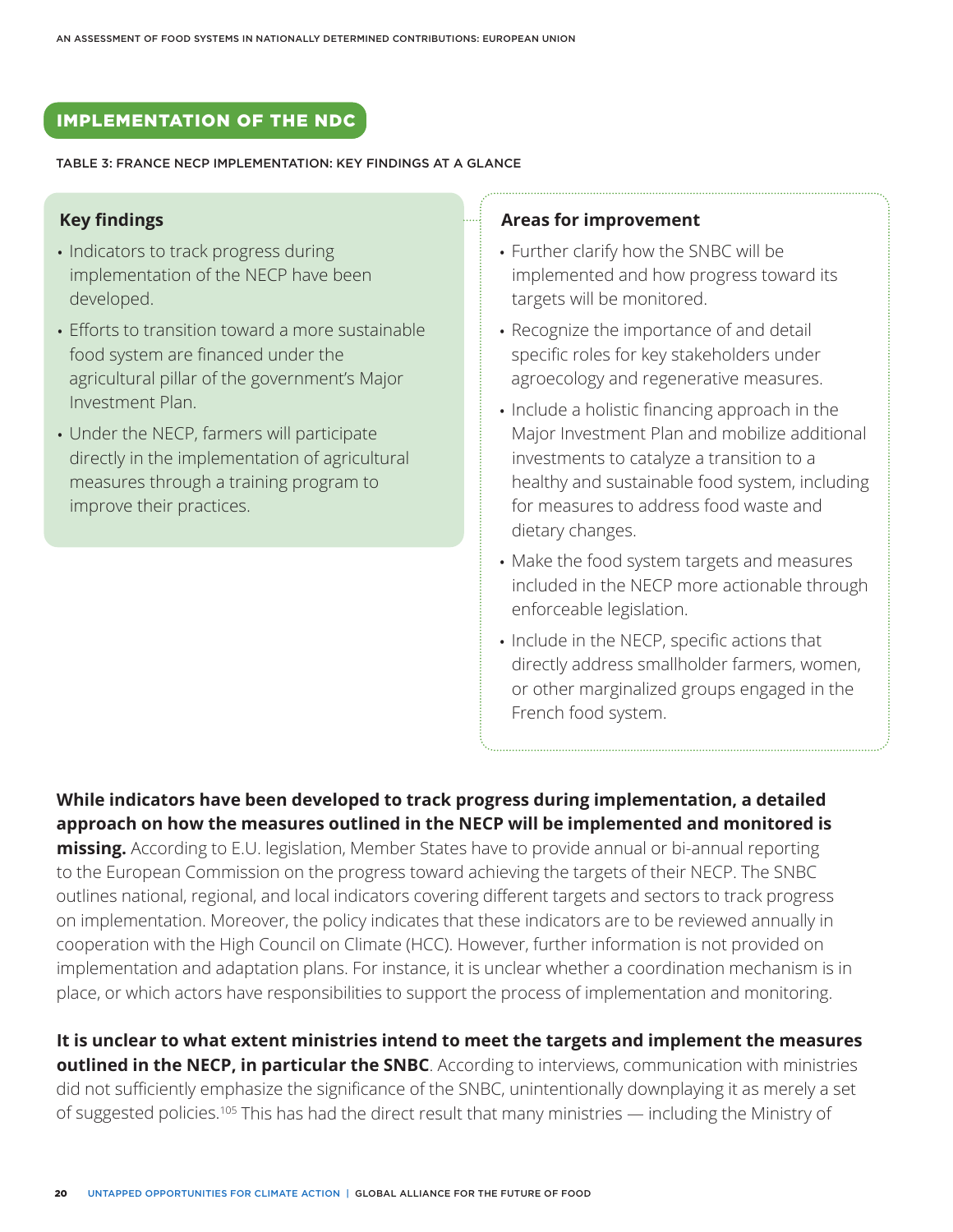Food and Agriculture — refer to the SNBC as a reference scenario or suggestion, rather than as the climate mitigation roadmap it intends to be. As a consequence, not all ministries endorse the NECP or take its targets into account when developing their policies. In particular, the Ministry of Food and Agriculture appears to be refraining from strongly committing to the targets of the NECP especially those that relate to livestock production; potentially due to fear of backlash from the agricultural lobby. There appears to be pressure applied at the Ministry to appease the lobby given that the rural vote is expected to be important in the upcoming general elections in France.106

**Efforts to transition toward a more sustainable food system are financed under the agricultural pillar of the government's Major Investment Plan.** More specifically, the Plan dedicates 5 billion EUR (5.7 billion USD) to accelerate the adaptation of tools and practices in agriculture, fisheries, agri-food, and the forestry sector in France, which fall under the ecological transformation priority of the Plan. This is done by transforming upstream sectors, increasing the competitiveness of downstream sectors, and promoting innovation and sectoral organization. The NECP also indicates that additional investments will be needed to meet France's climate targets, estimated at between 25 and 40 billion EUR (28.5 and 45.6 USD). The NECP does not specify, however, for which sectors these investments are required.

**While farmers will participate directly in the implementation of agricultural measures through a training program, the NECP includes no further actions that directly address smallholder farmers, women, or other marginalized groups engaged in the French food system.** Under the Teaching to Produce Alternatives Plan, farmers will receive training that supports them in their transition to new and more sustainable production systems. It is unclear from the NECP whether farmers will participate directly in the design and implementation of these trainings, or whether they will only be participating as students. Beyond that, engagement with smallholder farmers, women, and other marginalized groups is not mentioned anywhere in the NECP. Interviews reveal, however, that there are several initiatives in the country to support farmers to improve the sustainability of their production.<sup>107</sup>

#### **AREAS FOR IMPROVEMENT**

**Clarify how the NECP will be implemented and how progress toward its targets will be monitored.** This should specify, at the very least, how the monitoring process is structured, which actors are involved, and how the process will be coordinated. It is crucial that the monitoring process be inclusive and participatory, such that feedback from a diverse range of stakeholders can be accommodated and addressed during NECP implementation.

**Recognize the importance of and detail specific roles for key stakeholders under agroecology and regenerative measures.** Engagement with smallholder farmers, women, and other marginalized groups is not explicitly mentioned in relation to the implementation of the measures included in the NECP. This is a notable omission, as farmers in France have been rather vocal about how climate policies can impact their livelihoods.108 It is therefore important to detail specific roles for smallholder farmers, among others, to ensure that the implementation of these policies do not impact negatively on their livelihoods. This can be done, for example, in the context of the Organic Plan 2022 as well as in the multiple plans developed for promoting conservation practices.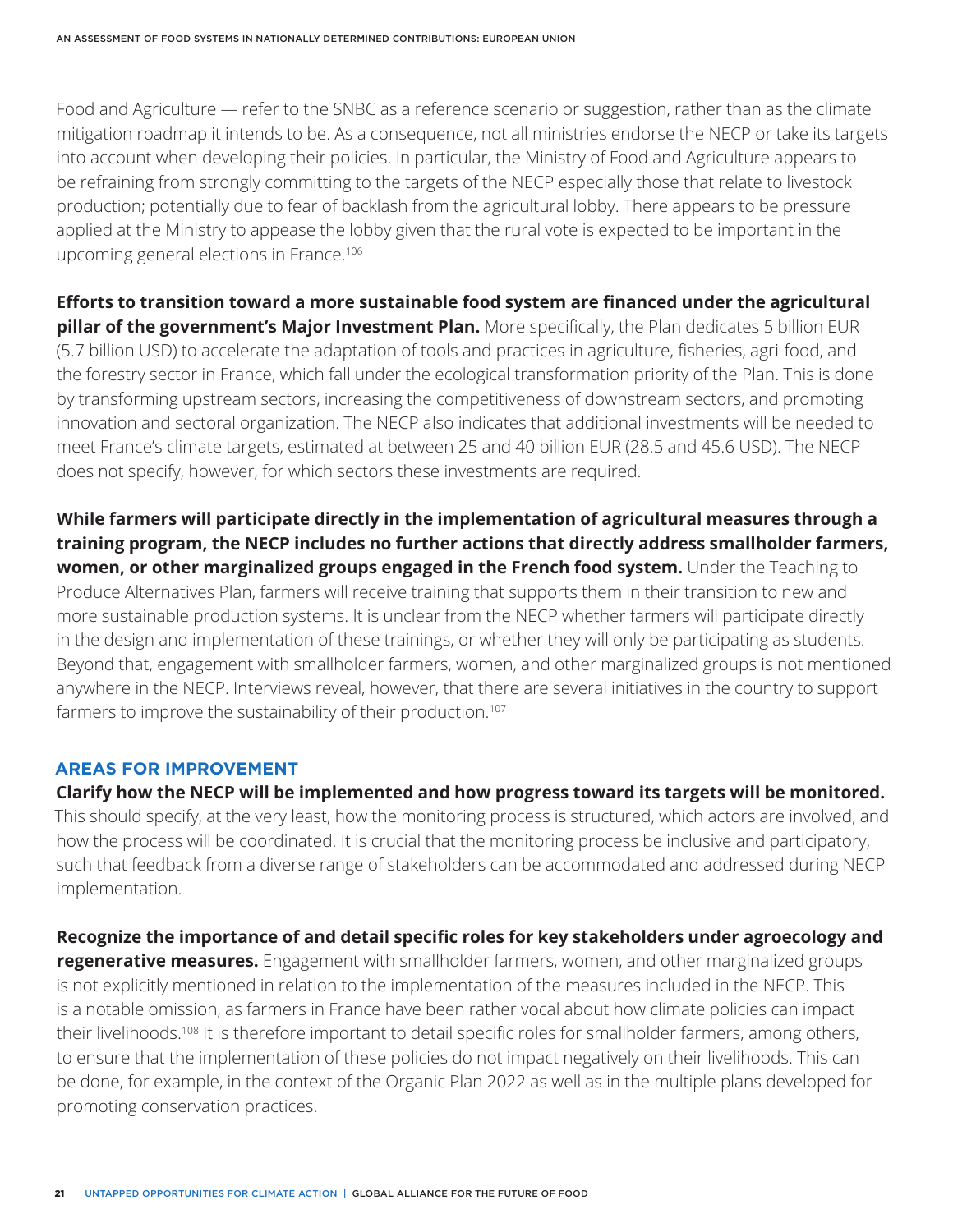**Allocate funds beyond those currently under the Major Investment Plan and mobilize additional investments to catalyze a transition to a healthy and sustainable food sector.** While the Major Investment Plan will cover agriculture, forestry, and fisheries, it is unclear how other food system measures, such as those that address food waste and diets, will be financed. In addition, the NECP specifies that further finance will be needed to achieve its targets. Such finance can fund the measures recommended above, for instance by investing in infrastructure to address food loss along the supply chain and complement France's existing efforts to address food waste. In addition, investments could fund awareness-raising campaigns toward the country's long-term ambition to raise awareness about healthy and sustainable diets.

**Make the food system targets and measures included in the NECP more actionable through new legislation.** Binding legislation is key for achieving climate targets, especially in cases where voluntary efforts are likely to be insufficient, such as food loss and waste. An important priority is ensuring that the SNBC is given the same importance for policy-making as the MEP: as an actionable roadmap for achieving climate targets.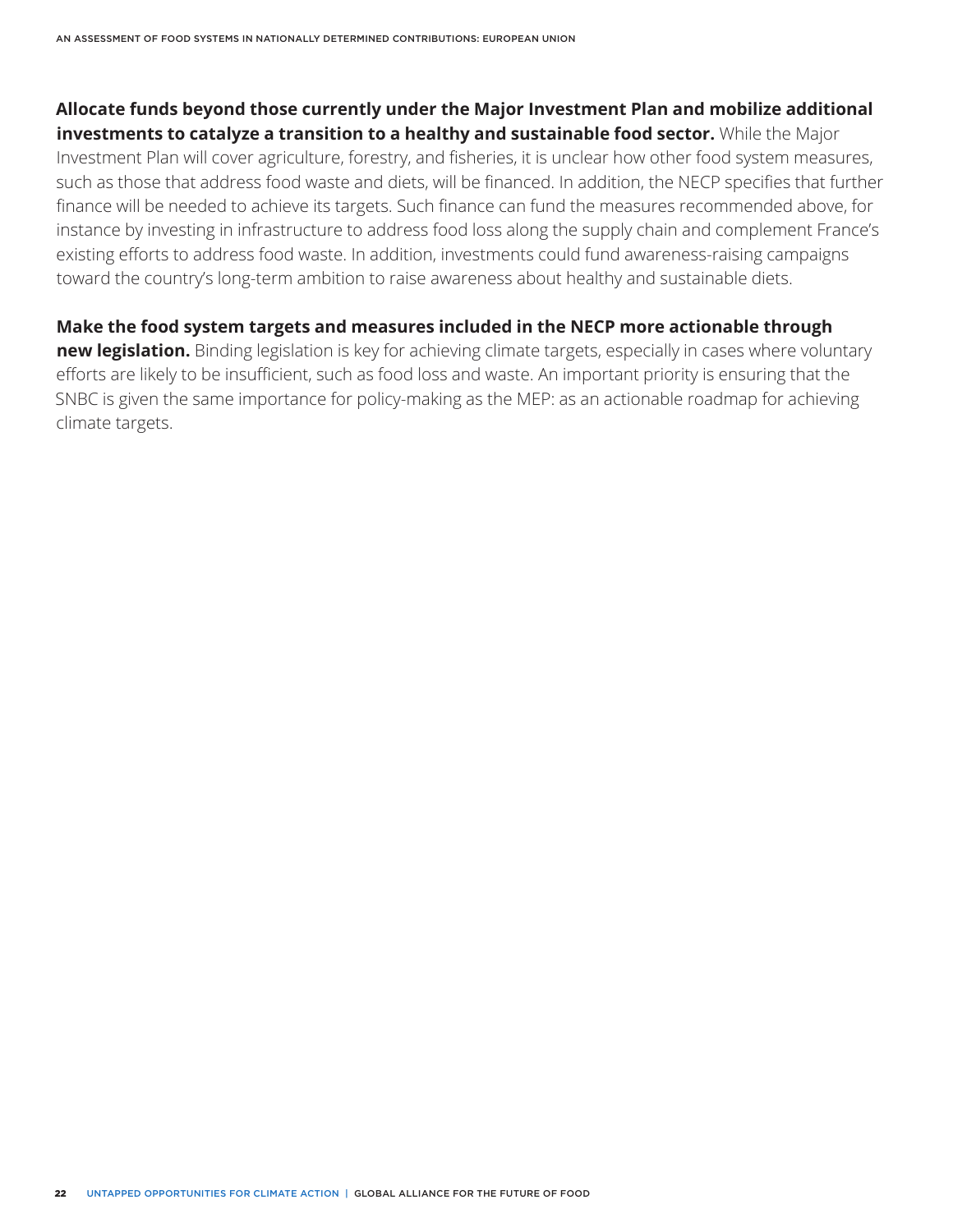#### CASE STUDY SUMMARY

#### **City of Dijon, France**

"Sustainable Food 2030" is the City of Dijon's flagship sustainability initiative, an ambitious and innovative 10-year plan to achieve a healthy and sustainable food system within 10 years. The city aims to demonstrate, to other cities nationally and internationally, that it is possible to transform food systems and achieve a range of positive sustainability (reduced GHG emissions, improvements to biodiversity), economic (employment opportunities, more income for local producers), and social impacts (health and other community benefits).

The city government has placed stakeholder engagement and citizen participation at the heart of its Sustainable Food 2030 Strategy and transition process. Over 50 private and public organizations are involved in preparing and delivering the strategy through 24 specific actions, with a budget of 46 million EUR (52.5 USD), 10 million EUR (11.4 USD) of which was provided by the French government with the rest being provided by the private sector. Their approach includes engaging with vulnerable populations and other disadvantaged groups (these represent 15% of the Dijon population and include families on low incomes, old people, ethic, and other minority groups) working closely with the Dijon Social Services Department (CCAS -Municipal Social Action Centre). The establishment Citizen Panels has given citizens and other disadvantaged groups a voice and direct link to local decision makers. A new digital platform also aims to facilitate greater citizen participation in the initiative and help citizens navigate the complexity of food choices that impact health and sustainability.

The project team recognize that there is a need to take a systemic approach addressing multiple levers of action, combining information and educational initiatives with a range of economic tools to address the issues of affordability and access. For example, a food coupon distribution scheme is being established targeting the purchase of fruit and vegetables for single-parent families visiting community grocery stores within the city. Research and innovation are also key priorities with the establishment of a "living food lab" to experiment on new production and consumption models that will facilitate the transformation of the agri-food system at local levels. Research centres, higher education and training institutions, agri-food, and environmental organizations are working collaboratively pooling their knowledge through the living food lab. For example, recognizing the importance of leguminous crops (peas, field beans, lupines, lentils, etc.) from a human health and a climate perspective, the project team have established the first laboratory focusing on the promotion and development of leguminous crops within France.

*"We have a vision to develop a new model of agro-ecological production, linked to the provision of healthy and nutritious diets, with high environmental performance and the virtuous sharing of resources between the city and the rural areas."* —Philippe Lemanceau, Vice-Président Dijon Métropole

Further information and access to the detailed case study can be found [here.](http://futureoffood.org/wp-content/uploads/2022/03/stories-of-action-from-14-countries.pdf)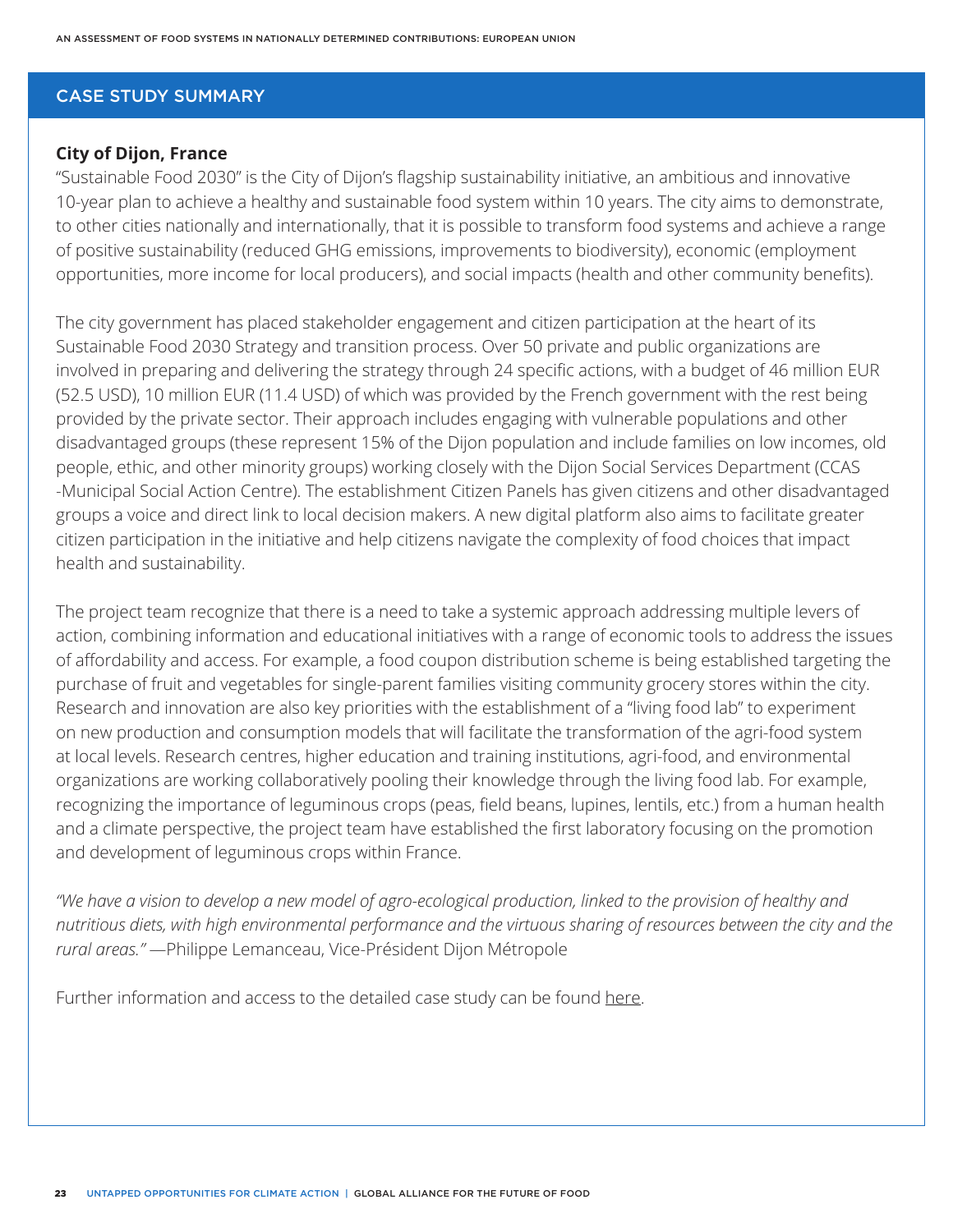# OVERVIEW OF GERMANY'S FOOD SYSTEMS

Germany's food systems are an important part of the country's economy. The food systems\* in Germany account for 6.5% of the national GDP, and 12% of Germany's professional employment.<sup>109</sup> More than half of Germany's land area - 16.7 million hectares - is used for agricultural purposes.<sup>110</sup> In fact, Germany is considered to be Europe's largest food producer.111 Wheat is the most important crop, followed by barley, rye, and corn, while dairy production is also substantial.<sup>112</sup>

Germany is both the world's third-largest exporter and the third-largest importer of foods and foodstuffs, while overall being a net importer. Around one-third of foodstuffs produced by the food and agriculture industry is exported, 77% of which is destined for E.U. Member States.<sup>113</sup> Top exports include coffee, wheat, pork, and cheese.114 The largest share of arable land in Germany (40%) is used for the production of animal feed.115 Domestic production therefore accounts for only one-fifth and one-third of the demand for fruits and vegetables, respectively.116 As a consequence, fruits and vegetables are the most highly imported foods in Germany.117

Organic farming has been increasing in relevance in Germany for decades. Germany currently has the second-largest demand for organic products after the United States, and the sales of these products is expected to continue to grow in the future. The government has promoted organic farming practices since 1989 through legislation and awareness-raising campaigns. In 2002, the Organic Farming Act was adopted to improve governance and coordination of organic farming in Germany.118 More than 10% of agricultural holdings in Germany are currently dedicated to organic farming, with a target to increase this share to 20% by 2030.<sup>119</sup> To this end, there are continuous efforts by the government to further facilitate and improve conditions for organic farming, as well as strengthening research to improve organic farming practices. In fact, efforts are expected to be enhanced by the new government coalition of 2021, which has declared its intention to increase the 2030 target of the share of organic farming land to 30% and restructure livestock farming.<sup>120</sup>

There is an urgent need to address diet-related health problems in Germany. The prevalence of obesity has risen starkly since the early 2000s, with current estimates suggesting that around 22% of adults are obese. More broadly, around 65% of male adults were found to be overweight in the 2017 Global Nutrition Report, as well as nearly 45% of female adults. The prevalence of diabetes, however, has remained relatively low in the last two decades, at approximately 5% among adults.<sup>121</sup> As a response to Germany's malnutrition challenges, the German government has recently put more focus on developing national policies to prevent increases in the share of the population that is considered overweight and promote healthier diets.<sup>122</sup> Most important in this regard was the previous launch of IN FORM or the National Action Plan.<sup>123</sup> The initiative aims to prevent poor dietary habits, lack of physical activity, and overweight and related diseases. It furthermore includes a platform for dialogue between stakeholders and experts from politics, science, businesses, and civil society to collectively develop plans and actions for better health. Additionally, the federal government has announced it

<sup>\*</sup> The food system in Germany includes agriculture, agriculture wholesale, food crafts, food processing, food wholesale and retailing, and the hospitality industry.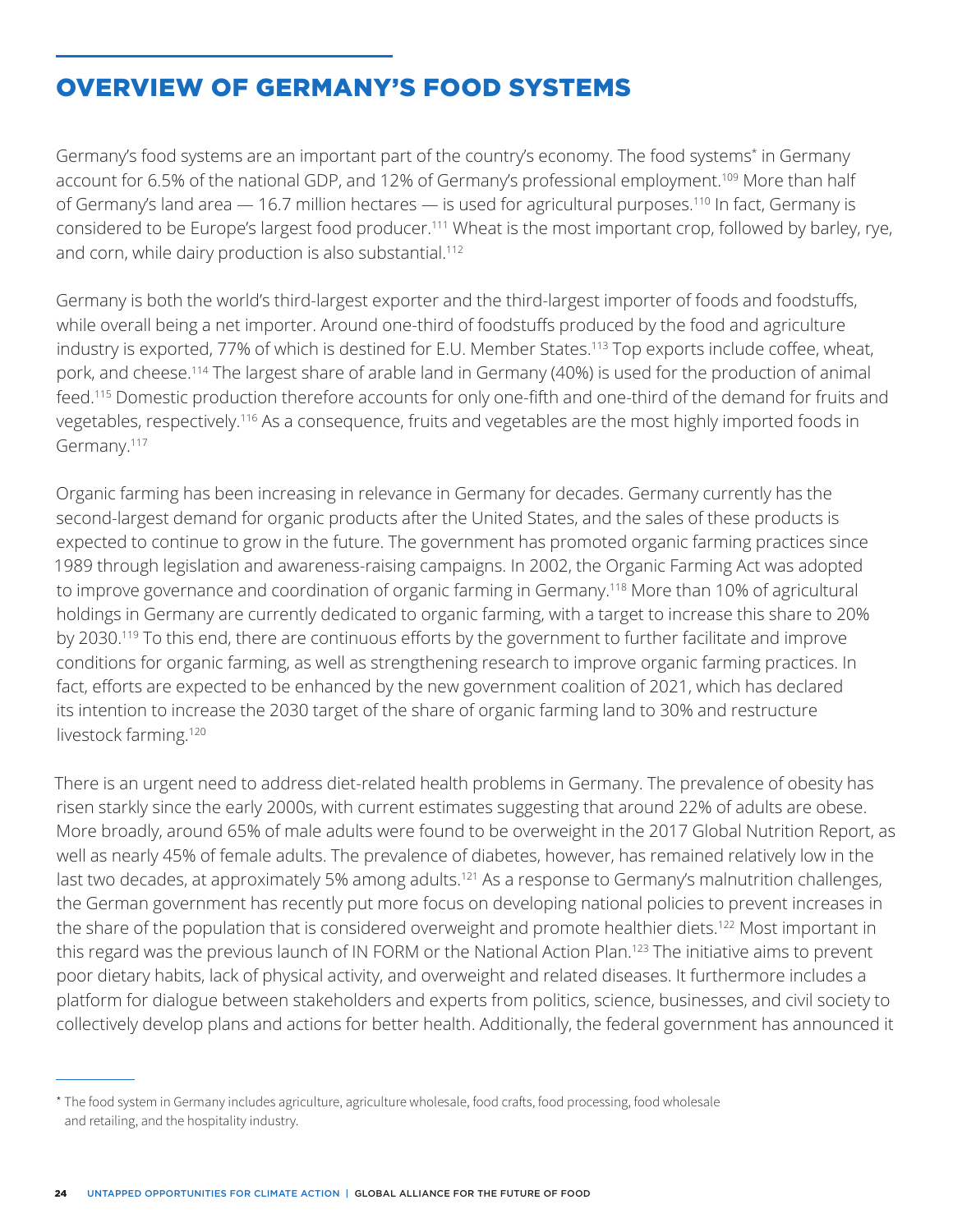will raise efforts to support states in providing healthier and more sustainable school food. The decision to act on the latter, however, remains with the German states.124

Food production in Germany both contributes to, and is impacted by, climate change. German agriculture produces considerable volumes of GHG emissions, notably methane due to the extent of livestock farming in the country. Yet, while the sector currently accounts for 7% of total national GHG emissions, emissions from agriculture have declined by 18% since 1990, mainly due to a decrease in the number of livestock animals, 125 although since the mid-2000s the reduction rate has stagnated.<sup>126</sup> Regarding impacts, climate change may affect agriculture both positively and negatively. On one hand, warmer temperatures can result in shorter growing and ripening times for crops, enabling vegetable farmers to harvest multiple times per year. On the other hand, mild winters will allow plant-damaging fungi, viruses, and insects to spread more widely.<sup>127</sup> Furthermore, agriculture is likely to be negatively affected by changing rainfall patterns, rising temperatures, variability in seasonality, and extreme weather events.<sup>128</sup> Of special concern to Germany are prolonged periods of drought, which are projected to cause substantial harvest losses.<sup>129</sup>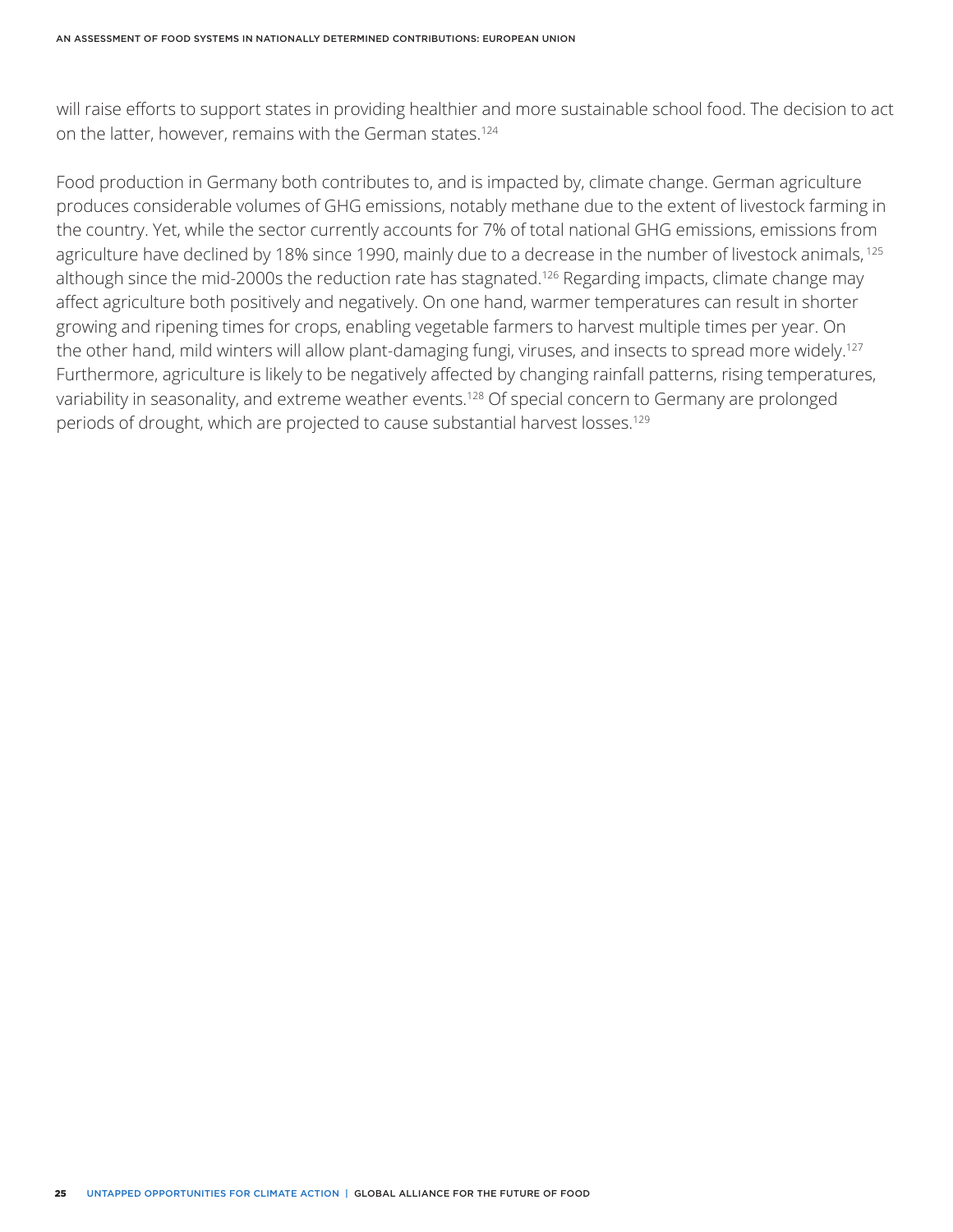# GERMANY'S CONTRIBUTION TO THE E.U.'S NDC

Germany's contributions to global climate action are covered by the E.U.'s NDC. As part of its commitments under the E.U.'s NDC, Germany has prepared an integrated National Energy Climate Plan (NECP),<sup>130</sup> which was submitted to the European Commission in June 2020, as well as a Long-term Strategy (LTS),<sup>131</sup> which was submitted in November 2016. The LTS — also called "The Climate Action Plan 2050" — is considered the main climate policy document of the country, whereas the NECP specifies measures to operationalize these goals until 2030.132

**The following assessment was conducted between June and November 2021, and is largely based on Germany's NECP, as well as its LTS and interviews with five key stakeholders.**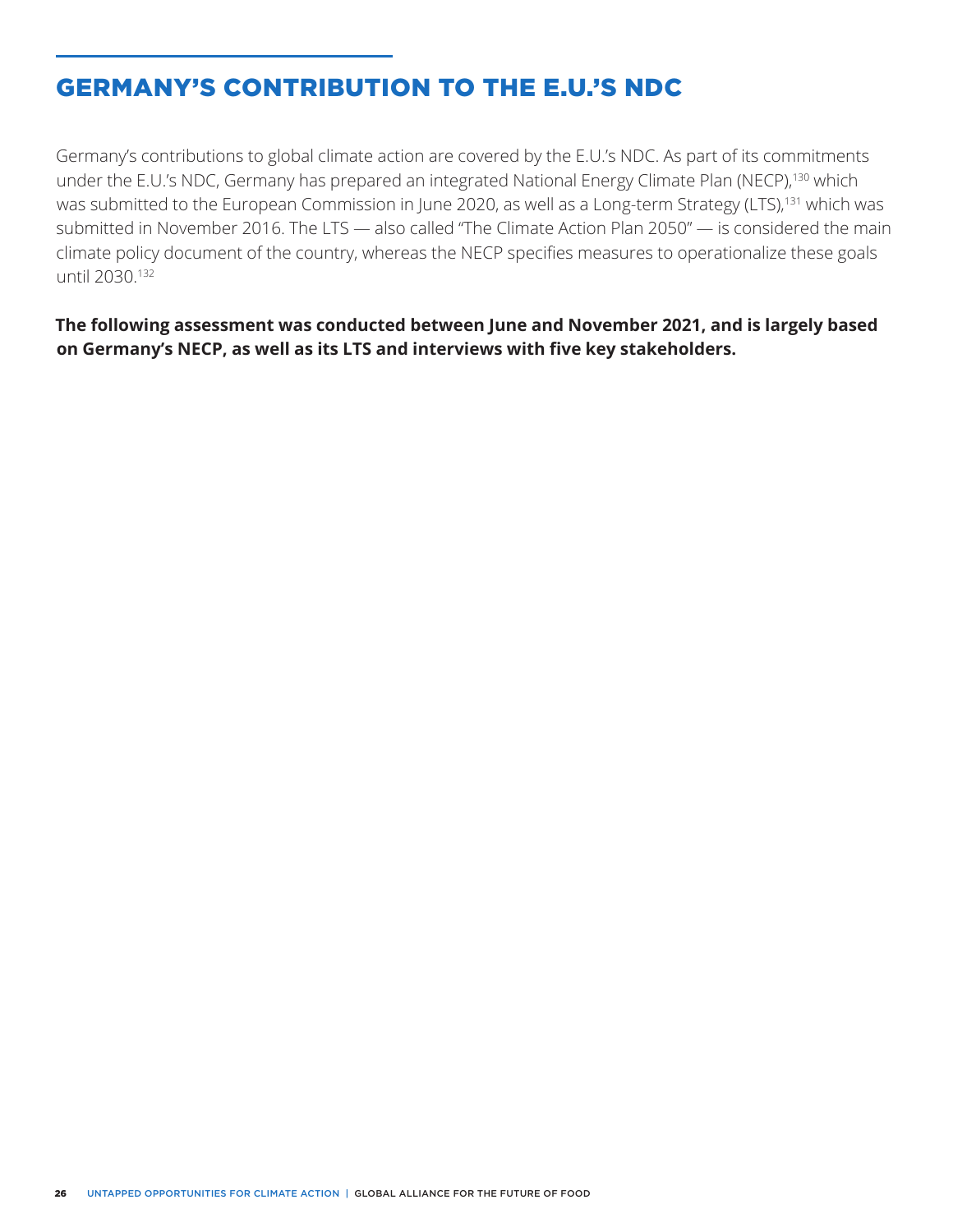# KEY FINDINGS FROM GERMANY

### NDC DEVELOPMENT PROCESS

TABLE 1: GERMANY NECP DEVELOPMENT: KEY FINDINGS AT A GLANCE

### **Key Findings**

- While the National Energy Climate Plan (NECP) development process was a collaborative effort between the Ministry of Economic Affairs and the Ministry of the Environment, Nature Conservation, and Nuclear Safety, engagement with the Ministry of Food and Agriculture and the Ministry of Health was limited.
- The NECP development process sought to be participatory and transparent.
- The NECP indicates that its development process is supported by policy and knowledge exchange with other E.U. Member States.

#### **Areas of improvement**

- Ensure the participation of all relevant stakeholders in the development of the NECP.
- Conduct a holistic assessment of Germany's food systems to inform future updates of the NECP.

**While the NECP development process was a collaborative effort between the Ministry of Economic Affairs and Energy (BMWi) and the Ministry of the Environment, Nature Conservation, and Nuclear Safety (BMU), engagement with the Ministry of Food and Agriculture (BMEL) and the Ministry of Health (BMG) was limited.** The BMWi and the BMU were responsible for drafting the NECP and ensuring policy coherence. The BMWi mainly focused on energy policy, with the BMU looking at climate policy. However, the apparent limited participation of the BMEL may suggest shortcomings in the extent to which policy coherence may have been safeguarded for measures that impact the German food system, even more so considering the position on policy-making from the Ministry, as described earlier.

The minor role of the BMEL may not be surprising, as it has been run by the party with the closest ties to farmers,<sup>133</sup> while livestock and chemical industry sectors also have had a strong presence in politics,<sup>134</sup> ensuring the Ministry maintained a business-as-usual agenda and refrained from any mitigation action.<sup>135,</sup> 136 Additionally, the BMG appears to have lacked engagement, suggesting further possibility for better policy integration as well as developing climate policy that generates co-benefits for health. However, policy coherence is expected to improve due to the composition of Germany's new coalition government, in which the same party will be in charge of the Ministry of Economy and Climate Protection; the Ministry of Environment, Nature Conservation, Nuclear Safety and Consumer Protection; as well as the Ministry of Food and Agriculture.<sup>137</sup>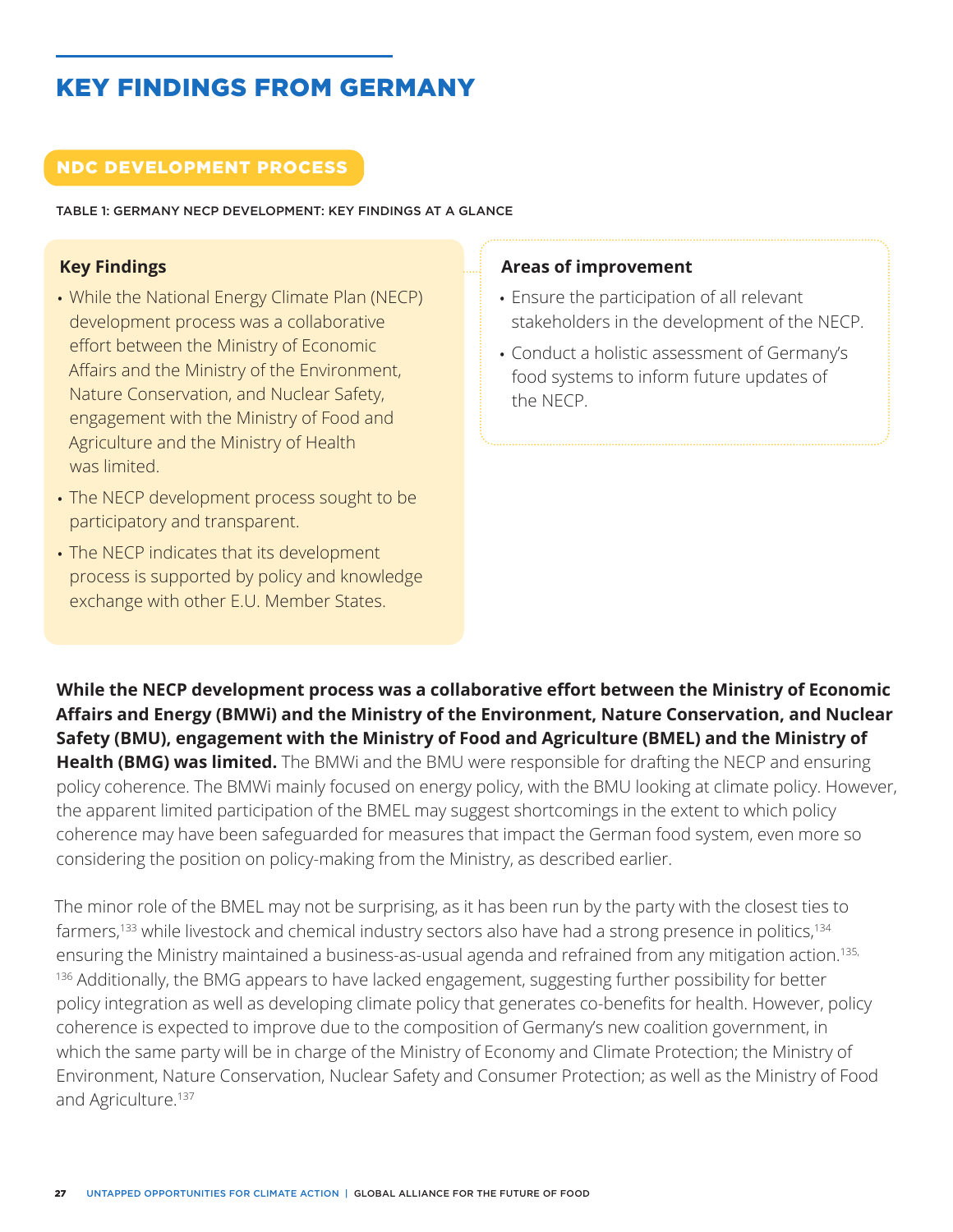**The NECP development process sought to be participatory and transparent.** The German federal government regularly published information on the NECP development process online, which was freely accessible to all and allowed for feedback from stakeholders. In addition, an online survey was conducted to collect feedback on the NECP draft. Approximately 200 responses were received that included representatives from businesses, NGOs, academia, civil society, as well as private individuals. However, the NECP does not detail any efforts to ensure the participation of specific stakeholders such as food and health experts, women, and representatives of marginalized groups during the NECP development process. Interviewees also suggest that the meaningful participation of civil society organizations that advocate for more sustainable food consumption is also missing.138 Additionally, interviewees suggest that the development process of the NECP was difficult to access for non-governmental stakeholders,<sup>139</sup> including citizens,<sup>140</sup> limiting public participation.<sup>141</sup>

**The NECP indicates that its development process is supported by policy and knowledge exchanges with other E.U. Member States.** For example, numerous treaties were signed between Germany and France between 2018 and 2019 to forward collaboration between these two countries on climate and energy policies. In 2017, the BMU launched the European Climate Initiative to further bilateral and multilateral climate projects to share best practices in all relevant sectors, including agriculture and land use.

**It is unclear from the NECP whether any and, if so, which research was conducted to inform its development.** The NECP does not holistically consider the impacts of transitioning to a sustainable food system, but rather discusses emission reduction potentials from measures for agriculture. It is therefore unlikely that a holistic assessment of the German food system underpins the NECP. Notwithstanding, the NECP calls for the further consolidation and development of research, specifically in the context of promoting organic farming.

#### **AREAS FOR IMPROVEMENT**

**Ensure the participation of all relevant stakeholders in the development of the NECP.** It is particularly important to secure the involvement of both the BMG and the BMEL in developing actions and measures. This could be done through a food and climate taskforce, which should include representation from both of these ministries, as well as the BMWi and the BMU. Such a taskforce could come together regularly to discuss priorities, policies, and legislation that further explores the linkages between Germany's food systems and climate and sustainable development goals and priorities, and would improve policy coherence and promote alignment between the NECP and other food systems policies. This taskforce could be an extension of or build on the Commission on the Future of Agriculture.<sup>142</sup> This Commission is composed of farmers' associations, civil society, and NGOs; and it was recently established to formulate a long-term vision for agriculture in Germany. The Commission was able to build consensus across diverse groups of stakeholders, who agreed on a progressive long-term strategy for Germany's agriculture and food sector. The strategy included recommendations to reduce livestock numbers and meat consumption.<sup>143</sup>

Furthermore, it is important to engage regional and local representatives at the E.U. and national level in the NECP development process, as well as to consult local communities and institutions. More specifically, the online survey can be complemented with in-person consultations with external experts and stakeholders from different parts of society.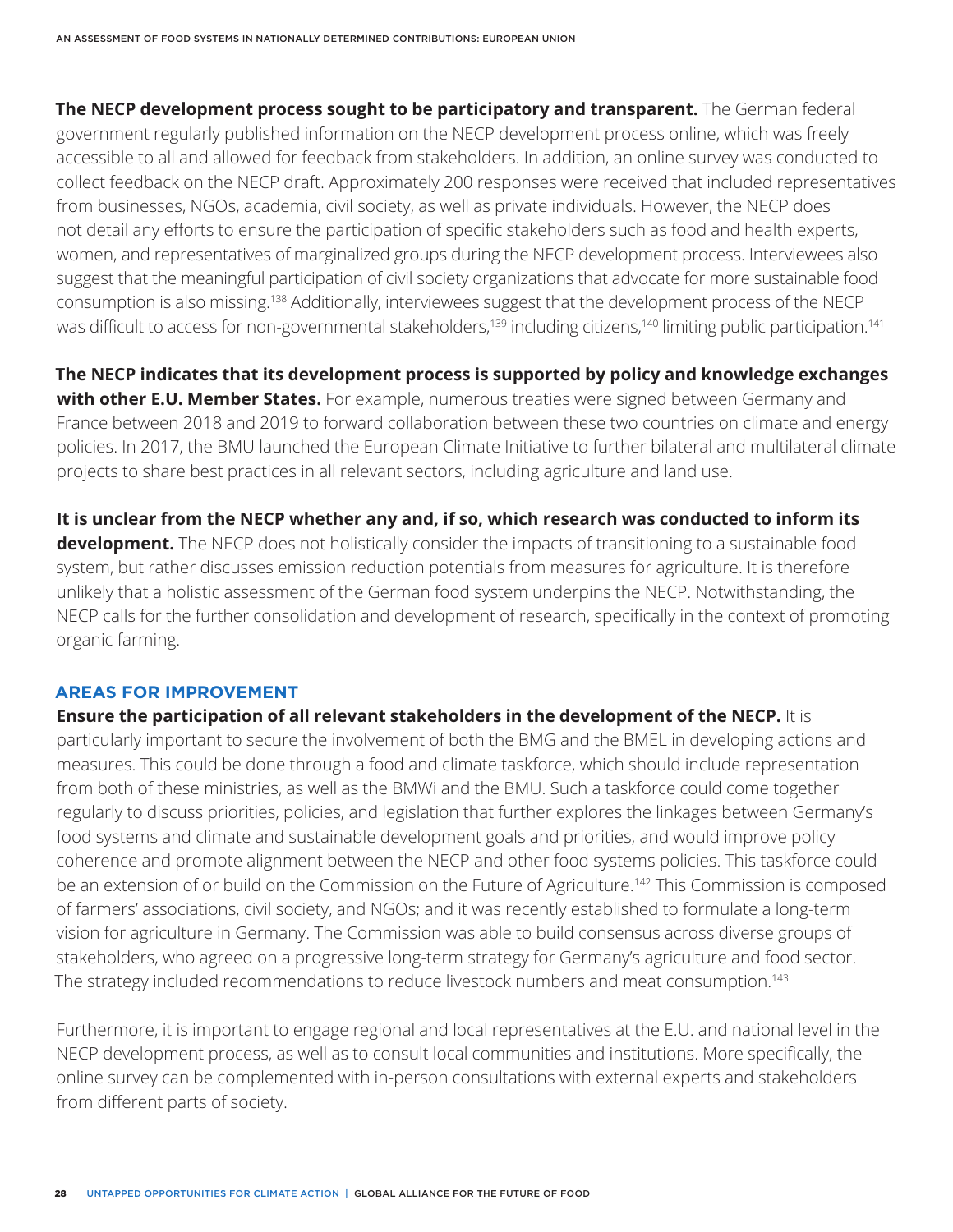Finally, in its knowledge exchange with other E.U. Member States, Germany would do well to increase focus on the food trade relationships between itself and these countries. Knowledge exchanges could regularly include discussions of how the production and consumption of food products within the E.U. can become, as a whole, less carbon-intensive, thereby ensuring greater coherence between supply- and demand-side food systems policies. In this way, the climate benefits achieved through ambitious food systems measures introduced in one E.U. Member State are not watered down through contradictory or weaker food system policies in another Member State.

#### **Conduct a holistic assessment of Germany's food systems to inform future updates of the NECP.**

The NECP development process does not seem to have considered food systems in a holistic manner. This means that important mitigation opportunities from the food systems — which tend to come with many economic, environmental, and social co-benefits — may have been missed. A recent scientific report<sup>144</sup> by Stiftung Klimaneutralität, which presents mitigation potential in food systems through comprehensive yet feasible measures, demonstrates how a careful analysis of the food systems can inform and provide opportunities for developing measures that mitigate climate change. Carrying out a holistic assessment of Germany's food systems can thus serve as a basis for increasing the climate ambition of the NECP. Such an assessment can also further elevate Germany's food systems within national climate policies. Most importantly, such an assessment can broaden the understanding of environmental impacts beyond GHG reductions, which would align well with the commitment put forward in the E.U.'s NDC to maximize social, environmental, and economic synergies.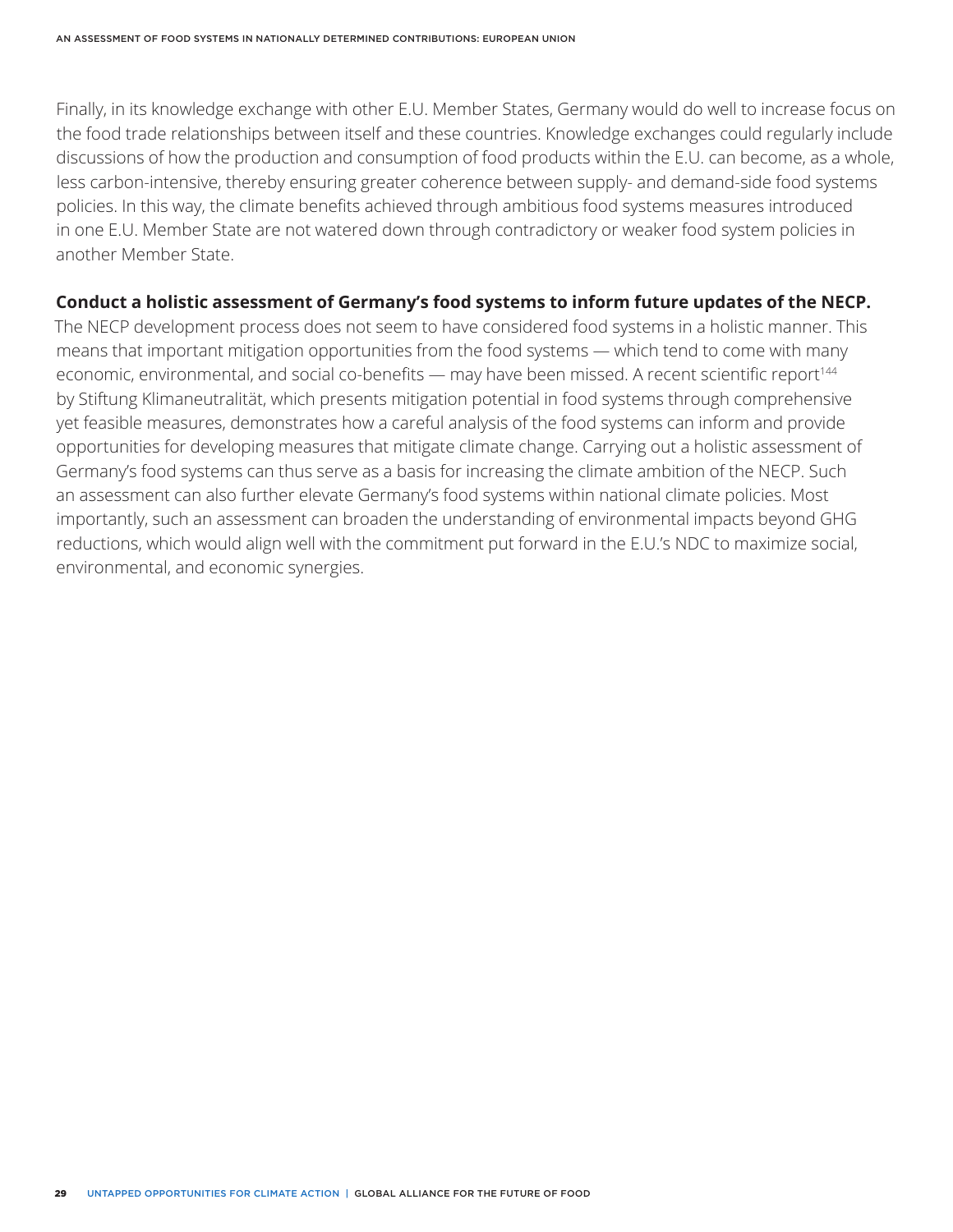### CONTENT OF THE NDC

#### TABLE 2: GERMANY NECP CONTENT: KEY FINDINGS AT A GLANCE

### **Key findings**

- The NECP puts forward a regenerative and ecological approach to agriculture.
- The NECP includes measures to promote energy efficiency in agriculture.
- The NECP includes several measures to promote conservation.
- The NECP includes a guideline to reduce emissions through the use of nonhalogenated refrigerants.
- The NECP includes a commitment to promote sustainable food consumption and includes several measures to this end.

#### **Areas for improvement**

- Evaluate the design of measures that address livestock to maximize co-benefits and ensure compliance.
- Include measures to promote equitable access to sustainable and healthy food for all.
- Further develop a comprehensive and fair strategy for influencing consumer behaviour.
- Introduce measures to reduce food loss and waste.
- Translate the long-term ambition under the Long-term Strategy (LTS) to conserve peatlands into tangible measures under the NECP.
- Create green employment opportunities that are aligned with sustainable and healthy food systems.
- Include commitments made in the context of the Global Methane Pledge, Glasgow Leaders' Declaration on Forests and Land Use, and the Policy Action Agenda for Transition to Sustainable Food & Agriculture.

**The NECP puts forward a regenerative and ecological approach to agriculture**. This includes a measure to promote the accumulation of humus — the dark organic matter from dead plants — in agricultural land through the planting of hedges, hedgerows, and tree avenues. In addition, the NECP suggests more action is needed to reduce GHG emissions from livestock farming and simultaneously improve animal welfare by limiting the number of livestock units per hectare. Most importantly, organic farming is central to Germany's approach to climate change mitigation through agriculture and has enjoyed a strong lobby that has generated public support.<sup>145</sup> The NECP promotes organic farming through measures such as the implementation of the organic farming strategy, calling for the promotion of research on organic practices, and the extension of financial support. These measures are in line with the target set under the German LTS to increase the share of organic farming within national agricultural activities to 20% by 2050. While organic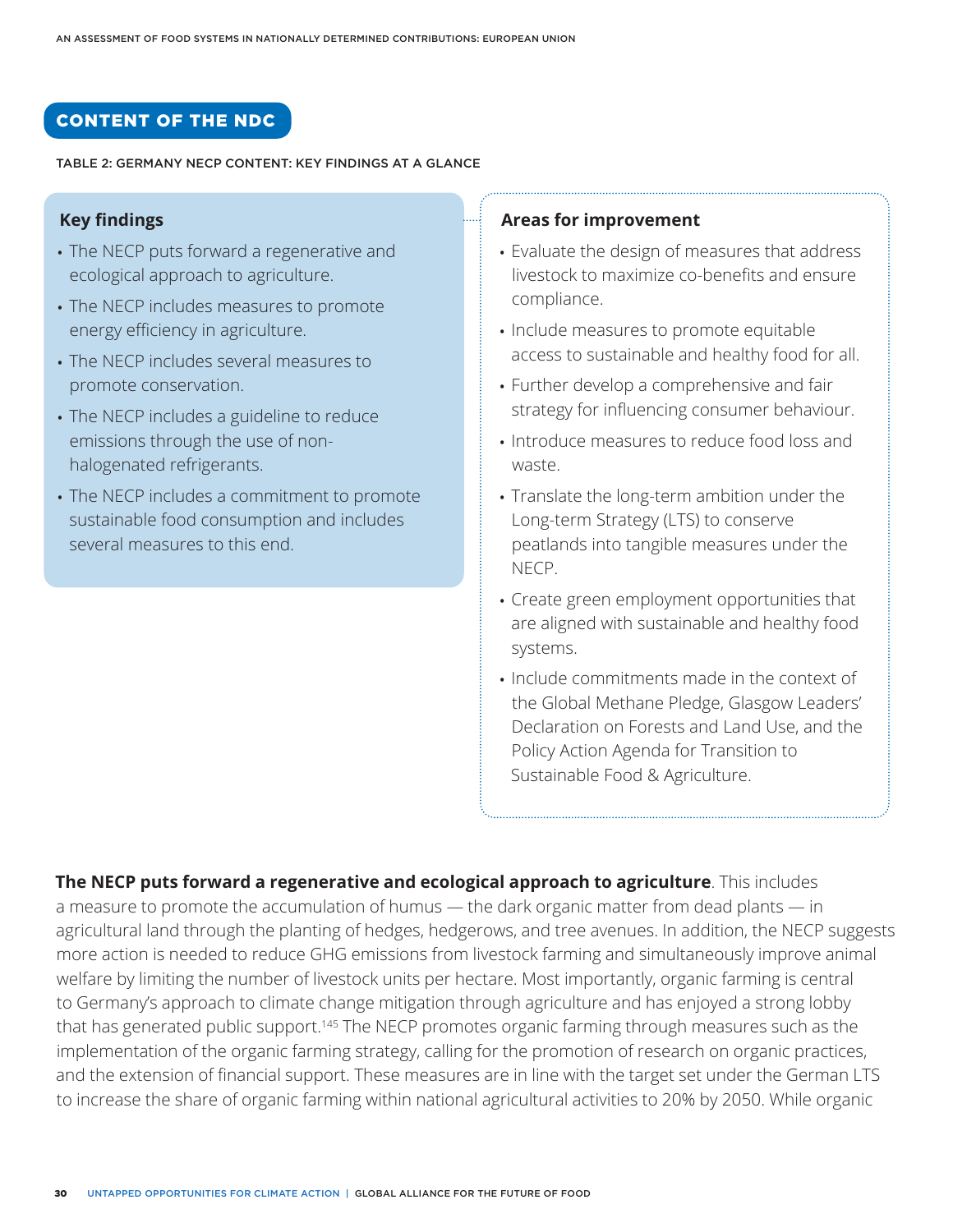farming holds clear co-benefits beyond mitigation for improving biodiversity and soil quality,<sup>146</sup> there is a need to examine the potential in Germany for expanding these practices more closely.<sup>147</sup> Additional measures to make agriculture in Germany more broadly sustainable will also be needed for building a more sustainable and resilient food sector.<sup>148</sup>

**The NECP includes measures to promote energy efficiency in agriculture.** More specifically, the NECP puts forward efforts to increase the share of renewable energy for heating and cooling, although no specific target is mentioned. Additional measures include reducing emissions from the transport sector through increased funding for e-mobility; training to improve energy efficiency in the operation of heavy agricultural machinery; and providing climate and energy advice to agricultural companies on energy consumption issues.

**The NECP includes several measures to promote conservation.** This includes extensive measures to conserve and protect forests, grasslands, moorlands, and soils. For example, in the NECP, the German government expresses the intention of developing a strategy for safeguarding the country's grasslands. In addition, the German NECP puts forward measures to promote the addition of forested strips to agricultural lands for soil protection and CO<sub>2</sub> containment. Interestingly, rewetting peatlands as a conservation measure is not included in the NECP but is mentioned as an important conservation strategy in Germany's LTS. Rewetting and conserving peatlands may be considered a very cost-effective, strong impactful solution for addressing climate change.149 The current gap in including and implementing measures for this type of conversation under the NECP may be explained by limited public funding for conservation practices in Germany.<sup>150</sup>

**The NECP includes a guideline to reduce emissions through the use of non-halogenated refrigerants.** The measure, which covers funding to promote energy efficiency for both refrigeration and air conditioning, is expected to result in energy savings of 18 petajoules (PJ) between 2021 and 2030, equal to nearly 1% of Germany's annual domestic electricity consumption.151

**The NECP includes a commitment to promote sustainable food consumption and includes several measures to this end.** Measures include expanding the education and guidance that is provided on sustainable, climate-friendly, and healthy nutrition. In addition, labelling efforts are put forward to describe the farming technique used for the production of animal products, which is intended to improve awareness about animal welfare. Furthermore, the NECP includes a commitment to developing a master plan for sustainable and healthy nutrition that takes account of the Paris Agreement and Sustainable Development Goals. In this context, the NECP also includes an intention to conduct research on food consumption and develop pricing instruments to address unhealthy dietary behaviour. Influencing diets is challenging in Germany, as there may be resistance to the idea of the government interfering with dietary choices.<sup>152</sup>

#### **AREAS FOR IMPROVEMENT**

**Evaluate the design of measures that address livestock to maximize co-benefits and ensure compliance.** While the NECP does include measures that aim for emission reductions from livestock, interviews suggest that such measures need to be carefully designed to prevent loopholes that allow farmers to circumvent any requirements for adjusting their livestock activities.<sup>153</sup> It is, therefore, important to reflect on whether these measures are stringent enough to result in actual emissions reductions. Furthermore,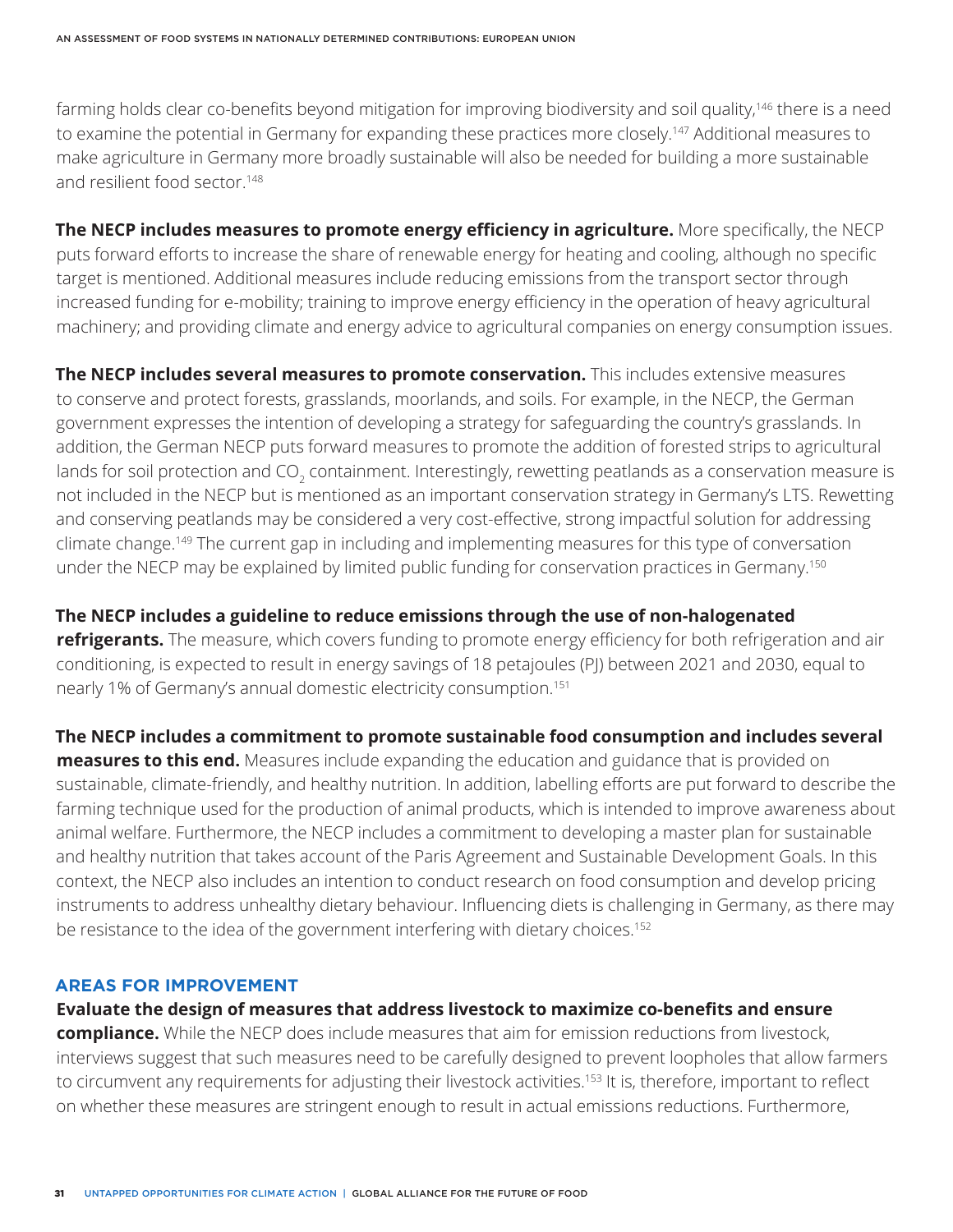interviewed experts note that the most important measure that should be included is to reduce the number of cattle in the livestock sector and improve nutrient management.<sup>154</sup>

**Include measures to promote equitable access to sustainable and healthy food for all.** While the NECP mentions the impact of its measures at a high level, it is not clear whether there are any efforts in place to ensure access to sustainable and nutritious food for all. A first step in developing such a holistic approach in Germany is to build the narrative that the government ultimately holds the responsibility for ensuring the provision of sustainable and healthy food. The approach taken to address energy poverty can be extended to also cover food and nutritional security. For example, when conducting the food systems research recommended above, assessments should also be made of the impacts that different food systems measures have on the ability of different societal groups to access healthy and sustainable food. Doing so could prevent a food systems transformation that disproportionately impacts or disrupts food and consumption patterns of certain socio-economic or ethnic groups or cultural beliefs.155 The results of this research could, in turn, inform the development of measures for sustainable and healthy food.

**Further develop a comprehensive and fair strategy for promoting a shift in consumer behaviour toward more diverse and healthy diets.** In researching and developing pricing instruments (as indicated in the NECP), it is important to consider externalities such as imported emissions and deforestation .156 It is also essential to avoid disproportionately impacting different income groups with these pricing instruments. The strategy should span income groups or include a compensation scheme for the lowest income earners in Germany.157 Furthermore, adding to the consideration of pricing instruments in the NECP, procurement policies may also provide a feasible approach for shifting diets in Germany. The key here, however, is not to ban certain foods but rather facilitate access to healthier foods. Such an approach could initially be adopted for hospitals and (school) canteens.<sup>158</sup>

**Introduce measures to reduce food loss and waste.** The NECP does not include measures to reduce food loss and food waste. This is a missed opportunity, as 11 million tons of food are wasted annually in Germany.159 Germany published a National Strategy for Food Waste in February 2019 that, while not included in the NECP, covers actions by the federal government, federal states, industry, civil society, and the scientific community across entire food supply chains.160 These measures should be included in the next version of Germany's NECP. Given that food service providers, such as food retailers and restaurants, procure larger quantities of foods and food products compared to individual households, it is recommended that initial efforts to reduce food loss and waste start with these organizations.<sup>161</sup>

**Translate the long-term ambition under the LTS to conserve peatlands into tangible measures under the NECP.** As discussed earlier, conserving peatlands has high climate change mitigation potential, and although it is included in Germany's LTS, it is currently not part of conservation measures under the NECP. As a first step in translating this conservation practice into action, additional funding should be allocated, and additional research should be conducted, to examine how peatland conservation may impact farmers.

**Create green employment opportunities that are aligned with sustainable and healthy food systems.** While the NECP includes several mentions of job creation, these are all related to the energy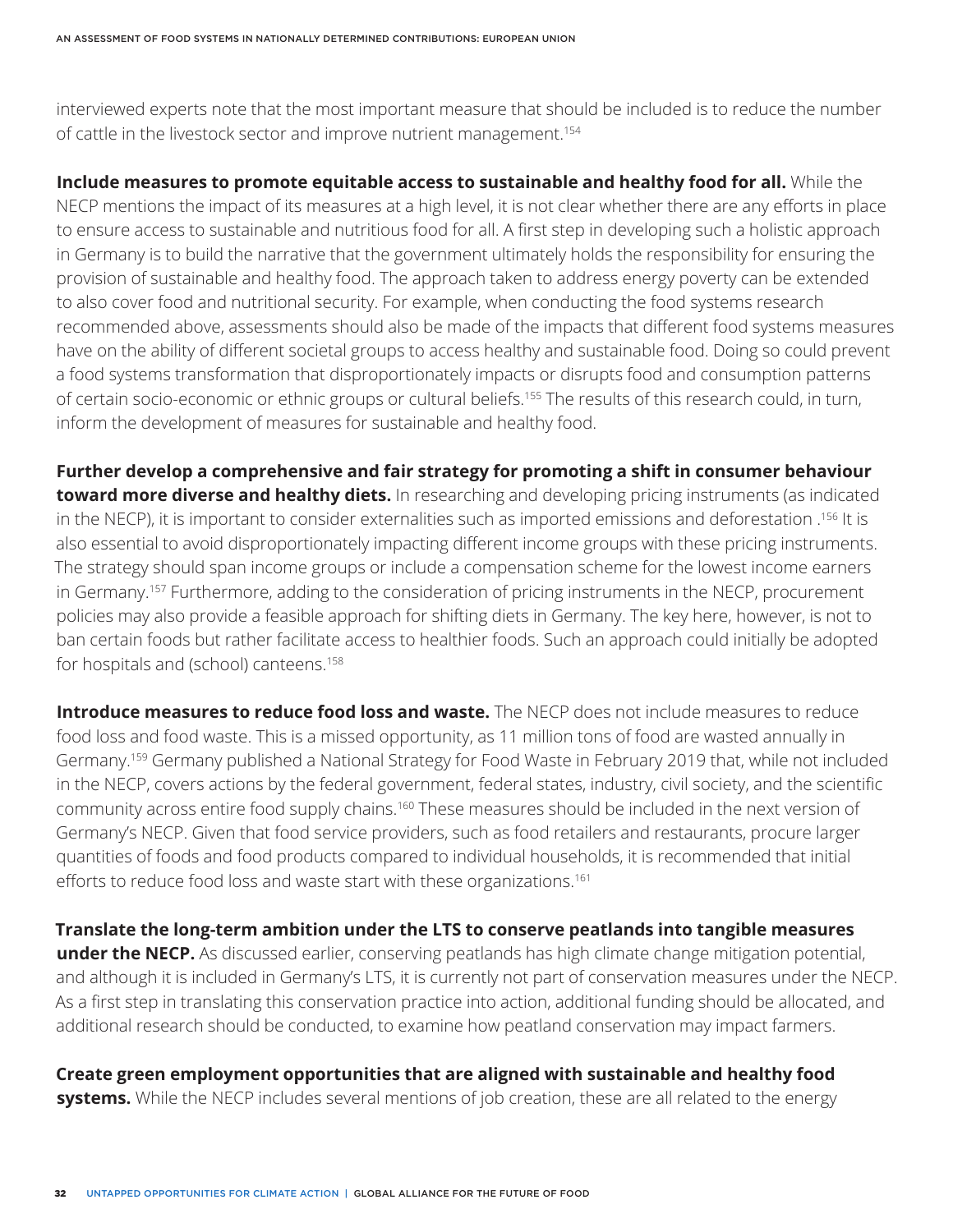sector. It is imperative to also address employment as part of a just transition to sustainable and healthy food systems. The Commission on Growth, Structural Change and Employment could be assigned the responsibility for developing such measures to inform the next revision of the NECP. These could include efforts to increase employment in organic farming in Germany, as well as in the food services industry.

**Integrate the commitments made in the context of the Global Methane Pledge, Glasgow Leaders' Declaration on Forests and Land Use, and the Policy Action Agenda for Transition to Sustainable Food & Agriculture.** Germany endorsed several pledges and initiatives announced during COP26 in Glasgow (but outside the official UNFCCC regime). These pledges, if fully and adequately implemented, have the potential to accelerate Germany's shift toward sustainable food systems, in particular through measures that promote sustainable trade and address embedded methane emissions and deforestation in food imports, as well as through repurposing public policies to support regenerative agriculture practices while improving overall food systems resilience. But to ensure progress, transparency, and accountability, it is crucial that these international commitments and respective actions be fully integrated and anchored in Germany's NECP and LTS.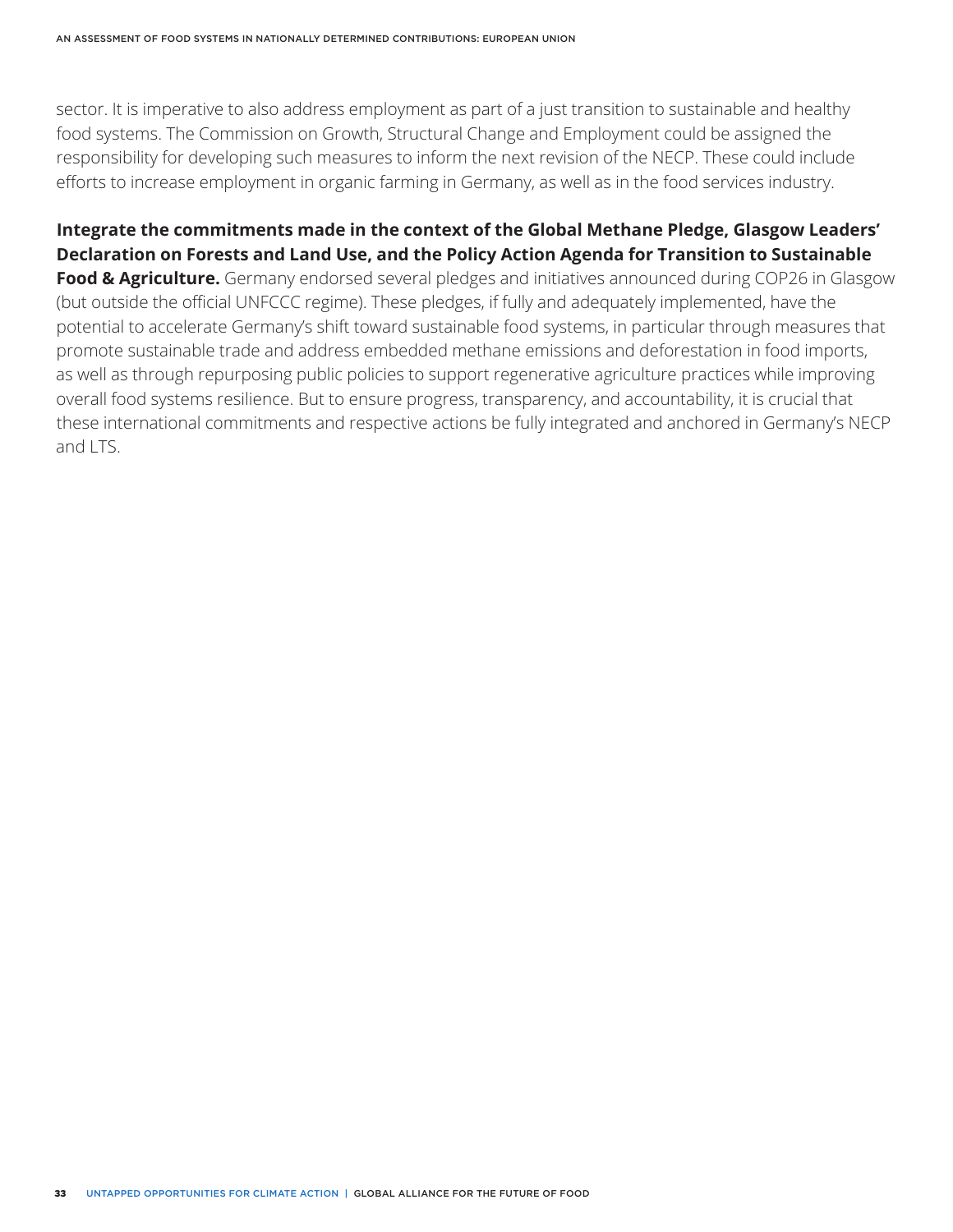# IMPLEMENTATION OF THE NDC

TABLE 3: GERMANY NECP IMPLEMENTATION: KEY FINDINGS AT A GLANCE

#### **Key findings**

- The NECP provides information on the governmental stakeholders included in the implementation process.
- The NECP specifies the monitoring approach for certain specific measures.
- The NECP details that funding will be provided for a range of food systems measures and includes a broader commitment to remove harmful subsidies.

#### **Areas for improvement**

- Clarify how the NECP will be implemented and monitored.
- Extend the MRV tool to cover food systems and external stakeholders.
- Detail roles for specific stakeholders for the implementation and monitoring of food systems measures.
- Act on the long-term ambition to end harmful subsidies.
- Strengthen and ensure funding for implementing measures that target food systems.

**Other than governmental stakeholders, the NECP does not provide any information on the actors that will be involved in implementing its food system measures.** It is also unclear from the NECP whether its implementation will be centrally coordinated and, if not, who bears the ultimate responsibility for each of the measures and commitments put forward in the plan. Similarly, while the LTS states that the 20% organic farming target will be implemented in a participatory manner, the exact way this will take place is not further specified.

**While the NECP specifies the monitoring approach for certain specific measures, there is no dedicated plan of how progress toward the implementation and achievement of the NECP in its totality will be monitored.** The MRV of the NECP is limited to the actions and measures put forward for the energy sector and, as such, does not appear to cover Germany's food systems. In addition, the NECP does not address whether and, if so, how stakeholders will be engaged in its monitoring process and whether input from local communities, smallholder farmers, and other marginalized groups will be considered through the data collection process.

**The NECP details that funding will be provided for a range of food systems measures and includes a broader commitment to remove harmful subsidies.** Without specifying any sector, there is a broad ambition in both the NECP and LTS to end environmentally harmful subsidies at the national, European, and global level. The NECP further indicates that a subsidy will be introduced to cover the above-mentioned labelling scheme that promotes animal welfare. In addition, the NECP aims to expand funding for planting of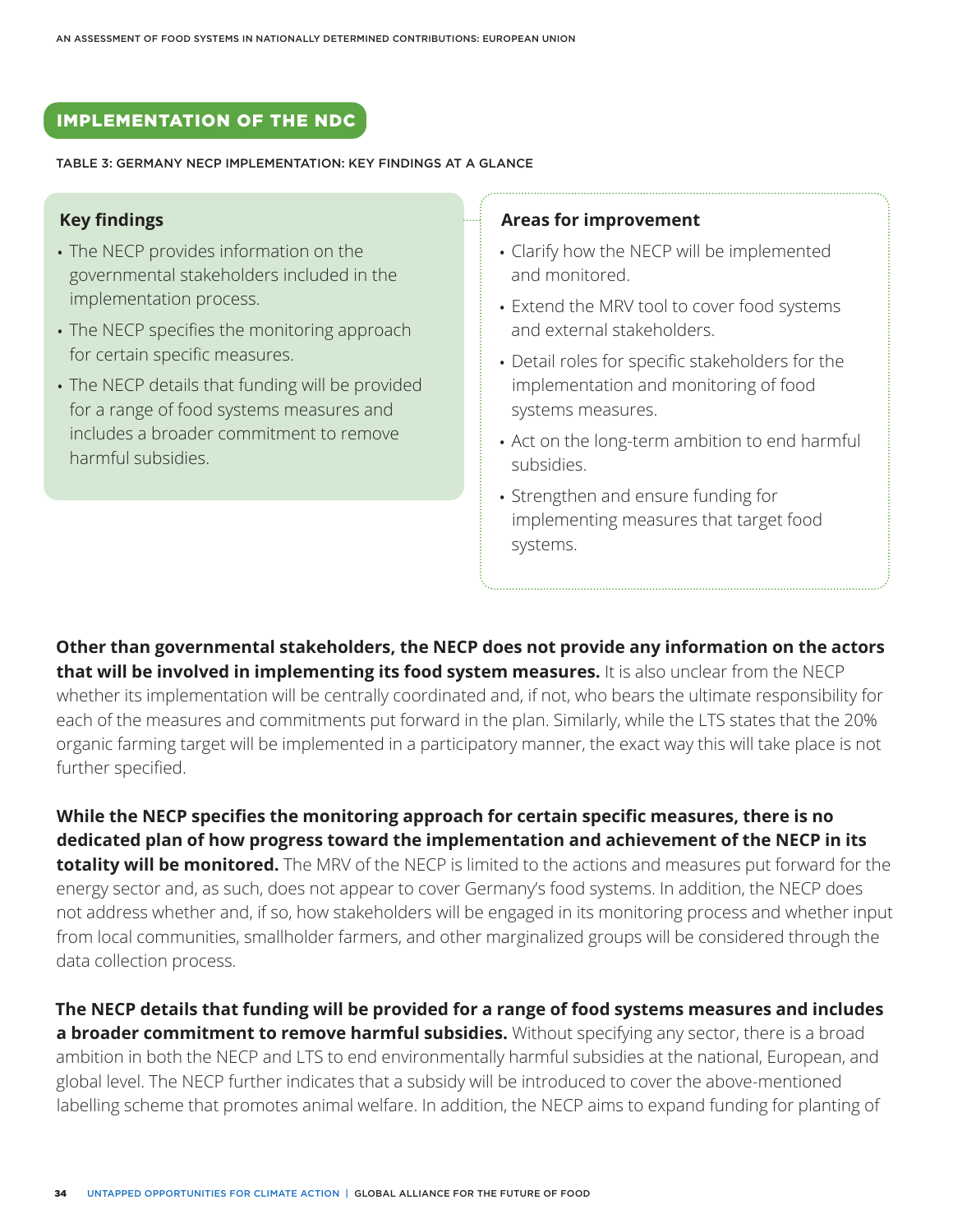trees and forest strips and supporting agroforestry systems. The NECP also states that it will "optimize legal and financial support" for promoting and increasing organic farming and introduce subsidies to incentivize a shift to organic farming. It was noted in one interview, however, that current funding for expanding organic farming practices may not be sufficient for a large- scale transformation.<sup>162</sup>

#### **AREAS FOR IMPROVEMENT**

**Clarify how the NECP will be implemented and monitored.** It is not fully clear from the NECP how it will be implemented nor how its implementation will be monitored. An important aspect of ensuring inclusive and participatory governance in the NECP implementation would therefore involve being more transparent. In addition, and in the benefit of ensuring policy coherence, it is particularly important to clarify how the NECP monitoring process is aligned with the E.U.'s NDC monitoring process.

**Extend the MRV tool to cover food systems and external stakeholders.** While reports suggest that the NECP includes annual monitoring of emissions in the energy, transport, industry, and agricultural sector,<sup>163</sup> when it comes to implementation, the current MRV process only covers the energy sector. As such, the MRV should be extended to cover other sectors under the NECP, and especially those measures and targets that address the food system. In extending its scope, external stakeholders beyond government could be engaged to provide progress reports, data, and information on implementation in specific sectors (for instance, agriculture). This not only supports developing more detailed, low-level data on implementation, it may also help facilitate support from stakeholders beyond government for the implementation of the NECP.

#### **Detail roles for specific stakeholders for the implementation and monitoring of food systems**

**measures.** The NECP does not put forward any platforms for the engagement of non-governmental actors in the implementation and monitoring of its measures. In addition, while the LTS states that the 20% organic farming target will be implemented in a participatory manner, the exact way this will take place is not further specified. It is thus important to outline concrete actions to ensure that implementation is truly participatory. This can be done, for example, by detailing specific roles for women, local communities, farmers, and other stakeholders in the implementation of organic farming and conservation measures. Furthermore, these groups can be assigned responsibilities in the monitoring process — for example, for the collection and use of inputs — which can further ensure that local knowledge is integrated.

**Act on the long-term ambition to end harmful subsidies.** While both the NECP and LTS include a long-term commitment to end harmful subsidies at the national, European, and global level, no concrete actions are put forward. This is particularly worrisome, given the large volumes of agricultural subsidies that encourage business-as-usual agriculture in Germany.<sup>164</sup> A first step would therefore involve identifying harmful subsidies per sector on a national level, and redirecting these to catalyze a transition to sustainable land use and a sustainable and healthy food system. Such an identification process has already been initiated by the German Federal Environment Agency, which have listed eight different agricultural subsidies in Germany that are harmful to the environment, two of which derived through the E.U. Common Agriculture Policy.<sup>165</sup>

#### **Strengthen and ensure funding for implementing measures that target the food system.** It

is important to research and develop compensation schemes for farmers to implement conservation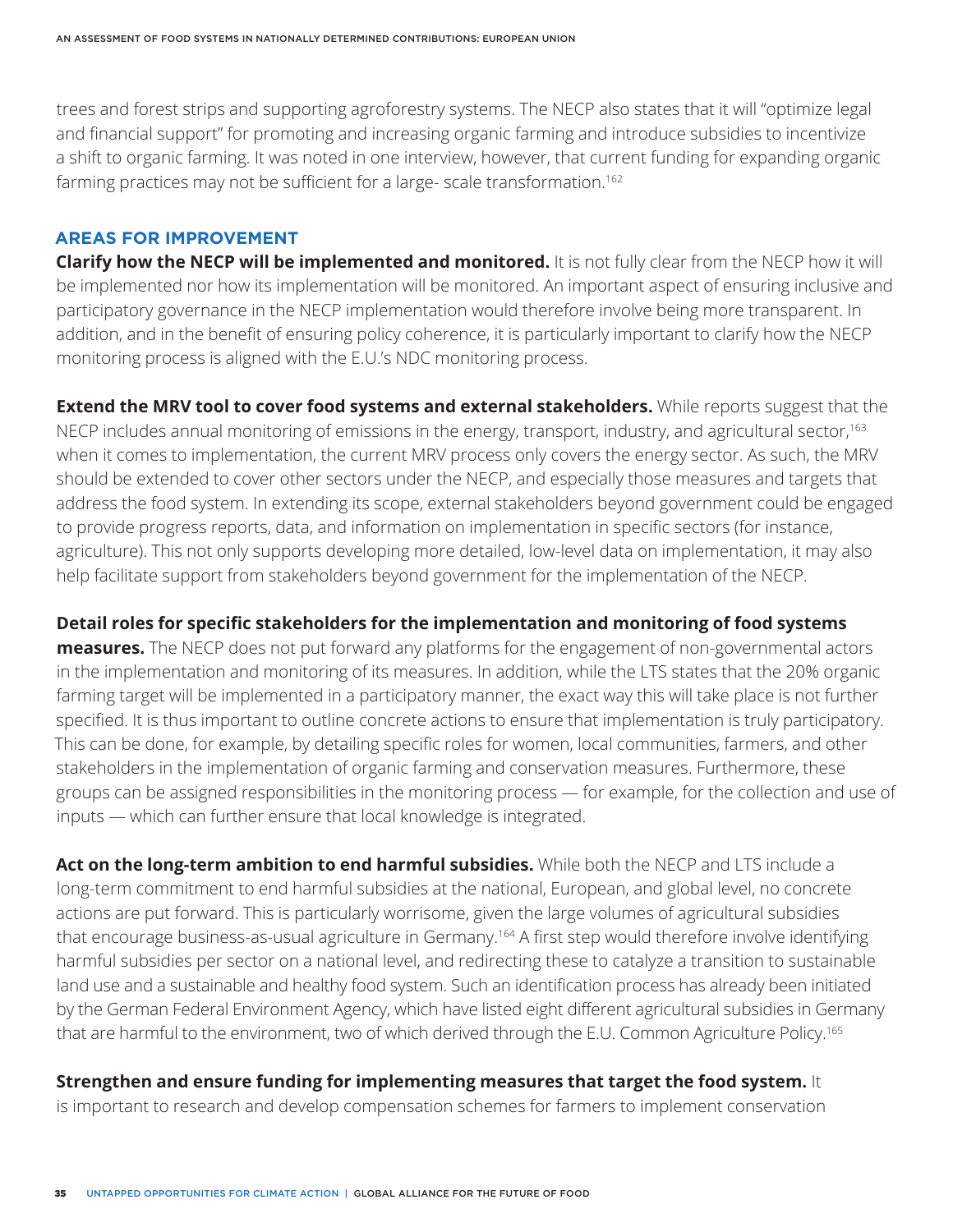practices, as some farmers may be disproportionately impacted when they incidentally own land designated for conservation.166 Moreover, converting and maintaining agricultural lands for organic practices requires substantial financial capital. In order to reach the 20% targets, there needs to be a strong guarantee on finance.167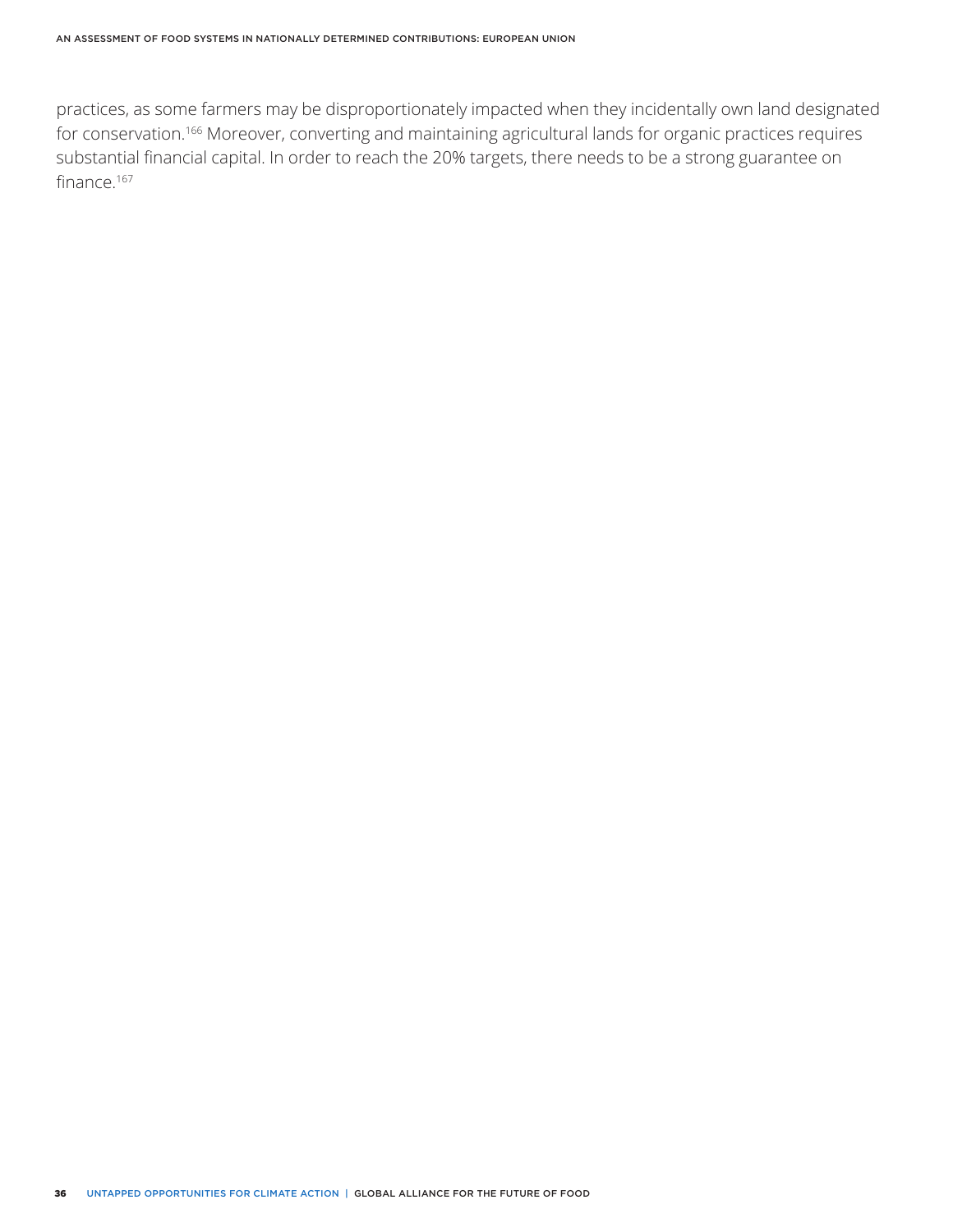#### CASE STUDY SUMMARY

#### **City of Nuremberg, Germany**

Germany is one of Europe's largest producers and suppliers of organic foods within Europe, with 10% of farmland under organic production. A growing awareness of environmental issues (climate change, biodiversity loss) and health impacts of food systems continues to fuel the demand for organic foods throughout Germany.

The country's National Energy Action Plan put forward a regenerative and ecological approach with targets to double organic agricultural production by 2050. Within this context, the German Federal Ministry of Food and Agriculture, within the framework of the Federal Programme for Organic Farming, has been supporting the "Deutschlands Biostädte," a country-based Organic Cities Network (OCN), which works with city authorities, municipalities, and districts across Germany to promote organic farming and organic food.

The City of Nuremberg is one of the original co-founders of the OCN and is often viewed as one of the leading city champions of the organic food movement within Germany. Nuremberg has set itself the goal of further expanding the production and consumption of organic foods to reduce its emissions. A package of support, consisting of 5 lines of action, underpinned by 24 key actions, is being implemented in support of the strategy. These include:

- 1. A viable and coherent legislative framework that incentivizes organic/sustainable agriculture; for example, by supporting organic farming measures within the Common Agricultural Policy;
- 2. Facilitating and improving access to organic farming; for example, by providing advisory services to conventional farmers who want to convert to organic agricultural practices;
- 3. Encouraging the demand for organic agricultural produce; for example, by supporting labelling or public sector food procurement policies (in canteens, etc.) using organic produce;
- 4. Improving the productivity of organic agricultural systems; and
- 5. Providing financial incentives to farmers who improve the ecology of farmed landscapes.

One of the city's priorities is bringing back traditional and indigenous nutrient-rich crops. The city runs the "Hersbruck Fruit Initiative," which aims to bring back and improve access to traditional fruit varieties within the region, which are more resilient to changes in climate. Growing more fruit locally (versus importing it from overseas) also has the benefit of reducing GHG emissions. The Initiative has mapped 1,800 fruit trees over the last 2 years and rediscovered some lost varieties, which they are now replanting. The local fruits are then turned into organic apple juice and ciders, and are marketed as bottles of "Pom200" throughout regional markets. In addition, the city works in collaboration with other national and local organizations to promote heritage cereal grains (traditional wheat varieties such as einkorn, emmer, and champagne rye).

Further information and access to the detailed case study can be found [here.](http://futureoffood.org/wp-content/uploads/2022/03/stories-of-action-from-14-countries.pdf)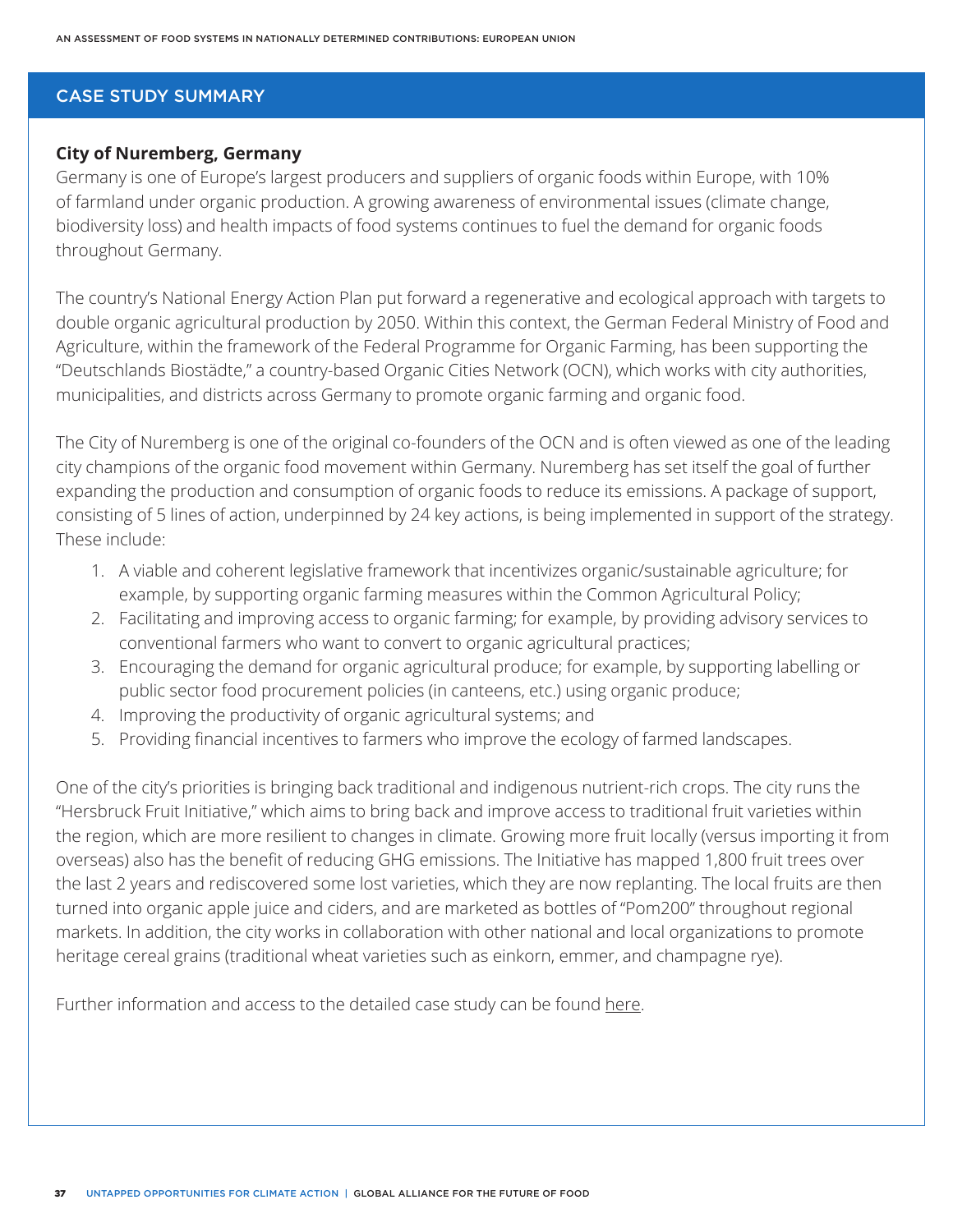# OVERVIEW OF SPAINS'S FOOD SYSTEMS

The Spanish food system is an important part of the country's economy. Spain's agri-food sector — including agricultural activities, the industries and services providing inputs to agriculture, food and beverages manufacturing, transport, retail, and distribution — accounts for 13.8% of national employment and 8.9% of GDP (2018).168 In 2020, the agri-food industry alone (excluding agriculture) generated over €129 million in sales.<sup>169</sup> Moreover, as of 2018 more than half of the Spanish land area — approximately 26.2 million hectares — is dedicated to agricultural production.170 As a result, Spain is Europe's fourth largest agri-food producer and ranks tenth in the world. 171 Vegetables, meat, and fruit make up the most important agricultural outputs, followed by cereals and milk.<sup>172</sup>

Spain is both a major exporter and importer of food, ranking fifteenth and sixteenth in the world, respectively. In 2020, Spanish exports of agricultural products were worth €51.4 million and accounted for over 15% of the country's total exports.173 Two-thirds were exported to E.U. countries, of which France was the top importer, followed by Portugal, Italy, and Germany.<sup>174</sup> Outside of the EUROPEAN UNION, most food was exported to China.<sup>175</sup> Spain primarily exports pork, olive oil, wines, and vegetable preserves.<sup>176</sup> In turn, Spain's main food imports are mollusks, corn, and shellfish.177 In 2020, food imports were reported at 11.92% of total merchandise imports with a value of €35.2 million.178 Spain's most important food import partners are Germany, France, the Netherlands, Italy and Portugal are the most important import partners of Spain.<sup>179</sup>

Spain has the largest total land area devoted to organic agriculture in the EUROPEAN UNION, and ranks third in the world in organic agricultural area.<sup>180</sup> Spain's total organic agricultural area has increased steadily over the last 10 years, accounting for approximately 2.4 million hectares in 2020. This represents an increase of over 34% as compared to 2012.<sup>181</sup> The market size of organic production doubled in the period 2014 to 2018, exceeding €2 billion in value.<sup>182</sup> Similarly, the number of organic operators increased by 6% between 2017 and 2018.<sup>183</sup> An increase in global demand for organic agriculture is expected for the period 2019 to 2024, estimating a market size of over €300 million by 2024.<sup>184</sup>

The prevalence of obesity in Spain is high and increasing among both adults and children. Approximately 21.6% of adults in Spain were considered obese in 2015, and only half of the adult population was following a healthy diet in 2019.185 Of children aged 2 to 17, as much as 41% were considered overweight or obese in 2015, which indicates a slight decrease in prevalence since 2006. Yet, obesity and overweight prevalence in Spanish children remains to rank second-highest in the European Union.186 In 2008, the then Spanish Ministry of Health, Social Services and Equality introduced food-based dietary guidelines for the Spanish population in an effort to address public health issues.187 The 2021 multi-partner project *Mediterranean Lifestyle in Pediatric Obesity Prevention* (MELI-POP) will investigate the causes of childhood obesity and how to prevent it by examining the consumption patterns and physical activity levels of children in the areas of Zaragoza, Córdoba, and Santiago de Compostela.<sup>188</sup> The hypothesis here is that the consumption of a traditional Mediterranean diet can, together with increased physical activity, contribute to the prevention of childhood obesity. In recent years, adherence to a Mediterranean diet has decreased, leaving significant parts of the Spanish population prone to diet-related chronic diseases.<sup>189</sup> Against this backdrop, government efforts to tackle food-based health issues have increased and the Spanish Government is engaging food industry actors in its efforts to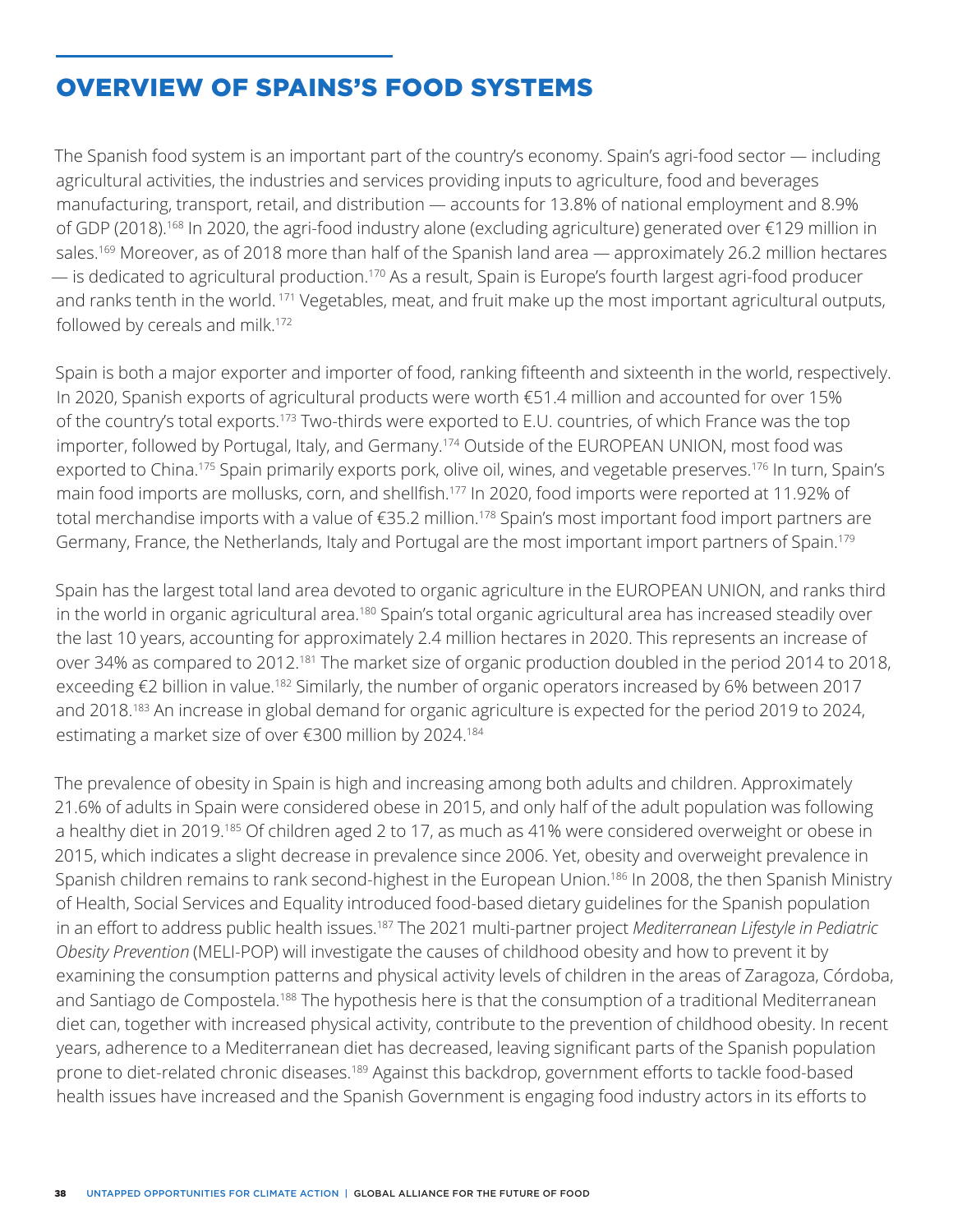promote healthy diets. One example of such public-private partnerships was the introduction of voluntary nutrition labels on food products operational since the first quarter of 2021.<sup>190</sup>

As much as 7.7 million tons of food are wasted or lost along the Spanish food supply chain every year. <sup>191</sup> As such, Spain ranks seventh among E.U. countries in terms of food loss and waste.<sup>192</sup> Most food loss and waste occurs at the household level. Data suggests that food loss and waste on the household level averaged 31 kilograms per capita in 2020. At the national level, household food waste totalled approximately 1.34 million tons in 2020, with vegetables and fruits making up the largest part.<sup>193</sup> These high levels may be attributed to a general lack of national awareness on the topic, exacerbated by high temperatures in the spring and summer.194 In October 2021, a national bill on the Prevention of Food Loss and Waste was presented for public consultation. The bill aims to tackle food loss and waste from the economic, environmental and moral perspectives. This makes Spain the third European country to legislate against food loss and waste, together with France and Italy.<sup>195</sup>

Food production in Spain both contributes to, and is impacted by, climate change. The agricultural sector accounts for 12% of total national GHG emissions as of 2019. 196 Spain has expressed the ambition to decrease emissions from the agricultural sector by 18% by 2030, as compared to 2005 levels. Until 2019, only a moderate 4.6% decrease in emissions, as compared to 2005 levels, has been achieved.<sup>197</sup> Extreme weather events and increasing climate variability will likely have negative impacts on the Spanish agricultural sector, which already suffers from yield variability due to unstable weather conditions.<sup>198</sup> At the same time, the agricultural sector has the potential to abate 10 million tons of CO<sub>2</sub> equivalent — around 28% of national agricultural emissions in Spain. This mitigation potential is calculated on the basis of a set of measures which include land and livestock management, manure application, and reducing the demand for livestock products.199 In an effort to unlock this mitigation potential by influencing dietary patterns, the Spanish Minister of Consumer Affairs recently made a call to reduce the consumption of red meat to decrease associated methane emissions.200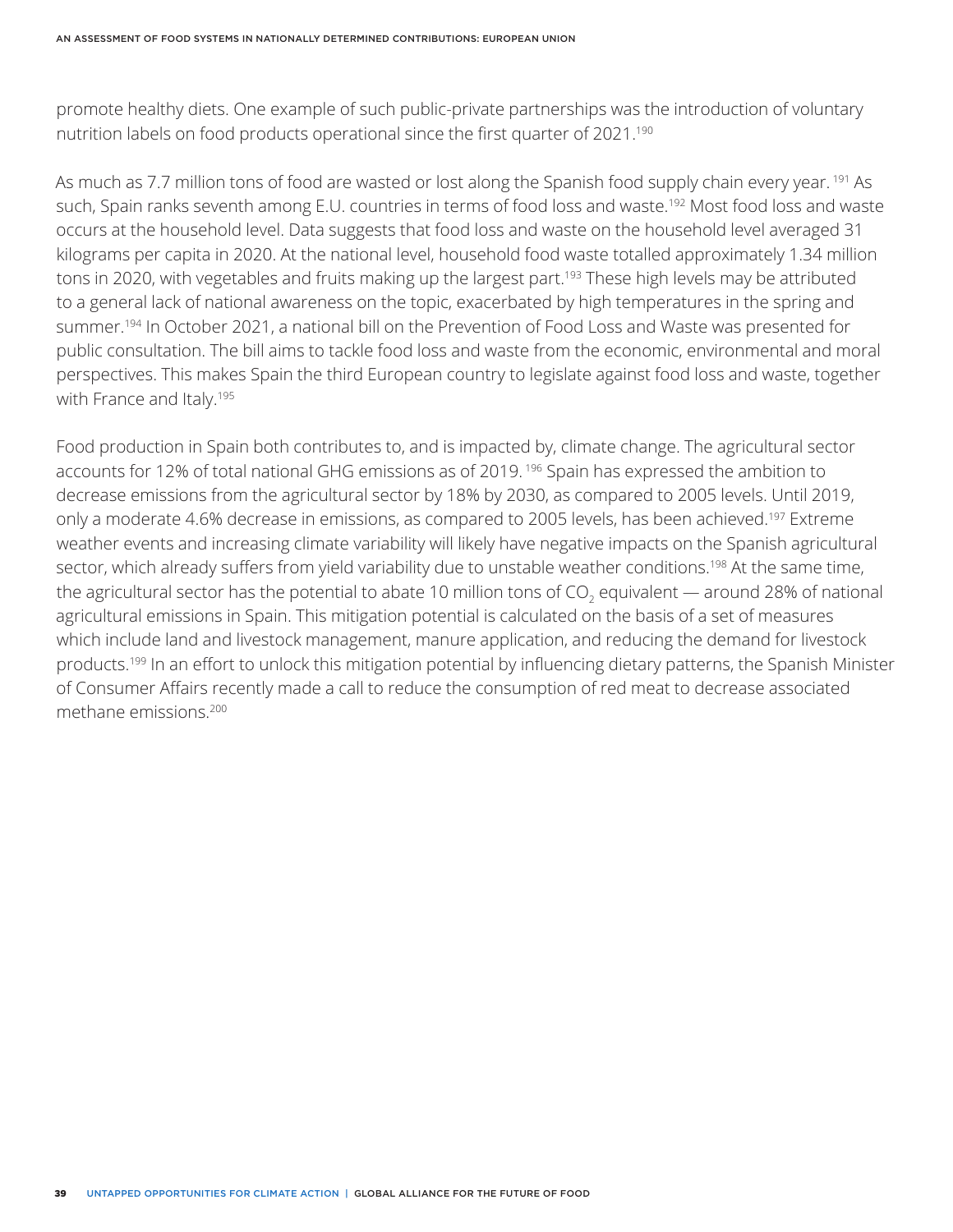# SPAIN'S CONTRIBUTION TO THE E.U.'S NDC

The E.U.'s NDC covers Spain's contributions to global climate action. As part of its commitments under the E.U.'s NDC, Spain has prepared an integrated National Energy and Climate Plan (NECP),<sup>201</sup> submitted to the European Commission in April 2020, as well as a Long-Term Strategy (LTS).202

**The following assessment is largely based on Spain's NECP and LTS, as well as interviews with six key stakeholders.**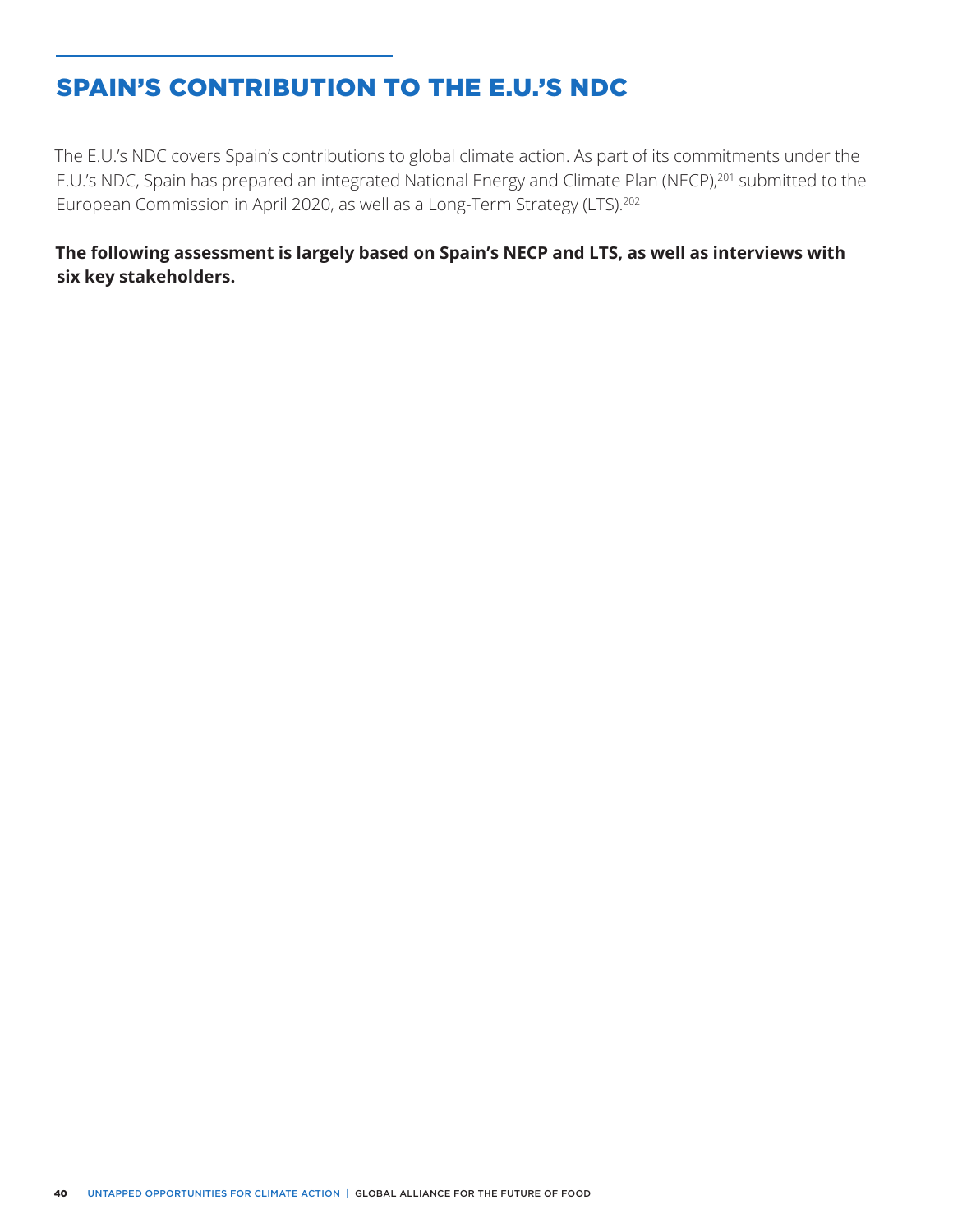# KEY FINDINGS FROM SPAIN

# NDC DEVELOPMENT PROCESS

TABLE 1: SPAIN NECP DEVELOPMENT: KEY FINDINGS AT A GLANCE

# **Key Findings**

- The National Energy and Climate Plan (NECP) development process was led by the Ministry for Ecological Transition and Demographic Challenge (MITECO), and coordination bodies were established for inter-ministerial collaboration and coordination with Autonomous Communities.
- The NECP was developed through a participatory process, which included a public consultation, meetings with key stakeholders, and public events.
- While it is clear that the NECP was developed through a participatory process, it is unclear how stakeholders were selected and in which way their inputs were considered during policy drafting.
- While the Long-Term Strategy (LTS) also appears to have been developed in a participatory way, the exact process by which it was developed is unclear.
- MITECO received technical support from academia and research centres for developing the NECP.
- The NECP recognizes the economic, environmental, social, and health impacts of its proposed measures, providing estimates for some of its agricultural measures.

## **Areas of improvement**

- Increase transparency in the NECP development process by making information publicly available and clarifying processes, as well as ensure participation of all relevant stakeholders to avoid unbalanced representation.
- Conduct a holistic assessment of the Spanish food system to inform future updates of the NECP.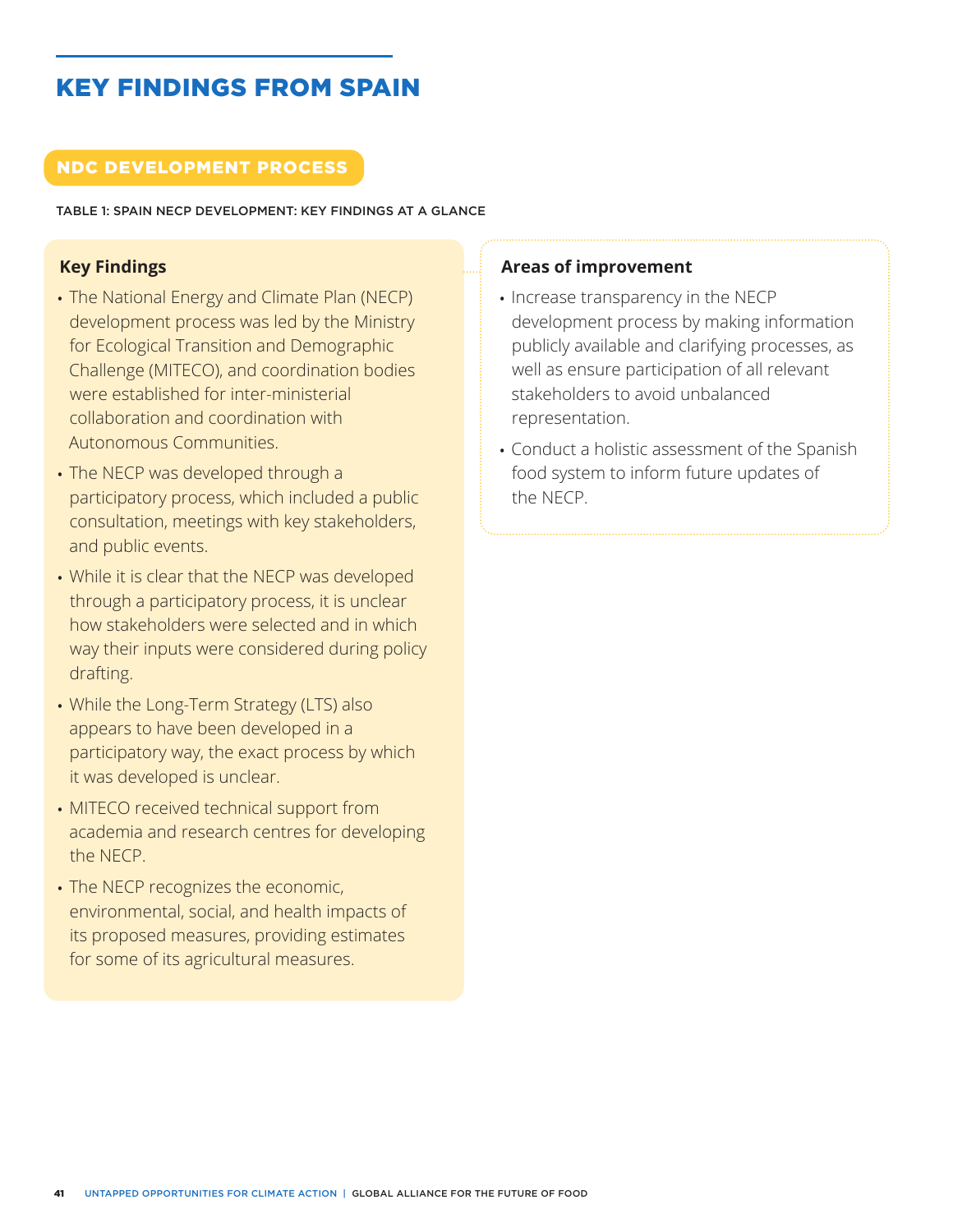#### **KEY FINDINGS**

**The NECP development process was led by the Ministry for Ecological Transition and Demographic Challenge (MITECO), and coordination bodies were established for inter-ministerial collaboration and coordination with Autonomous Communities**. MITECO — with competences in climate change, energy, and environment — is responsible for climate policy in Spain, including the development and update of the NECP. To develop the NECP, MITECO engaged with other ministries through bilateral meetings and by leading the Interministerial Commission on Climate Change and Energy Transition, which is composed of representatives from all ministries, including the Ministry of Agriculture, Fisheries and Food (MAPA), and the Ministry of Health.<sup>203</sup> MAPA played a crucial role in the development process, and the measures related to food production in the NECP result from collaboration and agreement between MAPA and MITECO.<sup>204</sup> In addition, MITECO coordinated with Autonomous Communities (CC.AA) — Spain's administrative regions — through the Climate Change Policy Coordination Commission. The Commission includes representatives from each of Spain's three levels of government — with representatives from the National Government, one representative from each CC.AA (each of the cities of Ceuta and Melilla), and one member representing Local Entities.<sup>205</sup> According to an interview, collaboration with CC.AA also occurred through climate change mitigation working groups and other informal mechanisms. According to the same interviewee, coordination and collaboration at the local level is mainly carried out between local entities and CC.AA, which are in turn in contact with the National Government.206 A public body that seems to not have been consulted with during the development process of the NECP is the National Climate Council, whose role is to inform and facilitate the participation of different agents in the development and monitoring of climate change policies, and is composed of representatives from the National Government, CC.AA, the Spanish Federation of Municipalities and Provinces, Academia, civil society, and NGOs.<sup>207</sup>

**The NECP was developed through a participatory process, which included a public consultation, meetings with key stakeholders, and public events.** The draft of the Spanish NECP was subject to public consultation, and feedback was received from 159 actors, including associations, companies, individuals, public administrations, NGOs, foundations, and academia. Almost half of the participants were associations — mainly from the energy, industry, and transport sectors — and approximately 10% of the associations were from the agriculture, livestock and forestry sectors. Additional space for discussion was created through public events, as well as meetings with companies and social and environmental organizations. For instance, through the Environmental Advisory Council, the government consulted key stakeholders, including the five largest NGOs,\* worker and farmer unions, and consumer and business associations.208 Moreover, MITECO conducted a Strategic Environmental Assessment of the NECP, which was also developed through a participatory process consisting of two rounds: a consultation with public administrations and "interested persons" was carried out first, and then a wider consultation was accessible to the public.

# **While it is clear that the NECP was developed through a participatory process, it is unclear how stakeholders were selected and in which way their inputs were considered during policy drafting.**

<sup>\*</sup> The focus of these NGOs is the protection of the environment and the promotion of sustainable development. The NGOs members of the Environmental Advisory Council are Friends of the Earth, Ecologists in Action, Adena (Association in defense of nature), Greenpeace, and the Spanish Society of Ornithology.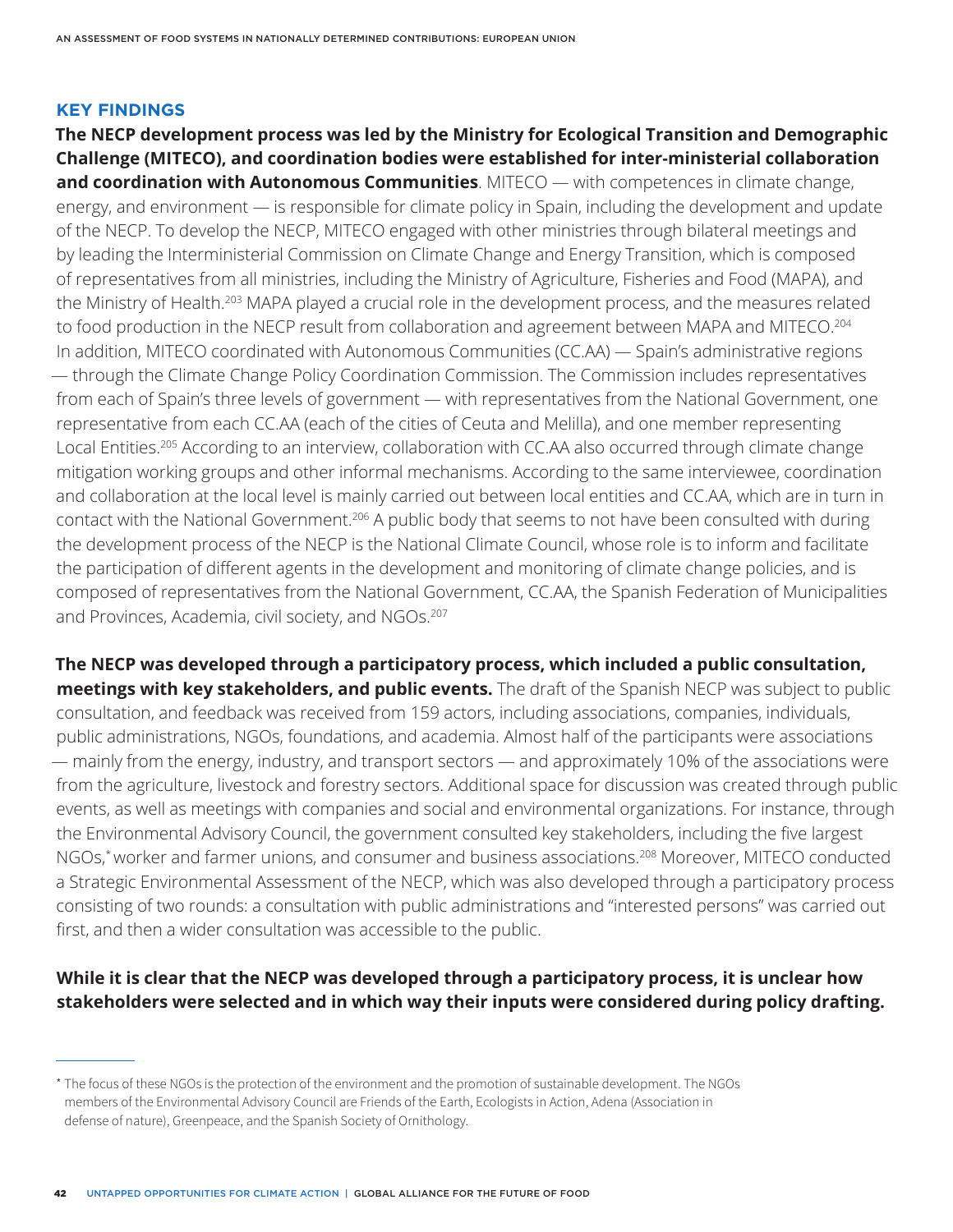Although the government seems to engage informally with several organizations and experts,<sup>209</sup> it does not appear to have the intention to carry out an inclusive policy development process that considers the input of food systems experts, health experts, women, and underrepresented groups in a meaningful way. Interviewees suggest a potential unbalanced representation of actors in the development process, with farmer unions and large producers being involved most closely in the consideration of policy targets and measures than other stakeholders.210 In addition, local and smaller specialized NGOs that do not fall under the largest and most famous NGOs in Spain are often left out of consultations.211 It is also unclear how NGO-led workshops on the NECP fed into the development of the policy.<sup>212</sup>

**While the LTS also appears to have been developed in a participatory way, the exact process by which it was developed is unclear**. Like the NECP, the LTS was subjected to public consultation. No further details on the development or consultation process are provided in the LTS, however. The more systemic approach applied to the food systems measures in the LTS — not only focusing on the production stage but including a broader approach that also took into consideration diets — required active participation of more ministries. Consequently, as one interviewee suggested, collaboration between ministries in the development of the LTS was more challenging than the NECP.<sup>213</sup> Still, it seems that the collaboration between ministries, different levels of administration and stakeholders was similar to that of the NECP.214

#### **MITECO received technical support from academia and research centres for developing the**

**NECP**. Data on current agricultural emissions and estimations of the mitigation potential of measures in the agricultural and LULUCF sectors served as input in the development of the NECP. According to an interview, all the content of the NECP that relates to modelling was carried out by external technical experts.<sup>215</sup> Beyond this, however, the components of this technical support are unknown, and it is unclear if other research outcomes fed into the development of the NECP. Furthermore, there is no general consideration of holistically transforming food systems in the development of the NECP, and the policy does not mention whether local knowledge and traditions have been considered during its development process.

**The NECP recognizes the economic, environmental, social, and health impacts of its proposed measures, providing estimates for some of its agricultural measures**. The NECP presents an impact analysis that includes the effect of the proposed agricultural measures, which are explained below, on GDP and employment. Additionally, for measures related to the agricultural and LULUCF sectors, the NECP often highlights environmental co-benefits, for instance, in terms of water and soil quality and biodiversity, as well as positive impacts on health and climate adaptation. However, the NECP does not holistically assess the impacts of transitioning to a sustainable food system.

#### **AREAS FOR IMPROVEMENT**

**Increase transparency in the NECP development process and ensure participation of all relevant stakeholders.** Transparency could be enhanced by regularly publishing progress updates, making them available to public bodies and the public, as well as by standardizing and clarifying the processes for selecting key stakeholders and incorporating their inputs during the drafting and revising of the policy. Interviewees reveal that a large part of the engagement with stakeholders took place informally<sup>216</sup>  $-$  it is crucial to keep record of these meetings and how they inform policy for the sake of transparency and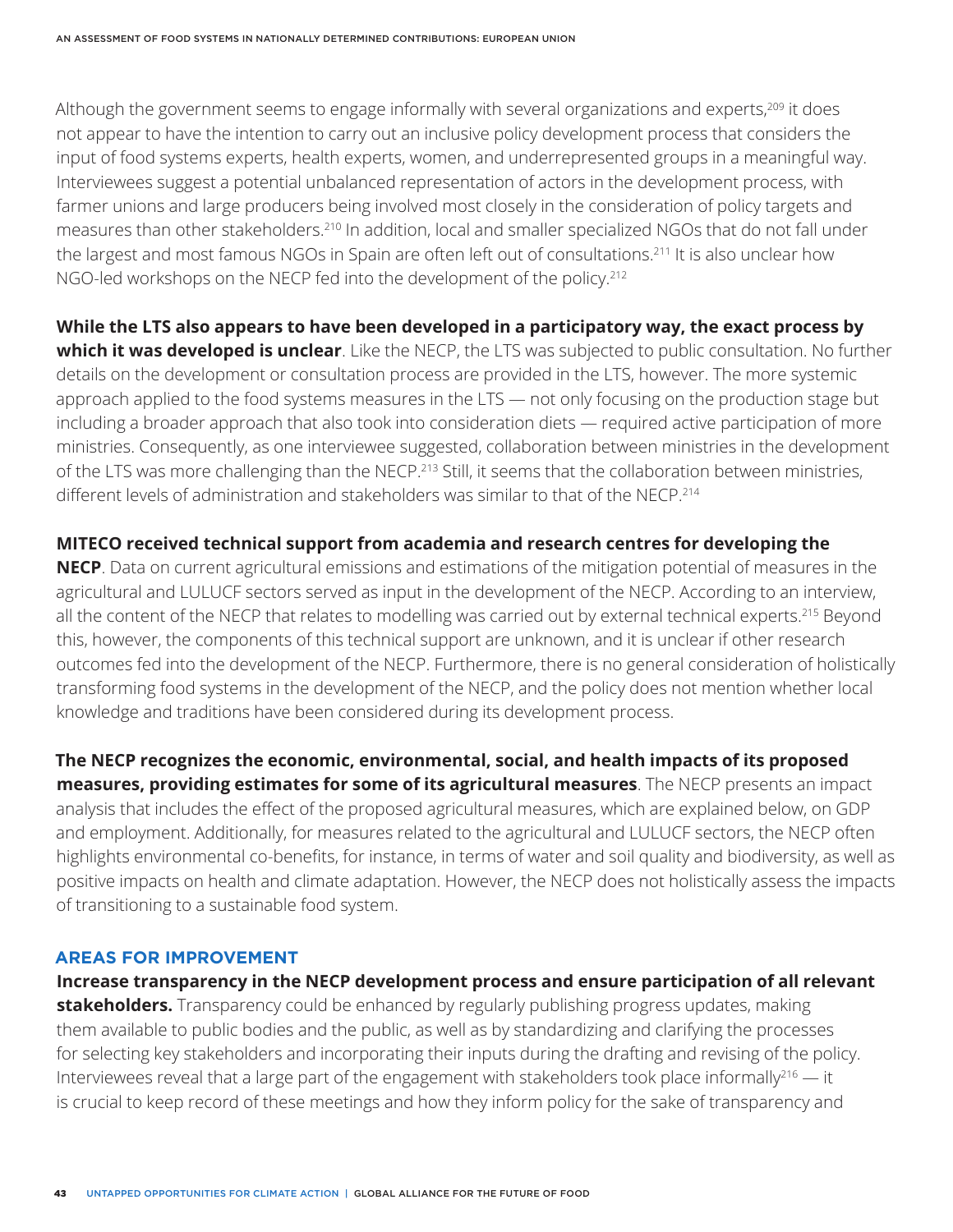accountability. Interviewees also suggest that the public administration could engage more in discussions with underrepresented stakeholders.217 In particular, it is recommended they actively seek the participation of food systems and health experts, women, local communities and institutions, as well as smallholder farmers and local NGOs.218 This can help ensure fair representation and consideration of different viewpoints and interests during policy-making.

**Conduct a holistic assessment of Spain's food systems to inform future updates of the NECP**. In order to identify currently untapped mitigation potential within Spain's food systems, it is important to conduct a comprehensive analysis of the activities at the various stages of Spain's food production and supply processes; consumers' habits and preferences; the economic and technological status of the agriculture and food sector; as well as the social, cultural, and economic environment in which these activities are developed. Additionally, such an assessment could reveal multiple co-benefits; for instance, concerning biodiversity conservation and recovery,219 national health, as well as economic development. If this is complemented with a quantification of the mitigation potential and an in-depth assessment of co-benefits, the relevance and importance of food systems within Spain's climate actions and broader domestic issues could be significantly enhanced.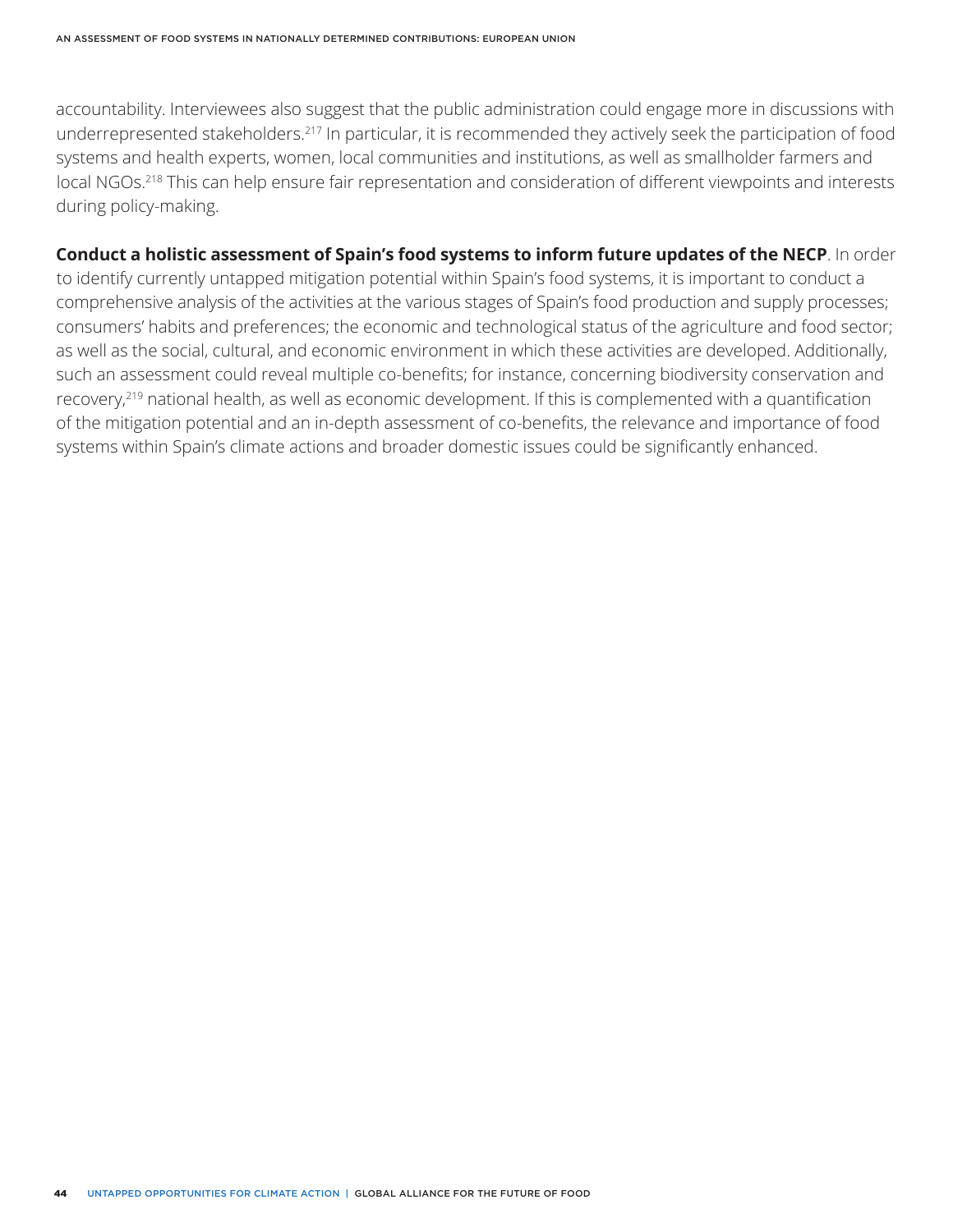# CONTENT OF THE NDC

#### TABLE 2: SPAIN NECP CONTENT: KEY FINDINGS AT A GLANCE

# **Key findings**

- The NECP includes measures to promote sustainable practices and reduce energy consumption in agriculture.
- The NECP includes several measures to promote the conservation and recovery of ecosystems.
- The NECP aims to reduce food waste along the food supply chain and promotes sustainable organic waste management. The Draft Bill for the prevention of food loss and waste complements NDC measures.
- While the NECP does not include the promotion of nutritious, sustainable, wholefood diets, the LTS considers some measures that could encourage more sustainable consumption.
- The NECP proposes internalizing negative externalities by aligning taxation with environmental impact and identifies perverse subsidies within the energy sector, including one such subsidy supporting agricultural production.

#### **Areas for improvement**

- Include commitments made in the context of the Global Methane Pledge, Glasgow Leaders' Declaration on Forests and Land Use and the Policy Action Agenda for Transition to Sustainable Food and Agriculture. In particular, include measures to address methane emissions associated with livestock farming beyond manure management.
- Include measures to provide farmers with information and means to foster sustainability in food production.
- Develop comprehensive measures for promoting a shift in consumer behaviour toward healthier, sustainable diets.
- Develop a systemic approach to tackle food waste that emphasizes production losses and children's education to prevent food waste.
- Identify perverse incentives that encourage the perseverance of unsustainable food systems and include plans for their elimination.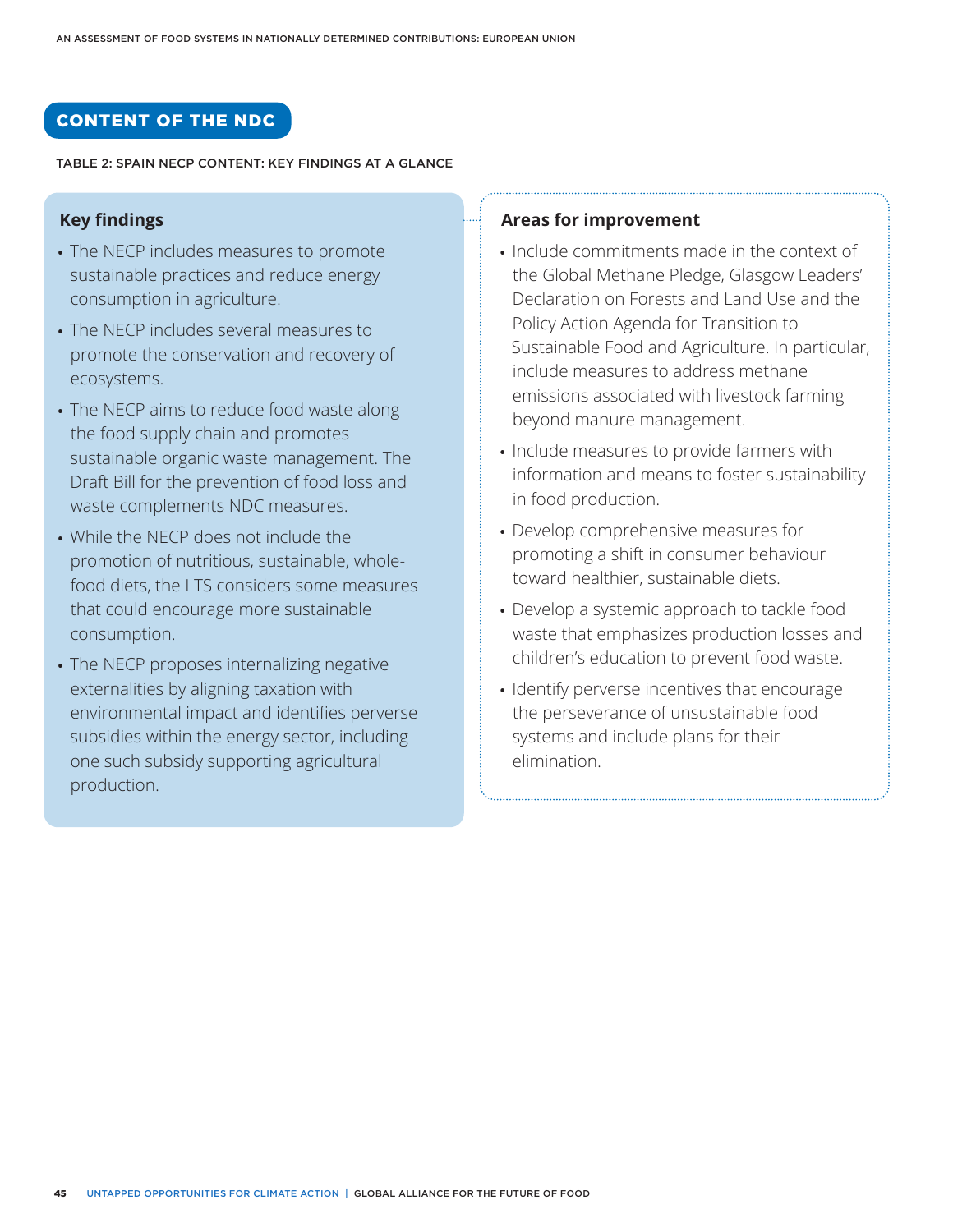#### **KEY FINDINGS**

### **The NECP includes measures to promote sustainable practices and reduce energy consumption**

**in agriculture**. These measures include promoting conservation agriculture by direct sowing; arable crop rotation on unirrigated land; reducing synthetic fertilizer application by adjusting nitrogen supply to crop needs through the development of fertilization plans, and utilizing slurry for irrigation and compost; promoting the maintenance of plant cover and the incorporation of pruning waste into the soil; and improving slurry management practices (by frequently emptying slurry from pig housing, covering slurry ponds, separating solid–liquid portions of slurry, and producing compost from the solid fraction). The LTS adds as potential measures — applicable depending on technological advances — the improvement of livestock feed and the development of precision agriculture\* through technologies that allow optimizing irrigation and fertilization. Additionally, the NECP proposes two measures concerning energy consumption in agriculture. First, it suggests increasing energy efficiency in farms, irrigation communities, and agricultural machinery by investing in modernizing facilities and machinery and/or replacing tractors and seeding machines through grants and financing. Second, the NECP proposes developing off-grid renewable energy stations at irrigation facilities.

#### **The NECP includes several measures to promote the conservation and recovery of ecosystems**.

These measures consist of the regeneration of silvopastoral systems;\*\* controlled grazing to reduce risk of fire; afforestation, reforestation, and forest restoration; and sustainable coniferous forest management through the development of adequate thinning plans.\*\*\* In addition, the LTS includes measures to promote wetland restoration.

# **The NECP aims at reducing food waste along the food supply chain and promotes sustainable**

**organic waste management**. The NECP proposes to reduce food waste through the National Strategy "more food, less waste" by organizing information and awareness campaigns, implementing voluntary agreements, reviewing legislation, promoting research and innovation, and developing guidelines. This strategy primarily targets consumers, while also aiming to align the agendas of private and public actors in combatting food waste. It was launched in two phases, covering 2013 to 2016 and 2017 to 2020, and the new phase has not yet been announced.<sup>220</sup>

<sup>\*</sup> Although more complex definitions exist, the simple description of the Precision Agriculture is a way to "apply the right treatment in the right place at the right time." Source: J. Zarco-Tejada et al., Precision Agriculture: An Opportunity for EU Farmers – Potential Support with the CAP 2014-2020. Joint Research Centre, (2014). Retrieved from: https://www.europarl. europa.eu/RegData/etudes/note/join/2014/529049/IPOL-AGRI\_NT(2014)529049\_EN.pdf.

<sup>\*\* &</sup>quot;Agroforestry land use system in which trees or shrubs are grown and animals graze or browse." Source: C. Park, *A Dictionary of Environment and Conservation*. London: Oxford, 2007.

<sup>\*\*\* &</sup>quot;Thinning, understood as the reduction of the density of individuals of the same species, is an intermediate forestry intervention that is essential in the management of forest systems. Its objectives include reducing competition, improving the individual vigour of the trees, regulating the specific composition of the forest, bringing forward and maximising production at the end of the cycle, and increasing the value and size of the products." Source: Government of Spain, "Integrated National Energy and Climate Plan 2021–2030," (2020). Retrieved from: https://ec.europa.eu/energy/sites/default/ files/documents/es\_final\_necp\_main\_en.pdf.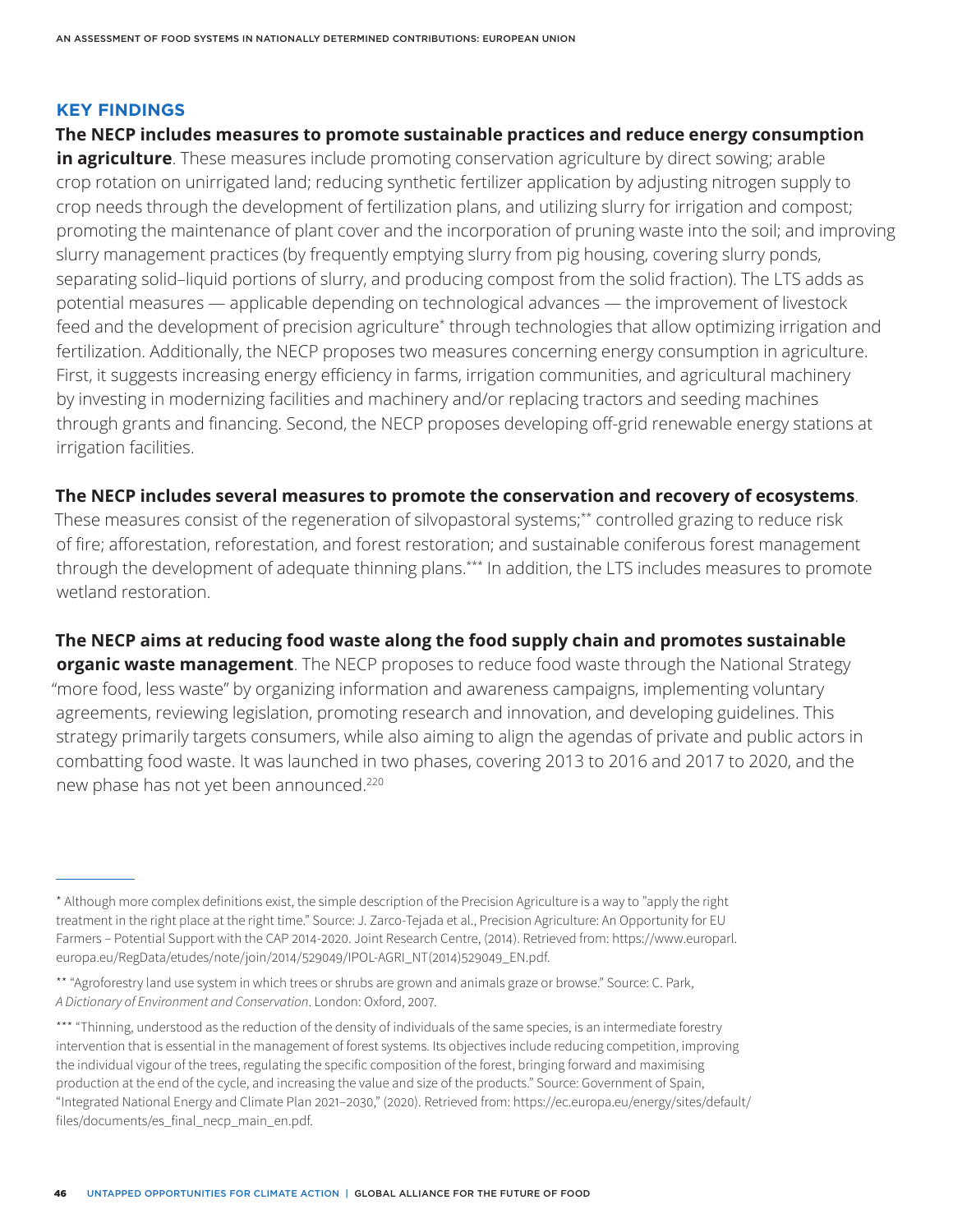**Other relevant measures include the separate collection of organic waste for composting and producing biogas, the provision of training to encourage domestic and community composting,**  and the distribution of composters. Finally, even though not mentioned in the NECP, the Draft Bill for the prevention of food loss and waste finished its public consultation period in December 2021. The scope of the Draft Bill addresses waste generated in the overall food chain, from producers to consumers. It establishes priority actions as a hierarchy, prevention being the number one option , followed by donating food to NGOs, transforming food into other products (such as juices and jam), and using products for animal feed, compost, or biogas. It also mandates the organization of awareness-raising campaigns to enhance responsible food consumption and food waste prevention, and introduces measures to prevent waste associated with the label "best before date" often included in food products.\* Breaching the law will imply penalties ranging from 6000 to 1 million EUR (6850 to 1.14 million USD). The Bill also establishes that the Ministry of Agriculture, Fishing and Food will regularly measure and publish quantitative information on food waste on each food chain component.221 Finally, the Circular Economy Strategy sets 2030 targets to reduce consumers and retail food waste by 50%, and food waste generated in production and distribution by 20%.<sup>222</sup>

# **While the NECP does not include the promotion of nutritious, sustainable, whole-food diets, the LTS considers some measures that could encourage more sustainable consumption.** The

LTS suggests promoting the Mediterranean diet<sup>\*\*</sup> and local food consumption. Additionally, the Strategy encourages low-carbon lifestyles by, for instance, aiming to label products according to their carbon footprint. The LTS broadly suggests public awareness and sensitization campaigns to promote sustainable consumption. However, none of these measures are included in the NECP and more detail concerning implementation measures is not provided. Additionally, the Law on Climate Change and Energy Transition — which is also not mentioned in the NECP or LTS — enables public actors to introduce green procurement requirements that prioritize seasonal and fresh products with short distribution chains as a means to mitigate and adapt to climate change while also promoting "high-quality food consumption" — a term likely to mean fresh and seasonal products.<sup>223</sup>

**The NECP proposes internalizing negative externalities by "aligning taxation with environmental impact" and identifies perverse subsidies within the energy sector, including one such subsidy supporting agricultural production.** The NECP highlights the need to adopt a "new green approach to taxation" to incentivize the transition toward "a low-carbon and climate-resilient economy." A first measure for

<sup>\*</sup>These measures include: ensuring that actors of the food chain (for example, retailers and suppliers) donate products that are over their best before date or sell with discounts and clearly differentiated from the rest of products; providing training and awareness-raising campaigns on the correct interpretation of the best before date; incentivizing the extension of the best before date to the maximum that guarantees an adequate quality of products; promoting research and innovation to extend the life of products and accurately adjust the best before date.

<sup>\*\* &</sup>quot;The diet is characterized by a high intake of plant-based foods (fruit, vegetables, nuts and cereals) and olive oil; a moderate intake of fish and poultry; and a low intake of dairy products (principally yoghurt and cheese), red meat, processed meats and sweets (for which fresh fruit is often substituted)." Source: World Health Organization, "Fostering healthier and more sustainable diets — Learning from the Mediterranean and New Nordic Experience," (2018). Retrieved from: https://www. euro.who.int/en/health-topics/disease-prevention/nutrition/news/news/2018/5/fostering-healthier-and-more-sustainablediets-learning-from-the-mediterranean-and-new-nordic-experience.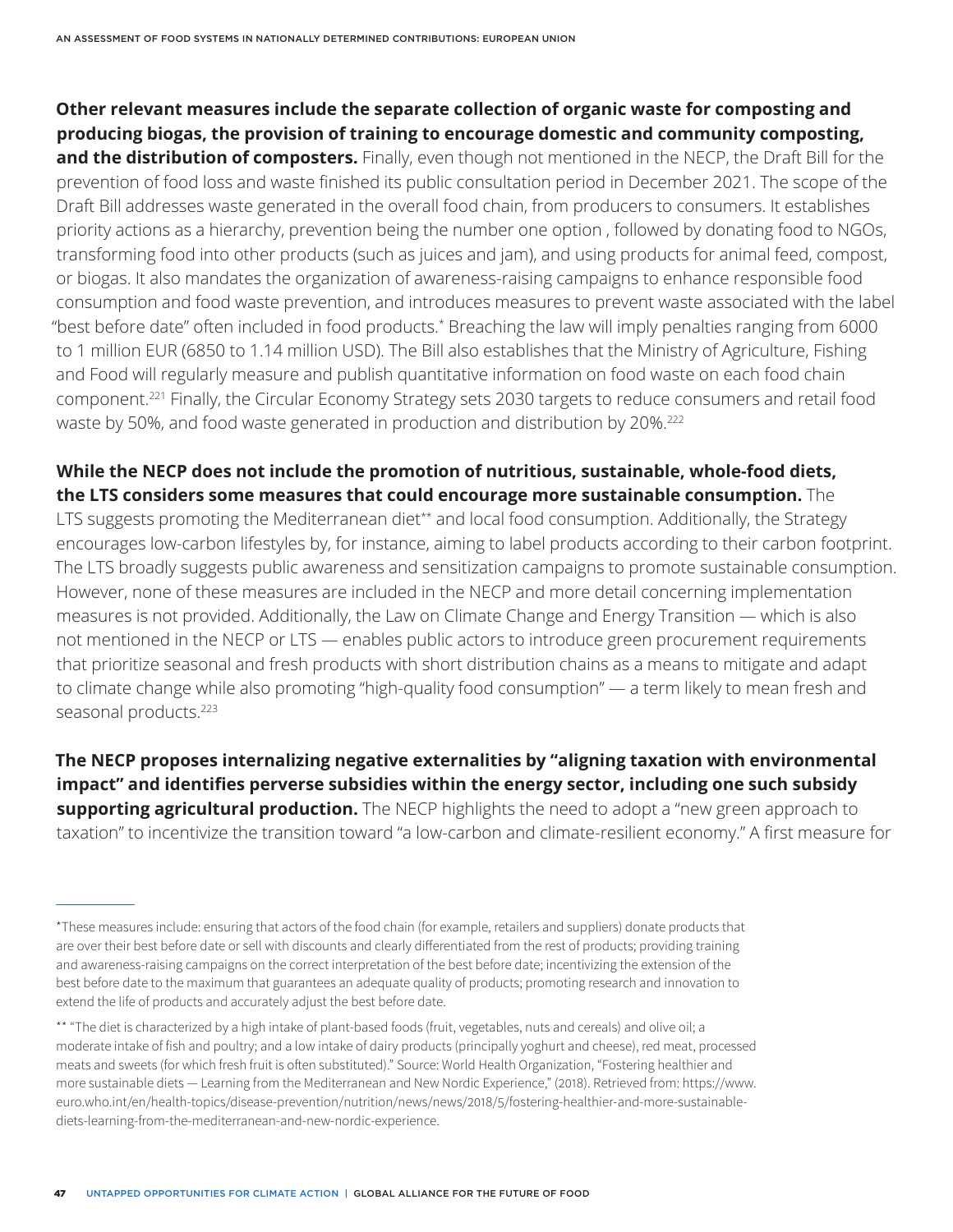this is included in the NECP, which calls for the Ministry of Finance to carry out a study to identify the elements of the taxation system that need to be adjusted. However, it is still not clear whether the reform of the tax system will cover the food systems. Within the energy sector, the NECP identifies an agricultural fossil fuel subsidy consisting of a partial refund of the diesel tax paid for agriculture and livestock farming. Nevertheless, the NECP does not envisage a plan to eliminate this subsidy, and other perverse incentives related to the LULUCF and the agricultural sectors or other aspects related to food systems are not identified.

#### **AREAS OF IMPROVEMENT**

**Integrate the commitments made in the context of the Global Methane Pledge, Glasgow Leaders' Declaration on Forests and Land Use, and the Policy Action Agenda for Transition to Sustainable Food and Agriculture.** Spain endorsed several pledges and initiatives announced during COP26 in Glasgow (but outside the official UNFCCC regime). These pledges, if fully and adequately implemented, have the potential to accelerate the shift toward sustainable food systems, in particular through measures that promote sustainable trade and address embedded methane emissions and deforestation in food imports, as well as through repurposing public policies to support regenerative agriculture practices while improving overall food systems resilience. But to further ensure progress, transparency and accountability, it is crucial that these international commitments and respective actions be integrated and fully anchored in Spain's NECP and the LST.

In particular, it is recommended to include measures to address methane emissions associated with livestock farming beyond manure management**.** According to the LTS, the main factors determining emissions from livestock are herd size and type, animal feed, and manure management. While the NECP includes numerous measures to address the latter, it does not address the rest of the mentioned factors even though enteric fermentation is the primary source of emissions from agriculture in Spain. Animal welfare measures, such as limiting the number of livestock units per hectare, are not mentioned in the LTS as potential options toward the 2050 target. However, such measures could reduce methane emissions while also improving animal welfare.<sup>224</sup> The LTS generally considers improving animal feed as one of the main areas of work for reducing emissions in the sector. Nonetheless, no specific measures are proposed, and actions in this regard will be conditional on technological developments in terms of feed additives and animal breeds that emit less methane.

According to one interviewee, these measures are essential but currently absent from policies due to political sensitivities felt by politicians, as well as the powerful influence of the agri-food industry during policymaking.225 Another interviewee, however, raised the concern that using feed additives in intensive livestock production systems does not solve the broader issue of the unsustainability in the sector.<sup>226</sup> They advocate for the transformation of livestock farming toward extensive farming practices, which can bring several co-benefits, such as reducing the risk of fire by restoring or revitalizing abandoned agricultural land, which could directly benefit biodiversity and the environment.<sup>227</sup> Additionally, extensive farming practices could reduce the dependency on imported animal feed, which is often associated with deforestation.<sup>228</sup> Another measure that could be considered for reducing animal feed imports is to enhance the national production of protein crops, for example by promoting crop rotation with legumes.<sup>229</sup> Moreover, consulted experts call for reducing herd sizes to respect the ecological limits of the land.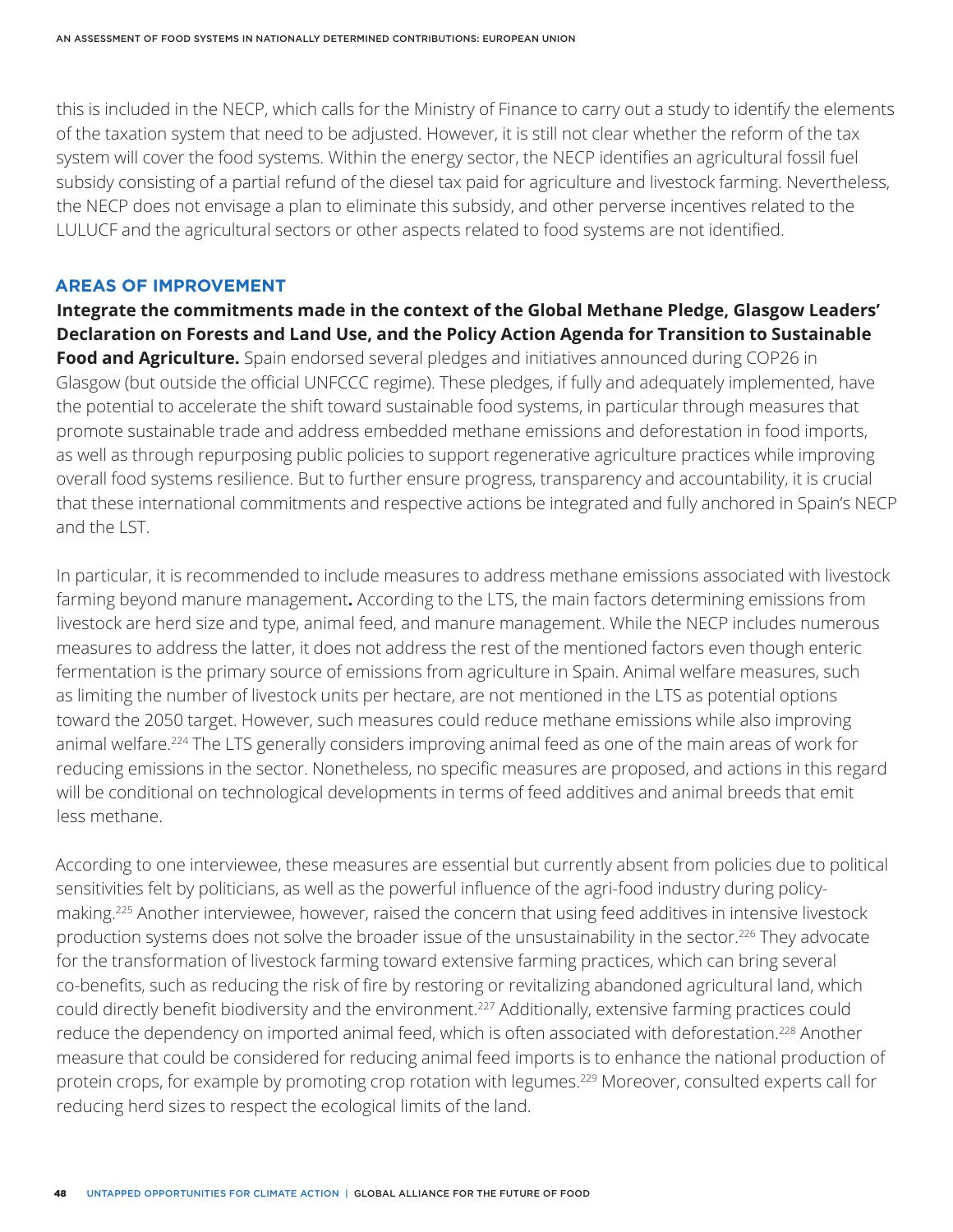# **Include measures to share knowledge and technologies with farmers in order to improve the**

**sustainability of food production.** An interviewee highlighted the importance of enhancing farmers' awareness, access to information and capacity-building to inform farmers in sustainability aspects.<sup>230</sup> For instance, farmers could receive assistance from external advisers to develop annual GHG assessments at farm level. Such an assessment could assist farmers in understanding the climate impact of their practices, identifying their mitigation potential, as well as developing tailored measures to improve the sustainability of their agricultural practices.231 It is also essential to promote technological and digitalization innovation in smallholder farms in order to improve precision agriculture.<sup>232</sup> While the LTS mentions precision agriculture as a potential method to enhance emission reductions in the sector, no specific measures are proposed, and actions in this regard will be conditional on technological developments. Precision agriculture practices cannot only contribute to climate change mitigation by reducing farming inputs, but they can also positively impact farms' productivity and income<sup>233</sup> and render numerous environmental co-benefits<sup>234</sup>. However, experts warn that precision agriculture is not necessarily sustainable and case-specific assessments might be needed.<sup>235</sup> Additionally, interviewees urge that emissions associated with the high technological requirements of this production approach — such as emissions from energy consumption — should be accounted for when discussing the mitigation potential of this measure.<sup>236</sup>

**Develop comprehensive measures for promoting a shift in consumer behaviour toward healthier, sustainable diets.** The NECP and the LST propose a number of measures that could potentially drive food consumption toward sustainable diets. Hence, it is recommended to introduce public awareness and sensitization campaigns to promote sustainable consumption, and implement the green taxation reform to encourage dietar

- *Promotion of sustainable consumption*: Healthy and sustainable diets could be promoted as part of public health education and green public procurement, as well as through the creation of regulation concerning the advertising of ultra-processed foods. Considering the importance of animal farming as a source of GHG emissions in the country, and given that Spain has the highest meat consumption per capita in the European Union,<sup>237</sup> such measures could promote dietary shifts toward more plant-based diets, thus reducing methane emissions while also improving population health.<sup>238</sup> Several interviewees highlighted the need to reduce meat consumption,<sup>239</sup> and one of the interviewees emphasized the importance of awareness campaigns in this context.<sup>240</sup> Nevertheless, the inclusion of measures aiming to reduce meat consumption will need to be backed by strong scientific evidence and accompanied by concrete plans to alleviate the effects on employment and income in the sector to avoid political and societal opposition.
- *Green taxation reform*: If the reform proposed in the LTS is to include food products in its scope, it will be important to take into account the potential loss of competitiveness of Spanish producers<sup>241</sup> and ensure a balanced impact distribution within the sector that guarantees a just transition.

#### **Develop a systemic approach to tackle food waste that emphasizes production losses and**

**children's education to prevent food waste.<sup>242</sup> An interviewee highlighted the need to further emphasize** waste reduction at the production stage. This could build on the example of the pioneering Catalan law on preventing food losses and waste, which made Catalonia the first Autonomous Community in Spain to pass an anti-food waste law in 2020.<sup>243</sup> The law addresses food waste throughout the supply chain, with regulations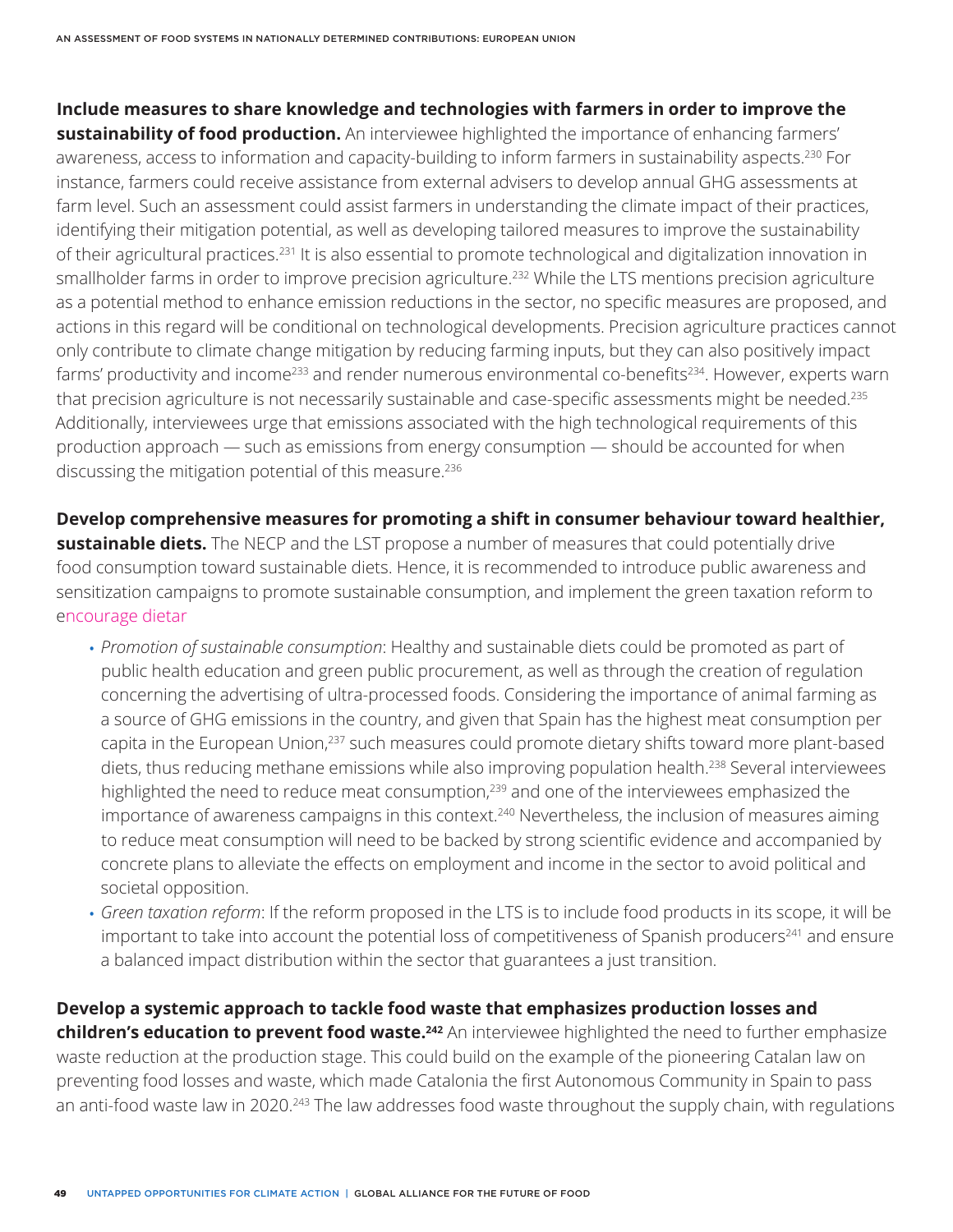covering primary production, retail, and household consumption.244 An innovative element of the Catalan law that could be incorporated in national policies is the recognition and regulation of gleaning at agricultural fields.245 Additionally, the expert suggested that education and awareness campaigns should target children at schools, for example, by providing workshops on food and diets, as well as on root-to-stem or trash cooking. Finally, green procurement at school canteens and catering services, and supporting civil society initiatives that avoid and revalue waste, were also identified as crucial measures.

### **Identify perverse incentives that encourage unsustainable food systems and include plans for**

**their reform.** Given that only subsidies in the energy sector have been identified, it is recommended to carry out a comprehensive assessment of current perverse incentives fostering unsustainable food production and consumption practices. Attention should also be paid to reforming the financial mechanisms of the CAP, which continue to be potent sources of financing for unsustainable practices.<sup>246</sup> Efforts should also be considered to address the perverse incentive already identified in the NECP related to the partial refund of the diesel tax for agricultural activities. However, as pointed out in an interview, farmers oppose this type of measure, arguing its incompatibility with the economic viability of farming activities.<sup>247</sup>

Therefore, if this subsidy is reformed, it is essential for additional measures to be taken to alleviate negative impacts felt by farmers, especially smallholder farmers with fewer capabilities. This, for instance, could be accomplished by redirecting part of the CAP's funding toward sustainable practices and providing special funds for those farmers with the least flexibility to change their production practices. As an example on how to redesign policies to eliminate incentives to unsustainable large-scale agriculture production, one interviewee proposed re-designing subsidies to differentiate according to the type of farm in terms of economic dimension, that is, extensive versus intensive production. An example could be a subsidy designed so that the first hectares of a farm receive a larger subsidy per hectare than the subsequent ones, and up to a limit, to not incentivize large-scale farming with often more significant environmental impacts than smaller farms using more traditional practices.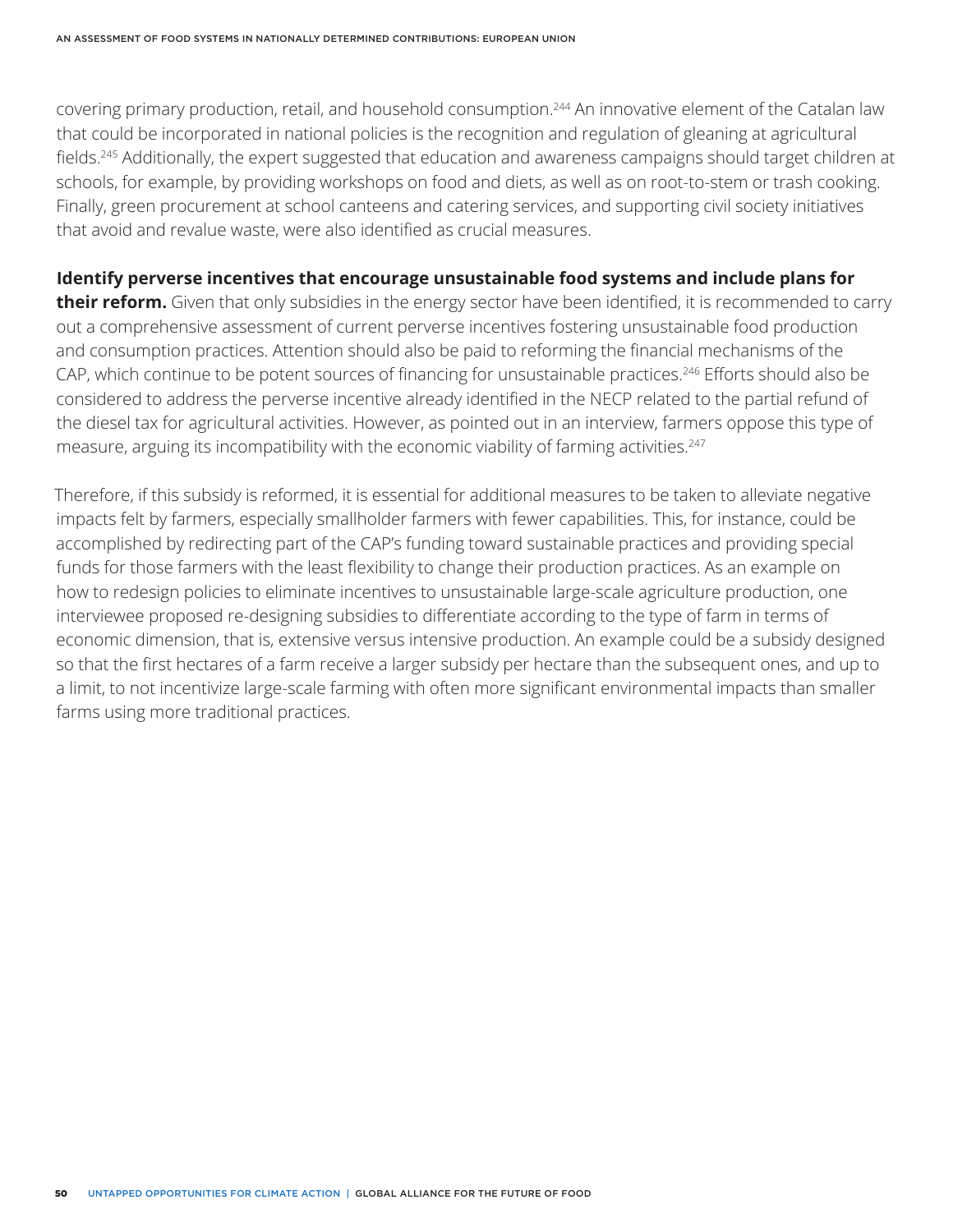# IMPLEMENTATION OF THE NDC

#### TABLE 3: SPAIN NECP IMPLEMENTATION: KEY FINDINGS AT A GLANCE

#### **Key findings**

- The NECP demonstrates policy coherence and coordinated governance in the planned implementation of the proposed measures.
- The NECP declares an intention to strengthen coordination between public administration bodies for regular monitoring and reporting toward the European Union and UNFCCC. However, the NECP does not provide information about the MRV process for any sector.
- The Just Transition Strategy will be implemented through Just Transition Agreements between MITECO and local authorities to maximize the social gains and mitigate the potential adverse effects caused by the ecological transition.
- The NECP only proposes the promotion of financial instruments to encourage grazing in forest landscapes, while most of the funding is expected to come from European Union (E.U.) funds, especially the Common Agricultural Policy (CAP).

#### **Areas for improvement**

- Provide information on how the NECP will be implemented and monitored.
- Establish mechanisms to ensure stakeholders' collaboration during NECP implementation and monitoring.
- Further develop financial instruments to support the implementation of NECP measures related to agroecology and other elements of sustainable food systems.

### **The NECP demonstrates policy coherence and coordinated governance in the planned**

**implementation of the proposed measures.** The NECP is part of the Energy and Climate Strategic Framework, together with the Climate Change and Energy Transition Bill and the Just Transition Strategy. The medium-term measures presented in the NECP are complemented by the long-term policies established in the LTS. Additional policy coherence is shown in the NECP through the consideration of the interactions with other national and European plans and programs, such as the Spanish Strategic Plan for the CAP, the National Rural Development Programme, and the Spanish Forestry Plan. To ensure governance coordination in the development and implementation of climate and energy policies, the Climate Change Policy Coordination Commission was established in 2005, and the Inter-ministerial Commission on Climate Change and the Energy Transition in 2018.<sup>248</sup>In addition, the NECP identifies the responsible authorities for each measure, further facilitating coordination in implementation. Nevertheless, the NECP does not explicitly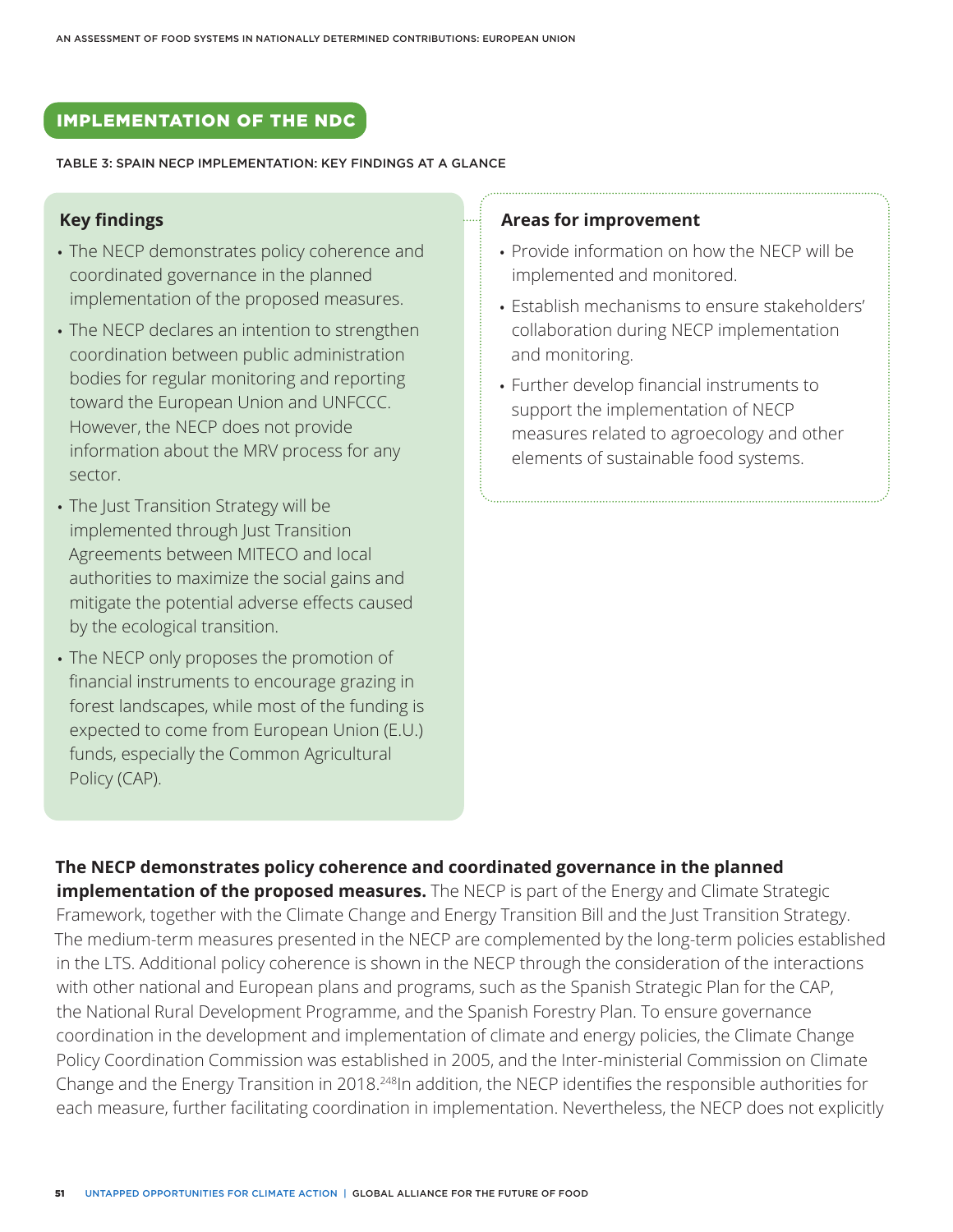consider the role of local communities, smallholder farmers, nor women during the implementation of its food-related measures. On the other hand, the LTS includes gender equality as a cross-cutting factor in its policy. It provides a general recommendation to engage with women, gender equality organizations and gender research experts in the formulation, implementation and evaluation of future policies. However, it does not provide any further details.

**The NECP declares an intention to strengthen coordination between public administration bodies for regular monitoring and reporting toward the European Union and UNFCCC.** This will take place through the National System of Energy and Climate Policies, Measures and Projections, which covers the preparation and update of progress reports. In addition, coordination between different governance levels is facilitated by broadly identifying the responsible bodies for each measure, specifying which local and regional administrations should implement which actions.

**The NECP does not provide information about the MRV process for any sector.** Even though there seem to be a plan for the monitoring and reporting of the NECP through the National System of Energy and Climate Policies, Measures and Projections, its functioning is unclear. The NECP does not explain the monitoring approach to be used in the different measures and sectors, nor does it explain the approach to track national progress toward the implementation and achievement of the NECP in its totality. Hence, the NECP does not address whether and, if so, how stakeholders will be engaged in its monitoring process and whether input from research, local communities, smallholder farmers, and other underrepresented groups will be considered throughout the data collection process. However, an interview suggests that data collection by the Spanish Emissions Inventory and Projections System involves numerous actors from varying levels. For instance, data on the size of cultivated areas was provided by farmers to CC.AA.<sup>249</sup>

**The Just Transition Strategy will be implemented through Just Transition Agreements between MITECO and local authorities to maximize the social gains and mitigate the potential adverse effects caused by the ecological transition**. The Just Transition Agreements will target the most vulnerable areas (including rural areas) and consist of comprehensive territorial action plans to maintain and create economic activities and employment. The Agreements must prioritize activities that foster the ecological transition, for instance, through ecosystem restoration, biodiversity protection and sustainable agriculture, such as organic and rain-fed production and extensive livestock farming.<sup>250</sup>

**The NECP only proposes the promotion of financial instruments to encourage grazing in forest landscapes, while most of the funding is expected to come from E.U. funds.** As a mechanism to enhance forest sinks, the NECP promotes public–private financing instruments that stimulate the creation of territorial contracts for encouraging grazing in forest landscapes. Interviews reveal that the implementation of the NECP will mainly depend on E.U. funds, with the CAP as the primary source of financing, and with additional funds provided by the European Union through the Spanish Recovery, Transformation and Resilience Plan.251 Nonetheless, the initial version of Spain's Strategic Plan for the CAP Post-2020 does not cover some of the relevant measures included in the NECP, such as the development of fertilization plans.252 An interviewee suggested that there are also funds available under the Ministry of Science and Innovation<sup>253</sup> and the "Climate Projects of the Sustainable Economy Carbon Fund," managed by the Spanish Climate Change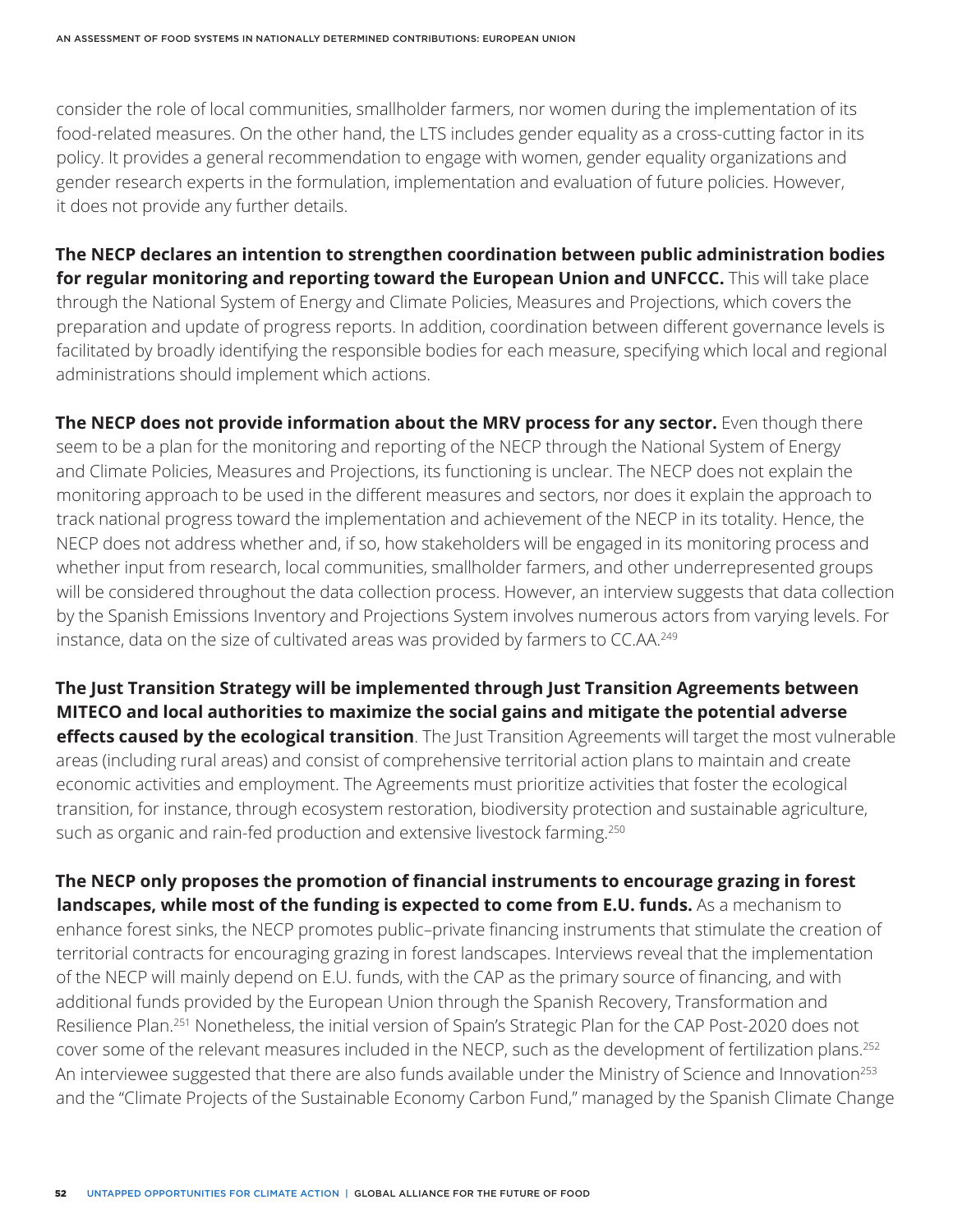Office of MITECO, that may support the implementation of the NECP.254 Additional sources of financing may also be provided by CC.AA and Local Entities, although these will likely be small in size.<sup>255</sup>

#### **AREAS FOR IMPROVEMENT**

**Provide information on how the NECP will be implemented and monitored.** Beyond identifying the authorities that need to be involved in the implementation and monitoring of each specific measure, the NECP does not provide information on how the NECP will be implemented and monitored. Hence, clarification is required to understand the MRV process in general, as well as how actors' coordination and engagement will be ensured. The declared intention to strengthen coordination between public administration bodies to meet E.U. and U.N. monitoring and reporting obligations needs to be translated into specific procedures and actions. For compliance with E.U. monitoring requirements, progress reports of Spain's NECP will be regularly prepared. To further increase transparency during this process, the progress reports could be made publicly available.

#### **Establish mechanisms to ensure stakeholders**' **collaboration during NECP implementation and**

**monitoring.** The NECP does not define the role of non-governmental actors during its implementation and monitoring processes. Nevertheless, input from research, local communities, and smallholder farmers could facilitate the process, for instance, by providing data for monitoring. To enable information exchange, the responsibilities of these actors should be determined, and mechanisms and platforms for information sharing and collaboration should be developed. Additionally, platforms could be designed to engage women, smallholders, or underrepresented groups in implementing food systems measures.

**Further develop financial instruments to support the implementation of NECP measures related to agroecology and other elements of sustainable food systems.** For instance, one interviewee suggested that developing Payments for Ecosystem Services could be an interesting opportunity to explore.<sup>256</sup>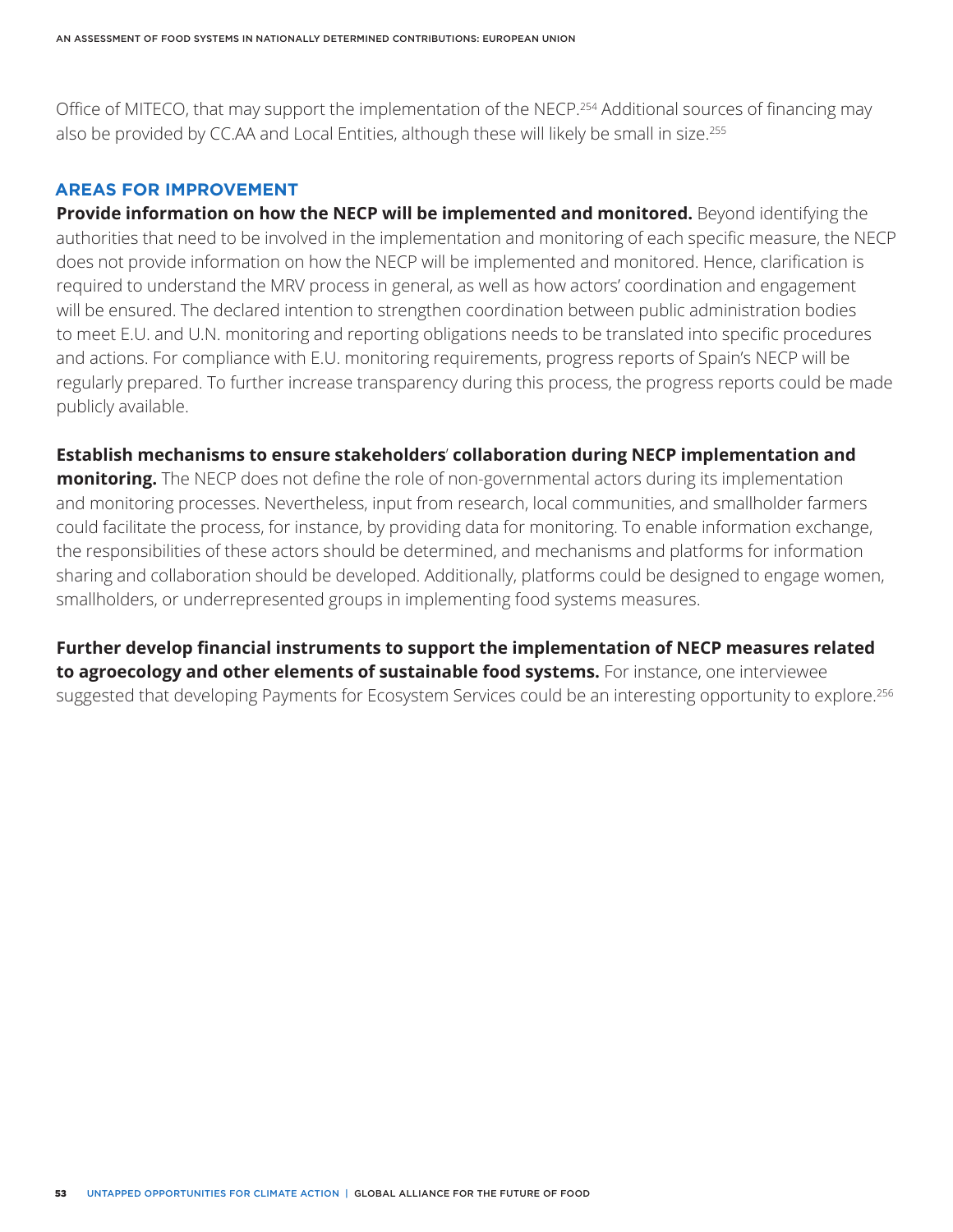#### CASE STUDY SUMMARY

## **Barcelona Challenge for Good Food and Climate, Spain**

*"The idea behind the Barcelona Challenge was not to launch another declaration but to focus on commitments linked to practical action and targets which can deliver concrete results."* —Maria Carrascosa, Project Coordinator

The Barcelona Challenge for Good Food and Climate (BCGFC) is a call for cities around the world and their citizens to engage in a series of commitments related to the transformation of their food systems to tackle the climate emergency.

The BCGFC presents a set of core metrics to help grasp the positive impacts these commitments could entail in practical terms for the city, population, and the climate. In addition, the Challenge provides a platform to showcase the commitment and leadership of cities on the food-climate nexus. It addresses two key issues: the mitigation of and adaptation to the climate emergency, through a commitment to transform local agrifood systems to ensure access to sufficient, sustainable, healthy, and nutritious diets for all, therefore preventing food vulnerability and enhancing food justice.

The BCGFC presents metrics, in the form of a toolkit, to help grasp the positive impacts the commitment to action could entail for engaged cities, their citizens, and the climate. The toolkit is then used to estimate the projected magnitude of the reduction of GHG emissions of the food policies adopted by cities committed to the Challenge, based on the current conclusions established in international scientific research. The toolkit allows cities to estimate, record, visualize, and download the potential impacts of achieving the Challenge's commitments. These refer not only to GHG emissions reduction but also to other social, ecological, or economic impacts (for example, lives saved, jobs created, water saved). The BCGFC aims to become a tool that can be used all over the world to enable city leaders and local authorities, in strong collaboration with residents as key actors, to engage in climate action.

To date, nine cities across the globe have signed up to the Barcelona Challenge and each have specific actions under six specific action categories. A toolkit has been developed that allows cities to estimate, record, visualize, and download the potential impacts of achieving the Challenge's commitments. Barcelona City, for example, have launched campaigns to raise public awareness and to commit citizens to the "Planetary Health Diet" based on locally produced, sustainable, and healthy food, rich in plant-based foods (fruit, vegetables, cereals, legumes, and nuts), with a reduced consumption of meat and dairy and ultra-processed food high in fat, sugar, and salt.

Further information and access to the detailed case study can be found [here.](http://futureoffood.org/wp-content/uploads/2022/03/stories-of-action-from-14-countries.pdf)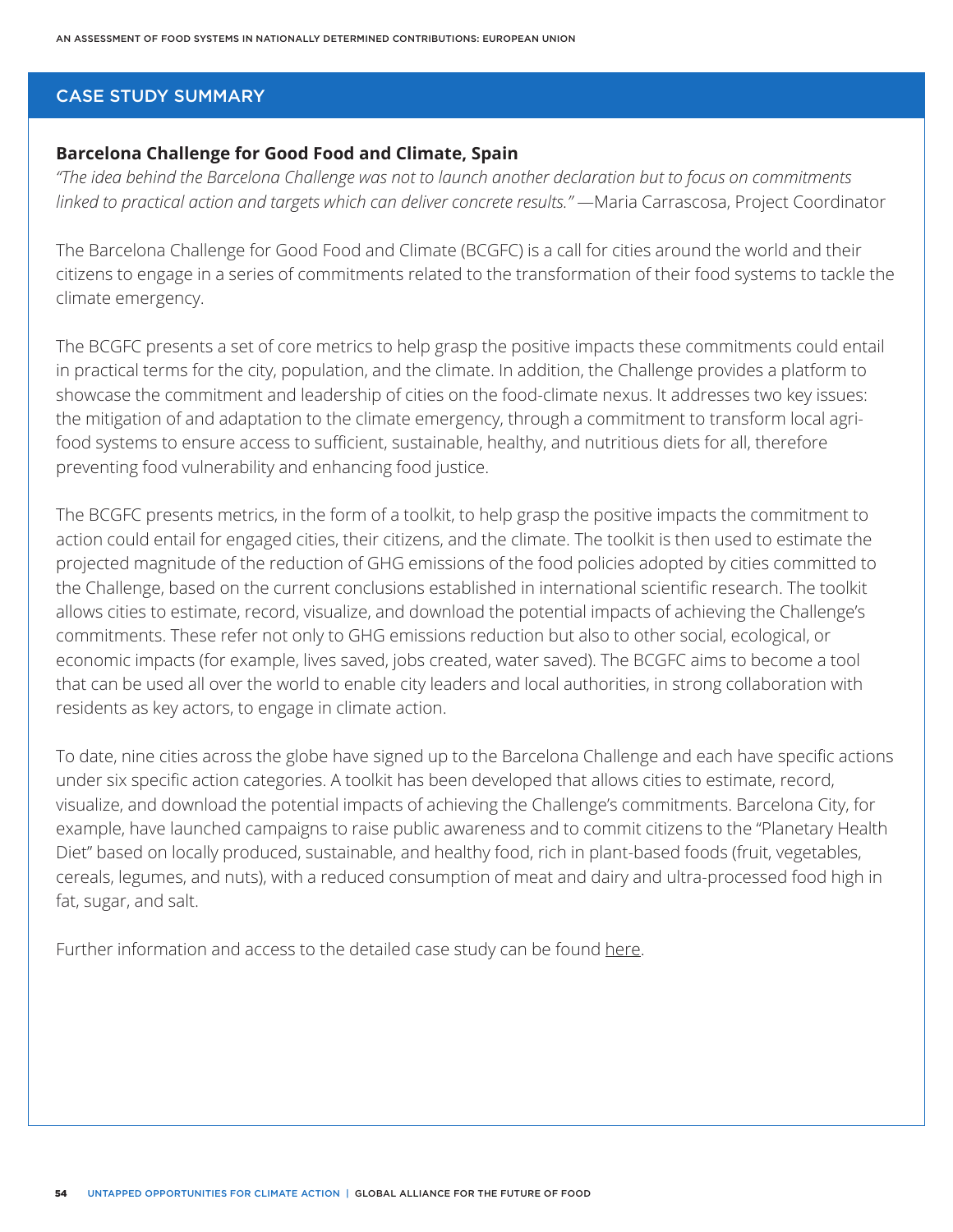#### ENDNOTES

- 1 Eurostat, "Performance of the Agricultural Sector" (n.d.). Retrieved from: https://ec.europa.eu/eurostat/statistics-explained/index. php?title=Performance\_of\_the\_agricultural\_sector#Value\_of\_agricultural\_output.
- 2 European Economic and Social Council, "Foods and Drink Sector" (2015). Retrieved from: [https://www.eesc.europa.eu/en/our-work/opinions](https://www.eesc.europa.eu/en/our-work/opinions-information-reports/opinions/food-and-drinks-sector)[information-reports/opinions/food-and-drinks-sector](https://www.eesc.europa.eu/en/our-work/opinions-information-reports/opinions/food-and-drinks-sector).
- 3 B. Allen, F. Bas-Defossez, and J. Weigelt, "Feeding Europe: Agriculture and Sustainable Food Systems," *Institute for European Environmental Policy*  (2018)*.* Retrieved from: [https://ieep.eu/uploads/articles/attachments/64e06bc1-6c2e-4b94-bc93-9150725093ac/Think%202030%20Feeding%20](https://ieep.eu/uploads/articles/attachments/64e06bc1-6c2e-4b94-bc93-9150725093ac/Think%202030%20Feeding%20Europe.pdf?v=63710011359) [Europe.pdf?v=63710011359.](https://ieep.eu/uploads/articles/attachments/64e06bc1-6c2e-4b94-bc93-9150725093ac/Think%202030%20Feeding%20Europe.pdf?v=63710011359)
- 4 Statista, "Number of Full-time Employees in the European Union (EU28) from 2002 to 2019" (2021). Retrieved from: [https://www.statista.com/](https://www.statista.com/statistics/1197123/full-time-workers-in-the-eu/) [statistics/1197123/full-time-workers-in-the-eu/](https://www.statista.com/statistics/1197123/full-time-workers-in-the-eu/).
- 5 Eurostat, "Overweight and Obesity BMI statistics" (n.d.). Retrieved from: https://ec.europa.eu/eurostat/statistics-explained/index. php?title=Overweight\_and\_obesity\_-\_BMI\_statistics#Obesity\_in\_the\_EU:\_gender\_differences.
- 6 EU Science Hub, "World Obesity Day: 23% of Adults in the EU Live with Obesity, Another 36% with Pre-obesity A Silent Health Crisis" (n.d.). Retrieved from: [https://ec.europa.eu/jrc/en/news/world-obesity-day-23-adults-eu-live-obesity-another-36-pre-obesity-silent-health-crisis.](https://ec.europa.eu/jrc/en/news/world-obesity-day-23-adults-eu-live-obesity-another-36-pre-obesity-silent-health-crisis)
- 7 iPES Food, "Towards a Common Food Policy for the European Union" (2019). Retrieved from: [http://www.ipes-food.org/\\_img/upload/files/](http://www.ipes-food.org/_img/upload/files/CFP_FullReport.pdf) [CFP\\_FullReport.pdf](http://www.ipes-food.org/_img/upload/files/CFP_FullReport.pdf).
- 8 F. Recanati, et al. "Assessing the role of CAP for More Sustainable and Healthier Food Systems in Europe: A Literature Review," *Science of the Total Environment* 653*:* 908-919.
- 9 World Wildlife Fund, "Stepping Up? The Continuing Impact of EU Consumption on Nature Worldwide" (2021). Retrieved from: [https://wwfeu.awsassets.panda.org/downloads/new\\_stepping\\_up\\_\\_\\_the\\_continuing\\_impact\\_of\\_eu\\_consumption\\_on\\_nature\\_worldwide\\_](https://wwfeu.awsassets.panda.org/downloads/new_stepping_up___the_continuing_impact_of_eu_consumption_on_nature_worldwide_fullreport.pdf) [fullreport.pdf.](https://wwfeu.awsassets.panda.org/downloads/new_stepping_up___the_continuing_impact_of_eu_consumption_on_nature_worldwide_fullreport.pdf)
- 10 Recanati et al. (2019). "Assessing the role of CAP," 908–919.
- 11 European Parliamentary Research Service, "EU Agricultural Policy and Health: Some Historical and Contemporary Issues" (2020). Retrieved from: [https://www.europarl.europa.eu/RegData/etudes/IDAN/2020/659302/EPRS\\_IDA\(2020\)659302\\_EN.pdf](https://www.europarl.europa.eu/RegData/etudes/IDAN/2020/659302/EPRS_IDA(2020)659302_EN.pdf).
- 12 European Policy Information Center, "CAP Subsidies Harm the Environment," (2018). Retrieved from: [http://www.epicenternetwork.eu/blog/cap](http://www.epicenternetwork.eu/blog/cap-subsidies-harm-the-environment/)[subsidies-harm-the-environment/](http://www.epicenternetwork.eu/blog/cap-subsidies-harm-the-environment/).
- 13 Recanati et al. (2019). "Assessing the role of CAP," 908–919.
- 14 E. Sánchez Nicolás, "The CAP Reform What It Is and Why It matters" (2021). Retrieved from:<https://euobserver.com/climate/152282>
- 15 Interview 51 (29 October 2021).
- 16 European Commission, "Farm to Fork Strategy" (n.d.). Retrieved from: [https://ec.europa.eu/food/horizontal-topics/farm-fork-strategy\\_nl](https://ec.europa.eu/food/horizontal-topics/farm-fork-strategy_nl); Food Unfolded, "EU Green Deal: 5 Ways Policy Might Impact Our Food System" (2020). Retrieved from: [https://www.foodunfolded.com/article/](https://www.foodunfolded.com/article/eu-green-deal-5-ways-policy-might-impact-our-food-system) [eu-green-deal-5-ways-policy-might-impact-our-food-system.](https://www.foodunfolded.com/article/eu-green-deal-5-ways-policy-might-impact-our-food-system)
- 17 European Commission, "Sustainable Food Consumption" (n.d.). Retrieved from: [https://ec.europa.eu/food/horizontal-topics/farm-fork-strategy/](https://ec.europa.eu/food/horizontal-topics/farm-fork-strategy/sustainable-food-consumption_en) [sustainable-food-consumption\\_en.](https://ec.europa.eu/food/horizontal-topics/farm-fork-strategy/sustainable-food-consumption_en)
- 18 European Commission, "European Green Deal: Commission Adopts New Proposals to Stop Deforestation, Innovate Sustainable Waste Management and Make Soils Healthy for People, Nature and Climate" (2021). Retrieved from: [https://ec.europa.eu/commission/presscorner/](https://ec.europa.eu/commission/presscorner/detail/en/ip_21_5916) [detail/en/ip\\_21\\_5916](https://ec.europa.eu/commission/presscorner/detail/en/ip_21_5916)
- 19 European Commission, "Europe's Beating Cancer Plan" (2021). Retrieved from: https://ec.europa.eu/health/sites/default/files/non [communicable\\_diseases/docs/eu\\_cancer-plan\\_en.pdf](https://ec.europa.eu/health/sites/default/files/non_communicable_diseases/docs/eu_cancer-plan_en.pdf).
- 20 Ibid.
- 21 European Commission, "Cancer & Environmental Pollution How to Better Protect Citizens" (2021). Retrieved from: <https://www.eugreenweek.eu/virtual-conference/cancer-environment-pollution-how-better-protect-citizens>.
- 22 Regulation (EU) 2018/1999 on the Governance of the Energy Union and Climate Action, *Official Journal of the European Union L328* (2018). Retrieved from:<https://eur-lex.europa.eu/legal-content/EN/TXT/PDF/?uri=CELEX:32018R1999&from=EN>
- 23 Ibid.

24 Ibid.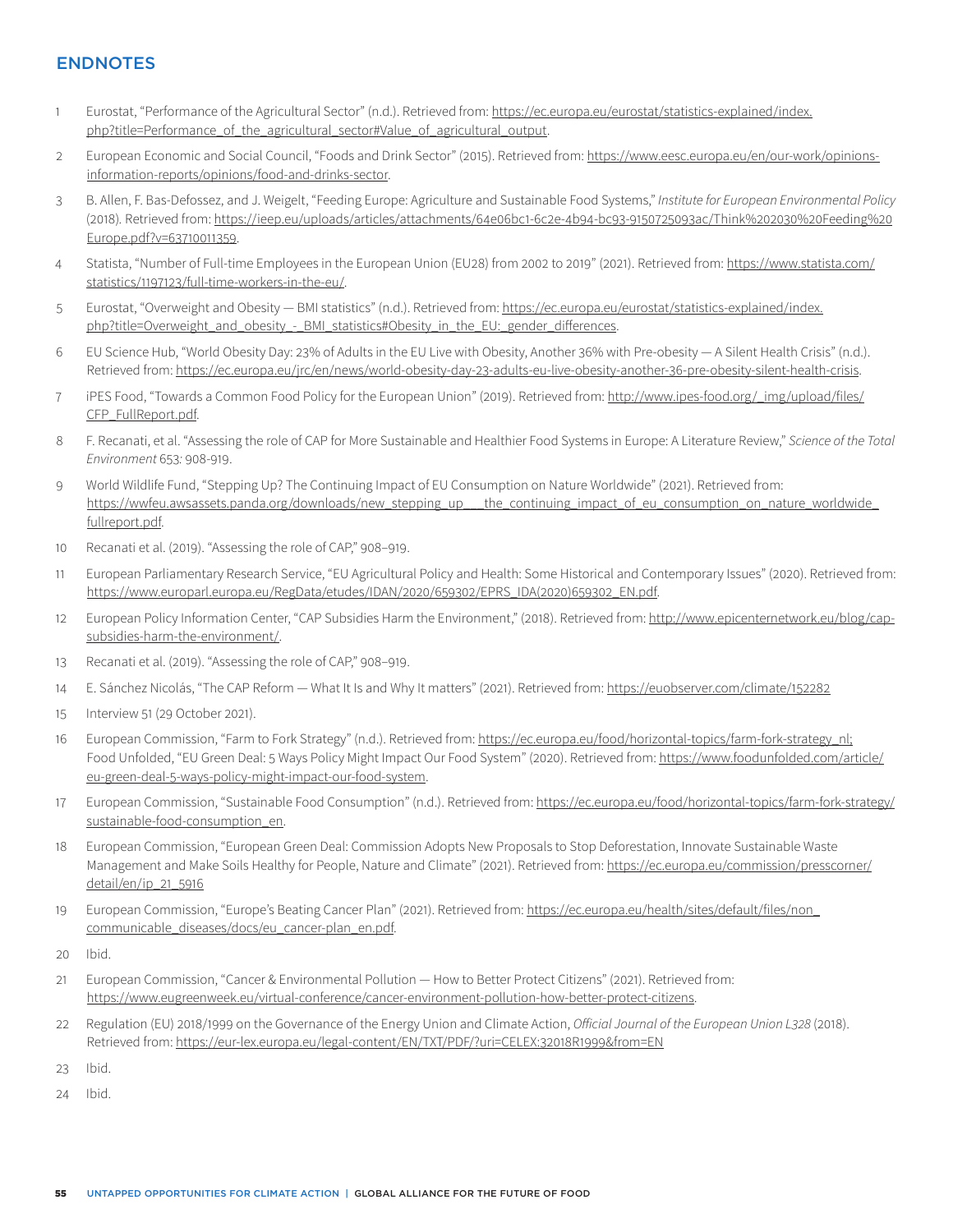- 25 European Commission, "National Energy and Climate Plans (NECPs)" (n.d.). Retrieved from: [https://ec.europa.eu/energy/topics/energy-strategy/](https://ec.europa.eu/energy/topics/energy-strategy/national-energy-climate-plans_en) [national-energy-climate-plans\\_en](https://ec.europa.eu/energy/topics/energy-strategy/national-energy-climate-plans_en).
- 26 European Commission, "National Long-term Strategies" (n.d.). Retrieved from: [https://ec.europa.eu/info/energy-climate-change-environment/](https://ec.europa.eu/info/energy-climate-change-environment/implementation-eu-countries/energy-and-climate-governance-and-reporting/national-long-term-strategies_en) [implementation-eu-countries/energy-and-climate-governance-and-reporting/national-long-term-strategies\\_en.](https://ec.europa.eu/info/energy-climate-change-environment/implementation-eu-countries/energy-and-climate-governance-and-reporting/national-long-term-strategies_en)
- 27 European Commission, "Climate Action" (n.d.). Retrieved from: [https://ec.europa.eu/info/departments/climate-action\\_en](https://ec.europa.eu/info/departments/climate-action_en)
- 28 DG Climate, "Annual Activity Report" Action (2018). Retrieved from: [https://ec.europa.eu/info/sites/default/files/clima\\_aar\\_2018\\_final.pdf.pdf](https://ec.europa.eu/info/sites/default/files/clima_aar_2018_final.pdf.pdf).
- 29 European Commission, "What the Commission Is Doing" (n.d.). Retrieved from: [https://ec.europa.eu/info/topics/climate-action\\_en](https://ec.europa.eu/info/topics/climate-action_en).
- 30 European Commission, "Commission Staff Working Document Impact Assessment" (2020). Retrieved from: [https://eur-lex.europa.eu/](https://eur-lex.europa.eu/resource.html?uri=cellar:749e04bb-f8c5-11ea-991b-01aa75ed71a1.0001.02/DOC_1&format=PDF) [resource.html?uri=cellar:749e04bb-f8c5-11ea-991b-01aa75ed71a1.0001.02/DOC\\_1&format=PDF](https://eur-lex.europa.eu/resource.html?uri=cellar:749e04bb-f8c5-11ea-991b-01aa75ed71a1.0001.02/DOC_1&format=PDF) and [https://eur-lex.europa.eu/resource.](https://eur-lex.europa.eu/resource.html?uri=cellar:749e04bb-f8c5-11ea-991b-01aa75ed71a1.0001.02/DOC_2&format=PDF) [html?uri=cellar:749e04bb-f8c5-11ea-991b-01aa75ed71a1.0001.02/DOC\\_2&format=PDF](https://eur-lex.europa.eu/resource.html?uri=cellar:749e04bb-f8c5-11ea-991b-01aa75ed71a1.0001.02/DOC_2&format=PDF)
- 31 European Commission, "2030 Climate Target Plan" (n.d.). Retrieved on July 15, 2021, from [https://ec.europa.eu/info/law/better-regulation/have](https://ec.europa.eu/info/law/better-regulation/have-your-say/initiatives/12265-2030-Climate-Target-Plan/public-consultation_en)[your-say/initiatives/12265-2030-Climate-Target-Plan/public-consultation\\_en.](https://ec.europa.eu/info/law/better-regulation/have-your-say/initiatives/12265-2030-Climate-Target-Plan/public-consultation_en)
- 32 "Council conclusions of 7 March 2011 on European Pact for Gender Equality (2011–2020)," *Official Journal of the European Union C155* (2011). Retrieved from: [https://eur-lex.europa.eu/legal-content/EN/TXT/PDF/?uri=CELEX:52011XG0525\(01\)&from=EN.](https://eur-lex.europa.eu/legal-content/EN/TXT/PDF/?uri=CELEX:52011XG0525(01)&from=EN)
- 33 United Nations, "United Nations Declaration on the Rights of Indigenous Peoples" (2007). Retrieved from: [https://www.un.org/development/](https://www.un.org/development/desa/indigenouspeoples/wp-content/uploads/sites/19/2018/11/UNDRIP_E_web.pdf) [desa/indigenouspeoples/wp-content/uploads/sites/19/2018/11/UNDRIP\\_E\\_web.pdf](https://www.un.org/development/desa/indigenouspeoples/wp-content/uploads/sites/19/2018/11/UNDRIP_E_web.pdf)
- 34 "Directive (EU) 2018/410 amending Directive 2003/87/EC to enhance cost-effective emission reductions and low-carbon investments" and "Decision (EU) 2015/1814 (2018)," *Official Journal of the European Union L76*. Retrieved from: [https://eur-lex.europa.eu/legal-content/EN/TXT/](https://eur-lex.europa.eu/legal-content/EN/TXT/PDF/?uri=CELEX:32018L0410&from=EN) [PDF/?uri=CELEX:32018L0410&from=EN](https://eur-lex.europa.eu/legal-content/EN/TXT/PDF/?uri=CELEX:32018L0410&from=EN)
- 35 "Regulation (EU) 2018/841 of the European Parliament and of the Council of 30 May 2018 on the inclusion of greenhouse gas emissions and removals from land use, land use change and forestry in the 2030 climate and energy framework, and amending Regulation (EU) No 525/2013 and Decision No 529/2013/EU," *Official Journal of the European Union L56* (2018). Retrieved from: [https://eur-lex.europa.eu/legal-content/EN/TXT/](https://eur-lex.europa.eu/legal-content/EN/TXT/PDF/?uri=CELEX:32018R0841&from=EN) [PDF/?uri=CELEX:32018R0841&from=EN.](https://eur-lex.europa.eu/legal-content/EN/TXT/PDF/?uri=CELEX:32018R0841&from=EN)
- 36 "Regulation (EU) 2018/842 of the European Parliament and of the Council of 30 May 2018 on binding annual greenhouse gas emission reductions by Member States from 2021 to 2030 contributing to climate action to meet commitments under the Paris Agreement and amending Regulation (EU) No 525/2013," *Official Journal of the European Union L56* (2018). Retrieved from: [https://eur-lex.europa.eu/legal-content/EN/TXT/](https://eur-lex.europa.eu/legal-content/EN/TXT/PDF/?uri=CELEX:32018R0842&from=EN) [PDF/?uri=CELEX:32018R0842&from=EN.](https://eur-lex.europa.eu/legal-content/EN/TXT/PDF/?uri=CELEX:32018R0842&from=EN)
- 37 "Directive (EU) 2018/851 amending Directive 2009/98/EC on Waste," *Official Journal of the European Union L150/110.* Retrieved from: <https://eur-lex.europa.eu/legal-content/EN/TXT/PDF/?uri=CELEX:32018L0851&from=NL>.
- 38 "Directive (EU) 2018/852 amending Directive 94/62/EC on packaging and packaging waste," *Official Journal of the European Union L150/141.*  Retrieved from: [https://eur-lex.europa.eu/legal-content/EN/TXT/PDF/?uri=CELEX:32018L0852&from=NL.](https://eur-lex.europa.eu/legal-content/EN/TXT/PDF/?uri=CELEX:32018L0852&from=NL)
- 39 "Regulation (EU) 2019/631 setting CO<sub>2</sub> emission standards for new passenger cars and for new light commercial vehicles, and repealing Regulations (EC) No 443/2009 and (EU) No 501/2011." Retrieved from: [https://eur-lex.europa.eu/legal-content/EN/TXT/](https://eur-lex.europa.eu/legal-content/EN/TXT/PDF/?uri=CELEX:32019R0631&from=EN) [PDF/?uri=CELEX:32019R0631&from=EN](https://eur-lex.europa.eu/legal-content/EN/TXT/PDF/?uri=CELEX:32019R0631&from=EN).
- 40 "Regulation (EU) 2019/1242 setting CO<sub>2</sub> emission performance standards fer new heavy-duty vehicles and amending Regulations (EC) No. 595/2009 and (EU) 2018/956 of the European Parliament and the Council and Council Directive 96/53/EC," *Official Journal of the European Union L198/202.* Retrieved from: [https://eur-lex.europa.eu/legal-content/EN/TXT/PDF/?uri=CELEX:32019R1242&from=EN.](https://eur-lex.europa.eu/legal-content/EN/TXT/PDF/?uri=CELEX:32019R1242&from=EN)
- 41 "Regulation (EU) No. 517/2014 on fluorinated greenhouse gases and repealing Regulation (EC) No. 842/2006," *Official Journal of the European Union L150/195.* Retrieved from: [https://eur-lex.europa.eu/legal-content/EN/TXT/PDF/?uri=CELEX:32014R0517&from=EN.](https://eur-lex.europa.eu/legal-content/EN/TXT/PDF/?uri=CELEX:32014R0517&from=EN)
- 42 The World Bank, "Agricultural Land (% of land area) France" (n.d.). Retrieved from: [https://data.worldbank.org/indicator/AG.LND.AGRI.](https://data.worldbank.org/indicator/AG.LND.AGRI.ZS?locations=FR) [ZS?locations=FR](https://data.worldbank.org/indicator/AG.LND.AGRI.ZS?locations=FR).
- 43 The World Bank, "Agriculture, Forestry, and Fishing, Value Added (% of GDP) France" (n.d.). Retrieved from: [https://data.worldbank.org/](https://data.worldbank.org/indicator/NV.AGR.TOTL.ZS?end=2018&locations=FR) [indicator/NV.AGR.TOTL.ZS?end=2018&locations=FR.](https://data.worldbank.org/indicator/NV.AGR.TOTL.ZS?end=2018&locations=FR)
- 44 The World Bank, "Employment in Agriculture (% of total employment) (modeled ILO estimate) France" (2021). Retrieved from: [https://data.worldbank.org/indicator/SL.AGR.EMPL.ZS?end=2018&locations=FR.](https://data.worldbank.org/indicator/SL.AGR.EMPL.ZS?end=2018&locations=FR)
- 45 Ministère de l'Agriculture et de l'Alimentation, "An Overview of France's Agrifood Industries: Key statistics and Indicators" (2021). Retrieved from: [https://agriculture.gouv.fr/telecharger/126550?token=fedae6bd2159aa507c2a75fa728627e5ce420c5888bdf89a1229a1eb03aa37ff.](https://agriculture.gouv.fr/telecharger/126550?token=fedae6bd2159aa507c2a75fa728627e5ce420c5888bdf89a1229a1eb03aa37ff)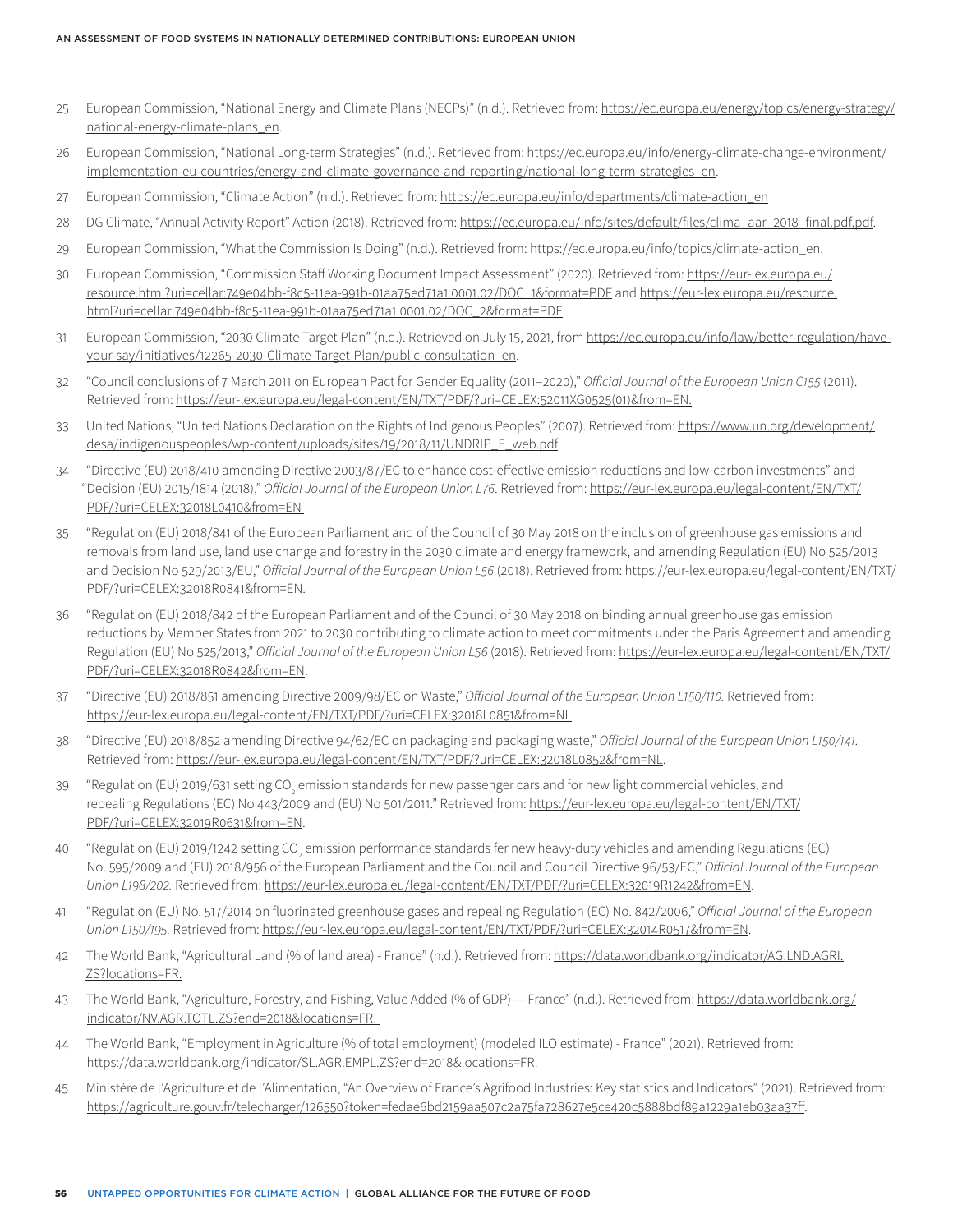- 46 C. Barbier, et al. "Energy and Carbon Footprint of Food in France From Production to Consumption" (2019). Retrieved from: [https://www.iddri.org/sites/default/files/PDF/Publications/Hors%20catalogue%20Iddri/Empreinte-Carbone\\_Alimentation\\_France\\_EN.pdf/](https://www.iddri.org/sites/default/files/PDF/Publications/Hors%20catalogue%20Iddri/Empreinte-Carbone_Alimentation_France_EN.pdf).
- 47 Organization for Economic Co-operation and Development & World Health Organization, "State of Health in the EU France Country Health Profile 2019" (2019). Retrieved from: [https://ec.europa.eu/health/sites/default/files/state/docs/2019\\_chp\\_fr\\_english.pdf](https://ec.europa.eu/health/sites/default/files/state/docs/2019_chp_fr_english.pdf)
- 48 Ibid.
- 49 Ibid.
- 50 Interview 22 (20 July 2021).
- 51 Our World in Data, "Greenhouse Gas Emissions by Sector, France, 2016" (n.d.) Retrieved from: [https://ourworldindata.org/grapher/ghg](https://ourworldindata.org/grapher/ghg-emissions-by-sector?time=latest&country=~FRA)[emissions-by-sector?time=latest&country=~FRA](https://ourworldindata.org/grapher/ghg-emissions-by-sector?time=latest&country=~FRA).
- 52 Barbier "Energy and Carbon Footprint of Food in France" (2019).
- 53 Ibid.
- 54 Climate Change Post, "France Fresh Water Resources France" (n.d.). Retrieved from: [https://www.climatechangepost.com/france/fresh-water](https://www.climatechangepost.com/france/fresh-water-resources/)[resources/.](https://www.climatechangepost.com/france/fresh-water-resources/)
- 55 Ministère de la Transition Écologique et Solidaire, "Stratégie nationale bas-carbone La transition écologique et solidaire vers la neutralité carbone" (2020). Retrieved from: [https://ec.europa.eu/clima/sites/lts/lts\\_fr\\_fr.pdf](https://ec.europa.eu/clima/sites/lts/lts_fr_fr.pdf).
- 56 Ministère de l'Agriculture et de l'Alimentation, "Overview of the French Climate Actions for Agriculture, Agrifood, Forestry and the Bioeconomy" (2018). Retrieved from: [https://www.gouvernement.fr/sites/default/files/locale/piece-jointe/2018/12/20181130\\_panorama\\_de\\_laction\\_](https://www.gouvernement.fr/sites/default/files/locale/piece-jointe/2018/12/20181130_panorama_de_laction_climatique_pour_lu2019agriculture_lu2019agroalimentaire_la_foret_et_la_bioeconomie_version_anglaise_bd.pdf) [climatique\\_pour\\_lu2019agriculture\\_lu2019agroalimentaire\\_la\\_foret\\_et\\_la\\_bioeconomie\\_version\\_anglaise\\_bd.pdf](https://www.gouvernement.fr/sites/default/files/locale/piece-jointe/2018/12/20181130_panorama_de_laction_climatique_pour_lu2019agriculture_lu2019agroalimentaire_la_foret_et_la_bioeconomie_version_anglaise_bd.pdf).
- 57 Ministère de la Transition Écologique et Solidaire Soumission de la France ; Objet : mise à jour de la contribution déterminée au niveau national de la France (2021). Retrieved from: [https://www4.unfccc.int/sites/ndcstaging/PublishedDocuments/France%20First/FR%20CDN%20](https://www4.unfccc.int/sites/ndcstaging/PublishedDocuments/France%20First/FR%20CDN%20addendum%20r%C3%A9vis%C3%A9%20-%202021.pdf) [addendum%20r%C3%A9vis%C3%A9%20-%202021.pdf.](https://www4.unfccc.int/sites/ndcstaging/PublishedDocuments/France%20First/FR%20CDN%20addendum%20r%C3%A9vis%C3%A9%20-%202021.pdf)
- 58 Interview 22 (20 July 2021).
- 59 Interview 21 (16 July 2021).
- 60 Interview 22 (20 July 2021).
- 61 Interview 21 (16 July 2021).
- 62 Interview 21 (16 July 2021).
- 63 Interview 22 (20 July 2021).
- 64 Interview 21 (16 July 2021).
- 65 Interview 21 (16 July 2021).
- 66 Interview 21 (16 July 2021).
- 67 See the U.K.'s NDC: [https://assets.publishing.service.gov.uk/government/uploads/system/uploads/attachment\\_data/file/943618/uk-2030-ndc.](https://assets.publishing.service.gov.uk/government/uploads/system/uploads/attachment_data/file/943618/uk-2030-ndc.pdf) [pdf;](https://assets.publishing.service.gov.uk/government/uploads/system/uploads/attachment_data/file/943618/uk-2030-ndc.pdf) and The Netherlands' NECP: [https://ec.europa.eu/energy/sites/default/files/documents/nl\\_final\\_necp\\_main\\_en.pdf](https://ec.europa.eu/energy/sites/default/files/documents/nl_final_necp_main_en.pdf).
- 68 Ibid.
- 69 Interview 22 (20 July 2021).
- 70 LegiFrance, "LOI n° 2018-938 du 30 octobre 2018 pour l'équilibre des relations commerciales dans le secteur agricole et alimentaire et une alimentation saine, durable et accessible à tous" (2018). Retrieved from: [https://www.legifrance.gouv.fr/jorf/id/JORFTEXT000037547946/.](https://www.legifrance.gouv.fr/jorf/id/JORFTEXT000037547946/)
- 71 Gouvernment, "Achieving a Balance in Trade and Relations in the Agricultural Sector and Healthy and Sustainable Food" (n.d.). Retrieved from: <https://www.gouvernement.fr/en/achieving-a-balance-in-trade-relations-in-the-agricultural-sector-and-healthy-and-sustainable>.
- 72 Interview 22 (20 July 2021).
- 73 Ministère de l'Agriculture et de l'Alimentation, "Le projet agro-écologique en 12 clés" (2016). Retrieved from: [https://agriculture.gouv.fr/le-projet](https://agriculture.gouv.fr/le-projet-agro-ecologique-en-12-cles)[agro-ecologique-en-12-cles](https://agriculture.gouv.fr/le-projet-agro-ecologique-en-12-cles).
- 74 Ministère de l'Economie des Finances et de la Reliance, "Stratégie nationale sur les protéines végétales" (2021). Retrieved from: [https://www.economie.gouv.fr/plan-de-relance/profils/entreprises/strategie-nationale--proteines-vegetales.](https://www.economie.gouv.fr/plan-de-relance/profils/entreprises/strategie-nationale--proteines-vegetales)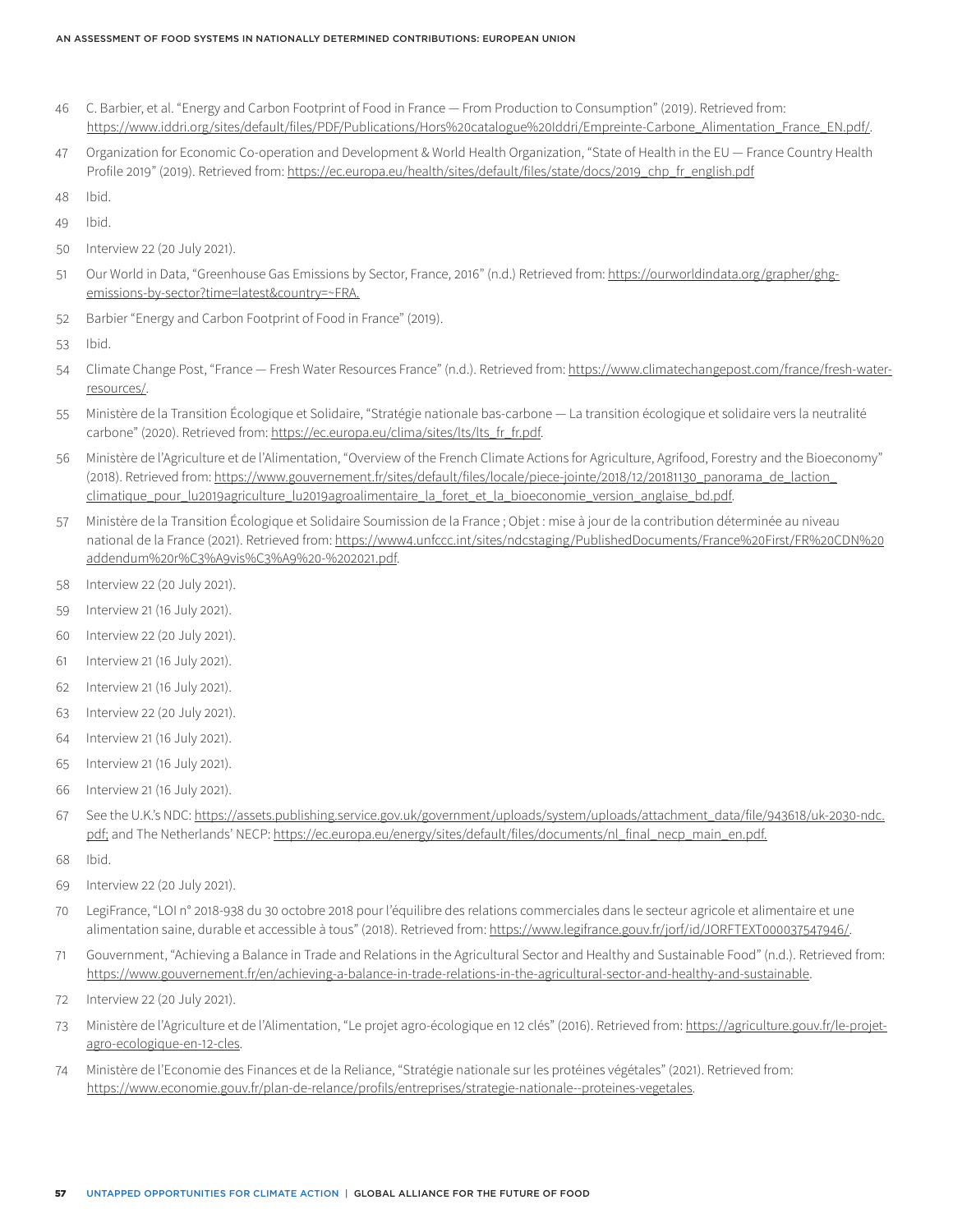- 75 K. Askew, "France Launches €100m Plant Protein Strategy: 'We Must Regain Agri-food Sovereignty'" (2020). Retrieved from: [https://www.foodnavigator.com/Article/2020/12/02/France-launches-100m-plant-protein-strategy-We-must-regain-agri-food-sovereignty#](https://www.foodnavigator.com/Article/2020/12/02/France-launches-100m-plant-protein-strategy-We-must-regain-agri-food-sovereignty).
- 76 Ministère de l'Agriculture et de l'Alimentation, "Le Programme Ambition Bio 2022 présenté à l'issue du Grand Conseil d'Orientation de l'Agence Bio" (2018). Retrieved from: [https://agriculture.gouv.fr/le-programme-ambition-bio-2022-presente-lissue-du-grand-conseil-dorientation-de](https://agriculture.gouv.fr/le-programme-ambition-bio-2022-presente-lissue-du-grand-conseil-dorientation-de-lagence-bio)[lagence-bio.](https://agriculture.gouv.fr/le-programme-ambition-bio-2022-presente-lissue-du-grand-conseil-dorientation-de-lagence-bio)
- 77 Ministère de l'Agriculture et de l'Alimentation, "Enseigner à produire autrement, pour les transitions et l'agroécologie" (2020). Retrieved from: <https://info.agriculture.gouv.fr/gedei/site/bo-agri/instruction-2020-68/telechargement>.
- 78 République Française, "La Feuille de route pour l'économie circulaire" (2019). Retrieved from: [https://www.ecologique-solidaire.gouv.fr/sites/](https://www.ecologique-solidaire.gouv.fr/sites/default/files/Feuille-de-route-Economie-circulaire-50-mesures-pour-economie-100-circulaire.pdf) [default/files/Feuille-de-route-Economie-circulaire-50-mesures-pour-economie-100-circulaire.pdf](https://www.ecologique-solidaire.gouv.fr/sites/default/files/Feuille-de-route-Economie-circulaire-50-mesures-pour-economie-100-circulaire.pdf).
- 79 A. Chrisafis, "French Law Forbids Food Waste by Supermarkets" (2016). Retrieved from: [https://www.theguardian.com/world/2016/feb/04/french](https://www.theguardian.com/world/2016/feb/04/french-law-forbids-food-waste-by-supermarkets)[law-forbids-food-waste-by-supermarkets](https://www.theguardian.com/world/2016/feb/04/french-law-forbids-food-waste-by-supermarkets).
- 80 L. Lemos, "4 ways France Is Leading the Food Waste Agenda" (2019). Retrieved from: [https://blog.winnowsolutions.com/4-ways-france-is](https://blog.winnowsolutions.com/4-ways-france-is-leading-the-food-waste-agenda)[leading-the-food-waste-agenda.](https://blog.winnowsolutions.com/4-ways-france-is-leading-the-food-waste-agenda)
- 81 Foodtank, "France's Ban on Food Waste Three Years Later" (2019). Retrieved from: [https://foodtank.com/news/2019/06/opinion-frances-ban-on](https://foodtank.com/news/2019/06/opinion-frances-ban-on-food-waste-three-years-later/)[food-waste-three-years-later/](https://foodtank.com/news/2019/06/opinion-frances-ban-on-food-waste-three-years-later/).
- 82 Foodnavigator, "France's Food Waste Ban: One Year On" (2017). Retrieved from: [https://www.foodnavigator.com/Article/2017/03/24/France-s](https://www.foodnavigator.com/Article/2017/03/24/France-s-food-waste-ban-One-year-on)[food-waste-ban-One-year-on.](https://www.foodnavigator.com/Article/2017/03/24/France-s-food-waste-ban-One-year-on)
- 83 Intermational Institute of Refrigeration, "Tax on HFCs in France and Denmark" (n.d.). Retrieved from: [https://iifiir.org/en/news/tax-on-hfcs-in](https://iifiir.org/en/news/tax-on-hfcs-in-france-and-denmark)[france-and-denmark](https://iifiir.org/en/news/tax-on-hfcs-in-france-and-denmark).
- 84 Interview 21 (16 July 2021).
- 85 Ibid.
- 86 EURACTIV, "France's Climate Law Takes Aim at Fertilizers, Meat on School Menus" (2021). Retrieved from: [https://www.euractiv.com/section/](https://www.euractiv.com/section/agriculture-food/news/frances-climate-law-takes-aim-at-fertilisers-meat-on-school-menus/) [agriculture-food/news/frances-climate-law-takes-aim-at-fertilisers-meat-on-school-menus/.](https://www.euractiv.com/section/agriculture-food/news/frances-climate-law-takes-aim-at-fertilisers-meat-on-school-menus/)
- 87 Interview 21 (16 July 2021).
- 88 Reuters, "French Government Beefs About Meat-Free School Canteens" (2021). Retrieved from: [https://www.reuters.com/article/us-france-meat](https://www.reuters.com/article/us-france-meat-idUSKBN2AN23C)[idUSKBN2AN23C](https://www.reuters.com/article/us-france-meat-idUSKBN2AN23C)
- 89 Interview 21 (16 July 2021).
- 90 Interview 22 (20 July 2021).
- 91 C. Sharples, "France Pledges to Stop 'Deforestation Imports' by 2030" (2019). Retrieved from: [https://news.mongabay.com/2019/02/france](https://news.mongabay.com/2019/02/france-pledges-to-stop-deforestation-imports-by-2030/)[pledges-to-stop-deforestation-imports-by-2030/.](https://news.mongabay.com/2019/02/france-pledges-to-stop-deforestation-imports-by-2030/)
- 92 Climate Action Network Europe & ZERO Association for the Sustainability of the Earth System, "Pave the Way for Increased Climate Ambition: Opportunities and Gaps in the Final National Energy and Climate Plans" (2020). Retrieved from: [https://caneurope.org/content/](https://caneurope.org/content/uploads/2020/05/Opportunities-and-Gaps-in-final-NECPs.pdf) [uploads/2020/05/Opportunities-and-Gaps-in-final-NECPs.pdf](https://caneurope.org/content/uploads/2020/05/Opportunities-and-Gaps-in-final-NECPs.pdf).
- 93 Climate Action Network Europe & ZERO Association for the Sustainability of the Earth System, "Pave the Way for Increased Climate Ambition: Opportunities and Gaps in the final National Energy and Climate Plans" (2020). Retrieved from: [https://caneurope.org/content/](https://caneurope.org/content/uploads/2020/05/Opportunities-and-Gaps-in-final-NECPs.pdf) [uploads/2020/05/Opportunities-and-Gaps-in-final-NECPs.pdf](https://caneurope.org/content/uploads/2020/05/Opportunities-and-Gaps-in-final-NECPs.pdf).
- 94 Interview 22 (20 July 2021).

95 Ibid.

- 96 Interview 21 (16 July 2021).
- 97 Interview 21 (16 July 2021).
- 98 Personal communication with food system expert (16 September 2021).
- 99 S. Theebom, "French Supermarket Hilariously Promotes Ugly Produce" (2014). Retrieved from: [https://firstwefeast.com/eat/2014/07/french](https://firstwefeast.com/eat/2014/07/french-supermarket-hilariously-promotes-ugly-produce)[supermarket-hilariously-promotes-ugly-produce](https://firstwefeast.com/eat/2014/07/french-supermarket-hilariously-promotes-ugly-produce).
- 100 Personal communication with expert (16 September 2021).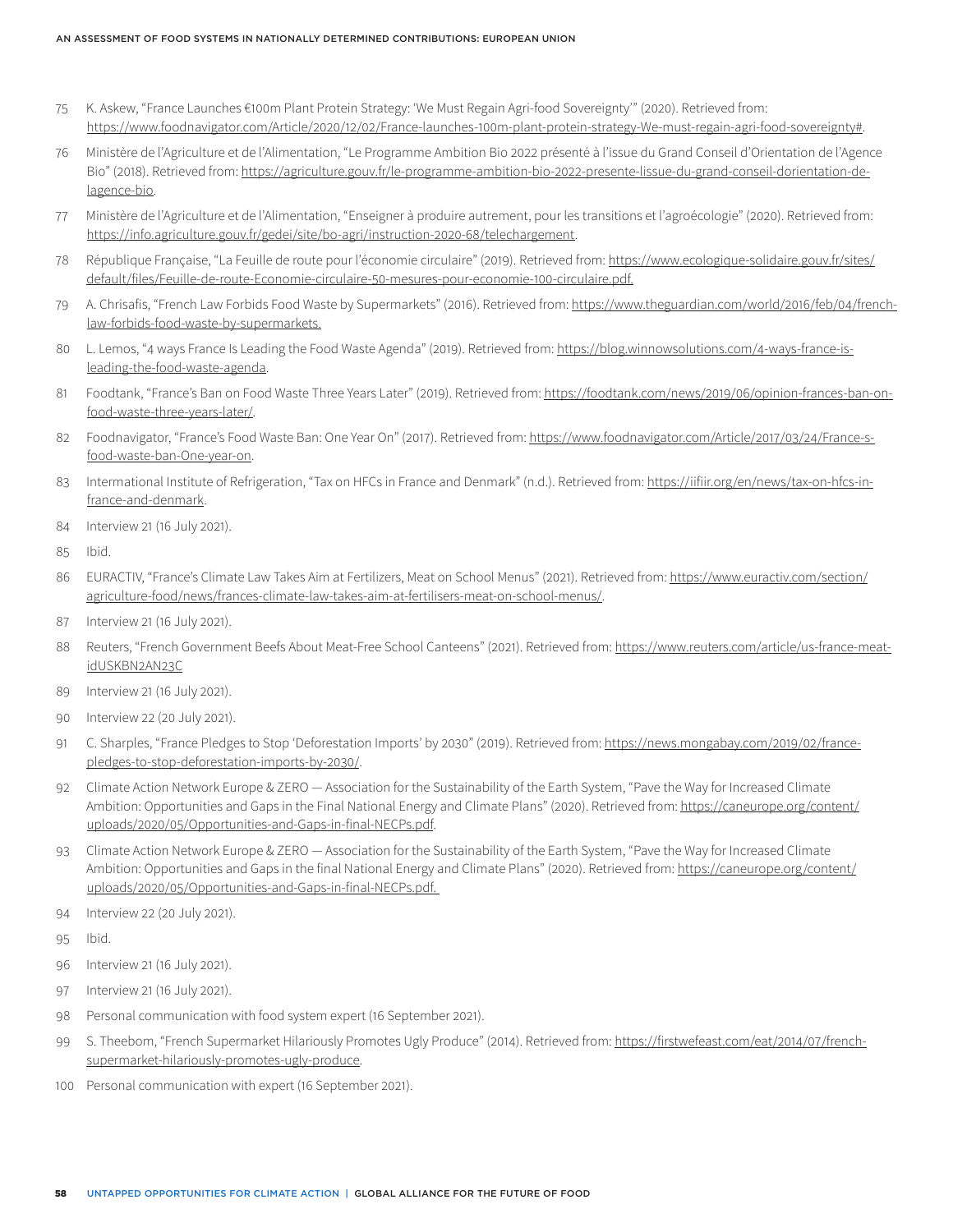- 101 C. Barbier, et al. "Energy and Carbon Footprint of Food in France From Production to Consumption" (2019). Retrieved from: [https://www.iddri.org/sites/default/files/PDF/Publications/Hors%20catalogue%20Iddri/Empreinte-Carbone\\_Alimentation\\_France\\_EN.pdf.](https://www.iddri.org/sites/default/files/PDF/Publications/Hors%20catalogue%20Iddri/Empreinte-Carbone_Alimentation_France_EN.pdf)
- 102 EURACTIV, "France 'Won't Sign This EU-Mercorsur Deal'" (2021). Retrieved from: [https://www.euractiv.com/section/eu-council-presidency/news/](https://www.euractiv.com/section/eu-council-presidency/news/france-wont-sign-this-eu-mercosur-deal/) [france-wont-sign-this-eu-mercosur-deal/.](https://www.euractiv.com/section/eu-council-presidency/news/france-wont-sign-this-eu-mercosur-deal/)
- 103 Interview 22 (20 July 2021).
- 104 European Commission, "EU Green Public Procurement Criteria for Food, Catering Services and Vending Machines" (2019). Retrieved from: [https://ec.europa.eu/environment/gpp/pdf/190927\\_EU\\_GPP\\_criteria\\_for\\_food\\_and\\_catering\\_services\\_SWD\\_\(2019\)\\_366\\_final.pdf](https://ec.europa.eu/environment/gpp/pdf/190927_EU_GPP_criteria_for_food_and_catering_services_SWD_(2019)_366_final.pdf).
- 105 Interview 22 (20 July 2021)
- 106 Ibid.
- 107 Ibid.
- 108 M. Pistorius, "French Farmers Protest to Give 'First Warning to Government'" (2021). Retrieved from: [https://www.euractiv.com/section/](https://www.euractiv.com/section/agriculture-food/news/french-farmers-protest-to-give-first-warning-to-government/) [agriculture-food/news/french-farmers-protest-to-give-first-warning-to-government/](https://www.euractiv.com/section/agriculture-food/news/french-farmers-protest-to-give-first-warning-to-government/).
- 109 Food Federation Germany, "The German Food Sector: From Farm to Fork" (2019). Retrieved from: [https://www.lebensmittelverband.de/en/food/](https://www.lebensmittelverband.de/en/food/industry-sector) [industry-sector.](https://www.lebensmittelverband.de/en/food/industry-sector)
- 110 Federal Ministry of Food and Agriculture, "Daten und Fakten: Land-, Forst und Ehrnährungswirtschaft mit Fischerei und Wein- und Gartenbau" (2017). Retrieved from: https://www.bmel.de/SharedDocs/Downloads/DE/Broschueren/Daten-und-Fakten-Landwirtschaft.pdf? [blob=publicationFile&v=8](https://www.bmel.de/SharedDocs/Downloads/DE/Broschueren/Daten-und-Fakten-Landwirtschaft.pdf?__blob=publicationFile&v=8).
- 111 Deutschland.de, "Ten Facts about Agriculture" (2019). Retrieved from: [https://www.deutschland.de/en/topic/environment/agriculture-in](https://www.deutschland.de/en/topic/environment/agriculture-in-germany-ten-facts)[germany-ten-facts](https://www.deutschland.de/en/topic/environment/agriculture-in-germany-ten-facts).
- 112 Bundesinformationszentrum Landwirtschaft, "Was wächst auf Deutschlands Feldern?" (n.d.). Retrieved from: [https://www.landwirtschaft.de/](https://www.landwirtschaft.de/landwirtschaft-verstehen/wie-arbeiten-foerster-und-pflanzenbauer/was-waechst-auf-deutschlands-feldern) [landwirtschaft-verstehen/wie-arbeiten-foerster-und-pflanzenbauer/was-waechst-auf-deutschlands-feldern.](https://www.landwirtschaft.de/landwirtschaft-verstehen/wie-arbeiten-foerster-und-pflanzenbauer/was-waechst-auf-deutschlands-feldern)
- 113 Federal Ministry of Food and Agriculture, "Daten und Fakten: Land-, Forst und Ehrnährungswirtschaft mit Fischerei und Wein- und Gartenbau" (2017). Retrieved from: https://www.bmel.de/SharedDocs/Downloads/DE/Broschueren/Daten-und-Fakten-Landwirtschaft.pdf? [blob=publicationFile&v=8](https://www.bmel.de/SharedDocs/Downloads/DE/Broschueren/Daten-und-Fakten-Landwirtschaft.pdf?__blob=publicationFile&v=8).
- 114 OEC, "Germany Imports and Exports" (n.d.). Retrieved from:<https://oec.world/en/profile/country/deu>.
- 115 Bundesinformationszentrum Landwirtschaft, "Was wächst auf Deutschlands Feldern?" (n.d.). Retrieved from: [https://www.landwirtschaft.de/](https://www.landwirtschaft.de/landwirtschaft-verstehen/wie-arbeiten-foerster-und-pflanzenbauer/was-waechst-auf-deutschlands-feldern) [landwirtschaft-verstehen/wie-arbeiten-foerster-und-pflanzenbauer/was-waechst-auf-deutschlands-feldern.](https://www.landwirtschaft.de/landwirtschaft-verstehen/wie-arbeiten-foerster-und-pflanzenbauer/was-waechst-auf-deutschlands-feldern)
- 116 Deutschland.de, "Ten Facts about Agriculture" (2019). Retrieved from: [https://www.deutschland.de/en/topic/environment/agriculture-in](https://www.deutschland.de/en/topic/environment/agriculture-in-germany-ten-facts)[germany-ten-facts](https://www.deutschland.de/en/topic/environment/agriculture-in-germany-ten-facts).
- 117 Bundesinformationszentrum Landwirtschaft, "Was wächst auf Deutschlands Feldern?" (n.d.). Retrieved from: [https://www.landwirtschaft.de/](https://www.landwirtschaft.de/landwirtschaft-verstehen/wie-arbeiten-foerster-und-pflanzenbauer/was-waechst-auf-deutschlands-feldern) [landwirtschaft-verstehen/wie-arbeiten-foerster-und-pflanzenbauer/was-waechst-auf-deutschlands-feldern.](https://www.landwirtschaft.de/landwirtschaft-verstehen/wie-arbeiten-foerster-und-pflanzenbauer/was-waechst-auf-deutschlands-feldern)
- 118 Federal Ministry of Food and Agriculture, "Organic Farming in Germany" (2021). Retrieved from: [https://www.bmel.de/SharedDocs/Downloads/](https://www.bmel.de/SharedDocs/Downloads/EN/Publications/Organic-Farming-in-Germany.html;jsessionid=3C8E0003874316DA6EB0158EF6D68A64.live852) [EN/Publications/Organic-Farming-in-Germany.html;jsessionid=3C8E0003874316DA6EB0158EF6D68A64.live852.](https://www.bmel.de/SharedDocs/Downloads/EN/Publications/Organic-Farming-in-Germany.html;jsessionid=3C8E0003874316DA6EB0158EF6D68A64.live852)
- 119 Federal Ministry for the Environment, Nature Conservation, Building and Nuclear Safety, "Organic Farming in Germany" (2021). Retrieved from: [https://www.bmel.de/SharedDocs/Downloads/EN/Publications/Organic-Farming-in-Germany.pdf?\\_\\_blob=publicationFile&v=6](https://www.bmel.de/SharedDocs/Downloads/EN/Publications/Organic-Farming-in-Germany.pdf?__blob=publicationFile&v=6).
- 120 J. Dahm, "New German Coalition Plans Mandatory Animal Welfare Label, Restructuring of Farm Subsidies," *Euractiv* (2021). Retrieved from: https://www.euractiv.com/section/agriculture-food/news/new-german-coalition-plans-mandatory-animal-welfare-label-restructuring-of-farmsubsidies/.
- 121 Global Nutrition Report, "Country Nutrition Profiles Germany" (n.d.). Retrieved from: [https://globalnutritionreport.org/resources/nutrition](https://globalnutritionreport.org/resources/nutrition-profiles/europe/western-europe/germany/)[profiles/europe/western-europe/germany/](https://globalnutritionreport.org/resources/nutrition-profiles/europe/western-europe/germany/).
- 122 European Commission, "State of Health in the EU Germany Country Health Profile 2017" (2017). Retrieved from: [https://www.euro.who.int/\\_\\_](https://www.euro.who.int/__data/assets/pdf_file/0004/355981/Health-Profile-Germany-Eng.pdf) [data/assets/pdf\\_file/0004/355981/Health-Profile-Germany-Eng.pdf](https://www.euro.who.int/__data/assets/pdf_file/0004/355981/Health-Profile-Germany-Eng.pdf).
- 123 Federal Ministry of Food, Agriculture, and Consumer Protection, "IN FORM German National Initiative to Promote Healthy Diets and Physical Activity" (2013). Retrieved from: https://www.bmel.de/SharedDocs/Downloads/EN/Publications/InForm.pdf? blob=publicationFile&v=3.
- 124 Interview 51 (29 October 2021).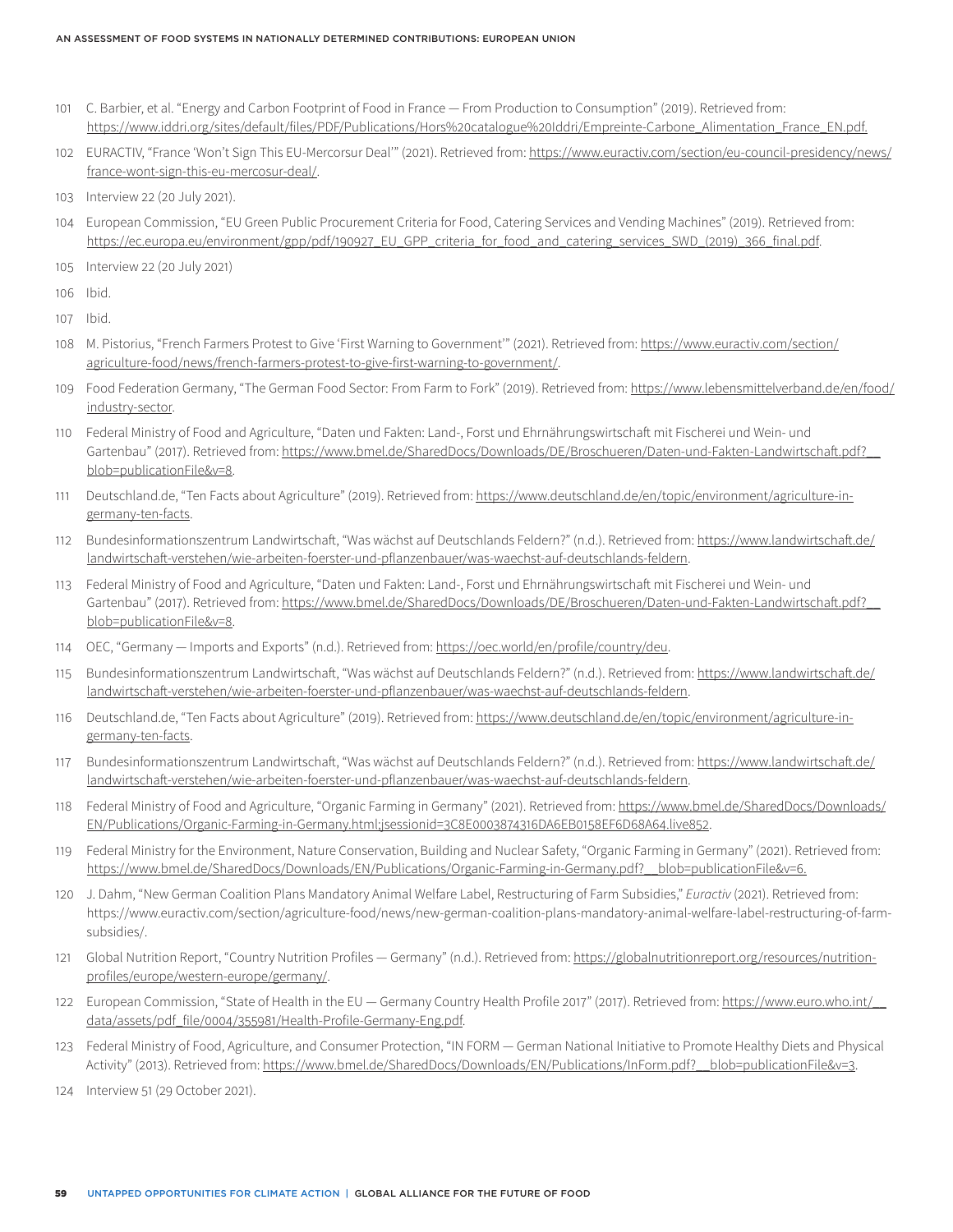- 125 NABU (Naturschutzbund Deutschland), "Was hat die Landwirtschaft mit dem Klima zu tun?" (n.d.). Retrieved from: [https://www.nabu.de/natur](https://www.nabu.de/natur-und-landschaft/landnutzung/landwirtschaft/klimaschutz/25508.html)[und-landschaft/landnutzung/landwirtschaft/klimaschutz/25508.html](https://www.nabu.de/natur-und-landschaft/landnutzung/landwirtschaft/klimaschutz/25508.html).
- 126 Umwelt Bundesamt, "Beitrag der Landwirtschaft zu den Treibhausgas-Emissionen" (2021). Retrieved from https://www.umweltbundesamt.de/ daten/land-forstwirtschaft/beitrag-der-landwirtschaft-zu-den-treibhausgas#treibhausgas-emissionen-aus-der-landwirtschaft.
- 127 Bundesinformationzentrum Landwirtschaft, "Wie wirkt sich der Klimawandel auf die landwirtschaft aus?" (n.d.). Retrieved from: [https://www.](https://www.landwirtschaft.de/landwirtschaft-verstehen/wie-funktioniert-landwirtschaft-heute/wie-wirkt-sich-der-klimawandel-auf-die-landwirtschaft-aus) [landwirtschaft.de/landwirtschaft-verstehen/wie-funktioniert-landwirtschaft-heute/wie-wirkt-sich-der-klimawandel-auf-die-landwirtschaft-aus](https://www.landwirtschaft.de/landwirtschaft-verstehen/wie-funktioniert-landwirtschaft-heute/wie-wirkt-sich-der-klimawandel-auf-die-landwirtschaft-aus).
- 128 European Commission, "The CAP and Climate Change" (n.d.). Retrieved from: [https://ec.europa.eu/info/food-farming-fisheries/sustainability/](https://ec.europa.eu/info/food-farming-fisheries/sustainability/environmental-sustainability/climate-change_en) [environmental-sustainability/climate-change\\_en.](https://ec.europa.eu/info/food-farming-fisheries/sustainability/environmental-sustainability/climate-change_en)
- 129 Federal Ministry of Food and Agriculture, "Agriculture and Climate Change Mitigation" (n.d.). Retrieved from: [https://www.bmel.de/EN/topics/](https://www.bmel.de/EN/topics/farming/climate-stewardship/agriculture-climate-change-mitigation.html) [farming/climate-stewardship/agriculture-climate-change-mitigation.html.](https://www.bmel.de/EN/topics/farming/climate-stewardship/agriculture-climate-change-mitigation.html)
- 130 Integrated National Energy and Climate Plan (2020). Retrieved from: [https://ec.europa.eu/energy/sites/default/files/documents/de\\_final\\_necp\\_](https://ec.europa.eu/energy/sites/default/files/documents/de_final_necp_main_en.pdf) [main\\_en.pdf.](https://ec.europa.eu/energy/sites/default/files/documents/de_final_necp_main_en.pdf)
- 131 German Federal Ministry for the Environment, Nature Conservation, Building and Nuclear Safety, "Climate Action Plan 2050 Principles and Goals of the German Government's Climate Policy" (2016). Retrieved from: https://ec.europa.eu/clima/sites/lts/lts\_de\_en.pdf
- 132 Interview 52 (12 November 2021).
- 133 Interview 30 (3 August 2021).
- 134 Interview 28 (28 July 2021) and Interview 30 (3 August 2021).
- 135 Interview 28 (28 July 2021).
- 136 Interview 52 (12 November 2021).
- 137 Clean Energy Wire, "The Design of Germany's New Govt: A Climate 'Super Ministry' for the Greens" (2021). Retrieved from: https://www.cleanenergywire.org/factsheets/design-germanys-new-govt-climate-super-ministry-greens.
- 138 Interview 52 (12 November 2021).
- 139 Interview 30 (3 August 2021).
- 140 Interview 52 (12 November 2021).
- 141 Interview 30 (3 August 2021) and Interview 52 (12 November 2021).
- 142 See Bundesministerium für Ehrnährung und Landwirtschaft, "Zukunfstkommission Landwirtschaft verabschiedet Abschlussbericht" (n.d.). Retrieved from: [https://www.bmel.de/DE/themen/landwirtschaft/zukunftskommission-landwirtschaft.html.](https://www.bmel.de/DE/themen/landwirtschaft/zukunftskommission-landwirtschaft.html)
- 143 Interview 30 (3 August 2021) and Interview 51 (29 October 2021).
- 144 See Grethe et al. "Klimaschutz in Agrar- und Ernährungssystem Deutschlands: Die Drei Zentraler Handlungsfelder auf dem Weg zur Klimaneutralität" (2021). Retrieved from: [https://www.stiftung-klima.de/app/uploads/2021/06/2021-06-01-Klimaneutralitaet\\_Landwirtschaft.pdf.](https://www.stiftung-klima.de/app/uploads/2021/06/2021-06-01-Klimaneutralitaet_Landwirtschaft.pdf)
- 145 Interview 28 (28 July 2021).
- 146 Interview 28 (28 July 2021) and Interview 30 (8 August 2021).
- 147 Interview 28 (28 July 2021).
- 148 Interview 28 (28 July 2021) and Interview 52 (12 November 2021).
- 149 United Nations Environmental Programme, "Peatlands Rewetting, Restoration, and Conservation Offers a Low-Cost, Low-Tech, High Impact Nature-based Solution for Climate Action" (n.d.). Retrieved from: [https://wedocs.unep.org/bitstream/handle/20.500.11822/28893/Peatlands\\_](https://wedocs.unep.org/bitstream/handle/20.500.11822/28893/Peatlands_Rewetting.pdf?sequence=1&isAllowed=y) [Rewetting.pdf?sequence=1&isAllowed=y.](https://wedocs.unep.org/bitstream/handle/20.500.11822/28893/Peatlands_Rewetting.pdf?sequence=1&isAllowed=y)
- 150 Interview 30 (3 August 2021).
- 151 Worlddata.info, "Energy Consumption in Germany" (n.d.). Retrieved from: [https://www.worlddata.info/europe/germany/energy-consumption.](https://www.worlddata.info/europe/germany/energy-consumption.php) [php](https://www.worlddata.info/europe/germany/energy-consumption.php).
- 152 Interview 28 (28 July 2021).
- 153 Interview 28 (28 July 2021).
- 154 Interview 51 (29 October 2021).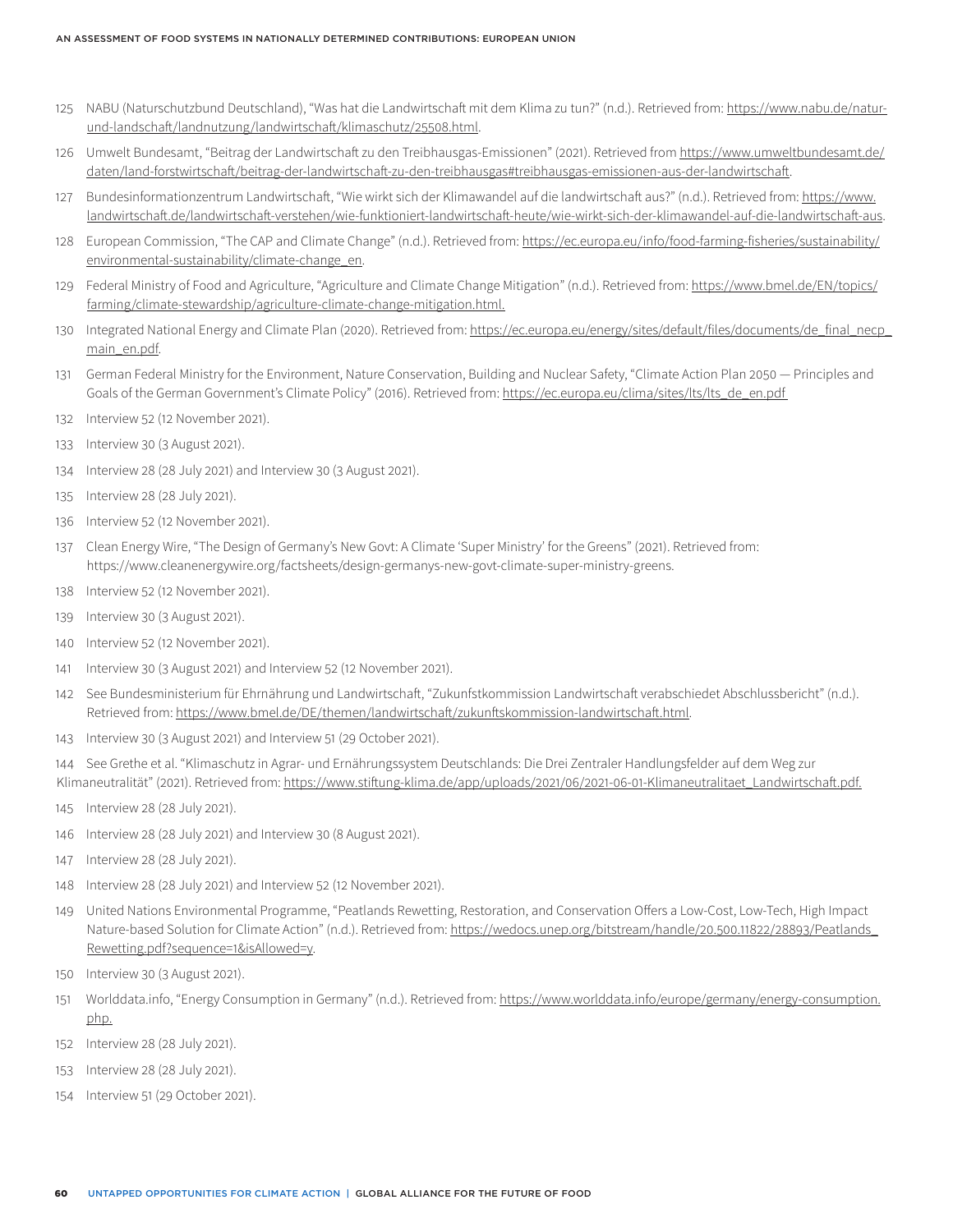- 155 Interview 32 (5 August 2021).
- 156 Interview 28 (28 July 2021) and Interview 30 (3 August 2021).
- 157 Interview 28 (28 July 2021) and Interview 30 (3 August 2021).
- 158 Interview 28 (28 July 2021).
- 159 World Wide Fund for Nature, "Das Grosse Wegschmeissen Vom Acker bis zum Verbraucher: Ausmaß und Umwelteffekte der Lebensmittelverschwendung in Deutschland" (2015). Retrieved from: [https://www.wwf.de/fileadmin/fm-wwf/Publikationen-PDF/WWF\\_Studie\\_](https://www.wwf.de/fileadmin/fm-wwf/Publikationen-PDF/WWF_Studie_Das_grosse_Wegschmeissen.pdf) [Das\\_grosse\\_Wegschmeissen.pdf.](https://www.wwf.de/fileadmin/fm-wwf/Publikationen-PDF/WWF_Studie_Das_grosse_Wegschmeissen.pdf)
- 160 Federal Ministry of Food and Agriculture, "National Strategy for Food Waste Reduction" (2019). Retrieved from: [https://www.bmel.de/](https://www.bmel.de/SharedDocs/Downloads/EN/_Food-and-Nutrition/Strategy_FoodWasteReduction.pdf?__blob=publicationFile&v=3) [SharedDocs/Downloads/EN/\\_Food-and-Nutrition/Strategy\\_FoodWasteReduction.pdf?\\_\\_blob=publicationFile&v=3.](https://www.bmel.de/SharedDocs/Downloads/EN/_Food-and-Nutrition/Strategy_FoodWasteReduction.pdf?__blob=publicationFile&v=3)
- 161 Interview 30 (3 August 2021).
- 162 Interview 30 (3 August 2021).
- 163 Unify, "National Climate and Energy Plans: Building Block for the Implementation of the EU's Increased Climate Ambition" (n.d.). Retrieved from: [https://germanwatch.org/sites/default/files/NECPs\\_building%20block%20for%20higher%20climate%20ambition.pdf.](https://germanwatch.org/sites/default/files/NECPs_building%20block%20for%20higher%20climate%20ambition.pdf)
- 164 Umwelt Bundesamt, "Umweltschädliche Subventionen in Deutschland Aktualisierte Ausgabe 2016" (2016). Retreived from: [https://www.](https://www.umweltbundesamt.de/sites/default/files/medien/479/publikationen/uba_fachbroschuere_umweltschaedliche-subventionen_bf.pdf) [umweltbundesamt.de/sites/default/files/medien/479/publikationen/uba\\_fachbroschuere\\_umweltschaedliche-subventionen\\_bf.pdf](https://www.umweltbundesamt.de/sites/default/files/medien/479/publikationen/uba_fachbroschuere_umweltschaedliche-subventionen_bf.pdf).
- 165 Ibid.
- 166 Interview 28 (28 July 2021) and Interview 30 (3 August 2021).
- 167 Interview 30 (3 August 2021).
- 168 Ministry of Agriculture, Fisheries and Food, "Contribución del sistema agroalimentario a la economía española," Acualización datos 2018. *AgrInfo 30. Octubre 2020.* Retrieved from: https://www.mapa.gob.es/es/ministerio/servicios/analisis-y-prospectiva/aypagrinfo30vabsaa2018v4\_ tcm30-550270.pdf
- 169 European Food Agency, "Spain: Food and Beverage Industry Resists COVID Impact," (2021). Retrieved from https://www.efanews.eu/item/19148 spain-food-and-beverage-industry-resists-covid-impact.html.
- 170 World Bank, "Agricultural land (sq. km) Spain | Data. Agricultural Land (Dq. Km) Spain | Data," (2021). Retrieved from: https://data.worldbank. org/indicator/AG.LND.AGRI.K2?locations=ES.
- 171 Invest in Spain, "Agri-Food Industry in Spain," (2020). Retrieved from:<https://www.investinspain.org/en/industries/agri-food>.
- 172 European Commission, "Statistical Factsheet Spain," (2021, June). Retrieved from: Agri-Statistical-Factsheet-Es\_en.Pdf and [https://ec.europa.](https://ec.europa.eu/info/sites/default/files/food-farming-fisheries/farming/documents/agri-statistical-factsheet-es_en.pdf) [eu/info/sites/default/files/food-farming-fisheries/farming/documents/agri-statistical-factsheet-es\\_en.pdf](https://ec.europa.eu/info/sites/default/files/food-farming-fisheries/farming/documents/agri-statistical-factsheet-es_en.pdf); Ministerie van Landbouw, Natuur en Voedselkwaliteit, "Spain: The Spanish Ago-Food Trade Balance Grew by 25.8% in 2020," (2021, August 17). Nieuwsbericht | Agroberichten Buitenland. Retrieved from: https://www.agroberichtenbuitenland.nl/actueel/nieuws/2021/08/16/spain-the-spanish-ago-food-trade-balancegrew-by-25.8-in-2020.
- 173 European Food Agency, "Spain: Food and Beverage Industry Resists COVID Impact," (2021); European Commission, "*Statistical Factsheet Spain*," (2021, June).
- 174 The British Standards Institution, "The Spanish Agri-Food Sector: An Engine of European Growth | BSI," (2021). Retrieved from: https://www. bsigroup.com/en-GB/blog/food-industry-blog-news/the-spanish-agri-food-sector-an-engine-of-european-growth/.
- 175 European Food Agency, "Spain: Food and Beverage Industry Resists COVID Impact," (2021).
- 176 Statista, "*Import Value of Food Products in Spain in 2018*," (2021, July 2). Retrieved from: [https://www.statista.com/statistics/764330/import-value](https://www.statista.com/statistics/764330/import-value-of-food-products-in-spain-by-sector/)[of-food-products-in-spain-by-sector/](https://www.statista.com/statistics/764330/import-value-of-food-products-in-spain-by-sector/); Foods and Wines from Spain, "*Spanish Food and Beverage Industry Leads the Way | Foods Wines from Spain*," (2018, June 18). Retrieved from: https://www.foodswinesfromspain.com/spanishfoodwine/global/food/news/new-detail/spain-foodbeverage-industry.html.
- 177 Ibid.
- 178 Trading Economics, "*Spain: Food Imports (% Of Merchandise Imports) 2021 Data 2022 Forecast 1962 —2020 Historical*," (2021, November). Retrieved from: [https://tradingeconomics.com/spain/food-imports-percent-of-merchandise-imports-wb-data.html;](https://tradingeconomics.com/spain/food-imports-percent-of-merchandise-imports-wb-data.html) Marcos Míguez, "*Los productos agroalimentarios y pesqueros, un flotador para el comercio exterior en el 2020,"* La Voz de Galicia (2021, August 10). Retrieved from: https://www.lavozdegalicia.es/noticia/somosagro/agricultura/2021/08/10/productos-agroalimentarios-pesqueros-flotador-comercio-exteri or-2020/00031628617525009554358.htm.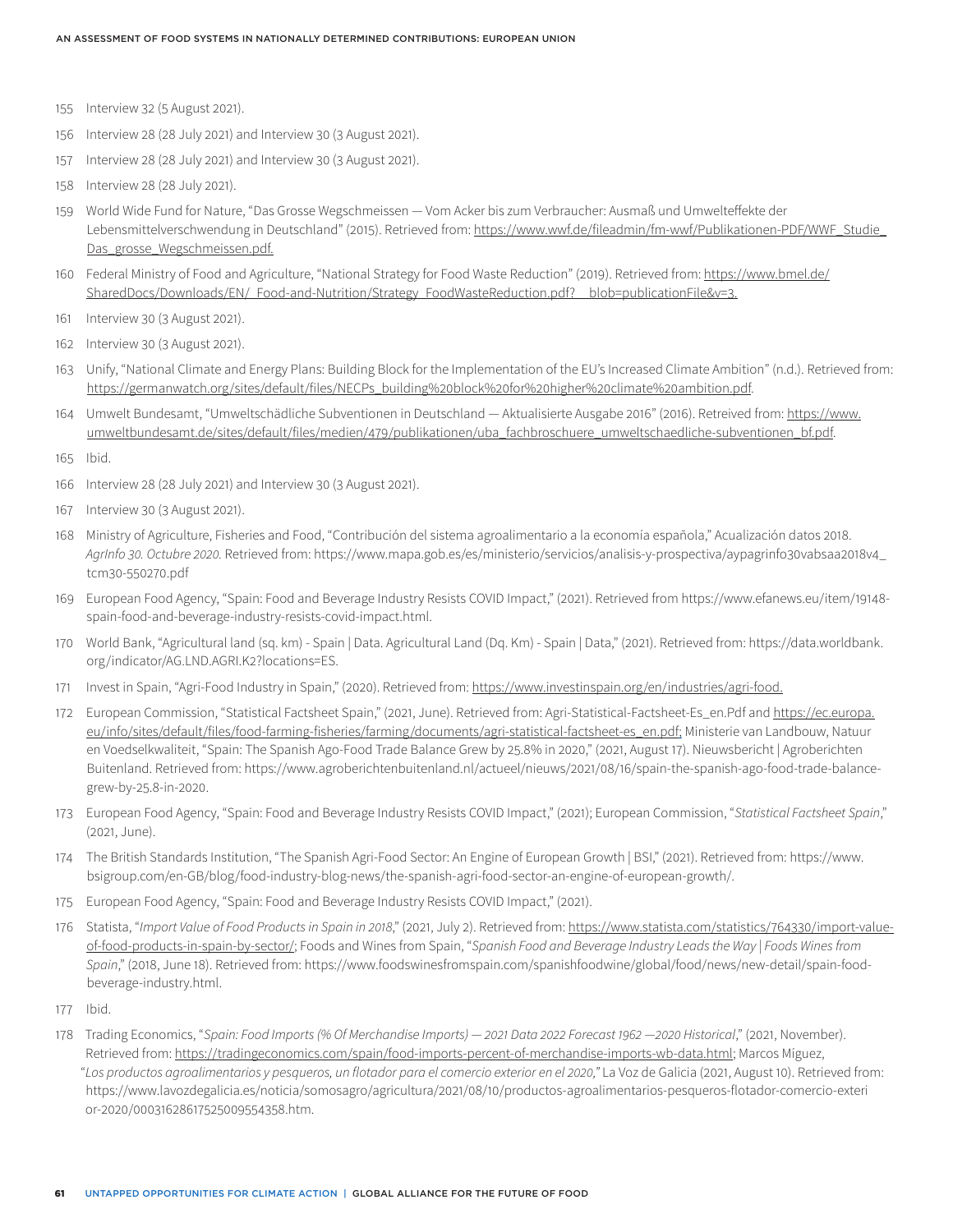- 179 WITS, "Spain Food Products Imports by Country 2019 | WITS Data," (2021, November 15). Retrieved from: https://wits.worldbank.org/ CountryProfile/en/Country/ESP/Year/LTST/TradeFlow/Import/Partner/by-country/Product/16-24\_FoodProd.
- 180 FiBL & IFOAM *—* Organics International, "The World of Organic Agriculture: Statistics and Emerging Trends 2021," (2021, February). Retrieved from: https://www.fibl.org/fileadmin/documents/shop/1150-organic-world-2021.pdf.
- 181 Eurostat, "Organic Crop Area by Agricultural Production Methods and Crops (From 2012 Onwards)," Statistics | Eurostat (2021a, August 4). Retrieved from: [https://ec.europa.eu/eurostat/databrowser/view/org\\_cropar/default/table?lang=en;](https://ec.europa.eu/eurostat/databrowser/view/org_cropar/default/table?lang=en) and Eurostat, "Organic Farming Statistics - Statistics Explained," (2021, January). Retrieved from: https://ec.europa.eu/eurostat/statistics-explained/index.php?title=Organic\_farming\_ statistics#Key\_messages.
- 182 Ministerie van Landbouw, Natuur en Voedselkwaliteit, "Organic Food Market in Spain. Nieuwsbericht | Agroberichten Buitenland," (2020, September 22). Retrieved from: https://www.agroberichtenbuitenland.nl/actueel/nieuws/2020/09/22/organic-food-market-in-spain.
- 183 Prodeca, "Organic Agricultural Land Increases 8% in Spain, Now Largest in Europe," (2020, April 15). Retrieved from: https://www.prodeca.cat/en/ actualitat/la-superficie-dagricultura-ecologica-espanya.
- 184 Organic Trade Association, "Spain | Global Organic Trade Guide," (n.d.). Retrieved from: https://globalorganictrade.com/country/spain.
- 185 J. Aranceta-Bartrina, et al. "Prevalence of General Obesity and Abdominal Obesity in the Spanish Adult Population (Aged 25–64 Years) 2014–2015: The ENPE Study," *Revista Española de Cardiología (English Edition)*, *69*(6): 579–587. Retrieved from: [https://doi.org/10.1016/j.rec.2016.02.009;](https://doi.org/10.1016/j.rec.2016.02.009) and OECD, "*OECD Health Policy Studies the Heavy Burden of Obesity,"* (2019). Retrieved from: https://doi.org/10.1787/67450d67-en.
- 186 WHO, "COSI FACTSHEET Childhood Obesity Surveillance Initiative HIGHLIGHTS 2015–17," (2018). Retrieved from: https://www.euro.who.int/\_\_ data/assets/pdf\_file/0006/372426/WH14\_COSI\_factsheets\_v2.pdf.
- 187 FAO, "Spain: Food-based Dietary Guidelines," (2021). Retrieved from: http://www.fao.org/nutrition/education/food-dietary-guidelines/regions/ countries/spain/en/.
- 188 Themayor, "Spanish Researchers Study the Effects of the Mediterranean Lifestyle on Childhood Obesity," (2021, February 6) TheMayor.EU. Retrieved from: https://www.themayor.eu/en/a/view/spanish-researchers-study-the-effects-of-the-mediterranean-lifestyle-on-childhoodobesity-7180.
- 189 A. Blas, et al. "A Comparison of the Mediterranean Diet and Current Food Consumption Patterns in Spain from a Nutritional and Water Perspective," *Science of The Total Environment 664*: 1020–1029. Retrieved from: https://doi.org/10.1016/j.scitotenv.2019.02.111.
- 190 Government of Spain, "*Consumo estrenará el Sistema de etiquetado de alimentos Nutriscore el primer cuatrimestre de 2021,"* (2020). Retrieved from: https://www.lamoncloa.gob.es/serviciosdeprensa/notasprensa/consumo/Paginas/2020/260620-consumo.aspx.
- 191 C. Ruiz Mateos and C. Mordos, "Spain Tackles the Challenge of Food Wastage," (2018, March). Retrieved from: [https://ideasen.llorenteycuenca.](https://ideasen.llorenteycuenca.com/wp-content/uploads/sites/6/2018/03/180321_Food-wastage_ENG.pdf) [com/wp-content/uploads/sites/6/2018/03/180321\\_Food-wastage\\_ENG.pdf](https://ideasen.llorenteycuenca.com/wp-content/uploads/sites/6/2018/03/180321_Food-wastage_ENG.pdf); and S. Costa, "App Helps Households Share Food and Tackle Food Waste," *Food Tank* (2019, September 5). Retrieved from: https://foodtank.com/news/2019/09/spains-first-food-sharing-app-is-tackling-foodwaste/.
- 192 C. Ruiz Mateos and C. Mordos, "Spain Tackles the Challenge of Food Wastage," (2018, March); and S. Costa, "App Helps Households Share Food and Tackle Food Waste," *Food Tank* (2019, September 5).
- 193 European Commission, "*SANTE Item*," (n.d.). Retrieved from: [https://ec.europa.eu/newsroom/sante/items/716383/en;](https://ec.europa.eu/newsroom/sante/items/716383/en) and R. Eca, "Food Waste in Spanish Households Increased in 2018," *Ecomercio Agrario* (2019, June 25). Retrieved from: https://ecomercioagrario.com/en/food-waste-inspanish-households-increased-in-2018/.
- 194 A. Agudo and L. Delle Femmine, "*España, incapaz de frenar el desperdicio alimenticio: tira al año 1.300 millones de kilos a la basura*.," (2019, August 11). Retrieved from https://elpais.com/sociedad/2019/08/09/actualidad/1565347505\_417614.html#?ref=rss&format=simple&link=link; and M. Gheoldus, "Spain," (2015, October 27). Retrieved from: https://www.eu-fusions.org/index.php/country-reports/reports/300-spain
- 195 La Moncloa, "*The Government of Spain Pushes Through First Law to Combat Food Waste [Government/Council of Ministers]*," (2021, October 11). Retrieved from: https://www.lamoncloa.gob.es/lang/en/gobierno/councilministers/Paginas/2021/20211011\_council.aspx.
- 196 H. Morgado-Simoes and G. Andreo-Victoria, "EU Progress on Climate Action How Are the Member States Doing?" European Parliamentary Research Service, European Parliament (2021). Retrieved from: https://www.europarl.europa.eu/RegData/etudes/BRIE/2021/690579/EPRS\_ BRI(2021)690579\_EN.pdf.
- 197 Ibid.
- 198 A. Iglesias, C. Rosenzweig, and D. Pereira, "Agricultural Impacts of Climate Change in Spain: Developing Tools for a Spatial Analysis," *Global Environmental Change 10*(1): 69–80. Retrieved from: https://doi.org/10.1016/s0959-3780(00)00010-8.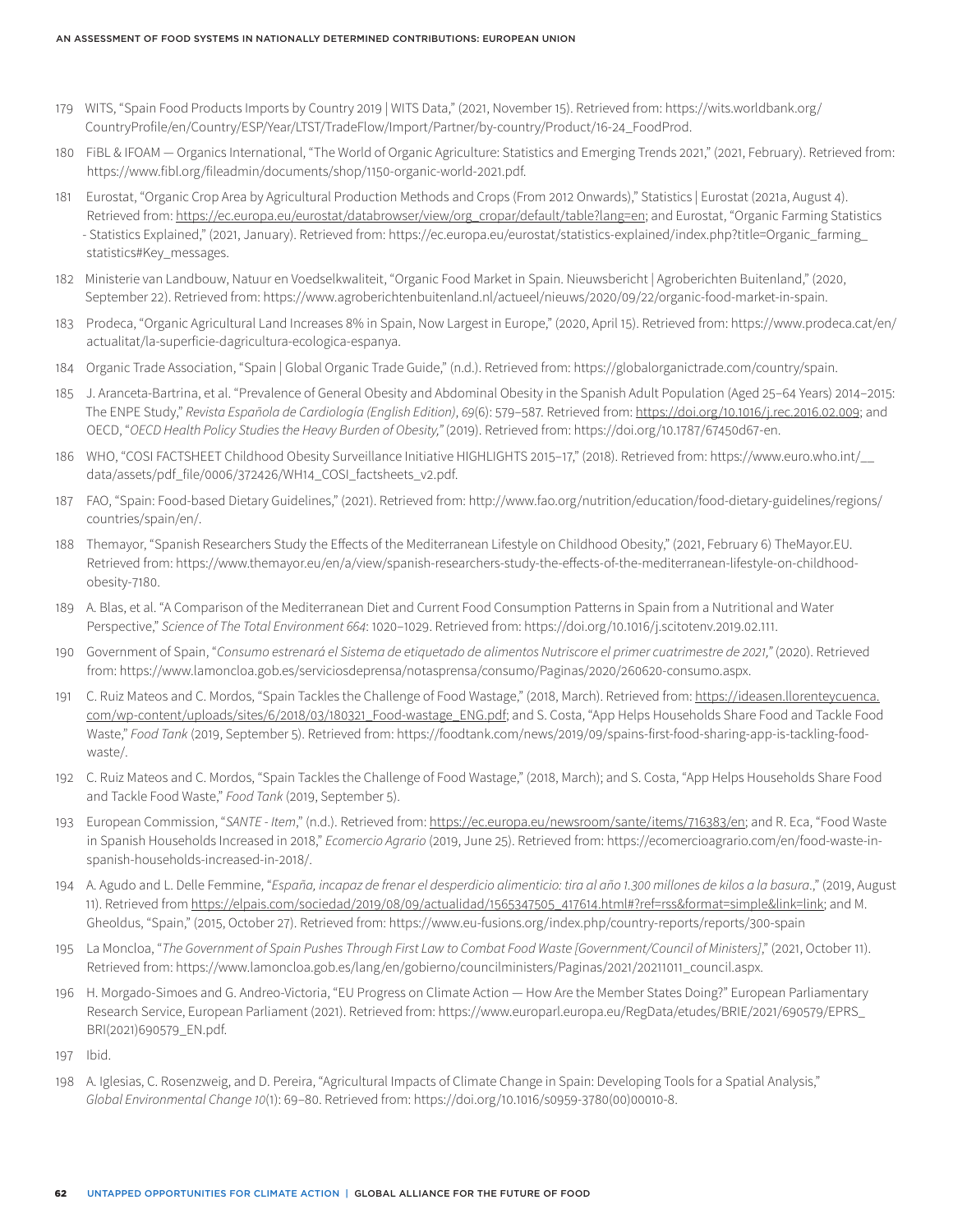- 199 J. Albiac, et al., "Agriculture and Climate Change: Potential for Mitigation in Spain," *Science of The Total Environment 592*: 495–502. Retrieved from: https://doi.org/10.1016/j.scitotenv.2017.03.110.
- 200 E. Wax, "Spain's Carne Conflict Highlights Scale of Europe's Meat Emissions Challenge," POLITICO (2021, July 13). Retrieved from: https://www.politico.eu/article/spain-europe-livestock-meat-emissions-challenge/.
- 201 Government of Spain, "Integrated National Energy and Climate Plan 2021–2030," (2020). Retrieved from: [https://ec.europa.eu/energy/sites/](https://ec.europa.eu/energy/sites/default/files/documents/es_final_necp_main_en.pdf) [default/files/documents/es\\_final\\_necp\\_main\\_en.pdf.](https://ec.europa.eu/energy/sites/default/files/documents/es_final_necp_main_en.pdf)
- 202 Government of Spain, "*Estrategia de descarbonización a largo plazo 2050*," (2020). Retrieved from: [https://ec.europa.eu/clima/sites/lts/lts\\_es\\_](https://ec.europa.eu/clima/sites/lts/lts_es_es.pdf) [es.pdf](https://ec.europa.eu/clima/sites/lts/lts_es_es.pdf).
- 203 Government of Spain, "El Gobierno crea la Comisión Interministerial de Cambio Climático y Transición Energética," (2018). Retrieved from: [https://www.mapa.gob.es/en/prensa/ultimas-noticias/el-gobierno-crea-la-comisi%C3%B3n-interministerial-de-cambio-clim%C3%A1tico-y](https://www.mapa.gob.es/en/prensa/ultimas-noticias/el-gobierno-crea-la-comisi%C3%B3n-interministerial-de-cambio-clim%C3%A1tico-y-transici%C3%B3n-energ%C3%A9tica/tcm:38-480506)[transici%C3%B3n-energ%C3%A9tica/tcm:38-480506](https://www.mapa.gob.es/en/prensa/ultimas-noticias/el-gobierno-crea-la-comisi%C3%B3n-interministerial-de-cambio-clim%C3%A1tico-y-transici%C3%B3n-energ%C3%A9tica/tcm:38-480506).
- 204 Interview 61 (25 November 2021).
- 205 Government of Spain, "La Comisión de Coordinación de Políticas de Cambio Climático," (n.d). Retrieved from: [https://www.miteco.gob.es/es/](https://www.miteco.gob.es/es/cambio-climatico/temas/organismos-e-instituciones-implicados-en-la-lucha-contra-el-cambio-climatico-a-nivel-nacional/la-comision-de-coordinacion-de-politicas-de-cambio-climatico/) [cambio-climatico/temas/organismos-e-instituciones-implicados-en-la-lucha-contra-el-cambio-climatico-a-nivel-nacional/la-comision-de](https://www.miteco.gob.es/es/cambio-climatico/temas/organismos-e-instituciones-implicados-en-la-lucha-contra-el-cambio-climatico-a-nivel-nacional/la-comision-de-coordinacion-de-politicas-de-cambio-climatico/)[coordinacion-de-politicas-de-cambio-climatico/](https://www.miteco.gob.es/es/cambio-climatico/temas/organismos-e-instituciones-implicados-en-la-lucha-contra-el-cambio-climatico-a-nivel-nacional/la-comision-de-coordinacion-de-politicas-de-cambio-climatico/).
- 206 Interview 61 (25 November 2021).
- 207 Government of Spain, "*Real Decreto 415/2014, de 6 de junio, por el que se regula la composición y funciones del Consejo Nacional del Clima. El Consejo Nacional del Clima. Boletín Oficial del Estado, núm. 167, de 10 de julio de 2014, páginas 54166 a 54169*," 2014). Retrieved from: https://www.boe.es/diario\_boe/txt.php?id=BOE-A-2014-7290.
- 208 Interview 54 (17 November 2021) and Interview 55 (23 November 2021). MITECO, "Composición actual del Consejo Asesor de Medio Ambiente," (n.d) Retrieved from: https://www.miteco.gob.es/es/ministerio/directorio/cama/composicion.aspx.
- 209 Interview 61 (25 November 2021).
- 210 Interview 53 (15 November 2021) and Interview 60 (25 November 2021).
- 211 Interview 53 (15 November 2021).
- 212 Interview 53 (15 November 2021) and Interview 54 (17 November 2021).
- 213 Interview 61 (25 November 2021).
- 214 Ibid.
- 215 Ibid.
- 216 Ibid.
- 217 Interview 53 (15 November 2021) and Interview 54 (17 November 2021).
- 218 Interview 53, 15 November 2021
- 219 Ibid.
- 220 C. Ruiz Mateos and C. Mordos, "Spain Tackles the Challenge of Food Wastage," (2018, March). Retrieved from: https://ideasen.llorenteycuenca. com/wp-content/uploads/sites/6/2018/03/180321\_Food-wastage\_ENG.pdf.
- 221 Government of Spain, *"Anteproyecto de ley de prevención de las pérdidas y el desperdicio alimentario,"* (2021). Retrieved from: https://www.mapa. gob.es/es/alimentacion/participacion-publica/anteproyectodeleydeprevenciondelasperdidasyeldesperdicioalimentario\_tcm30-577960.pdf.
- 222 Government of Spain, "*El Gobierno aprueba la Estrategia Española de Economía Circular para reducir la generación de residuos y mejorar la eficiencia en el uso de recursos*," (2020). Retrieved from: https://www.miteco.gob.es/es/prensa/ultimas-noticias/el-gobierno-aprueba-laestrategia-espa%C3%B1ola-de-econom%C3%ADa-circular-para-reducir-la-generaci%C3%B3n-de-residuos-y-mejorar-la-eficiencia-en-el-usode-recu/tcm:30-509533.
- 223 Government of Spain, "Le*y 7/2021, de 20 de mayo, de cambio climático y transición energética. Boletín Oficial del Estado, Núm. 121, Viernes 21 de mayo de 2021*," (2021). Retrieved from: [https://www.boe.es/eli/es/l/2021/05/20/7/dof/spa/pdf;](https://www.boe.es/eli/es/l/2021/05/20/7/dof/spa/pdf) and Interview 61 (25 November 2021).
- 224 FiBL & IFOAM EU, "Organic Farming, Climate Change Mitigation and Beyond Reducing the Environmental Impacts of Eu Agriculture," (2016). Retrieved from: https://www.organicseurope.bio/content/uploads/2020/06/ifoameu\_advocacy\_climate\_change\_report\_2016.pdf?dd.
- 225 Interview 53 (15 November 2021)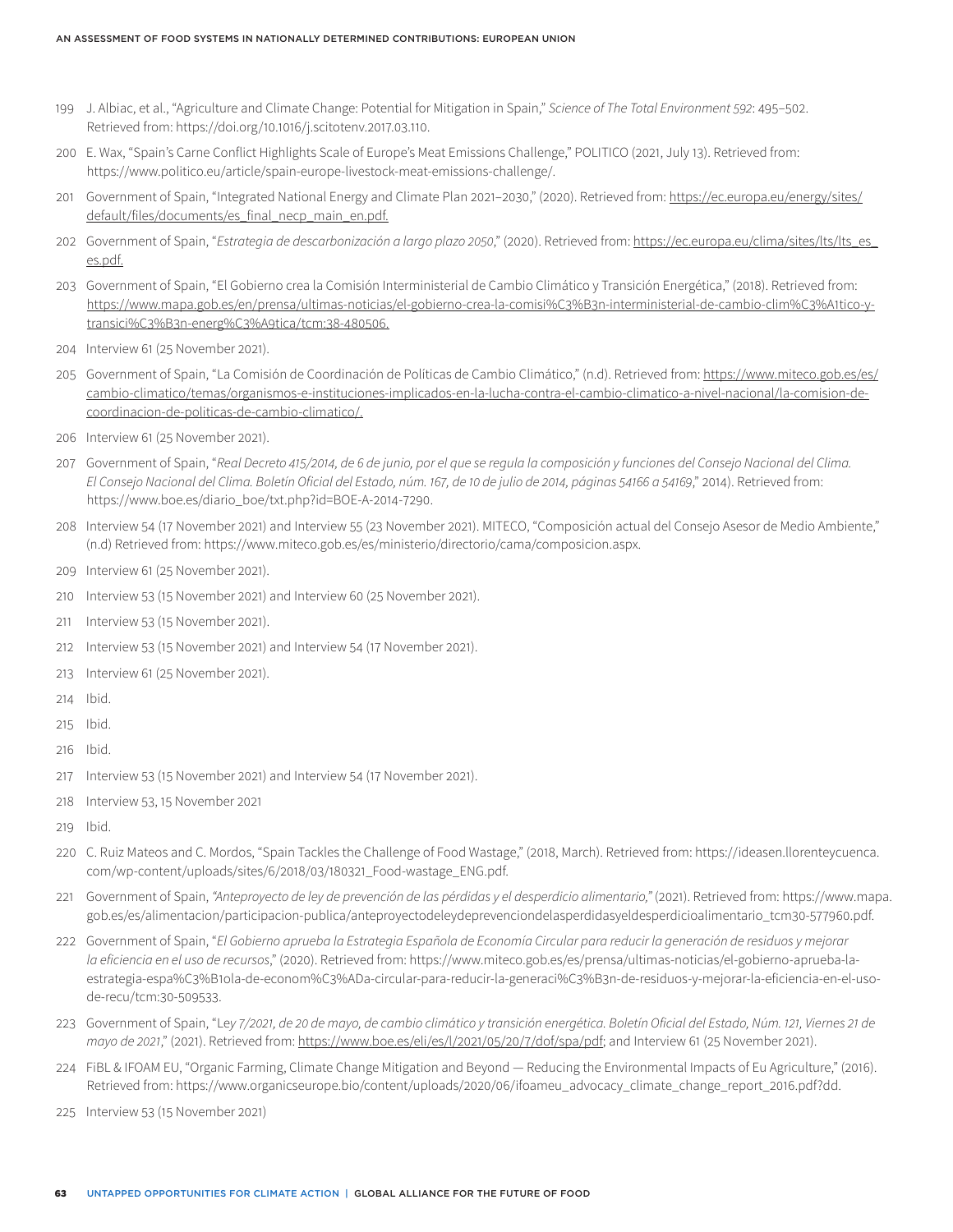- 226 Interview 53 (15 November 2021) and Interview 60 (25 November 2021).
- 227 Interview 60 (25 November 2021).
- 228 Interview 60 (25 November 2021).
- 229 Personal Communication (10 December 2021).
- 230 Interview 54 (17 November 2021).
- 231 Personal Communication (10 December 2021).
- 232 Interview 54 (17 November 2021).
- 233 A. Balafoutis, et al., "Precision Agriculture Technologies Positively Contributing to GHG Emissions Mitigation, Farm Productivity and Economics.," *Sustainability* 2017 (9): 1339. Retrieved from: https://doi.org/10.3390/su9081339.
- 234 M. Medici, et al., "Environmental benefits of precision agriculture adoption. Environmental Benefits of Precision Agriculture Adoption," (2019). Retrieved from pp. 637–656.: https://www.torrossa.com/it/resources/an/4613390.
- 235 Personal Communication (21 December 2021).
- 236 Interview 60 (25 November 2021).
- 237 Greenpeace, "EU Climate diet: 71% less meat by 2030," (2020). Retrieved from: [https://www.greenpeace.org/eu-unit/issues/nature-food/2664/](https://www.greenpeace.org/eu-unit/issues/nature-food/2664/eu-climate-diet-71-less-meat-by-2030/) [eu-climate-diet-71-less-meat-by-2030/.](https://www.greenpeace.org/eu-unit/issues/nature-food/2664/eu-climate-diet-71-less-meat-by-2030/)
- 238 L. Aleksandrowicz, et al., "The Impacts of Dietary Change on Greenhouse Gas Emissions, Land Use, Water Use, and Health: A Systematic Review," *PloS one* 11(11), e0165797. Retrieved from: https://web-s-ebscohost-com.ep.fjernadgang.kb.dk/ehost/pdfviewer/pdfviewer?vid=1&sid=bf35bb22- 15ca-4c93-85c4-81cdb4047e2e%40redis.
- 239 Interview 53 (15 November 2021) and Interview 60 (25 November 2021).
- 240 Interview 53 (15 November 2021).
- 241 Personal Communication (29 November 2021).
- 242 Interview 59 (24 November 2021).
- 243 Gencat, *"Aprobada la Ley contra el despilfarro alimentario*," (2020). Retrieved from: https://web.gencat.cat/es/actualitat/detall/Aprovada-la-Lleide-prevencio-de-les-perdues-i-el-malbaratament-alimentaris-a-Catalunya.
- 244 Fresh Plaza, "Catalonia Approves First Anti-Food Waste Law in Spain," 2020, March 6). Retrieved from [https://www.freshplaza.com/](https://www.freshplaza.com/article/9196514/catalonia-approves-first-anti-food-waste-law-in-spain/) [article/9196514/catalonia-approves-first-anti-food-waste-law-in-spain/;](https://www.freshplaza.com/article/9196514/catalonia-approves-first-anti-food-waste-law-in-spain/) and ACN, Barcelona, "New Food Waste Bill to Facilitate Bringing Unfinished Food Home from Restaurants," (2020, March 4). Retrieved from: https://www.catalannews.com/society-science/item/new-foodwaste-bill-to-facilitate-bringing-unfinished-food-home-from-restaurants.
- 245 Gencat, "Aprobada la Ley contra el despilfarro alimentario," (2020). Retrieved from: https://web.gencat.cat/es/actualitat/detall/Aprovada-la-Lleide-prevencio-de-les-perdues-i-el-malbaratament-alimentaris-a-Catalunya.
- 246 Interview 53 (15 November 2021).
- 247 Interview 54 (17 November 2021).
- 248 Government of Spain, "La Comisión de Coordinación de Políticas de Cambio Climático (CCPCC)," (n.d). Retrieved from: [https://www.miteco.gob.](https://www.miteco.gob.es/es/cambio-climatico/temas/organismos-e-instituciones-implicados-en-la-lucha-contra-el-cambio-climatico-a-nivel-nacional/la-comision-de-coordinacion-de-politicas-de-cambio-climatico/) [es/es/cambio-climatico/temas/organismos-e-instituciones-implicados-en-la-lucha-contra-el-cambio-climatico-a-nivel-nacional/la-comision](https://www.miteco.gob.es/es/cambio-climatico/temas/organismos-e-instituciones-implicados-en-la-lucha-contra-el-cambio-climatico-a-nivel-nacional/la-comision-de-coordinacion-de-politicas-de-cambio-climatico/)[de-coordinacion-de-politicas-de-cambio-climatico/](https://www.miteco.gob.es/es/cambio-climatico/temas/organismos-e-instituciones-implicados-en-la-lucha-contra-el-cambio-climatico-a-nivel-nacional/la-comision-de-coordinacion-de-politicas-de-cambio-climatico/); and Government of Spain, "Comisión Interministerial para el Cambio Climático y la Transición Energética," (n.d). Retrieved from: https://www.miteco.gob.es/es/cambio-climatico/temas/organismos-e-instituciones-implicadosen-la-lucha-contra-el-cambio-climatico-a-nivel-nacional/comision-delegada-del-gobierno-para-el-cambio-climatico/default.aspx.
- 249 Interview 61 (25 November 2021).
- 250 Government of Spain, "Just Transition Strategy Strategic Energy and Climate Framework," (2020). Retrieved from: https://www.transicionjusta.gob.es/common/ETJ\_ENG.pdf.
- 251 Interview 54 (17 November 2021), Interview 61 (25 November 2021), and Personal Communication (29 November 2021).
- 252 Personal communication (10 December 2021).
- 253 Interview 61 (25 November 2021).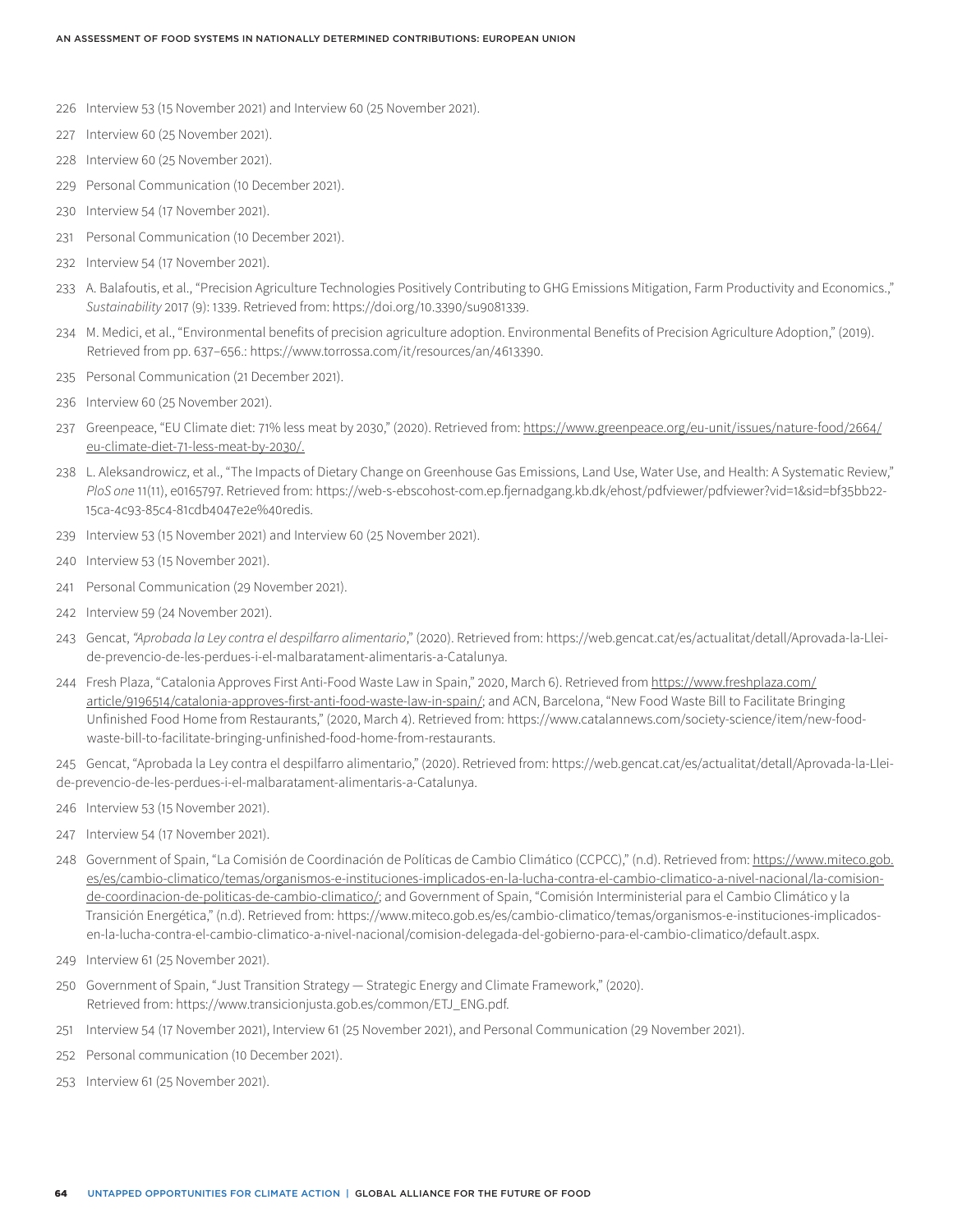- 254 Interview 61 (25 November 2021) and Personal Communication (29 November 2021); and Government of Spain, *"Fondo de Carbono-FES-CO2,"* (n.d.). Retrieved from: https://www.miteco.gob.es/es/cambio-climatico/temas/fondo-carbono/.
- 255 Interview 61 (25 November 2021).
- 256 Interview 60 (25 November 2021).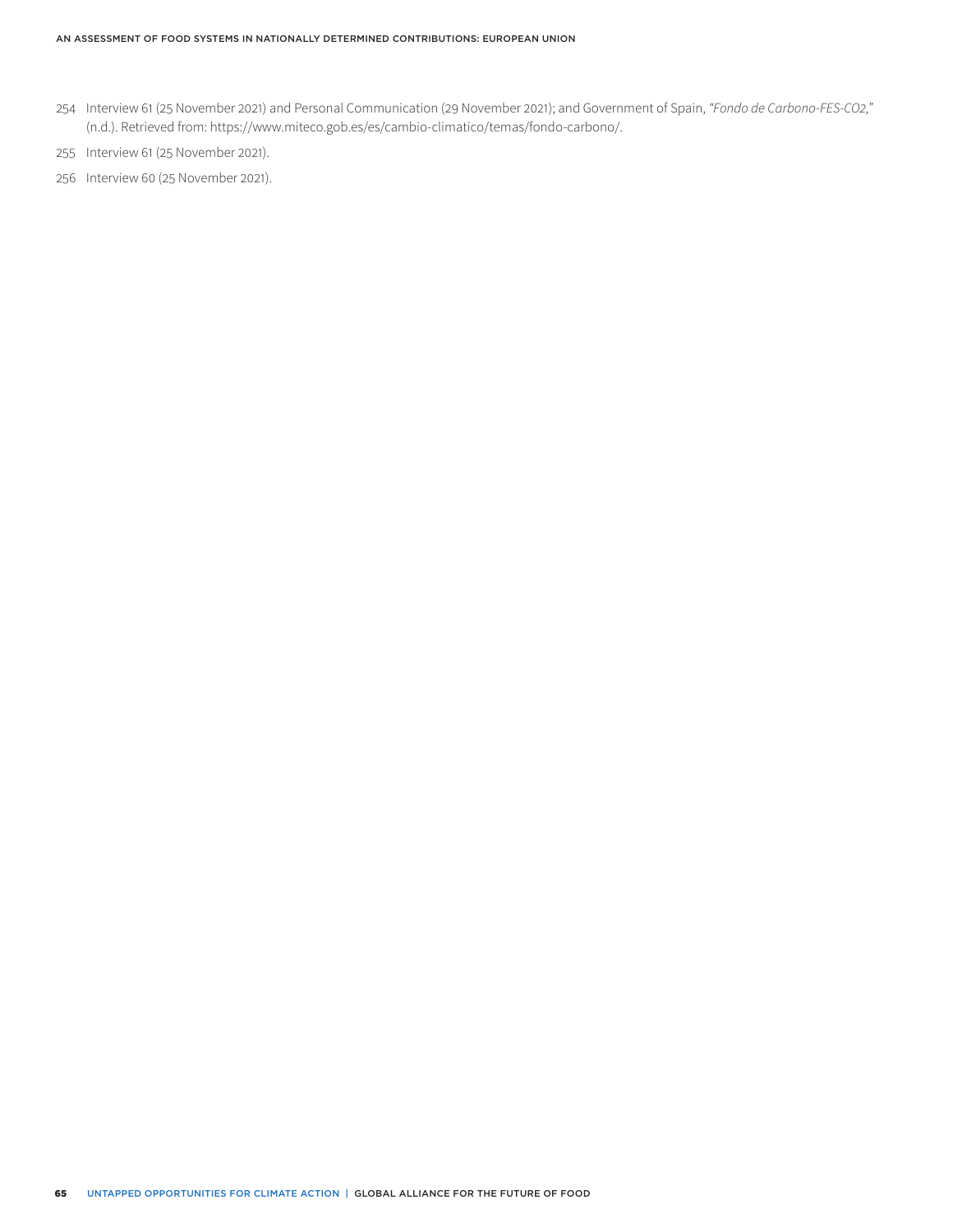# ACKNOWLEDGEMENTS

We are grateful to the individuals and organizations who provided their time and expertise, in many different ways, to the development and improvement of this assessment:

France Cyrielle Denhartigh

Germany Tobias Reichert, Lavinia Roveran, Saskia Richartz

Spain

Vanessa Sánchez Ortega, Andrés Muñoz Rico, Mireia Barba Cuscó, Gloria Isabel Guzman Casado, María Navarro González-Valerio, Maria Carrascosa García

These country assessments were made possible with the support of Fondation Daniel et Nina Carasso, Robert Bosch Stiftung, Crown Family Philanthropies and Oak Foundation.